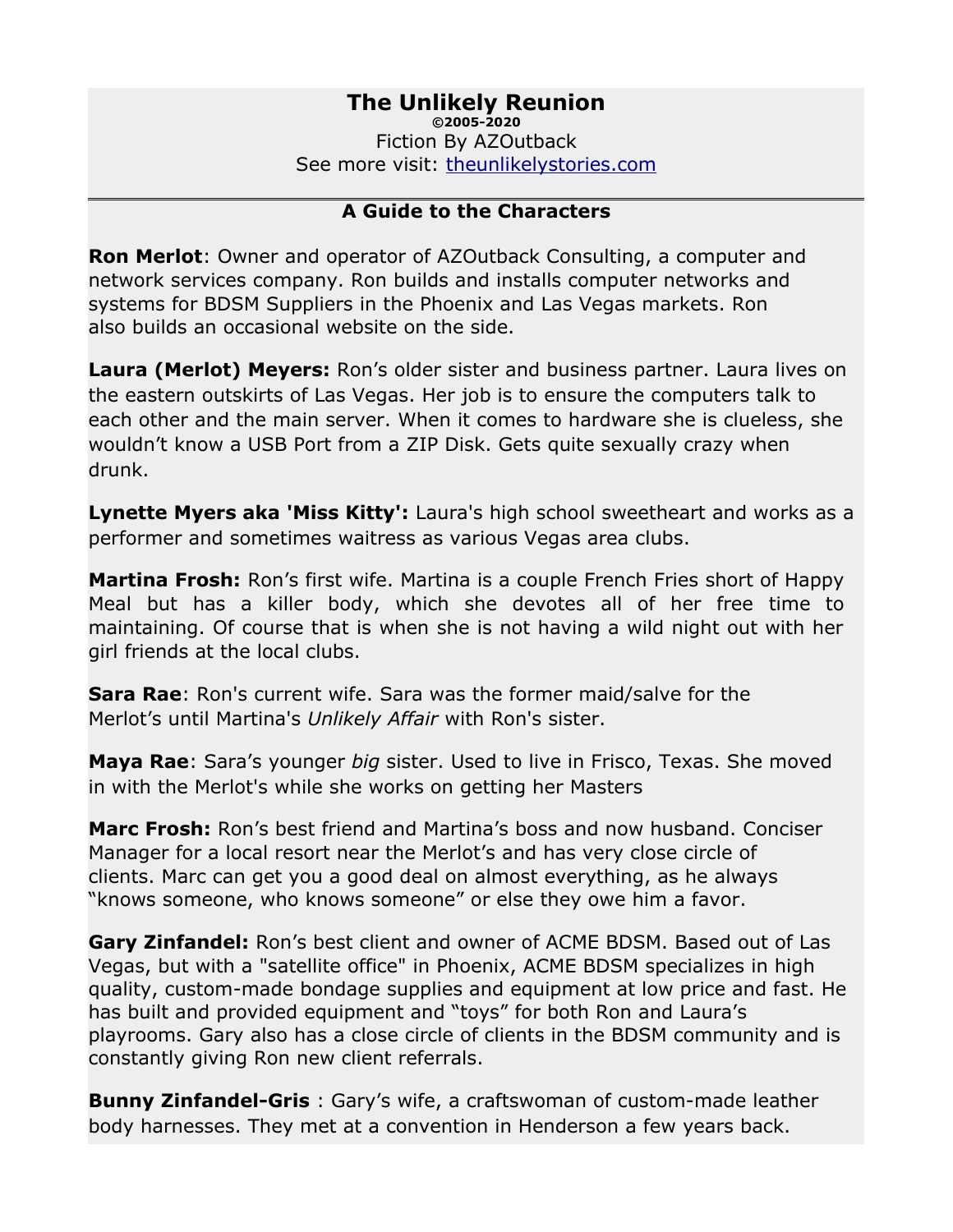**Bambi Gris:** Bunny's sister and business partner. While she does make some of the harnesses herself, Bambi is more a model than a craftswoman.

**Andy McGrawl**: Former owner of a chain of computer stores in the Tucson metro area, recently opened stores in Fountain Hills and North Scottsdale.

**Lindsay McGrawl-Sauvignon:** Andy's bi-sexual wife. Model/sales associate at the Budget Holstein North.

**Anna Adela aka 'Peaches':** Former caretaker of the Whitewater Ranch, now Maya's live-in girlfriend.

**Linda Holstein**: Owner of Budget Holstein Leather Works, better known as Budget Holstein and co-owner of Corona de las Estrella's. She was Ron and Laura's very first client, specializing in leather S&M outfits, shoes and specialty items such as high end corsets and lingerie.

**Olivia Esmeralda –** Kayré's best friend from high school and co-owner of Corona de las Estrella's.

**Kayré Holstein**: Linda's daughter and business partner.

**Kacie O'Neill:** Kayré's partner.

*The Unlikely Reunion* is several years after *The Unlikely Gift.* A lot has happened over the last several years with Ron and the rest of the family. A series of chain of events will lead to *The Unlikely Reunion* of people and places from everyone's past.

### **Chapter 1: A Lot Has Happened...**

Over the past few years lots had happened. In mid 2015, Maya completed her Pharmacy Tech Masters program at ASU. During the same time Peaches was taking management and business administration classes at the local community college then eventually at ASU with a scholarship. Maya had landed an internship at Banner Greyhawk hospital in Scottsdale and upon getting her Masters she was offered a full time permanent position. She gave her notice to Vinnie's, however Diane had news of her own, "I am stepping down as manager. With you leaving I can go back to doing deliveries and making pizzas again. I am just tired of managing and will enjoy not having so much responsibility."

Maya asked, "So who is going to take over as manager?"

Right about that time Peaches coming walking in and Diane replies, "Our new manager just walked in."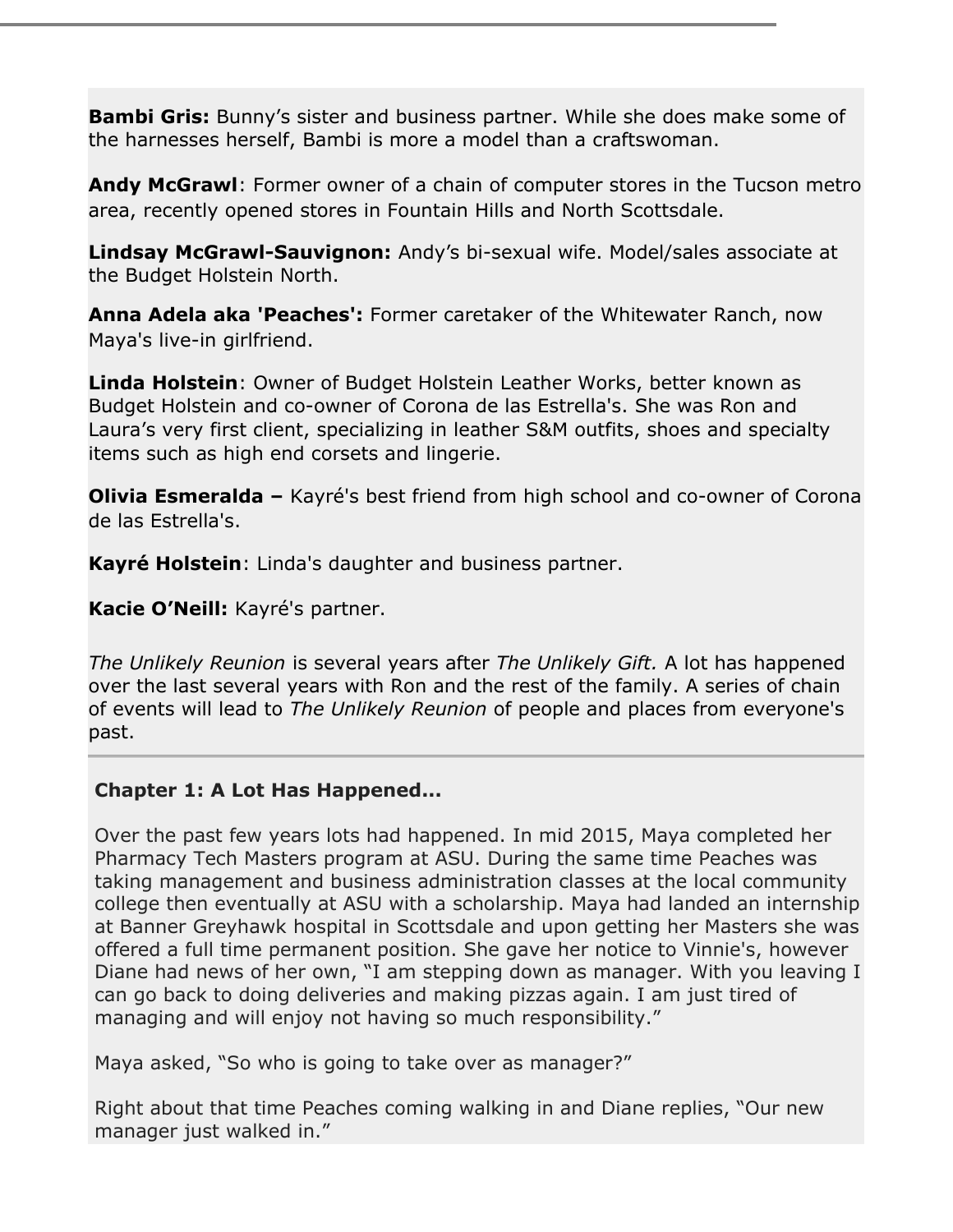Maya laughed and turned to Diane, "So you had this planned all along!"

Peaches explained, "Diane knew this day comes and she one who encouraged me to go to school and get scholarships. Once I got to University it was for me to keep you out of trouble!"

Later that evening I was reviewing my emails and had a new message from the Desert Oasis Community Association:

*Dear Desert Oasis Residents,*

*The economic downturn aka The Great Rescission had a hard impact on our community. Sadly about 2/3 of our community properties ended of being foreclosed or went through a short-sale process. We have seen a steady recovery over the past year and half now. Most of the previously foreclosed properties have been resold and are now occupied generating revenue from impact fees as well as monthly community dues. As we mentioned prior we did not want to have to do a special assessment to generate operating capital. We are pleased to announce there were no special assessments, nor will be having any in the future. Now that we are bringing in steady capital we are going to be investing in some upcoming projects. This will include the future Village at Thirsty Cactus. We will be refurbishing the community walls, replanting common area landscaping and several other projects through out the communities.* 

*We also have good news from Adobe Dwellings, they are going to having a grand reopening of the Foothills Condo project later this month. Adobe Dwellings will be sending out more information as we get closer.*

*We appreciate your patience and loyalty during these past few difficult years.* 

*The Desert Oasis Community Association.* 

Maya returned later that evening to find Wynn dusting in a purple latex dress and ballet boots while locked in a rigid fiddle and gagged. Maya had thought I had done this to Wynn to punish her but then she noticed the locking pin for the fiddle was inserted "upside down" with the lock being on top. Maya walked over and removed Wynn's ball gag and asked, "Did you do this to yourself?"

Wynn laughed, "Yes, yes I did. How could you tell?"

Maya explained, "The locking pin is 'upside down', which means you were able to lock yourself into the fiddle. I've done that on many occasions when I had to watch many of my online lectures. It would keep me from messing around on the Internet or with myself."

Wynn laughed, "Whatever works. But, what was stopping yourself from simply unlocking yourself?"

Maya replied, "That would require me to have to go all the way to the play loft and frankly it wasn't worth the hassle. So, why did you do this?"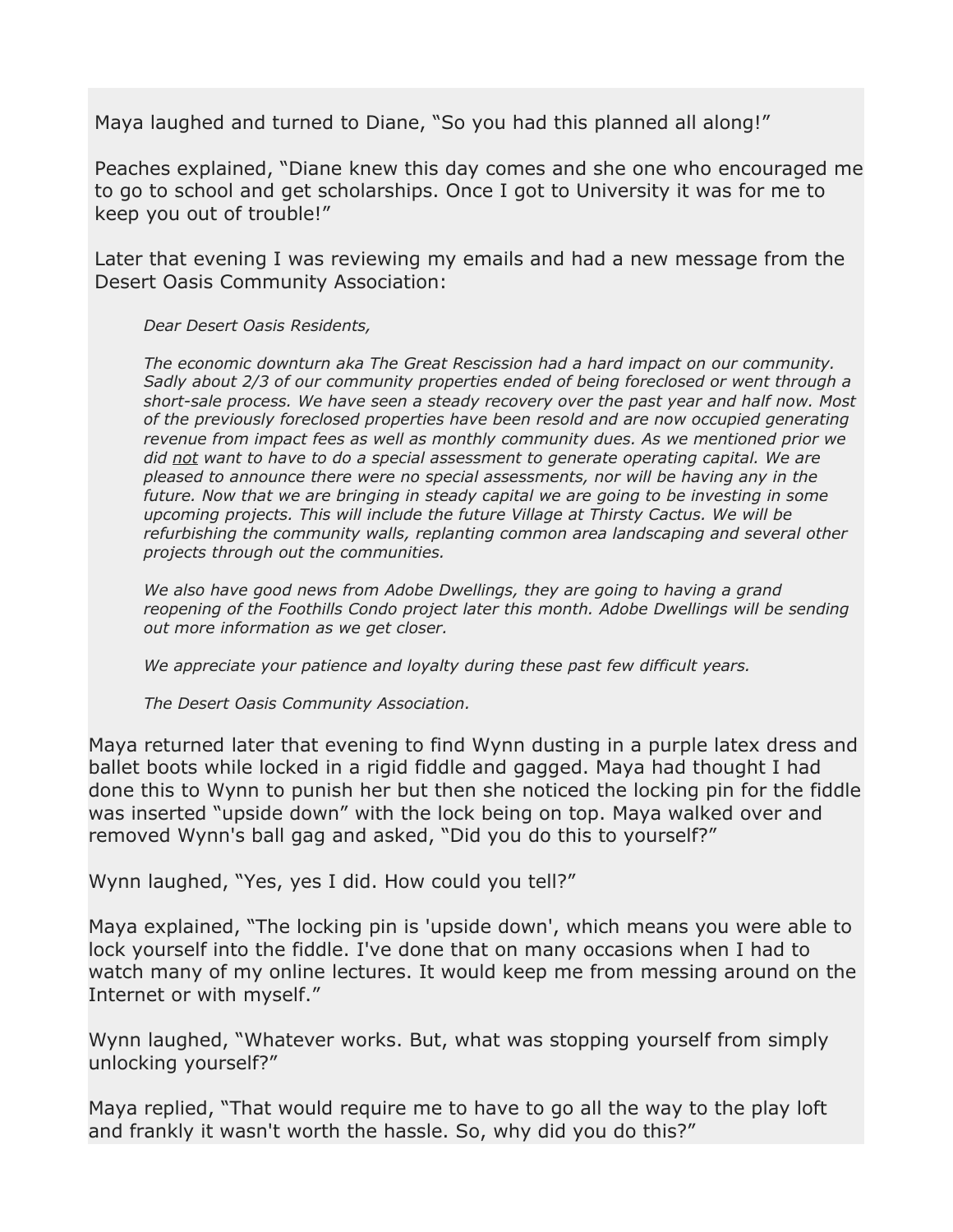Wynn giggled, "Adds a little variety to the chores and I was hoping with the gag in, people would leave me alone."

Maya laughed, "Okay, okay I got the message." Maya fastened the ball gag around Wynn's head and Wynn went about her dusting.

I walked in as Maya was putting the gag on Wynn and asked, "What are you doing to Wynn?!"

Maya told me as she pointed to the locking pin on the fiddle, "She did this to herself to give herself some variety. I was simply putting her gag back in as she requested. Anyway, I gave my notice at Vinnie's and something strange happened."

I joked, "Diane begged and pleaded for you not to leave?"

Maya giggled, "Not really. No, she told me she was stepping down as manager. She is going back to doing deliveries with Drew."

I replied, "Interesting, so who is going to replace her as manager?"

Maya replied with a straight face, "Peaches."

I questioned her, "Peaches?"

Maya explained, "Yeah, apparently it was Diane's idea to have her go to school for management and business administration."

I was surprised, "Wow, she sure has come a long way since we 'adopted her' many years ago."

Sara and Lindsay walked in the room. Sara was tired from being out on the road most of the day for The Budget Holstein North and didn't notice Wynn. However, Lindsay did, "Why is Wynn gagged and in a fiddle dusting?"

I told her, "Apparently she decided she wanted to add some variety to her chores, so she put on the ballet boots added the gag and then locked herself in the fiddle."

Lindsay had no idea, "Wait, you can lock yourself into one of those?"

Maya told her, "Yeah, it takes a little practice and coordination to get the fiddle closed then to slide the *fiddle* into the locking pin. Normally you slide the locking pin from the top into the fiddle and attach the padlock on the underside. In this case place the pin on a flat surface and guide the pin through the bottom. Once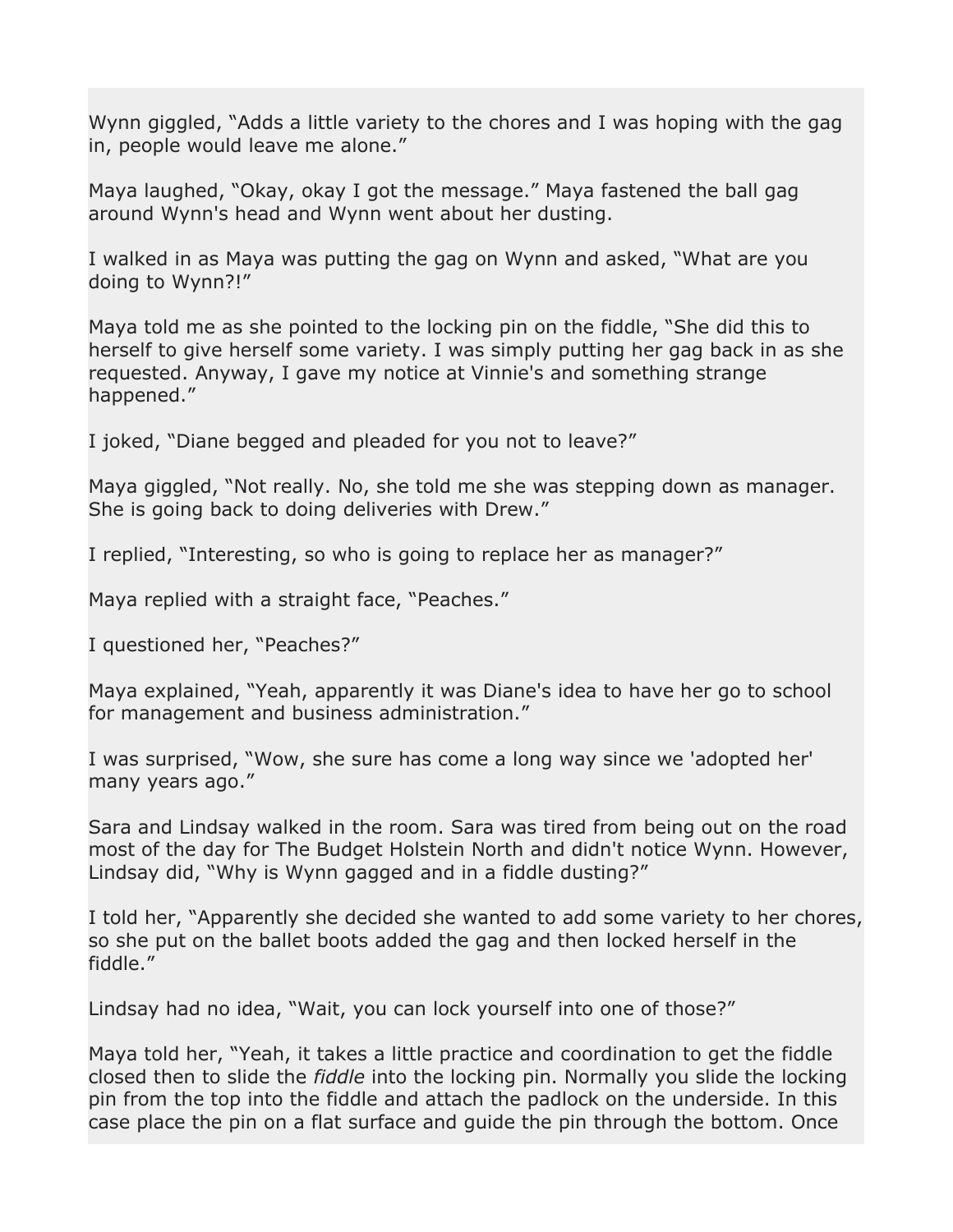the pin was in place it is easy to attach the paddock." She added jokingly, "Be sure you put the padlock keys in your bra for safe keeping."

Lindsay was getting excited and laughed, "Wow, that's cool...have to try that someday. Okay, whatever works!"

It took me a bit to process the last part of Maya's instructions..."Maya! Really?"

Maya joked, "Well, she wouldn't have to worry about getting out too easily. Besides if she were to jump and hop around the keys would eventually fall out anyway" She turned to Lindsay, "Okay, so don't put the keys in your bra, put them somewhere out-of-the-way but still accessible."

I added, "You know, Gary gave me a couple new electronic timer padlocks. Those would perfect with the fiddle. Have to figure out what I did with those."

Maya continued, "Anyway, this setup worked for me many time over the past couple years when I had to watch the online video lectures. I'd get a gag, fiddle and lock from the playroom. I would make sure I left the key in the playroom so it would not be so easy for me to release myself."

Lindsay asked, "Why?"

Maya explained, "The gag kept me from chatting and the fiddle would make it so I could not do anything on the computer during the lecture. It was a little awkward the first time Peaches saw me, but then learned that if she came home and saw me in the fiddle and gag to leave me alone until I was down watching the lecture."

Sara joked pointing to Wynn, "Great I am going to come home one night and find Lindsay this way....actually that wouldn't be a bad thing!"

Lindsay was getting giddy, "There you go giving me ideas again!"

Sara laughed, "Whatever! So anything else going on?"

I explained the email, "Well got an email from The Association. Long story short, now that they are getting a positive cash flow again they are going to be taking care of some much needed improvements and repairs. Also, Adobe Dwellings is going to resume construction on The Foothills Condos. Also mentioned something about Village at Thirsty Cactus."

Wynn was trying to say something, but being gagged she was only mumbling. Maya undid the gag and Wynn explained, "Heard about Village at Thirsty Cactus. Supposed to be a mixed use development anchored by Sprouts. Similar concept to the market district over at DC Ranch, but on a much smaller scale. Not sure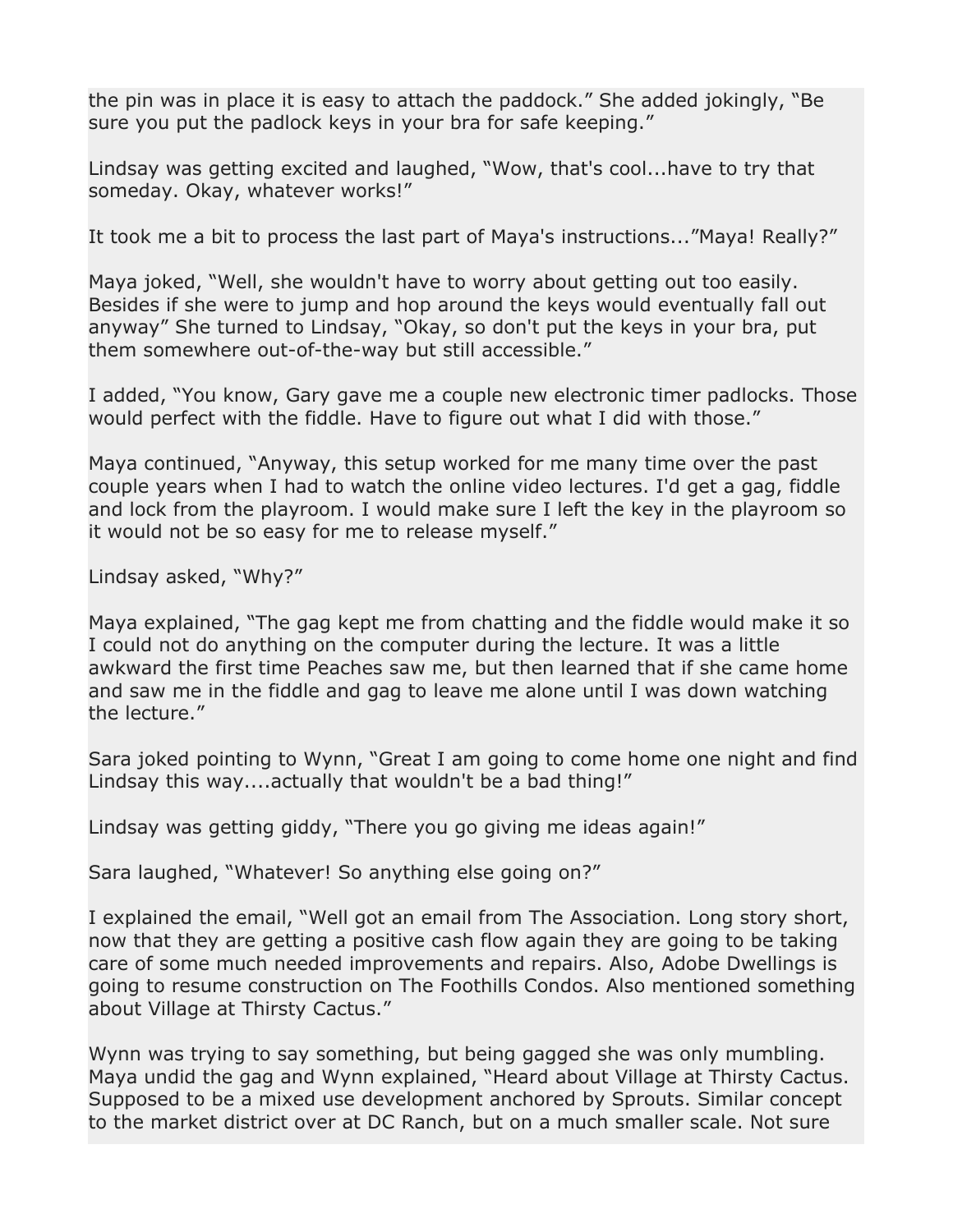how many PAD buildings there are going to be, that seems to be a sticking point with the zoning committee."

I asked, "Where is this going to be?"

Wynn replied, "West side of Pima Highway. They are going to demolish the interchange and build a traffic circle instead. That is all I know. You can gag me now as I still need to finish dusting."

Maya placed the gag back in Wynn's mouth and then asked, "When are they going to start on the condos again, Peaches and I will likely buy one?"

I told her, "They said later this month."

Maya announced, "Okay good to know. Anyway, I am going to be bed going to be starting my first day as an official employee of Banner Greyhawk tomorrow! Peaches should be home a little later."

Maya left heading towards the stairs, but first she slapped Wynn on the ass as she walked by and pointed to a low shelf, "You missed a spot!"

Sara was in a bit of shock, "Didn't see that coming!"

Lindsay joked, "What her slapping Wynn on the ass?"

Sara gave Lindsay a dirty look, "No silly! Maya and Peaches moving out."

I explained, "I was always under the impression her staying with us was temporary kinda like Andy and Lindsay. But, with the economic downturn during these last few years it would be very difficult."

Lindsay asked nervously, "Are you expecting us to leave anytime soon? Because we really don't have the money right now."

I told her, "No, you guys can stay as long as you like. Besides, I don't think Sara would be able to handle you leaving."

Sara did her patented 'Valley Girl', "Whatever!"

I was curious though, "Not that it really is any business of mine, but why don't you guys have the money right now?"

Not expecting her to answer I had taken a drink of my tea and nearly choked when she explained, "We bought back the Fountain Hills store...you okay Ron?"

After recovering, "Yeah..I think so. I don't get it, with all the heartache and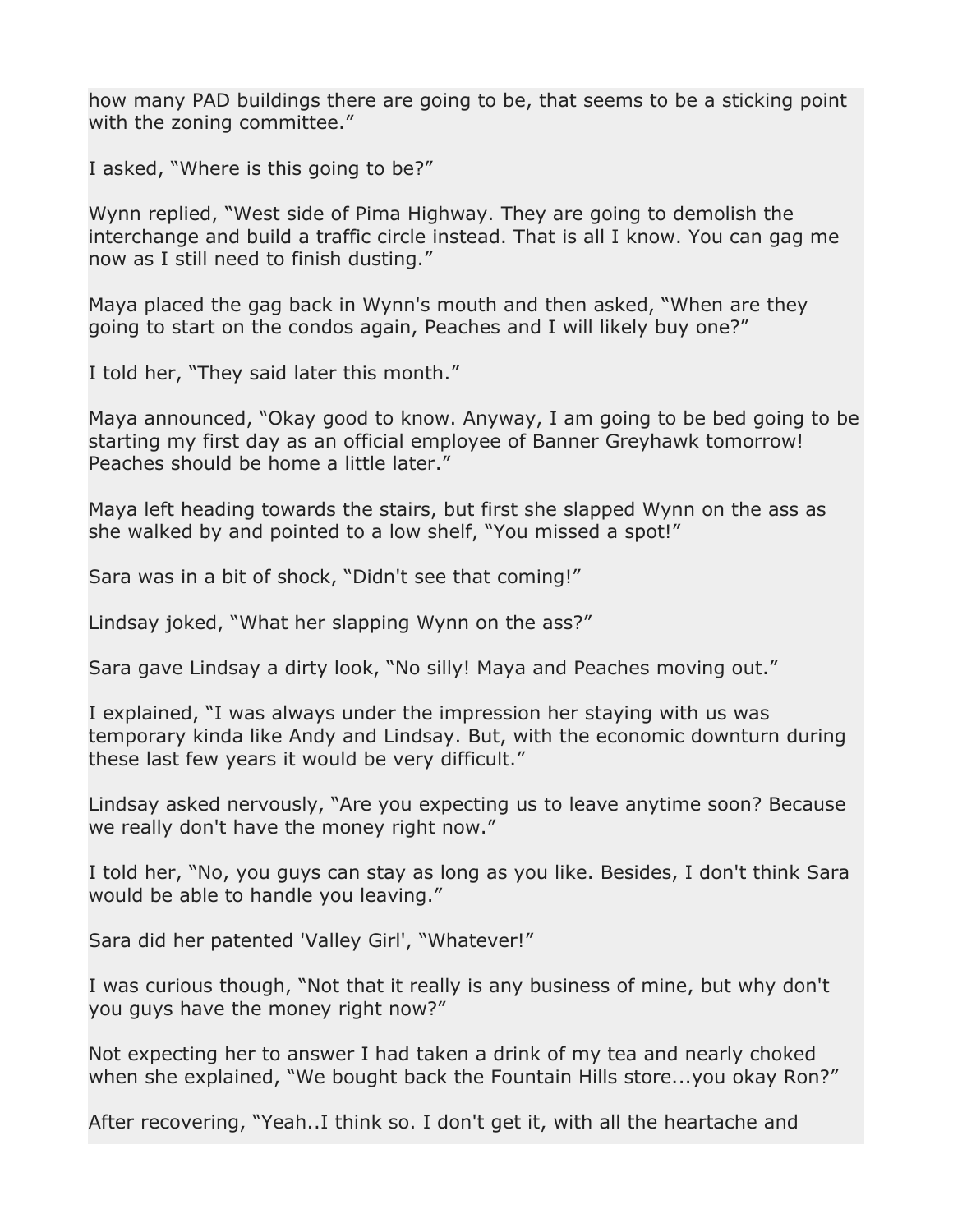drama with that store why would you buy it back?"

Andy just happened to be walking in, "LINDSAY! I thought we agreed I would tell him!"

Lindsay scowled, "Well, he asked. You can tell him why."

Andy laughed, "Fine! Anyway, simply put it was the best performing store we had. We're going to have Dundee do some minor improvements to make the space work...." He saw Wynn, "Um...why is Wynn dusting in a fiddle and gag?"

Lindsay simply replied, "Plus ballet boots too. She wants to add variety to her job, apparently she got the idea from Maya."

Andy replied, "Um okay sure." He turned his attention to me, "Are we in the way here?"

I laughed, "For the hundredth time, no!" I explained, "So before you came in, I was explaining Adobe Dwellings was going to resume building and selling the Foothills Condos to which Maya announced that her and Peaches would likely get one. Sara was a bit taken aback and I had told her I knew this time would come as I had known their living situation her was temporary. Lindsay became concerned I was expecting y'all to leave as well now that the economy has improved."

Andy asked, "Well, were you."

–

I assured them, "No, you can stay here as long as you need and as I had joked, I didn't think Sara and Lindsay could bear to be separated from each other."

A couple months prior, Lizzie came rolling into town on her bike. She usually came out once a month or so and would stay with Maya and Peaches. Usually, they would join the Zinfandel's on a weekend ride. It was odd the first time I saw Peaches on the back of Maya's bike. I had joked, "Peaches, when you are going to get yourself a Harley?"

Peaches replied, "Doubt that Ron, those cost more than I make in a year. Besides, this is fine!"

Gary stopped by before his ride and informed me, "Now that are things are improving Cristina is going to be reaching out to you soon about doing some much needed repairs and refreshes on her systems. I am thinking my office is going to be about due soon too."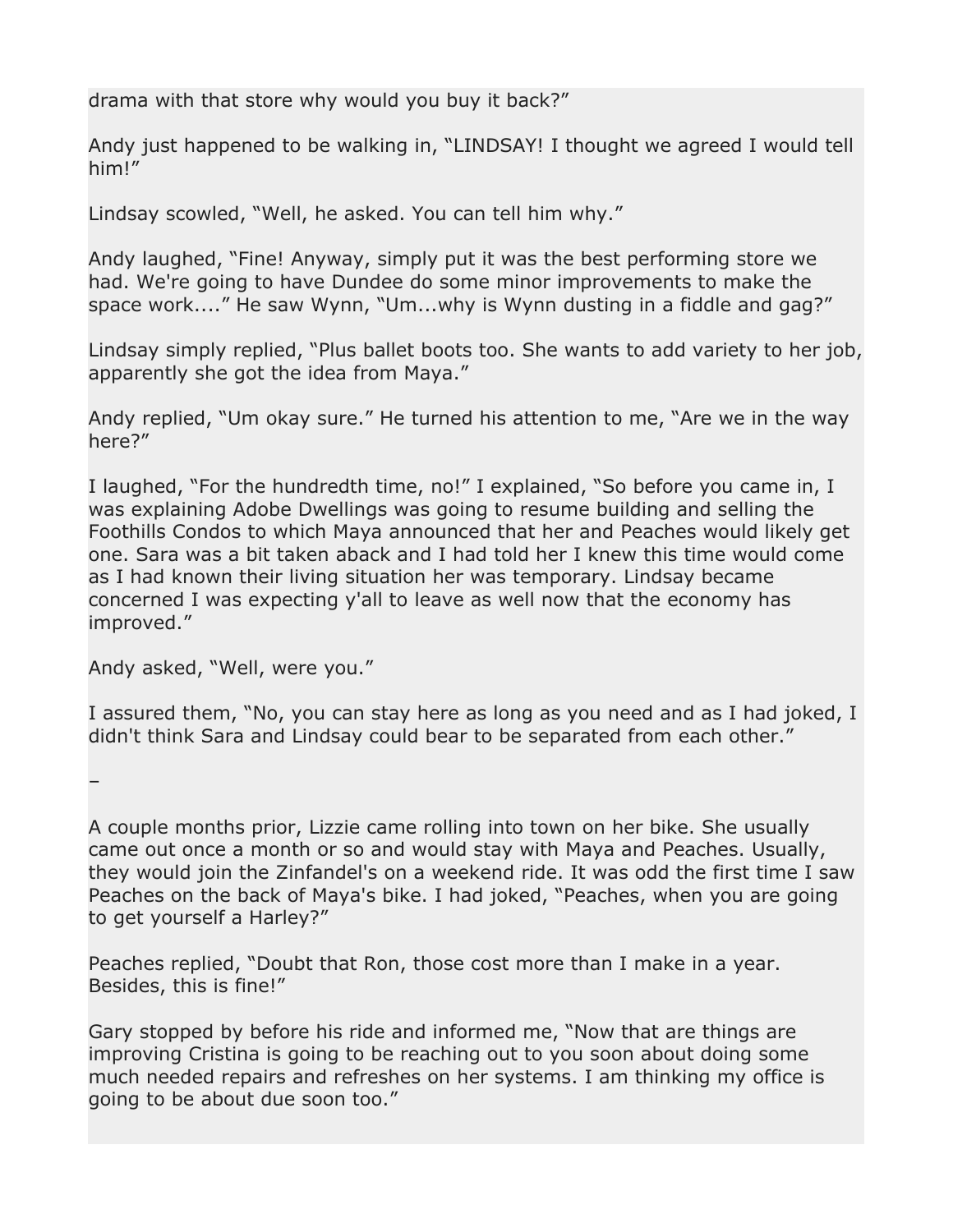Despite the economic downturn, I was flooded with work. I told him, "Okay, but I am about six-months out right now, I've got more business than I can handle. However, should I get a cancellation or two, I may be able to squeeze one or both of your projects in. However, Linda is ahead of you for her new Superstition store in Apache Junction/Gold Canyon."

Gary commented, "I didn't know she was opening a new store."

I told him, "Yeah, apparently they are getting a lot of business at both the Oro Valley and Scottsdale stores from that area. She says she already has employees and merchandise, just needs a store. I should know more in a couple months when we head down that way for  $4<sup>th</sup>$  of July week."

Gary looked at his phone, "Wait it is already May? Yikes, what happened to this year? Gee, seems like it was just yesterday Bunny expanded her business."

I told him, "Because it was yesterday, although she's been talking about it since the beginning of this year. She had me build her an eCommerce site too."

Gary laughed, "Yep. Hey Claudette asked last time I saw her if I knew what was going on with Lost Dutchman Heights, you wouldn't happened to know?"

I replied, "Oh yeah, also known as Superstition Vistas which they said would be the size of Mesa, Tempe, Chandler and Gilbert combined. At this point nothing, the economic downturn just wiped out new home construction. I doubt anything is become of that for some time."

Gary concurred, "True, we've seen a lot of abandoned developments out by Queen Creek and Florence when we go on our rides."

I explained, "Even though the market is starting to improve, it is going to be a long while still. Give it a few more years and see what happens."

Gary announced, "Well, got go Ron the girls are waiting. Hey, since you got all that money, why don't you buy Peaches her own bike!"

–

After our annual New Year's shin-dig, Zac Acme dropped by, "Hey Ron!"

I joked, "Coming back to see your old house!"

Zac laughed, "Yeah, I miss this place but it was way too big for us. Heck in a few months, my last daughter wraps up at ASU and is going to be moving to Goodyear with her brother. Anyway, just wanted to let you know that I am going back into business with Gary. Consulting that this is. Well, gotta go the Misses is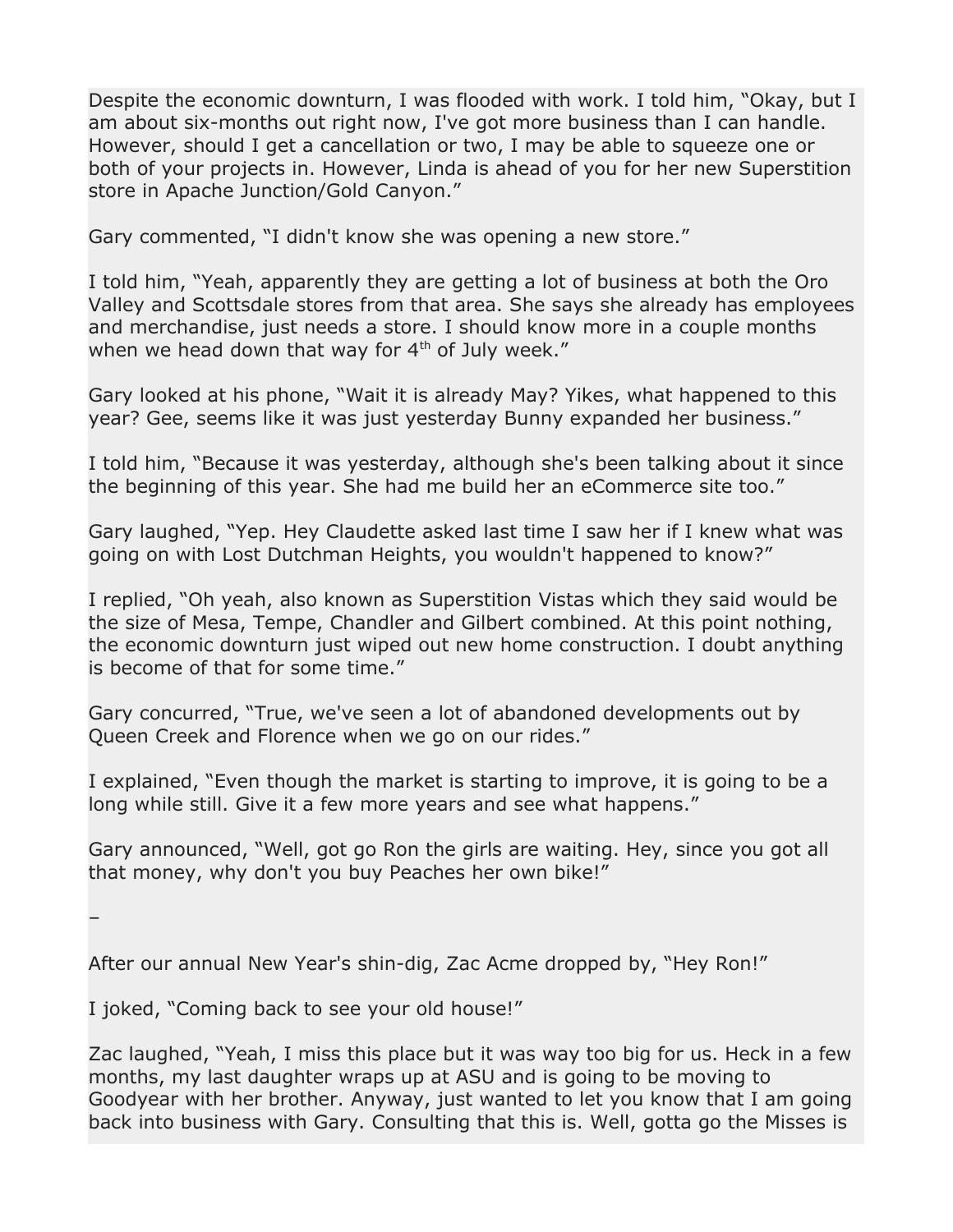#### waiting."

–

I thought to myself that was rather odd and almost reminded me of some of the interactions I have had with Gary in the past.

Linda's Budget Holstein stores were still doing well. However, Pima County kept increasing the permit fees for businesses with 'Adult Oriented/Restricted Products' to the point she pulled the product line from the Oro Valley store. She was still selling those products at the Scottsdale location and would also at her forthcoming Superstition store. She did find a loophole in that customers from Pima County could order the adult/restricted products online. Kayré had setup a new merchant account when they started using Square at the Scottsdale location, the billing and shipping would be from the Scottsdale location not the Oro Valley store.

### **Chapter 2: Desert Foothills Re-Opening and New Wheels!**

A couple weeks after the initial email was another email from the Desert Oasis Community Association:

*Dear Desert Oasis Residents,*

*Adobe Dwellings, has announced they are going to having a grand reopening of the Foothills Condo project this weekend. They have advised us to expect a surge in construction related traffic at the Lone Mountain entry over the coming weeks. While we normally have tried to keep construction traffic out of the main community, the demolition trucks are over-height to use the Lone Mountain entry and therefore will becoming in through the Desert Oasis entrance and then heading south on Road Runner. There are a total of five structures Adobe Dwellings will be demolishing and they expect this to take about two weeks to complete.* 

*We appreciate your patience and understating in this matter.* 

*The Desert Oasis Community Association.* 

I also had an email from Adobe Dwellings:

Dear Desert Foothills Oasis Resident...

As you may have been aware, due to the economic downturn over the past few years, we had to temporally suspend development and sales of the Foothills Condos project. We have gained approval from the City of Scottsdale to resume construction and sales. We are still keeping the same footprint of the buildings each with 8 units. We will have 24 units for sale in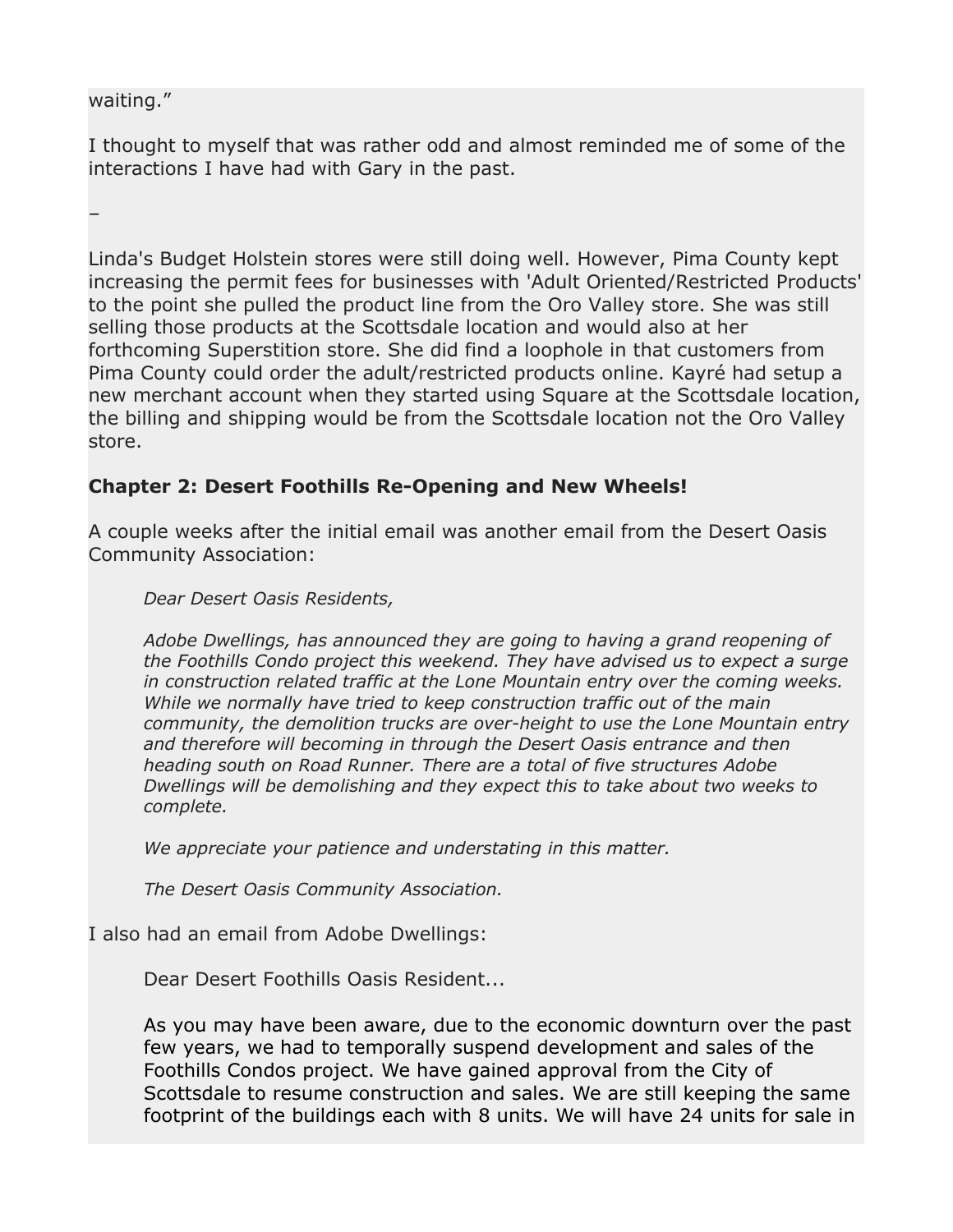this phase. We have also slightly tweaked the floor plans. Due to lack of demand we will not be offering the previous 3-bedroom Plan C instead we are offering a larger version of the Plan B with the addition of a powder room. All our plans will be 2-Bedroom plans from the \$180's:

• Plan A: 1275 SQ Feet | 2 bedrooms  $|1 \frac{1}{2}$  baths. 6 units with prices starting in the low \$180's

• Plan B: 1500 SQ Feet | 2 bedrooms | 2 baths. 10 units with prices starting in the mid \$180's

• Plan C: 1650 SQ Feet | 2 bedrooms | 2  $\frac{1}{2}$  baths. 8 units with prices starting in the high \$180's.

All units will include:

- Major Appliances by Frigidaire
- Ceiling Fans in living, dining, bedrooms and patio/balconies.
- Solid Quartz Counter Tops in Kitchen. Marble in Baths
- Luxury Plank Vinyl (LPV) throughout
- 1½ Bathroom units will feature Roman Tubs
- 2 Bathroom units will feature Roman Tubs and walk-in shower
- Walk-in closets in all Bedrooms.
- Over-Sized Pantries
- 1-Car Detached Garage
- Mountain/Desert Views

Sales will begin in about three weeks once demolition of the incomplete structures is completed. As we did prior we will be offering incentives to current and former Desert Oasis Residents. This includes up to \$2000 off of closing costs and the opportunity to purchase 1-week prior to the official public opening.

Please note while we have made efforts to limit the amount of construction traffic within the existing community, given the height of the demolition trucks they are not able to use the Lone Mountain entrance. More information will be provided to you in regards to this matter from The Desert Oasis Community Association. Sales parking will still be restricted to outside of the community.

Should have you any questions, please contact Adobe Dwellings or the Desert Oasis Community Association Office.

I forwarded the email from Adobe Dwellings to Maya and Peaches. Maya was still adapting to her new job and seems like I hardly ever saw her or Peaches for that matter. Though Peaches would usually drop by around lunch time to feed and take Cream out. A few weeks later we would be making our annual trek down to Marana to get together with Laura and Miss Kitty as well as my mother and Blanche for the  $4<sup>th</sup>$  of July week. Unlike the past few year Linda was actually going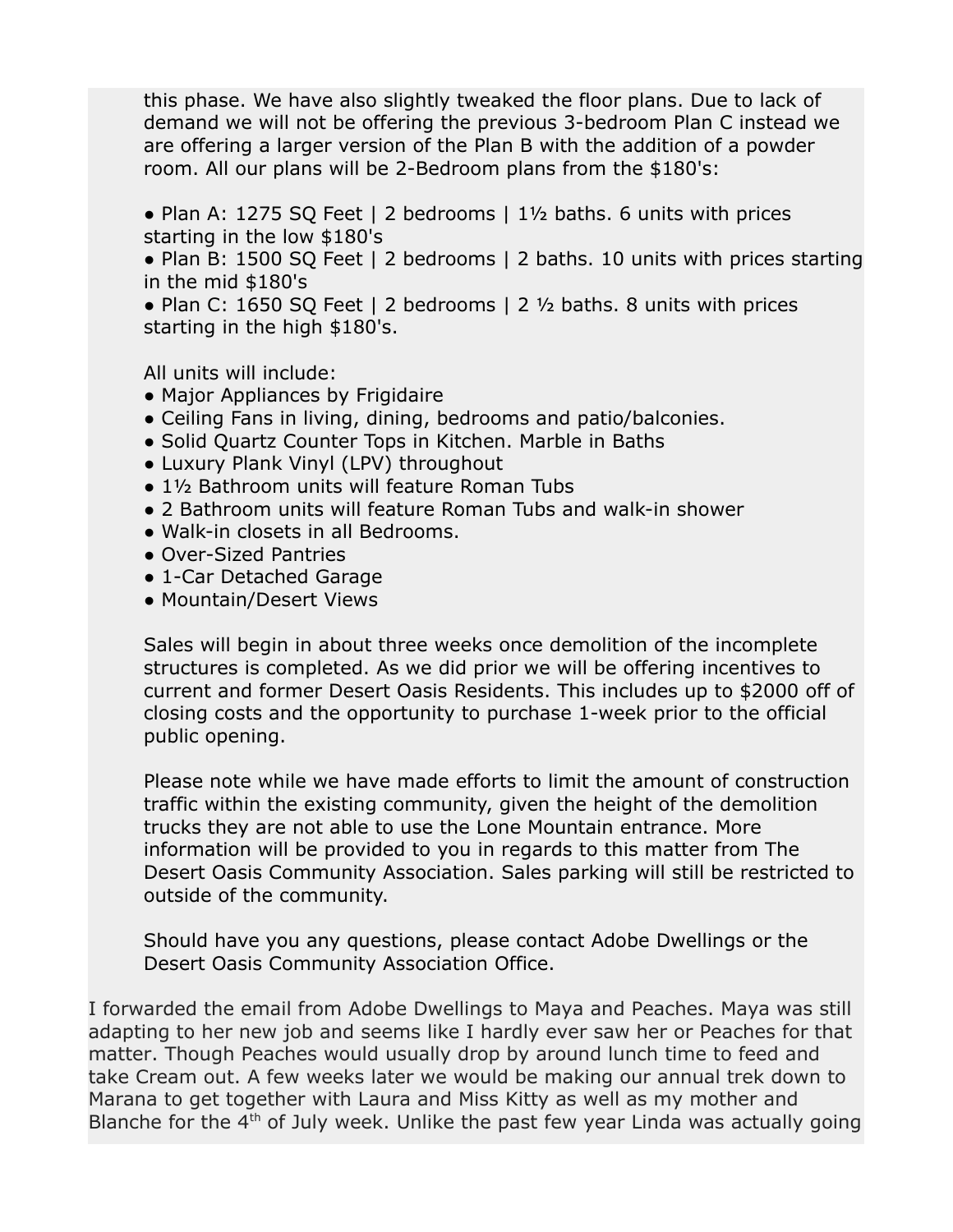to be in town during this time.

A couple weeks had passed since the email and Maya informed me, "So we were able to get a spec unit. They had originally thought they were going to have demolish two of the dwelling building along with the three garage buildings. As it turns out, this building was nearly completed before the downturn. They went in and did touch-ups, replaced the missing appliances and swapped out the water heater. They hadn't installed the HVAC system prior so we will be getting a new unit. Should be ready by the end of next month."

I asked, "What plan did you get?"

Maya informed me, "It was one of the original 'C' plans. There were four in that building."

I recalled, "Ah, so it was the three-bedroom like Kayré and Kacie?"

Maya advised, "Yep. We too are going to use the third bedroom as a 'guest room' mainly, for when Lizzie comes out once a month."

I told her, "Well that works!" I asked, "So how's the new job and how's Peaches taking it?"

Maya laughed, "Very, very busy. We are the only emergency hospital in the area. Peaches, seems to be doing well. She is putting in long hours as well at Vinnie's since she is a manager. Oh and she asked me to ask you if it was okay to sell the Hummer, as she would like to get something a bit newer and more fuel efficient."

It took me a minute to figure out that we had never signed the Hummer over to Maya or Peaches after Martina and I divorced, "Oh we never did change the title. I can take care of that and get Wynn to notarize it. Any ideas as to what she wants to get?"

Maya informed me, "She's been looking at the Nissan Rouge or Toyota RAV4. But might end up of getting a small 2-door Jeep instead."

I told her, "Hmm...I've always had good luck with Nissan and even Toyota for that matter. I've been looking at replacing the Jeep with a Nissan Murano, which is the next step up from the Rogue. I think it might be similar to the Toyota Highlander."

Maya asked, "How long have you had the Jeep?"

I replied, "I purchase the four-door Jeep Wrangler Unlimited when they first came out in 2007. I am getting close to 300K miles, so I figured I am about due for something new."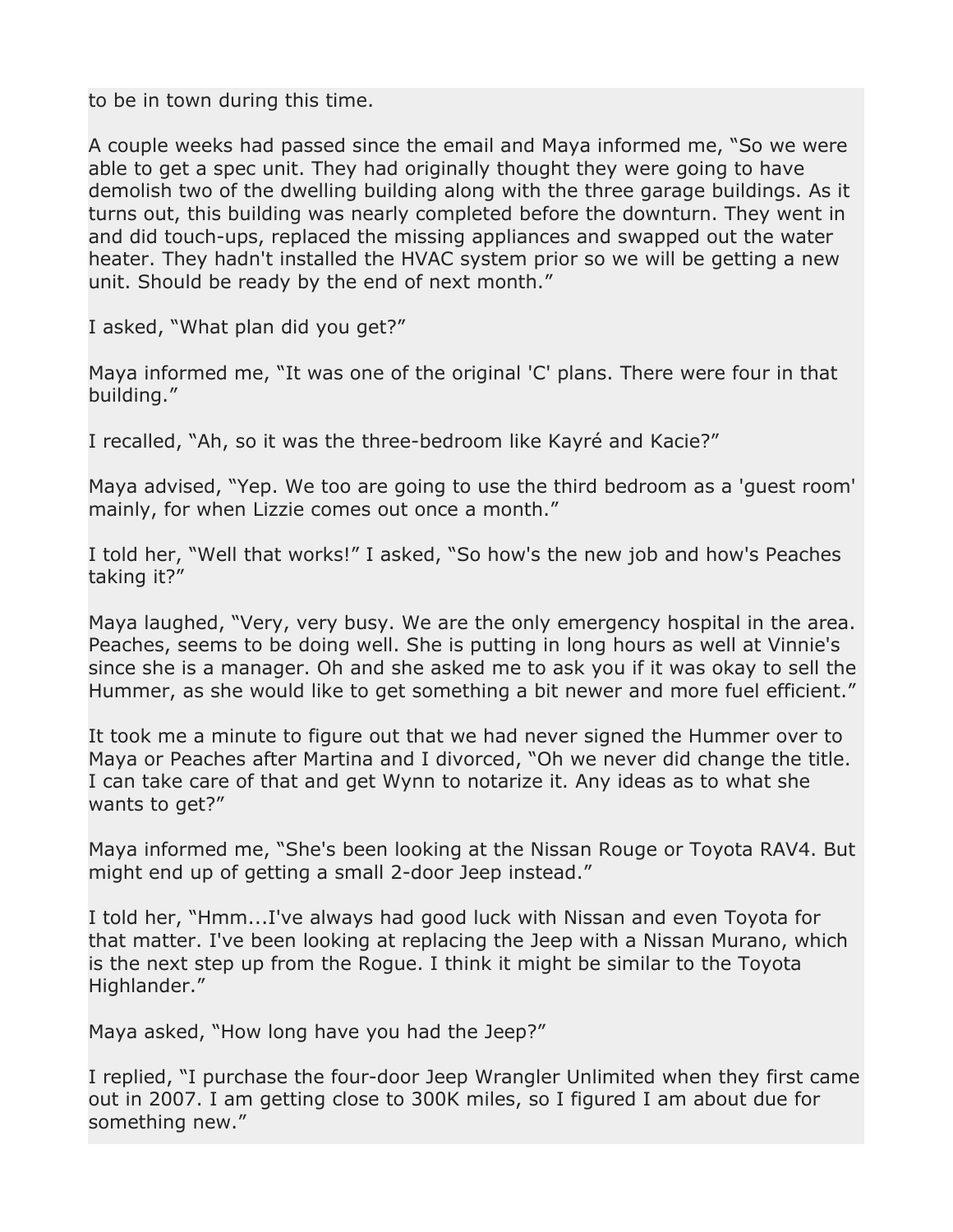Maya was shocked, "300K miles?! Wow!"

I explained, "Yeah, well that is over eight-years. Used it for business a lot and we always take it down to Tucson, Marana and Tubac whenever we head out that way. It adds up, but also a lot of this miles were just 'in city' from going back and forth. Plus Vegas and even Chugwater!"

Maya had a look of disgust on her face when I mentioned 'Chugwater', "Ugh, don't remind me!"

I laughed and then reminded her, "I know, I know. But, good did come out of us going there and you staying there."

Maya smiled, "Yeah, Peaches! Wow, we've been together for over five years now."

Later that day I called Martina and asked if she come to the house after work. She informed me she could drop by the next night. The following evening after dinner Martina came by and being her witty and horny self told me, "If the misses is gone we could have a quickie!" She then reached for my crotch but as usual I was wearing CB-6000 which she soon discovered, "or not.."

I ignored her advances and told her, "Come with me to my office need you to sign something." Wynn was already waiting in my office with her notary kit. I retrieved the Hummer title out my safe and explained, "So when you and Marc left for Henderson a few years back when we divorced you kept the Jag and gave Maya The Hummer."

Martina confirmed, "Yeah, why?"

I continued, "We never had you do a transfer of ownership on The Hummer. Maya been paying the insurance and registration on it, but legally it is still in your name. Maya is working at her own job now and is getting her own car. She wants to give The Hummer to Peaches. Peaches wants to trade it in for something more fuel efficient and smaller. So, in order to do this you need to open the title."

Martina understood, "Okay, so we never put it in Maya's name. What do I need to do?"

Wynn walked over and instructed Martina, "Sign and date here, then I'll notarize the title and that is it."

Martina looked at the title, "Oh wow, this is in my maiden name: Morissete. Must have been before I got my license updated to Frosch."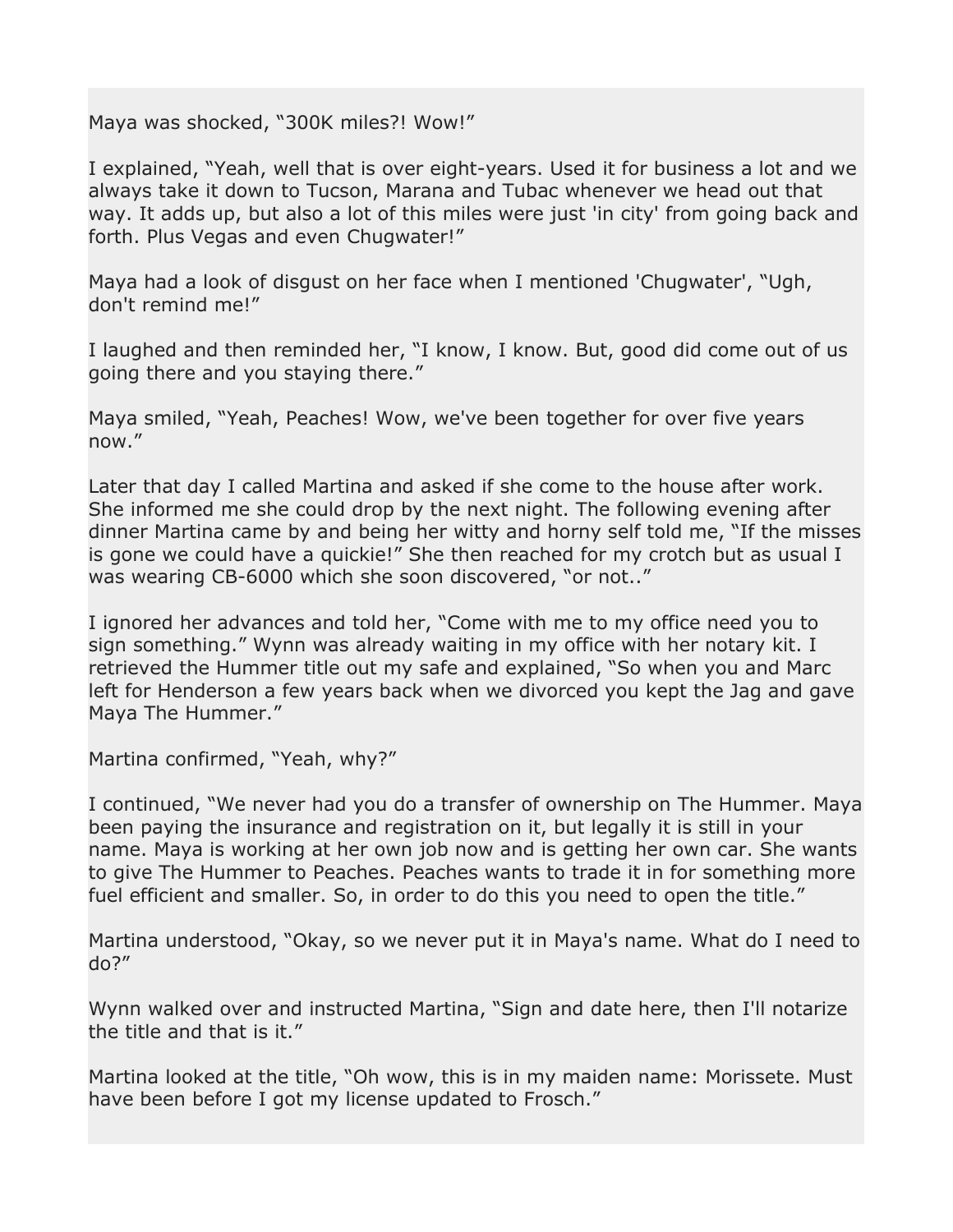I reminded her, "But, you bought it shortly after we married and moved into the Desert Oasis House."

Martina giggled, "Oh yeah! Never had a license with 'Merlot'. Was going to get it changed then we ended up divorcing." She signed the title and commented, "Well that was awkward!"

I laughed, "Yeah, know the feeling as anything legal I sign as *Francis Merlot*." Wynn had Martina sign her Notary book and then she stamped and signed the title. I paged Maya to my office. A couple minutes later she came in with Cream.

Martina saw Cream, "She's gotten so big!"

Maya laughed, "Yeah and luckily this is big as she'll get too."

I handed her the title for The Hummer, "Martina has signed and Wynn has notarized the title. Y'all can now sell or trade in The Hummer."

Maya took the title and told Martina, "Thanks. Peaches has found a white 1980 Jeep CJ-7 in great shape."

I was surprised that Martina got the reference before I did, "What is with y'all and Daisy Duke cars?"

Maya joked as she walked out the room with Peaches, "Haven't a clue what y'all talkin' about!"

### **Chapter 3: An Unlikely Return**

A long, long time ago in a house not so far away, I had setup an alert on the real estate site Zillow for any new home listing in the Desert Oasis community. One morning I received one such alert email for a new listing on Fairy Duster Court. There were only four houses on that street; Lot 13, our old house; Lot 12, The Zinfandel's, Lot 14 which was where The McGrawl's were going to have their house built along with Lot 15, The Chan's. Looking at the address I was under the impression it was the Chan's on Lot 15, but once I looked at the listing and saw the photos I discovered it was Lot 14. I was wondering if The McGrawl's would want to buy the house, but then I recalled they had invested most of their money back in the Fountain Hills store. A few days later Wynn paged me, "Zac Acme holding for you on the house line."

I picked up the house line, "Howdy Zac, what's going on?"

Zac explained, "Aimee and I are looking at buying the house on Lot 14."

I informed him, "That was the house Andy and Lindsay were having built, which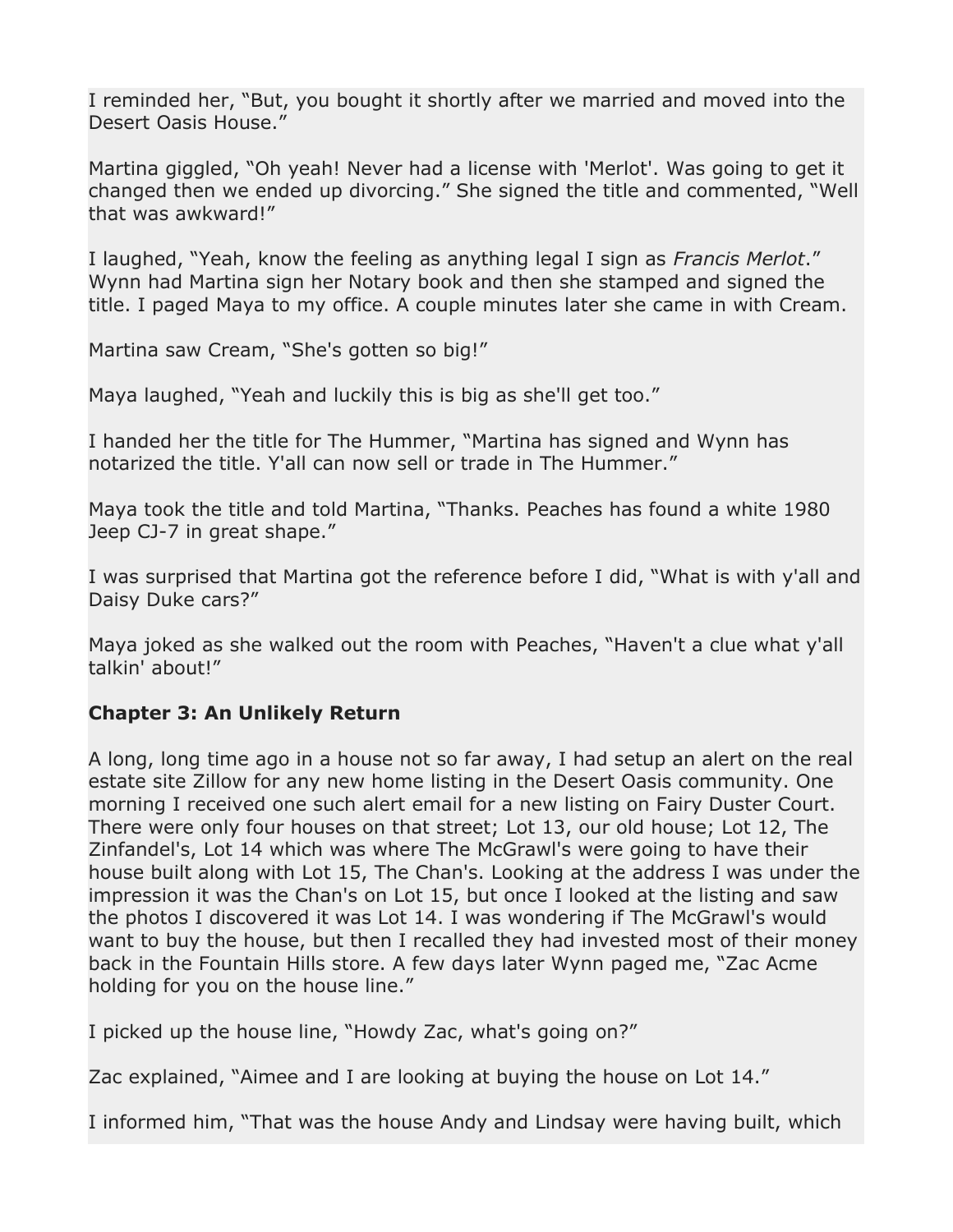they backed out of when we got back from Chugwater. I saw that went for sale a couple days ago."

Zac asked, "Were they wanting to buy it back?"

I replied, "No, they ended up putting a lot of money into buying back their Fountain Hills store they sold a few years back. Why the interest though?"

Zac told me, "Well, now that our daughter has wrapped up with school she is going to move to Goodyear and stay with her brother...the one that went to UofA. Anyway, this place is just a bit big for us."

I thought about that last part and kinda knew what he meant now that Maya, Peaches and Cream had moved out. "Yeah, I know the feeling. With Maya and Peaches gone now, this place seems huge for the five of us."

Zac asked, "Did you want to buy back your old house?"

I was stunned, "Well...wow...always liked that house, mainly because it was the first place I ended up getting after leaving Laura behind in Vegas. What all have you done with it since we sold it to you?"

Zac explained, "Upstairs nothing, we did redo the Great Room, Dining Room and Kitchen. Why don't you come over and take a look."

I checked my schedule, I had nothing planned, "Yeah, I think I'll go do that. Can be there in about 10-minutes."

Zac confirmed, "Okay, sounds good."

I headed downstairs and as I passed Wynn in the kitchen I informed her, "Going to see a man about a house."

Wynn laughed, "Don't you mean *horse*?"

I replied with a straight face as I left, "Nope, house."

I arrived at the old house. Zac met me at the front door, "He-ya Ron come on in." Upon walking in, I noticed the grand foyer was untouched, but once we went into the Great Room I noticed some changes. Zac explained, "So when we remodeled the space we swapped the Great Room and Dining Room. We also moved the breakfast bar to face the dining room."

I looked around and then noticed a big change, "Wow, the fireplace is gone!"

Zac replied, "Yeah, we took that out as that is the new entry into the kitchen. We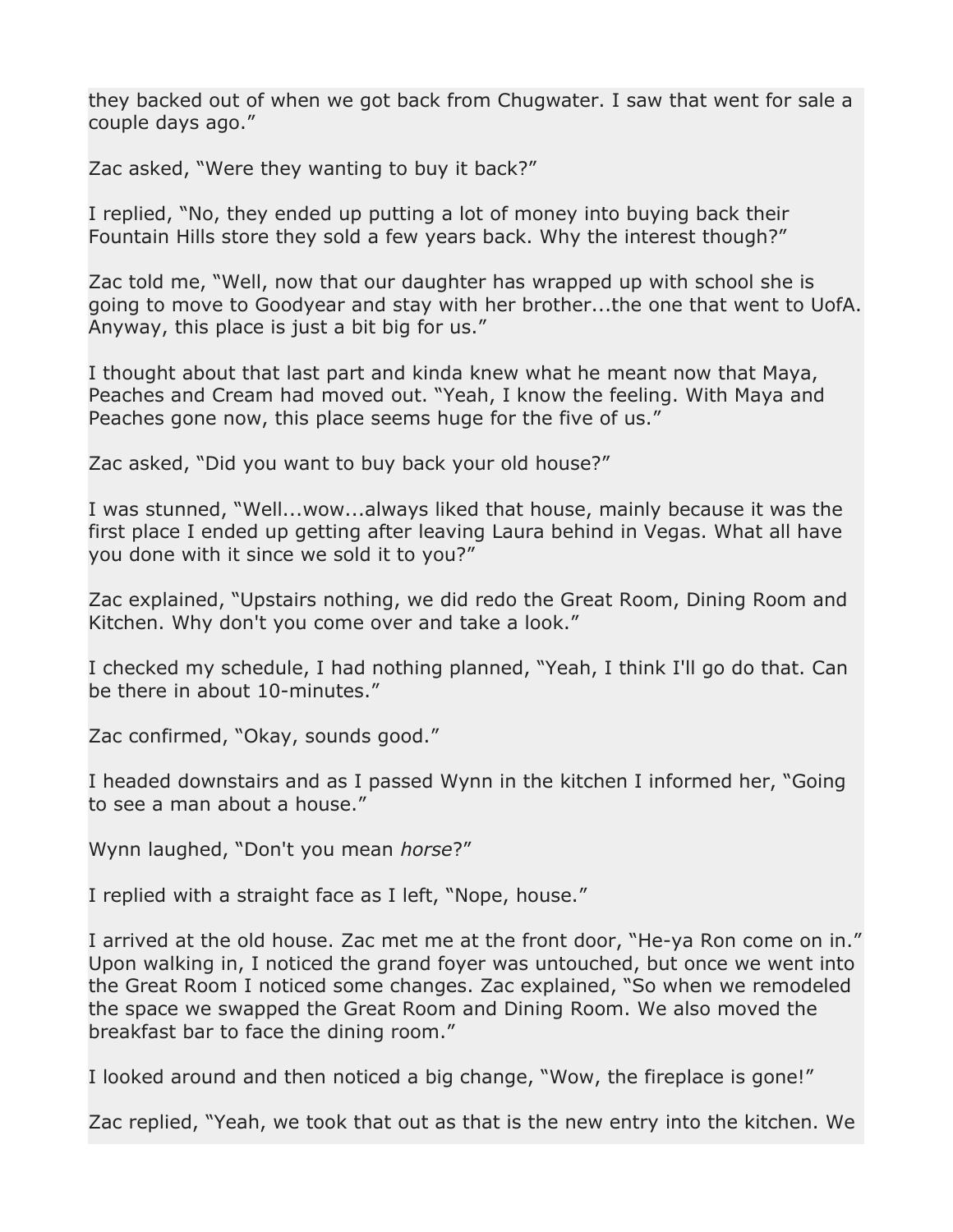also added a walk-in pantry in the kitchen where the nook used to be."

I replied, "Works better, was kind of redundant to have both a nook and dining room."

Zac asked, "So are Andy and Lindsay still going to be stay with you?"

I reminded him, "Yeah, as they are rather low on money right now."

Zac did a face palm, "Oh yes, you mentioned that already. So where were they here?"

I told him, "The king suite which was the big suite next to Maya and Peaches' old room."

Zac smiled, "Okay then, I have an idea." I looked at him oddly, "It will make more sense when we are upstairs." I followed Zac up the stairs to where the King Suite and Maya's old room (my old office) were, "Okay, so I was thinking you could do a couple things here. Maya's old room was where my son stayed when he came to visit us and I was thinking you could re-position the door...to face the door of the King Suite."

While it had been a few years since I had been in here, I knew the layout of the house well, "Wait a minute...the doors to the King suite had faced the stairs."

Zac remembered, "Oh yeah, forgot we had changed that. You had a hallway once you walked into the room with where the master bath was. We decided we could better use the space by changing where the entrance to the suite is."

I laughed, "Yeah, that was a very odd design, one of many. Okay, but if I recall correctly..." I knocked on the wall, "There is a closet here."

Zac confirmed, "Yeah an extra long closet at that. So if you were to make it their office they wouldn't need such a huge closet."

I asked, "I don't know about that, have you seen how much clothes Andy has?"

Zac laughed, "Aimee says the same about me!"

I explained, "But seriously, yeah that could work. So that would leave me the Queen Suite and the old Presentation Room. So if my mother and Blanche and/or Laura and Miss Kitty would come to visit, I would still be fine. Would have to get Dundee over here and draw up some plans. Did you make any changes to the library/office?"

Zac replied, "I don't believe so, but let's take a look."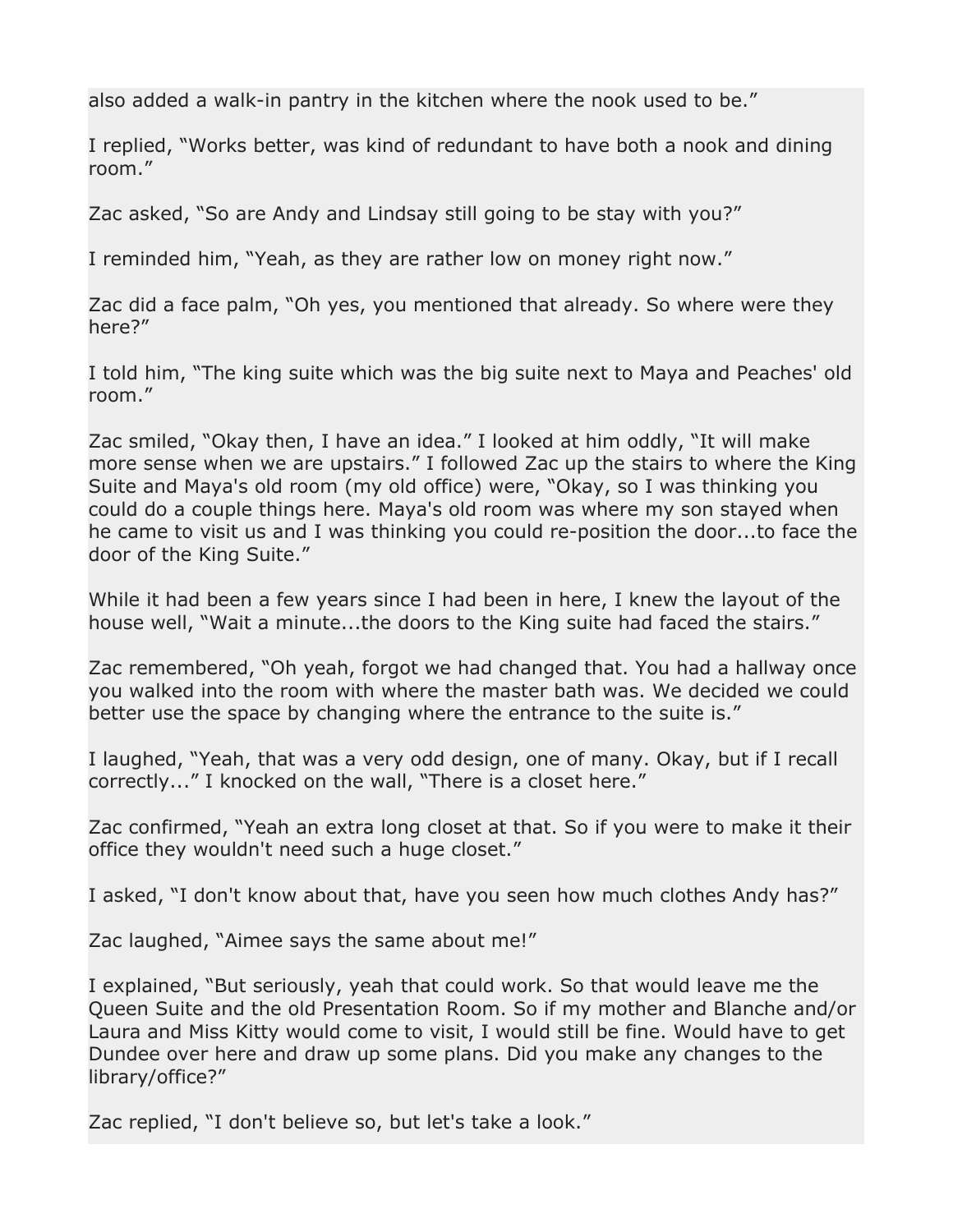We headed back downstairs and entered a rather barren library. I joked, "Not much in here!"

Zac replied, "Well, I didn't have the vast collection of stuff like you did."

I informed him, "That 'vast collection' has been sitting in boxes in the garage since we moved into your old house. I looked out the window and saw the wash, "Oh wow, I always loved that view. The trees have gotten so big since I was last here."

Zac reminded me, "The view is even better in the office."

We walked into my old office, now Zac's office and was amazed, "Yeah they sure are. You know I really loved this setup, ironically it wasn't even something I was going to do. Dundee had drawn up this plan, but I hadn't really given thought to doing something so drastic down here. It was Sara who showed me the plan and I liked the idea of having the library as a presentation/reception area. Dundee went above and beyond what I had expected out of this area." I sat down and looked around, "Boy I sure miss this. This would work perfect for the five of us. Heck, it was originally just Sara, Martina and I. Yeah, like I said let me have Dundee draw up some plans and then I will present them to the family."

Zac assured me, "Take your time, I don't need to sell right-away and even such the folks on Lot 14 are needing 45-days to close." I took several pictures and forward the info over to Dundee.

A couple weeks later Dundee forwarded me the plans, I saved them to the house network drive along with the photos. That evening once Sara, Andy and Lindsay had returned I announced, "House meeting in Great Room."

I headed downstairs and fired up the TV switching to the attached PC. Everyone had gathered, "Good evening. Okay, so let me explain a couple things. In case you were not aware about two-weeks ago Lot 14 over in Desert Oasis went on the market."

Lindsay asked, "Lot 14, why does that sound familiar?"

Andy replied, "Because that was the lot we were going to have the house built on." Turning his attention to me, "What did you buy it?"

I laughed, "Nope. Besides it would have been too small for the five of us."

Wynn commented, "As this place is too big for the five of us."

I continued, "Yeah! So, Zac Acme is going to buy that house as his daughter has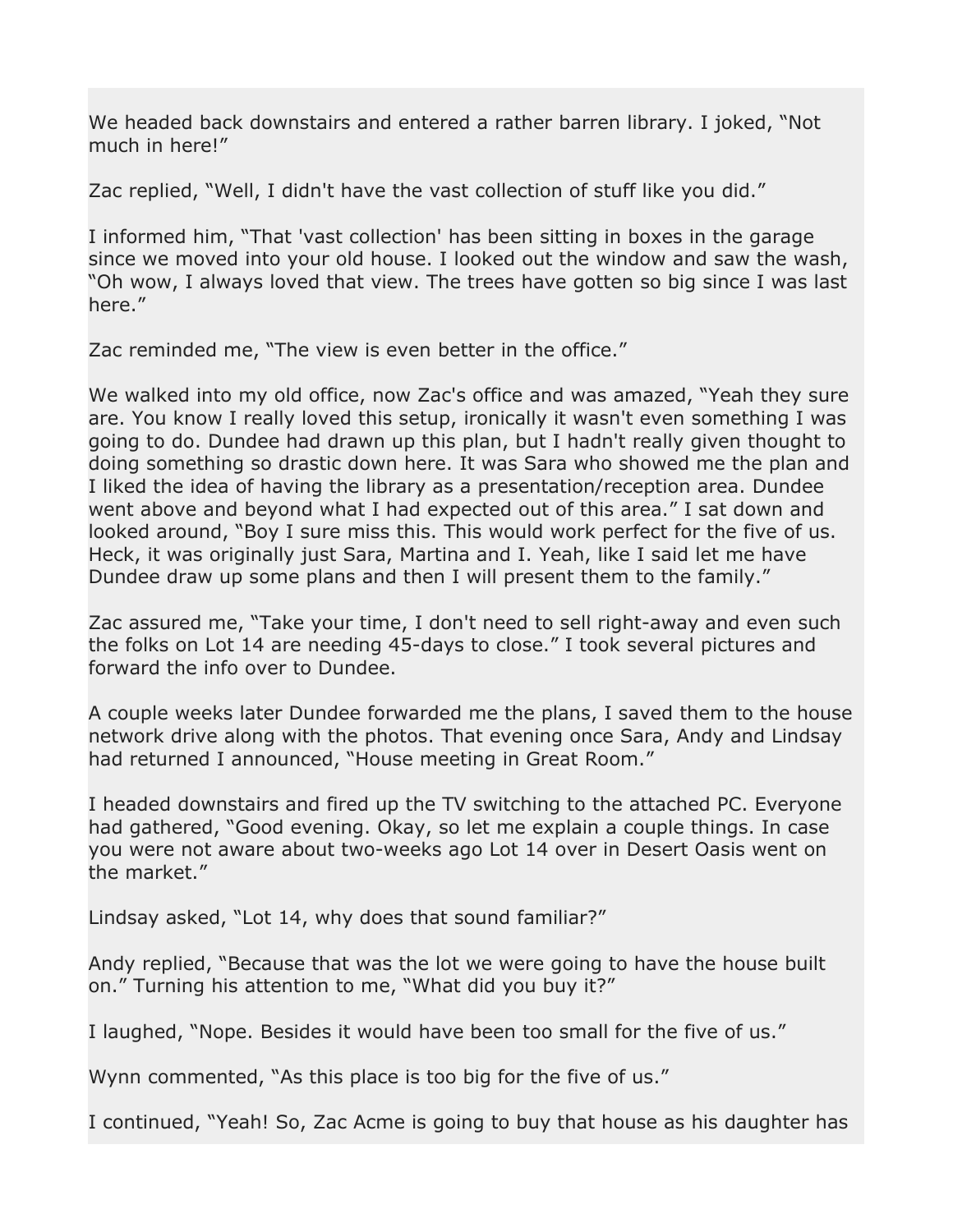moved out to live in Goodyear with her brother. Zac and Aimee wanted something a little smaller. Which means he is going to be selling our old house."

Andy being a smart-ass, "So you going to buy it?"

I replied, "May be, that is why we are gathered here tonight. So the Acme's did make some changes as you can see here." I started the slide show. "Okay, so the nook is gone and the kitchen has been remodeled with a new breakfast bar as well as a walk-in pantry. Turning to the other side, he swapped the dining and living rooms."

Wynn was the first to notice, "Hey wait, didn't there used to be a fireplace in the kitchen?"

Andy commented, "Yeah, in the nook and dining room."

I confirmed, "Yep they took that out as that is the new entry into the kitchen. We never used it that much and it was a odd use of the space."

The next photos were the library and office Lindsay commented, "So empty!"

I reminded her, "Yeah and oddly enough most of what I had in there is still in boxes over in the garages here. Otherwise nothing in there has changed. Okay, lets see what is next." The photo of the top of the spiral stairs came next, "Anyone notice anything different here?"

Andy pointed out, "Yeah the doors to our old room are in a different place now."

Lindsay replied, "Oh yeah, they used to face the stairs."

I explained, "So they removed that 'hallway' that used to run along the wall of your bathroom. They felt it was better use of space having a niche in the hall." I switched over to Dundee's drawings, "Okay, so I had Dundee draw this up. This is what Maya's old room, which was my old office currently looks like. What is being purposed is shrinking the closet in order to accommodate moving the door so it faces that of the King Suite. This can be your home office, which is why we could get away with shrinking the closet in there. Otherwise, the rest of the house is pretty much unchanged."

Sara commented, "Do kinda miss that house, it has so much 'history' for us."

I laughed and joked, "Oh like our Unlikely Affair?"

Sara giggled, "Or where Martina and Laura tried to take advantage of me!"

Lindsay laughed, "Yeah! We had a lot of fun in that house too. Not that this place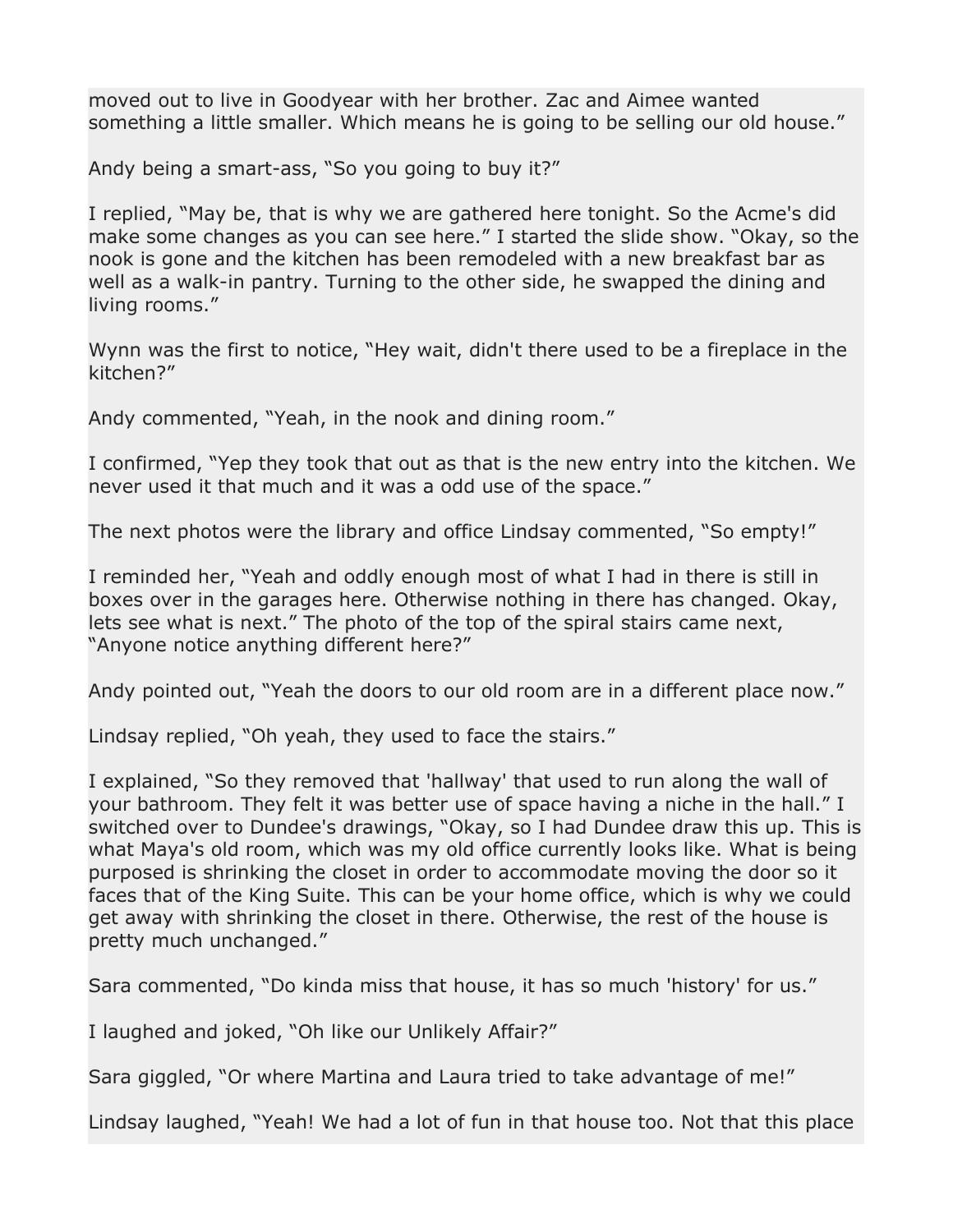has been all that bad. Just not the same."

I explained, "I know what you mean Lindsay. For all of us, it was a new beginning, a fresh start if you would. Wynn is right though, now that Maya, Peaches and even Cream are gone this is a bit big for us. The downside for you, Andy and Lindsay is losing your cottage."

Lindsay commented, "We really only used it for sleeping. Most of the time we are in the main house. Even when I worked from home, I was usually out on the cabana or in the Great Room here as it was so lonely over there in the cottage."

Andy laughed, "Yeah, that is true. When we first moved here I thought we'd be using it more, but we were so use to being with the rest of the 'family' in the main house."

Sara asked, "So have you already bought this?"

I told her, "No, not yet. I wanted to get everyone's thoughts."

Wynn told me, "Don't really matter to me one way or another, but as I said this place is so huge now with them gone. Especially since Maya took her piano with her."

Lindsay replied, "I know it just so empty in there now. I liked the pool over there better too, don't know why. I really wouldn't mind moving back there, how about you Andy?"

Andy explained, "Yeah, I agree. I'll be a lot closer to the kitchen there too!"

I concluded, "I guess that is going to be a 'yes'. We are still looking at a least two-months as need to wait for The Acme's to close escrow for Lot 14 and then once we close escrow I will need to get Dundee in there to do his thing. I will say this though, give y'all some time to thin out stuff. I am also going to have Dundee expand the playroom by shrinking from 3-car to 2-car garage."

### **Chapter 4: Linda and Village at Thirsty Cactus and Superstition Mountain**

It was now the  $4<sup>th</sup>$  of July week and we made our annual trip down to southern Arizona. We made it over to The Holstein Ranch in record time and were greeted by Olivia, "Welcome! Linda is out getting food, should be back later on. Come on in to the main house Lizzie is already here."

Maya was a bit surprised to find out Lizzie was going to be there. She walked into the main house and asked, "Lizzie what you doing here?"

Lizzie replied, "Linda invited me. Remember, she was one of the first 'guests' of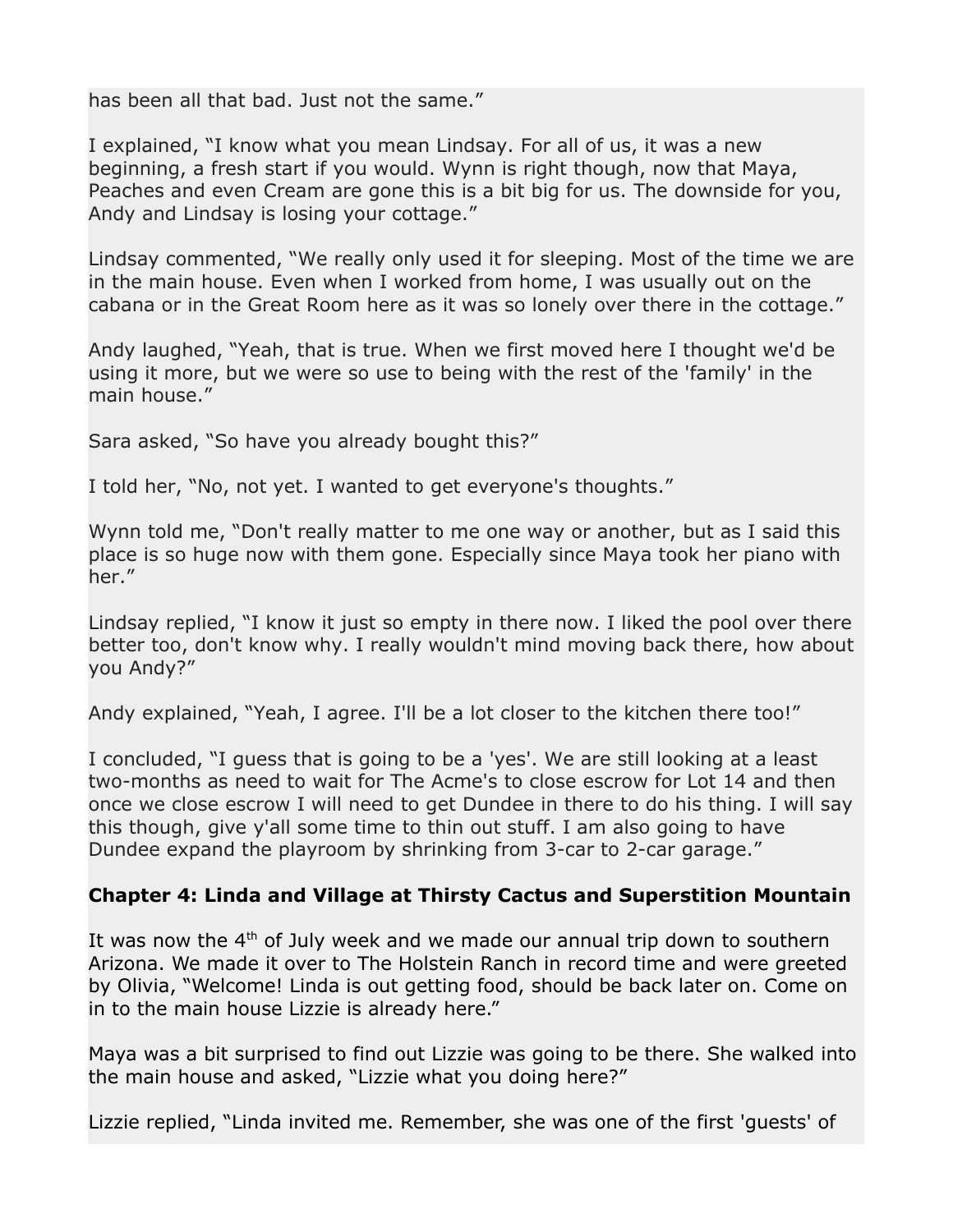The Moon Goddess when we first opened."

A few moments Linda came into the house and asked, "I have enough food to feed an army...or at least Andy. Anyway, can I get some help unloading?" Most everyone headed out to help Linda unload. Once we were back in the house Linda told me, "Ron, after dinner I need to discuss quite a few things with you as do the McGrawl's."

I figured this would have to do with her future Superstition/Gold Canyon store, but the way she worded the last part seemed odd, however Linda had a "unique" way with words. I told her, "Okay, I think we can do that."

It was a nice evening and everyone had headed outside to either play horseshoes or to chat with each other. Linda found me with the McGrawl's, "Okay, so...not sure where to start...um....okay...let me ask you this; are you familiar with an upcoming project up in your area called The Village at Thirsty Cactus?"

I replied, "Yes, somewhat. I know that it is mixed-use commercial and residential. I know the development is anchored by Sprouts and there are supposed to be several PADs. Similar to, but smaller scale of DC Ranch. Really don't know much else though."

Linda threw it out, "Are you aware I am a major stakeholder in this project?" I looked at her blankly, "Okay...I'll take that as a 'no'. Alright then, well let me 'disclose' some other items as required by law: Marc Frosh is acting as my agent; I've sold The Ranch, but am currently leasing it from the new owner unit December of next year. I've also sold my stake of The Budget Holstein, but will remain as acting interim assistant manger while I am still out here. Laura and Lynette Myers will take over as owners."

Sara choked on her beer when she heard that, "Wait Ron's sister and Miss Kitty bought your store?"

I replied, "Sounds like it." I had noticed earlier, but I had not seen either of them around since we had arrived, "Hey, where are those two anyway?"

Linda explained, "Yes, it was actually Lynette who talked Laura into being coowner. She wanted to take on a new venture. My understanding Laura is going to be a silent partner. They should be out later this week as Laura is wrapping up a project. Now where was I? Oh yeah...Olivia and I have sold Corona de las Estrellas...however we are retaining the rights to the name. The new owner will need to either rename it back to The Oro Valley Cantina or give it a new name of their choosing by this time next year."

I was a bit shocked, "Well, that is a lot to process. So, why are you leasing until the end of next year?"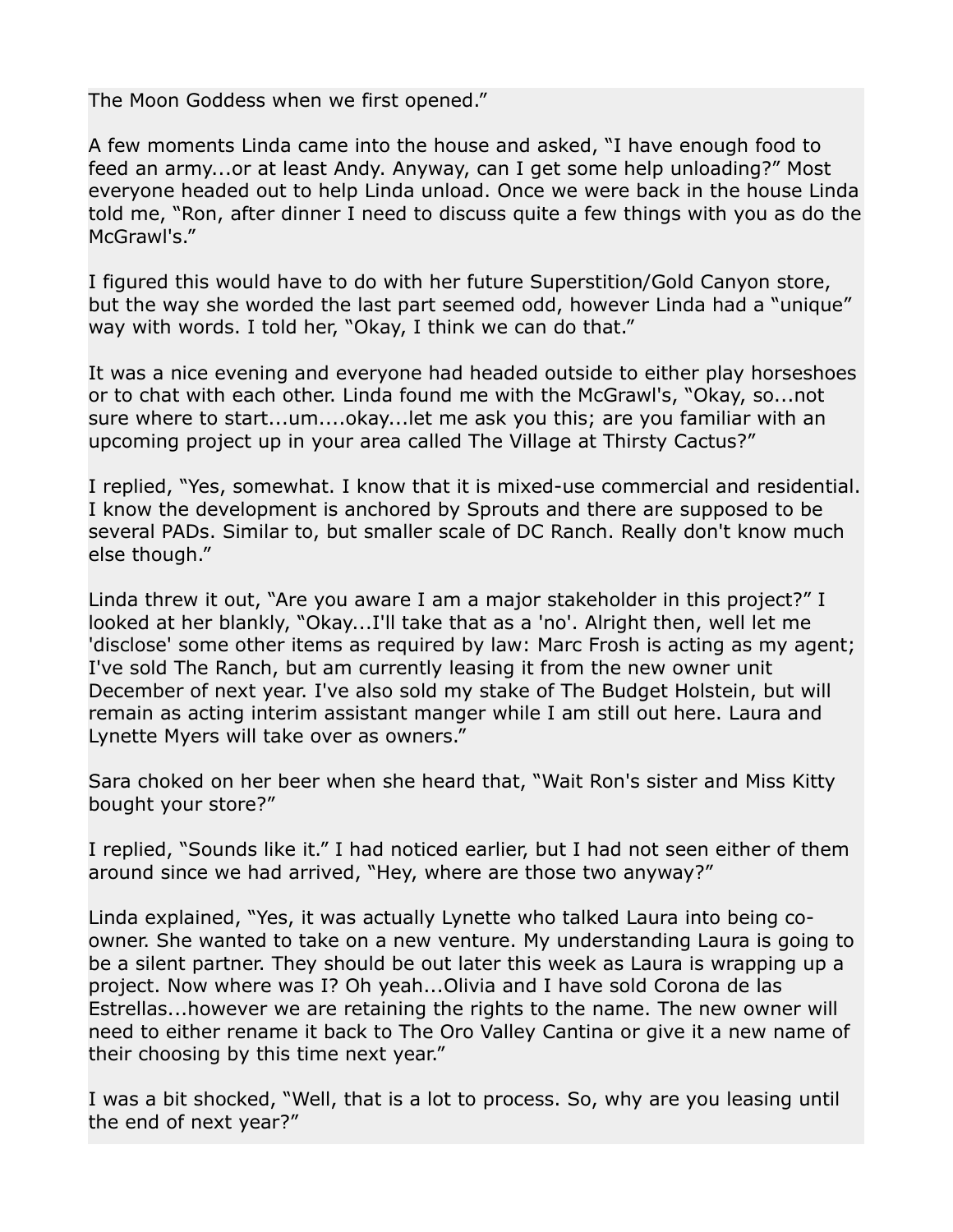Linda explained, "I am taking a gamble on the timing here, but I expect the Scottsdale Planning commission should approve the final layout at their meeting later this month or next. Sprouts is ready to start breaking ground and building. I am going to be purchasing three of the PAD buildings. Two are mixed commercial/residential and one is a restaurant PAD, which will be the new home of Corona de las Estrellas."

Still in shock, "Interesting, so where are you going?"

Linda continued, "So the first and larger PAD building is going to be the new home of *The Budget Holstein*."

I asked, "North?"

Linda laughed, "No, I will drop the 'North' it will be 'at Thirsty Cactus'. Where as the Gold Canyon location will be 'at Superstition Mountain'. The store which the Meyer's are taking over will be 'of Oro Valley' "

Lindsay added, "Since we've added the Steam Punk line and extended the selection of the 'adult' items we are running out of room. Even after the remodel and the tweaking Dundee did a while back."

Kayré also added, "You forgot Jason's shoe line as well."

I asked, "How big is this building?"

Linda explained, "Footprint wise, the same as the Oro Valley location, but three levels. The ground level is split with garage in the rear and retail in the front. The second level is split as well with the 'living area' of the residence in the rear and retail as well in the front. The third level is the rest of the residence with a huge balcony."

Kacie had joined us and told us, "Linda is going to take over the mortgage on the condo as she will move in there with Olivia."

Kayré added, "We will move into the residence above the store."

Sara asked, "So what's the third building for?"

Lindsay was all excited and turned to Andy, "Can I tell them? Can I tell them?"

Andy sighed in defeat, "Sure, Lindsay..."

Lindsay explained, "It will be the new home of PC's and Things!"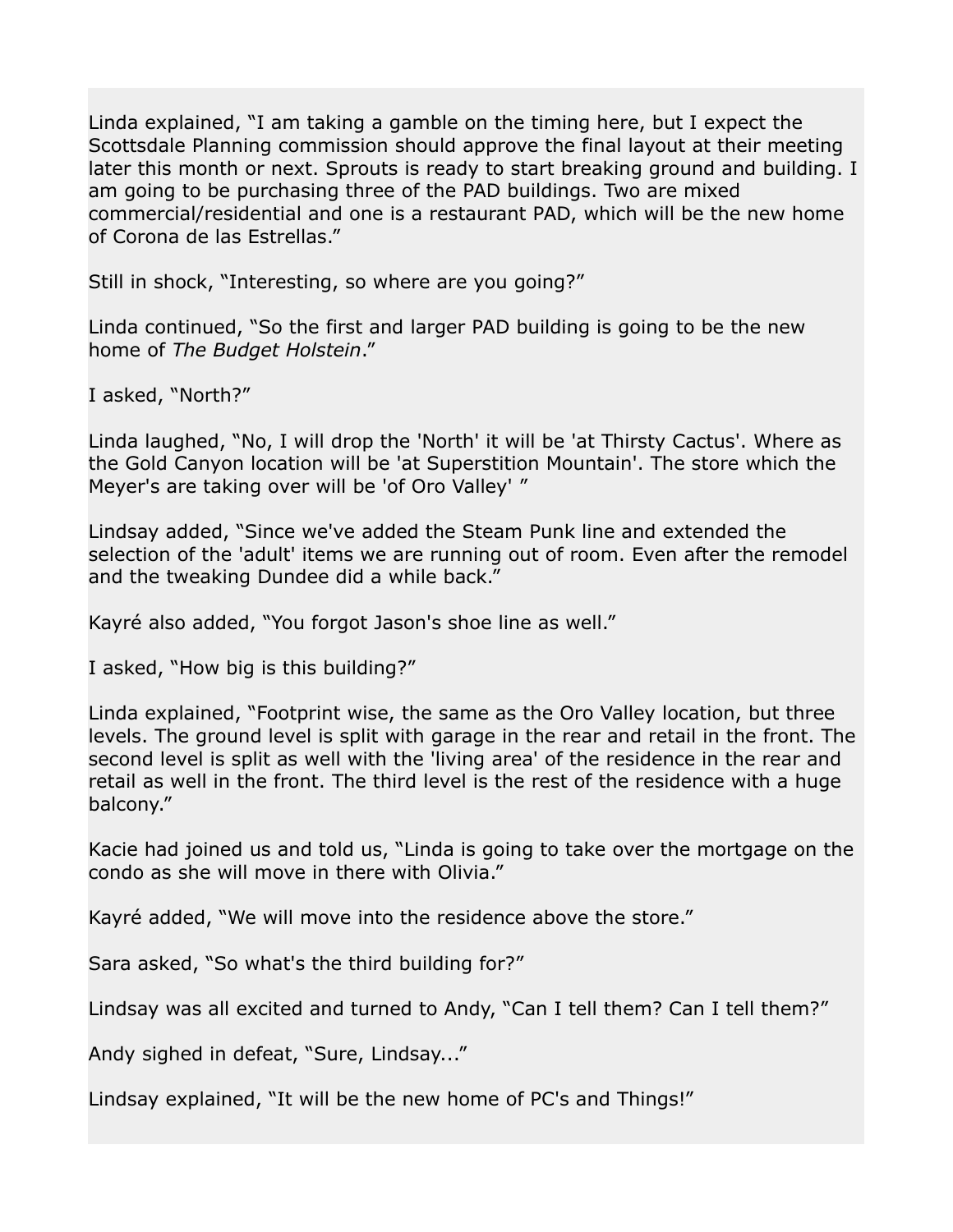I joked, "So repurchasing the Fountain Hills store wasn't enough you want to open a fourth store!"

Andy replied, "Oh hell no! This is going to replace the Far North Scottsdale location as we too are out growing that location. Plus our lease is up in another year."

I asked, "Is this building the same configuration?"

Linda informed us, "Yes, but about half the size."

Sara asked Lindsay nervously, "So does that mean you two will be occupying the residence there too?"

Andy's reply relaxed Sara, "No, we can not afford to do that, plus we would like some separation between our personal and professional lives as well."

Linda explained, "Lizzie will actually be leasing the residence in that building. She is going to be the new bartender/hostess at Corona de las Estrellas."

I asked, "Do you know what else is going into that development?"

Linda replied, "I know that a 'Salon Suites' venture is looking at the building next the Budget Holstein. Also heard rumors Starbucks is interested in opening a coffee house in there too."

Sara asked, "Isn't there already one across the street in the Safeway?"

I explained, "Yeah, but it serves a different demographic and is limited to customers who are already in the store. I can understand why they would want a stand-alone. Patio, for one thing..."

Linda corrected me, "...balcony actually as much like the Corona de las Estrellas building, most of the top floor would be balcony/roof top patio..."

I continued, "...plus people driving by or using the app are more likely to stop at a stand-alone location than go inside a supermarket."

Sara thought about that for a moment, "Yeah the does make sense in a way."

I turned my attention back to Linda and her daughter, "Okay Linda and/or Kayré, what are the plans for the 'Superstition' store?"

Kacie explained, "I am in the process of getting the leased negotiated and hope to sign by the end of this month. Hoping to open by late-September. Will that work for your crew?"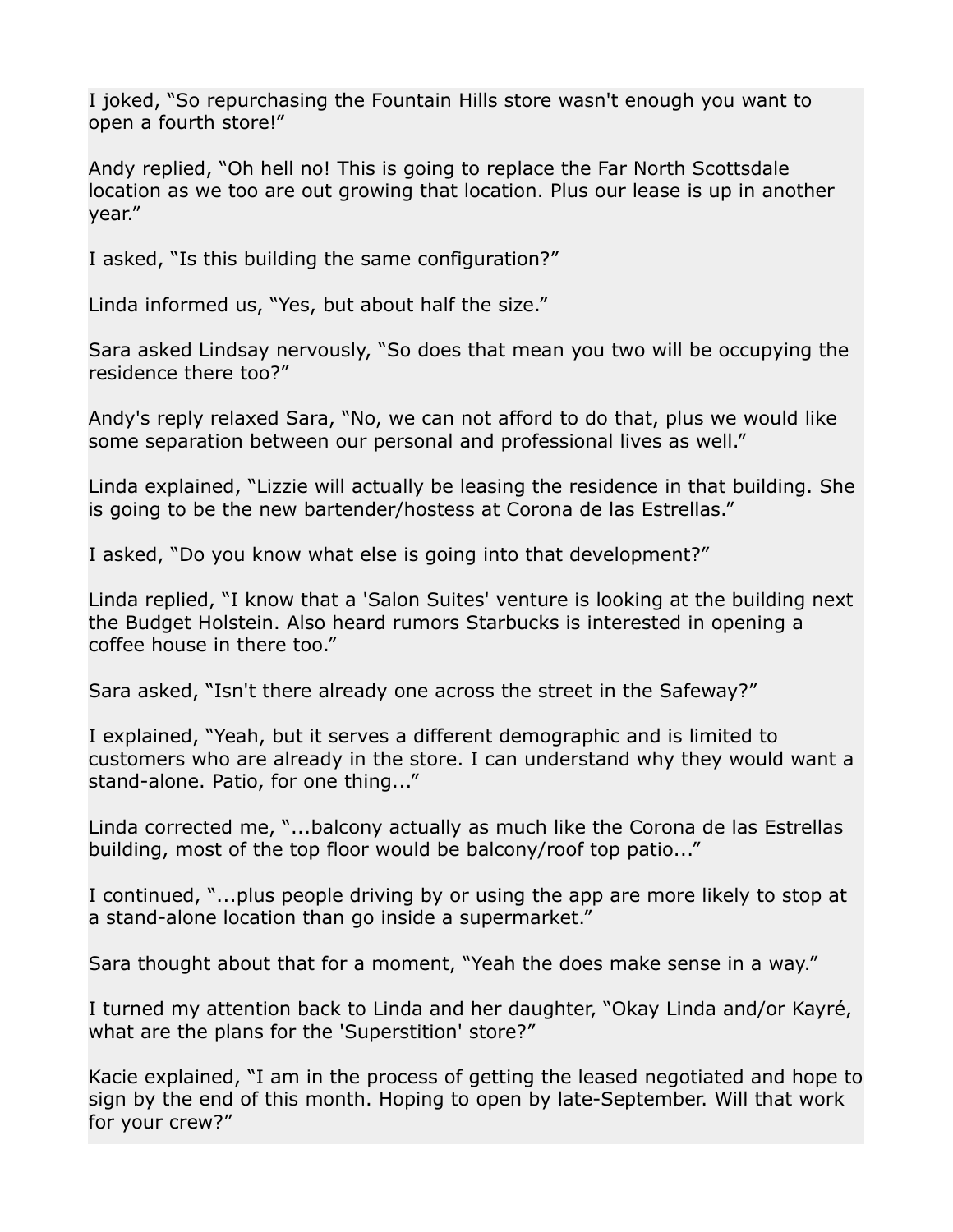I told her, "Not really sure at this point as will depend on how involved this project is going to be. We can discuss this further once you sign your lease and know when you want to occupy."

Later that evening Zac called, "Hey Ron, we closed escrow on the house on Lot 14. We're you still wanting to purchase your old house back?"

At this point there was really no reason to be concerned with making this purchase. I would be getting more from selling Zac's old house than what it would cost to purchase our old house back. We already past the two-year mark so Capital Gains taxes wouldn't apply. Further with the upcoming projects for Linda's Superstition Mountain store as well as the forthcoming projects with Thirsty Cactus and I had more business now then I could handle, so financially felt safe doing this. I told Zac, "Yeah, let me get in contact with Marc and we'll open up an Escrow account..."

As fate, luck or whatever happened to be Marc walked in, "Hey Linda sorry got stuck in horrific traffic outside of Phoenix."

I told Zac, "Well Marc, just happen to pop-in so you should be hearing something from us soon." I hung up with Zac and walked over to Marc, "Hey, just the guy I wanted to see."

Marc replied, "Oh hey Ron. So I assume Linda has filled you in on her grand plans?"

I explained, "That she did. Not what I needed to talk to you about though. Need your assistance with a real estate transaction or two."

Marc joked, "Okay, let me take off my developer hat and put on my Realtor hat! So, what do you need?"

I told Marc, "So, I am buying back our old house in Desert Oasis. Zac bought the house on Lot 14."

Marc replied, "Cool getting the band back together! Are the McGrawl's still staying with you?"

I replied, "Yeah, otherwise it wouldn't really be useful for use to have that giant house and Wynn. Plus they're a little short on cash right now too."

Marc laughed, "Martina is going to love this...she loved the pool at that house."

I reminded him, "Ah yes. She and her one piece bikini. You know, technically it is *her* pool as she paid for it, the Cabana and bought me the grill with her 'Google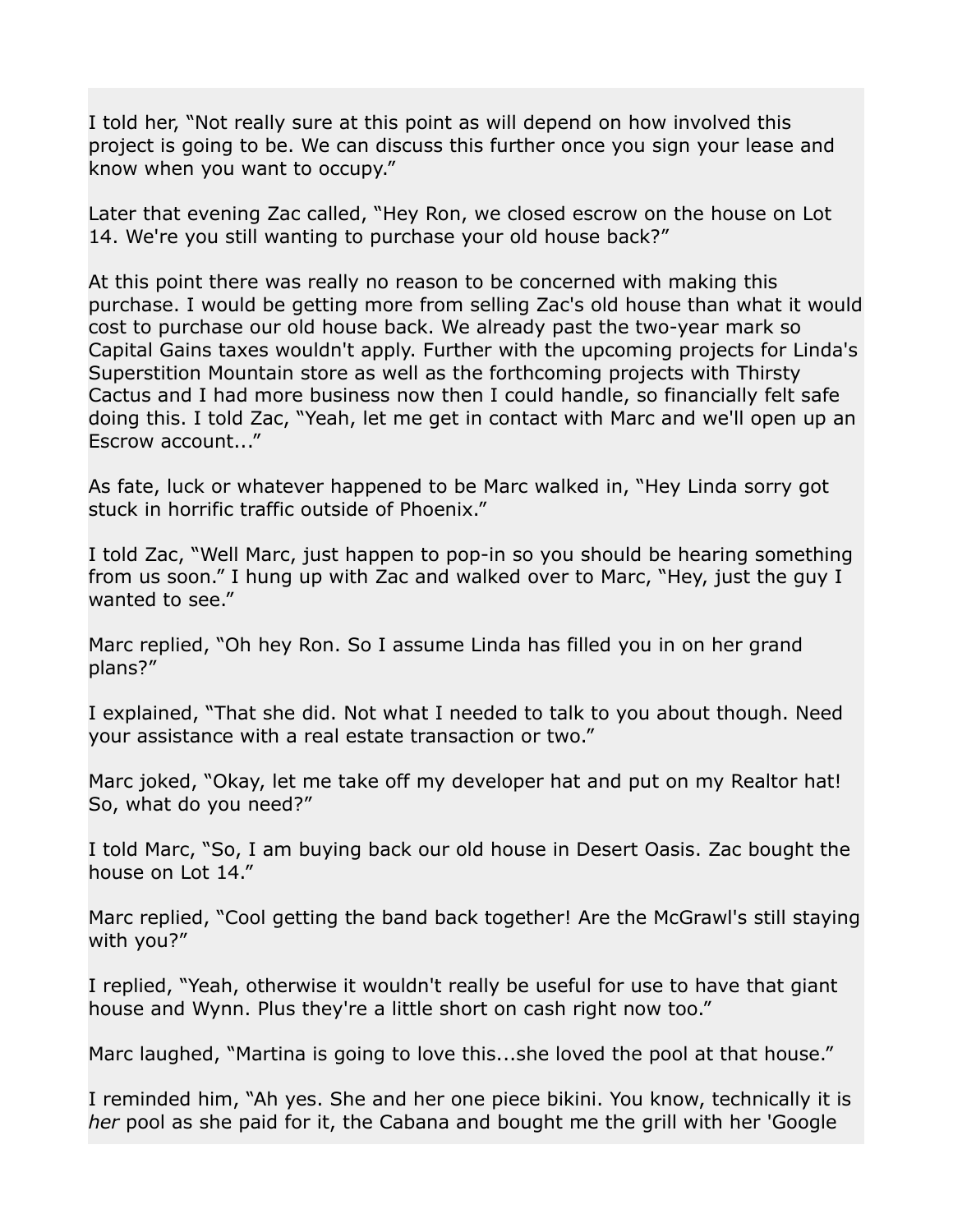Money'."

Marc remembered, "Amazing, she actually listened to me and bought the stock at the IPO. So, what is your time line and what are you doing with Zac's old house?"

I informed Marc, "Well, there is some work I want to have done at the Desert Oasis house to accommodate the McGrawl's home office. But, I can't do that until I take ownership. As far as Zac's old house, I will sell that once we get moved out of there and back into the Desert Oasis house."

Marc inquired, "So I am guessing you have the funds to purchase the Desert Oasis house for cash?"

I laughed, "How rich do you think I am? Of course once Martina and I divorced..."

Marc joked, "She took you for everything you had?"

I reminded him, "Other than the Jag, she wanted nothing else. She gave the Hummer to Maya. No, she pretty much paid her own way. The money is a little tied up right now in CD's but should be able to cash those out shortly. Sara's likely got a bunch of money stashed away. Her checks from Budget Holstein are direct deposited and she rarely spends money. I think the last thing she bought was Maya's Piano a couple years back. Oh and she gets the Road Runner detailed every month. So anyway, I should be able to do 20% down to start the Escrow account and then the rest once I do a balloon loan. I just won't be able to do anything until we get back."

Sara walked into the kitchen and saw Marc and myself, "Ron, you know he's a bad influence and you shouldn't be hanging around him! Anyway, what's going on?"

I filled Sara in on the latest, "Well, I guess I am trouble as he is acting our Realtor so...anyway Zac called and informed me they closed escrow on Lot 14. I confirmed with him I am going to buy back our old house. I was just going over the financial logistics with Marc. Roughly, how much do you think you have in the bank currently?"

Sara asked, "Liquid or total?"

I replied, "Liquid."

Sara checked her phone, "Well, looks like...oh wow it has been a while since I checked my balance. Oh...um \$150,000. Looks like another \$50,000 in CDs."

Marc laughed, "Geez, how much does Linda pay you?!"

Sara giggled, "Well...there are the 'tips' and commissions...and technically it is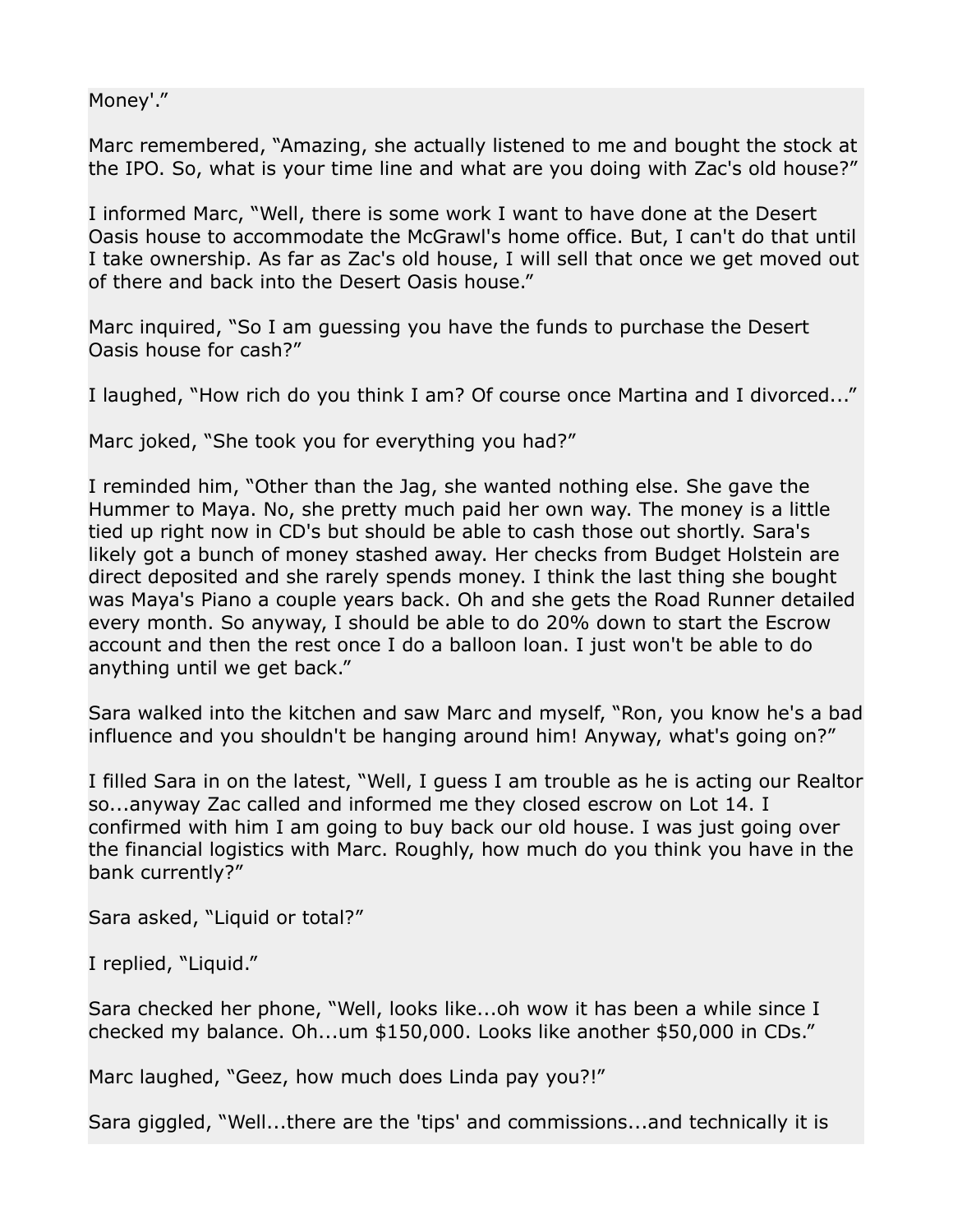Kayré who pays me. Some of that too is from the modeling gigs I do from time to time. To be honest I don't really spend money. Ron and Wynn provide nearly everything. Other than getting the Road Runner detailed and occasionally going shopping, dining and movies with Lindsay and Maya. I don't even recall the last big purchase I made."

I reminded her, "Probably Maya's piano a couple years back."

Sara recalled, "Yeah. But even that wasn't that much as Tony Orlando ended up giving it to me, just needed to pay the shipping to have it moved back to Arizona."

I asked Sara, "Will you be able to loan me some money like you did last time I bought the house? Once I sell the Acme's old house I'll be able to pay you back."

Sara replied, "Yeah, no problem."

I asked her, "Seen Lindsay around?"

Sara told me, "Yeah her and Kacie were in Olivia's building."

The next couple days we hung around at The Ranch and would go out for lunch and/or dinner. The next day Laura called, "Hey Ron, so I am going to be off the next few days and Miss Kitty will be as well for a couple of those. Would you, Sara and Maya be able to come by later today; Mother and Blanche will be here as well?"

I informed her, "Shouldn't be an issue as not much going on over here for once. Do you want to meet at the house or somewhere for lunch?"

Laura told me, "Let's me at the house and we can do lunch over at the resort."

I looked at the time, "Okay, I think we can be out there in about an hour if that works?"

Laura confirmed, "Yeah mother and Blanche are already on their way up."

I got off the phone and looked around the Ranch for Sara and Maya. Kacie saw me and asked, "Looking for Linda? She's at the store."

I told her, "No, Sara and Maya actually."

Kacie explained, "I think they are over in the yard by Olivia's building."

I replied, "Ah okay...thanks." I headed outside and across the yard and saw Sara, Lindsay, Maya chatting with Olivia at picnic table under a palo verde tree.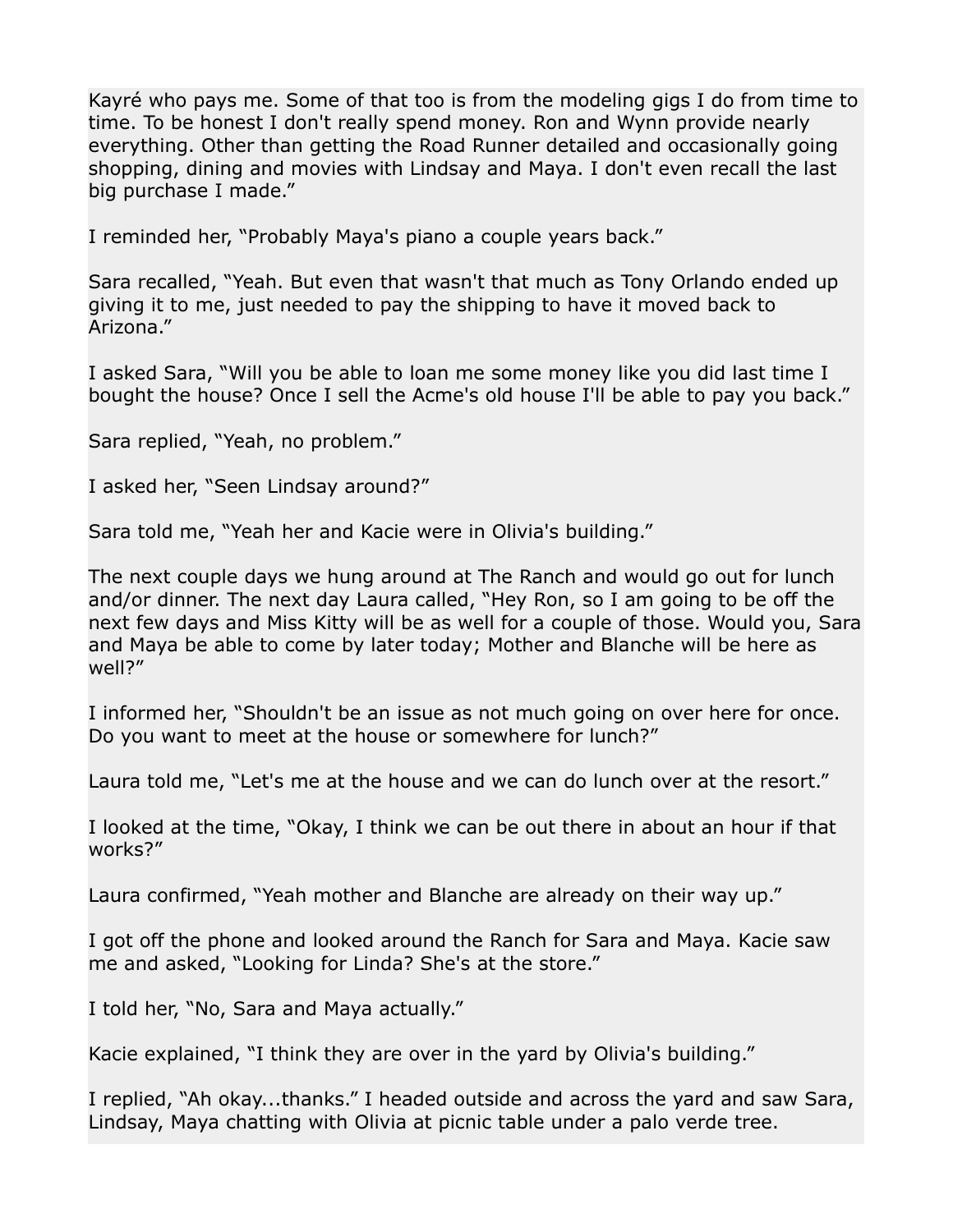Olivia saw me, "Hello Ron. Did you need them?"

I told her, "Just Sara and Maya." We headed back into the house and explained, "Laura is requesting we join her and Miss Kitty along with my mother and Blanche for lunch. We will meet at Laura's place first." It took us about half hour to get over to Laura's house.

Sophie greeted us at the door, "Ah, I've been expecting you!"

I told her, "That's good knowing Laura's tendency not tell you things."

Sophie laughed, "Yeah, she's better now...mostly. They are all out back."

We walked out on to the back patio and Laura saw us, "Oh good y'all are here. We have some news?"

Maya asked, "You and Miss Kitty?"

Sara commented, "We know about you two taking over the Oro Valley Budget Holstein."

Miss Kitty commented, "We have other news, and no one else knows about this. Well except Lorena and Blanche."

Laura asked, "Do you remember a few years ago we had just moved in at the house and we all were out here talking that evening."

I replied, "I have no idea, heck I can't even remember the conversation Sara and I had this morning over breakfast."

Maya joked, "Ron's getting old."

Sara reminded her, "Hey, I am almost the same age he is and you are only 3 years younger than I am. Honestly though Laura, I can't recall either. Been a hectic few years."

Maya recalled, "Oh yeah I remember that night, Peaches was all worried Laura was going to steal Cream. But as far was what we were talking about no clue."

Lorena asked, "Cream?"

Miss Kitty laughed, "Peaches' dog." She turned to Laura, "See I told you they wouldn't remember. Just tell them already!"

Laura sighed, "Okay fine! So, that night Miss Kitty and I along with Mother and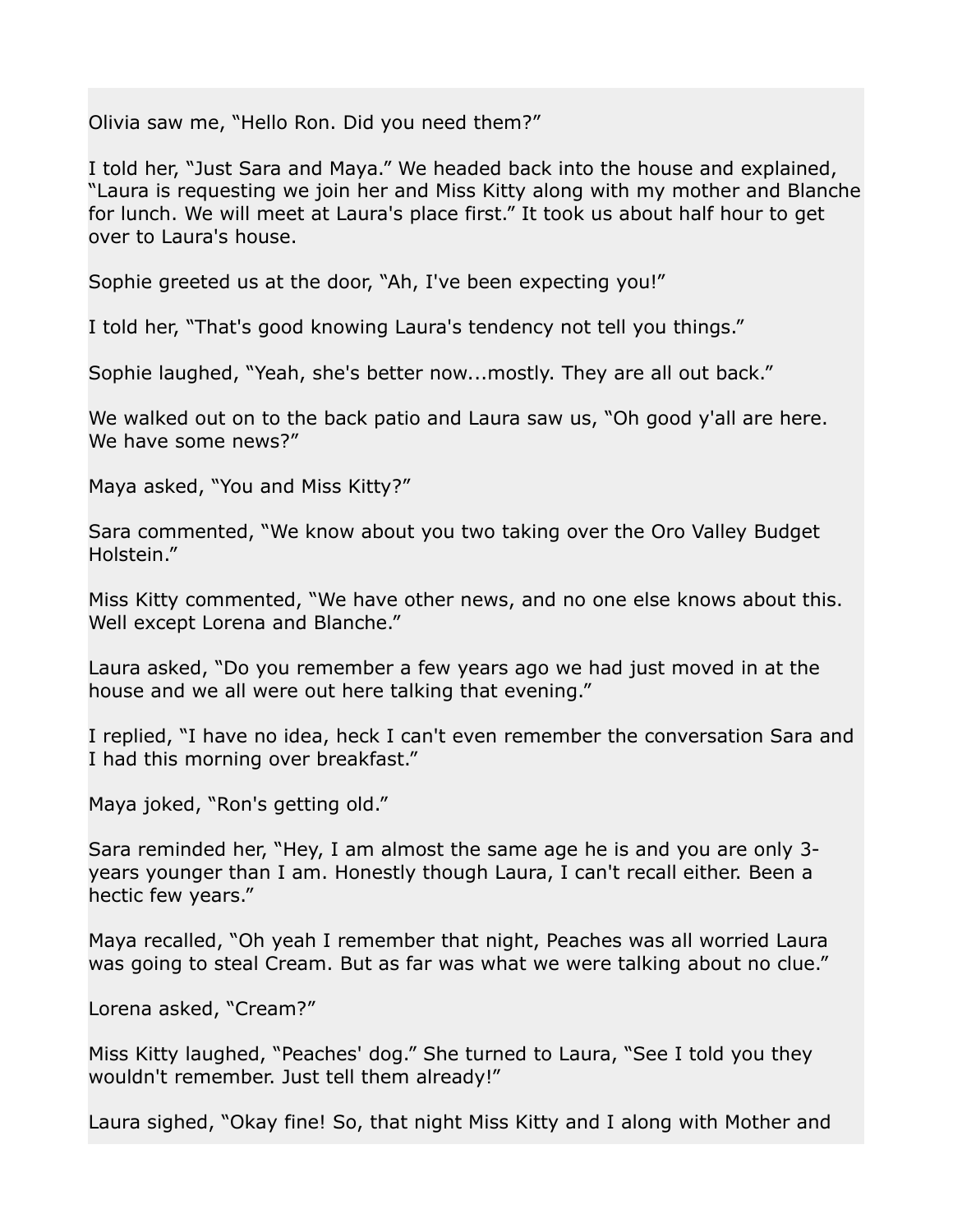Blanche said that once Arizona legalized same-sex marriages..."

It was starting to come back to me now, "Oh yeah okay. I wasn't aware they had. Hell, we can't even get recreational pot legalized. Not that I use that stuff..."

Maya explained, "Well technically you are correct, Arizona never legalized samesex marriage. However, in 2015 the federal level there is a Supreme Court ruling which says that every state must recognize the marriage, regardless of what state it was performed."

Blanche joked, "She should be a lawyer."

Maya cringed, "I don't think so, Blanche."

I asked, "Okay, so that is the reason you wanted us to come out then. Do you have a date in mind yet?"

Miss Kitty explained, "Well it depends on what works for you three."

Laura explained, "Sara if it is alright with you, would be my Maid of Honor? I would have had Laura, but since we are all getting married at the same time..."

Sara told her, 'Sure, I'd be honored."

Blanche asked, "Maya, would be you my maid of Honor."

Maya was a bit taken aback, "Um...yeah I can do that."

Miss Kitty told us, "Linda is going to be mine. You'll never guess who Laura choose."

Maya joked, "Martina."

Sara replied, "As if!"

Laura just started laughing and I realized that she was serious, "Oh shit! It is Martina isn't it?"

Maya responded, "Seriously?! After what you two did to Ron and Sara?"

I wasn't sure where this was heading but I decided I need to get control of this quickly, "I have no problem. Look at this way Maya; if it weren't for Laura and Martina's affair, Sara and I wouldn't have married. As I have said many times, Martina and I were never meant to be. We were young and foolish. I am surprised though you didn't have Sophie"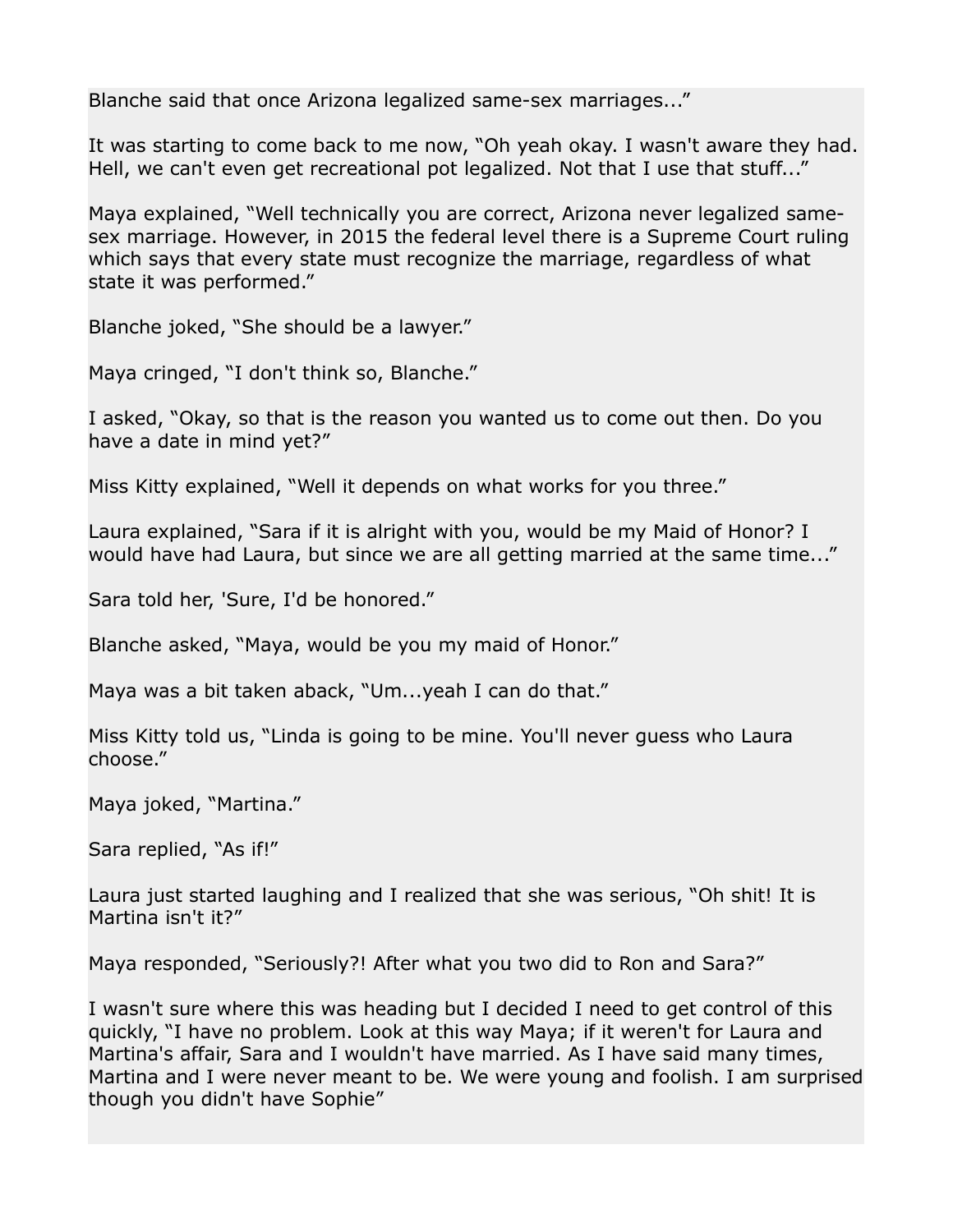Laura laughed, "She'd probably end up killing me or going insane when I become Bridezilla! No, she'll be a bride's maid."

Maya realized how this was sounding, "Oh sorry. I am not upset. May be surprised that is all. If if not too much trouble Blanche, would be okay if Peaches was a bride's maid? I don't want to leave her out."

Sara replied, "Yeah, Lorena I kind of feel the same way about Lindsay too."

Both Lorena and Blanche had no issues. I asked, "So when and where?"

Miss Kitty told us, "Since this should be fairly small compared to yours we are considering having it here in our yard."

I explained, "Got to remember, the bulk of the guests were for the Zinfandel's. Had it been Sara and, would not have been anything fancy or lavish. Like I said, Martina and I went through a drive-thru UFO chapel and were married by an Ordained Alien. Hmm, I wonder if the rent-a-preacher Gary hired is still around?"

Laura told us, "Gary is an ordained minister and he will perform our ceremonies. Olivia will cater and knows event coordinators who can take care of the rest."

Lorena added, "We are thinking around Thanksgiving when it is a little cooler."

I asked for clarification, "Thanksgiving this year?"

Laura replied, "Yeah. Y'all were going to be out here anyway right?"

I explained, "Yeah and that is fine. I just wanted to make sure, because if it was next year Linda and Olivia won't be out here anymore."

Apparently Laura never mentioned this to my mother or Blanche. Lorena asked, "Why wont they?"

I looked at Laura, "Okay...I take it then you haven't told them."

Laura replied, "Oh, I knew there was something else I meant to tell them. So yeah, the reason why Miss Kitty and I are taking over ownership of the Oro Valley Budget Holstein is because Linda is moving to Scottsdale next year to head-up the Thirsty Cactus location over by Ron's old house..."

I added, "Well, former old house as I am buying it back from Zac. He is buying the house on Lot 14. Should be happening in the next couple months. I think we should be fine. Maya what do you think?"

Maya told me, "I don't see a reason why I can't, I don't even think I have enough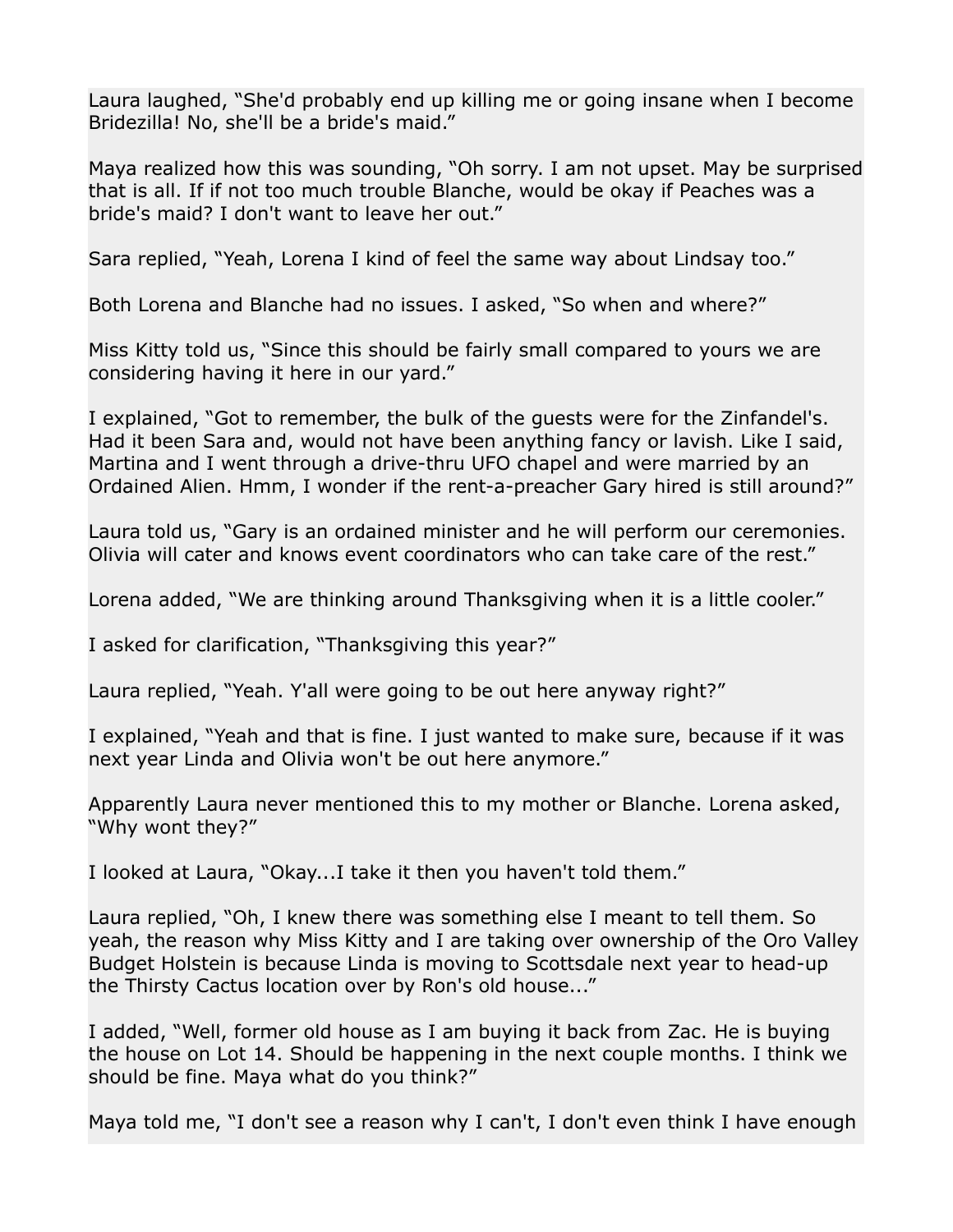seniority to even be able to work that week anyway."

Miss Kitty laughed, "Interesting, usually it is the other way around."

Maya explained, "Same reason I don't work weekends. The higher seniority people want those days and the holiday weeks because of the extra pay. Peaches is the manager so she can take off anytime she wants."

I asked Laura, "Have you talked to Martina yet?"

Laura replied, "Yes, I told her I wanted her to be my Maid of Honor. She wasn't sure how you were going to take it though."

I told her, "Let me call her real quick as I think she would be the only one that could have a scheduling issue. Lindsay would be fine as we would be out here anyway."

I called Martina, "Oh Ron, how unexpected."

I explained, "So Laura tells me she wants you to be her maid of honor?"

Martina got nervous, "Yeah...that okay with you?

I laughed, "What difference does it make? As I told Laura doesn't bother me. The only thing I need to know is if you will be free around Thanksgiving as apparently that is when Laura and them plan on doing this."

Martina seemed relieved, "Ah okay. Yeah Marc and I can get the time off."

I told her, "Okay then...well I'll have Laura get back to you with an exact date once we confirm with everyone else."

Maya had conferred with Peaches while Sara with Lindsay and it seemed everyone was going to be okay with that week. Lorena asked, "Ron do you have a preference or suggestion?"

I told them, "I think for best results we should plan on doing it that Tuesday. We won't be out here until the Sunday before, so give us a day to get ready. Otherwise it just going to be too crazy trying to do it any other day of that week."

Laura understood, "Yeah, I agree with Ron and especially since the bulk of everyone will be coming down from Phoenix."

## **Chapter 5: The Great House Shuffle Revisited and A Practice Run**

Once we returned to Scottsdale, Sara and I each wired money into the Escrow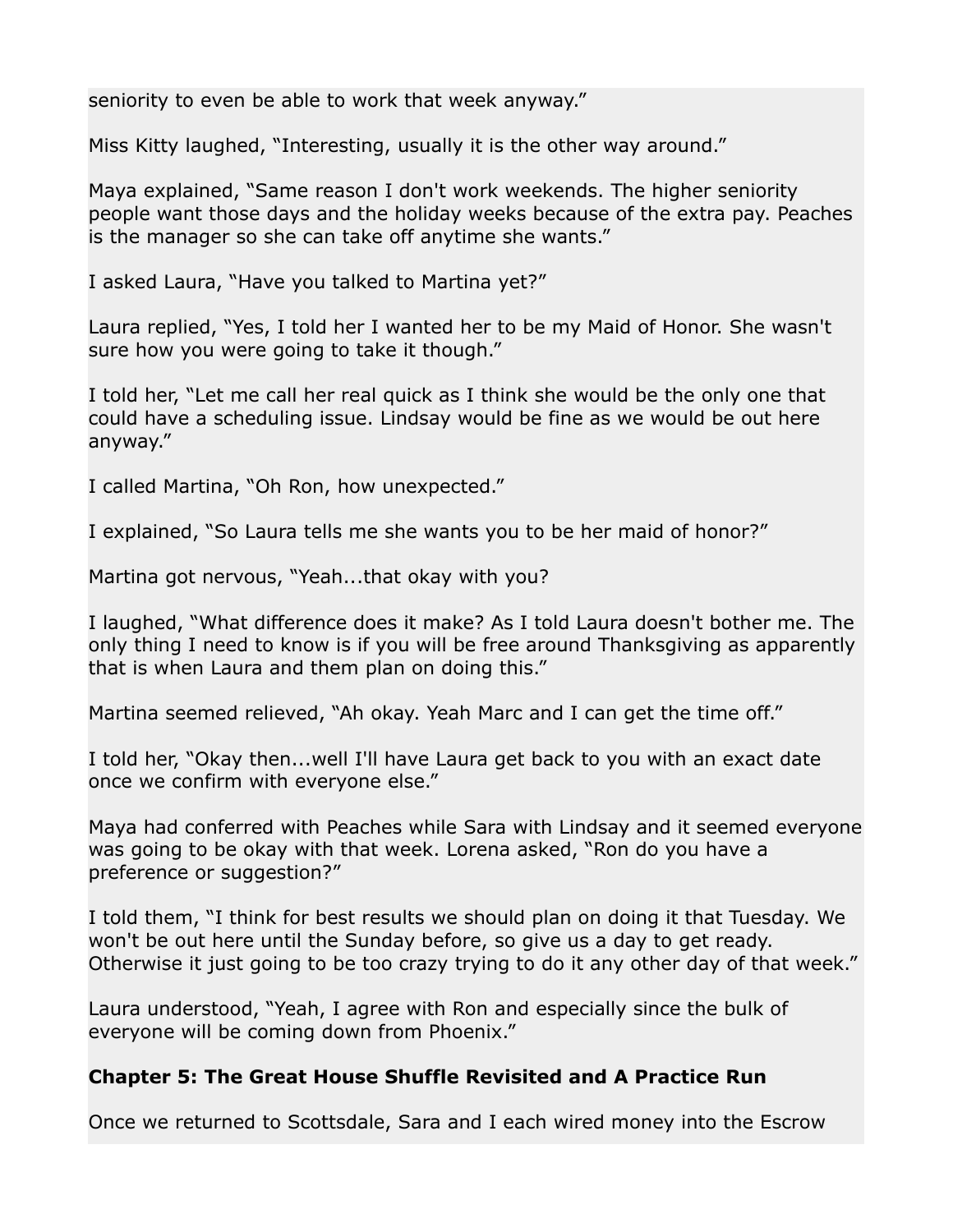account for our original house. A couple days later Marc called, "Hey, when you have chance can you stop over at my condo? Need for you to sign the closing documents for The Desert Oasis house."

I asked, "When are you going to be home?"

Marc told me, "Martina is already over there and I should be home in the next half hour. If you want to head over, Martina can go over everything with you."

I told him. "Okay sounds good, I'll head over shortly." After I got off the phone, I went to find Wynn. Once again she was in a catsuit, ballet boots, gagged and locked herself in the fiddle. I told her, "I am going over to see Martina to sign the closing docs for the house. You know, I really should have you try out one of those timer padlocks. It will be easier as you won't have to maneuver getting the key into the lock and plus you won't be able to let yourself out until the time is up. I'll try to find those when I get back. See you later." Wynn just nodded and grunted as I left.

I arrived at The Frosh's condo and Martina let me in. She told me, "Yeah, Marc said you would be by to sign the docs. I can't believe you are buying back our old house. Kinda thought you wouldn't want to relive all the 'history' with your sister and myself."

I objected, "Hey we all had some good times in that house. Besides, Sara and Maya got back at you two, though I think you were too drunk off your ass to even remember!"

Martina laughed, "Oh god, yeah! Laura told me about that...you're right I was too drunk to remember. So when y'all move back in, you going to let Marc and I visit? I do miss the pool."

I told her, "Of course. Besides you paid for that pool and the Cabana and my grill, so it is only fair."

Martina shoved a mountain of paperwork in front of me, "Whatever you have questions about Marc will be able to answer when he gets here."

I looked through the paperwork, "Yeah, looks fairly familiar. Did you need make copy my drivers license?"

Martian replied, "Oh yeah, I knew there was something I needed to do as well."

Twenty-minutes later Marc came in, "Hey Ron. Everything look good?"

I told him, "Yeah, just a pain-in-the ass to remember to sign everything as *Francis Merlot*."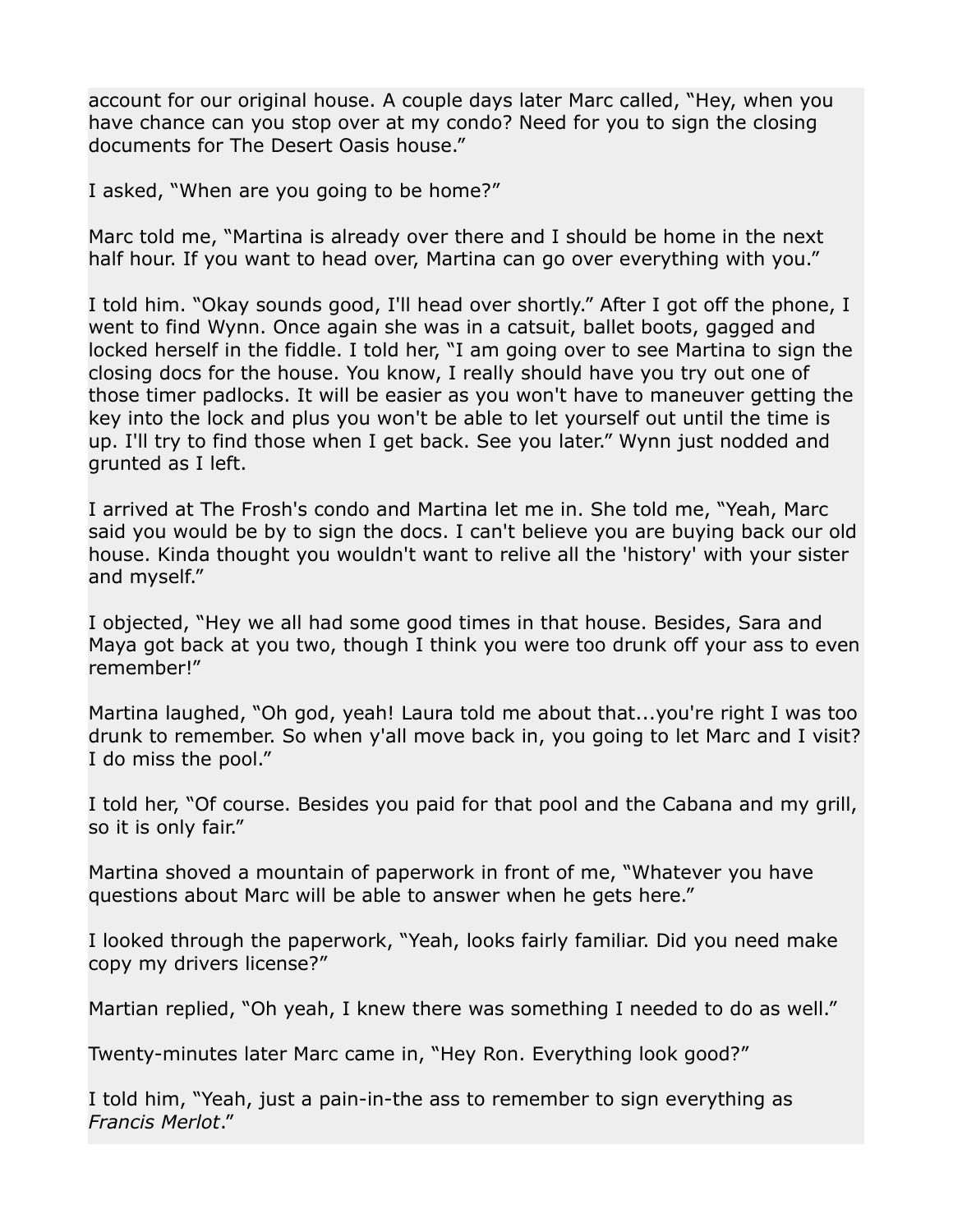Martina laughed, "Francis, forgot about that."

A short time later we had all the documents signed. Marc informed me, "Your lender has already funded the loan, so we will go ahead and release the funds and get this recorded. See me this time tomorrow."

I thanked Marc and headed back to the house. Wynn was in the kitchen back in her regular uniform and that is when I remembered, "Say how much time before dinner?"

Wynn told me, "Waiting on Sara and McGrawl's, they should be getting off work soon. Why?"

I reminded her, "Oh, I need to find those locks. Okay."

I headed over to my office and started looking around in the closet. Found several items that Gary had given me that I had totally forgotten about including a wireless/rechargeable double headed vibrator. One end would be inserted into the vagina while the other end would be on the outside with the vibrating nub on the clit. Also came across a portable timed key safe. Upon digging some more finally found the locks still in the original packaging. Upon opening up the package I discovered a USB charging cable along with the directions for use. The timer could be set for anywhere between 1 minute and 99 hours. A long while back I had bought a USB charging station, mainly to be able to charge my phone, tablet and camera without having to tie up three outlets or having to use my PC. I plugged in both locks, along with the vibrator and allowed them to charge. I looked over at the clock and saw still had a little time before everyone would be coming home. I gave Dundee a call, "Hey Mick. So, I should be closing on the Desert Oasis house tomorrow. When you free to do an actual walk through?"

Dundee checked his schedule, "Okay, tomorrow is Thursday...um Friday is booked...Saturday...yeah Saturday morning I am open if that works?"

I checked my calendar, "Hmm...let me see here...yeah nothing really going on. How's eight?"

Dundee penciled me in, "Works for me."

I headed back to the kitchen to find Sara and Lindsay walking in. Lindsay saw me, "Oh hey Ron, looking for Andy he went over to the cottage to change."

A few minutes later Andy appeared and I informed everyone, "Signed the closing documents for the old house today. Should be mine and Sara's again by this time tomorrow."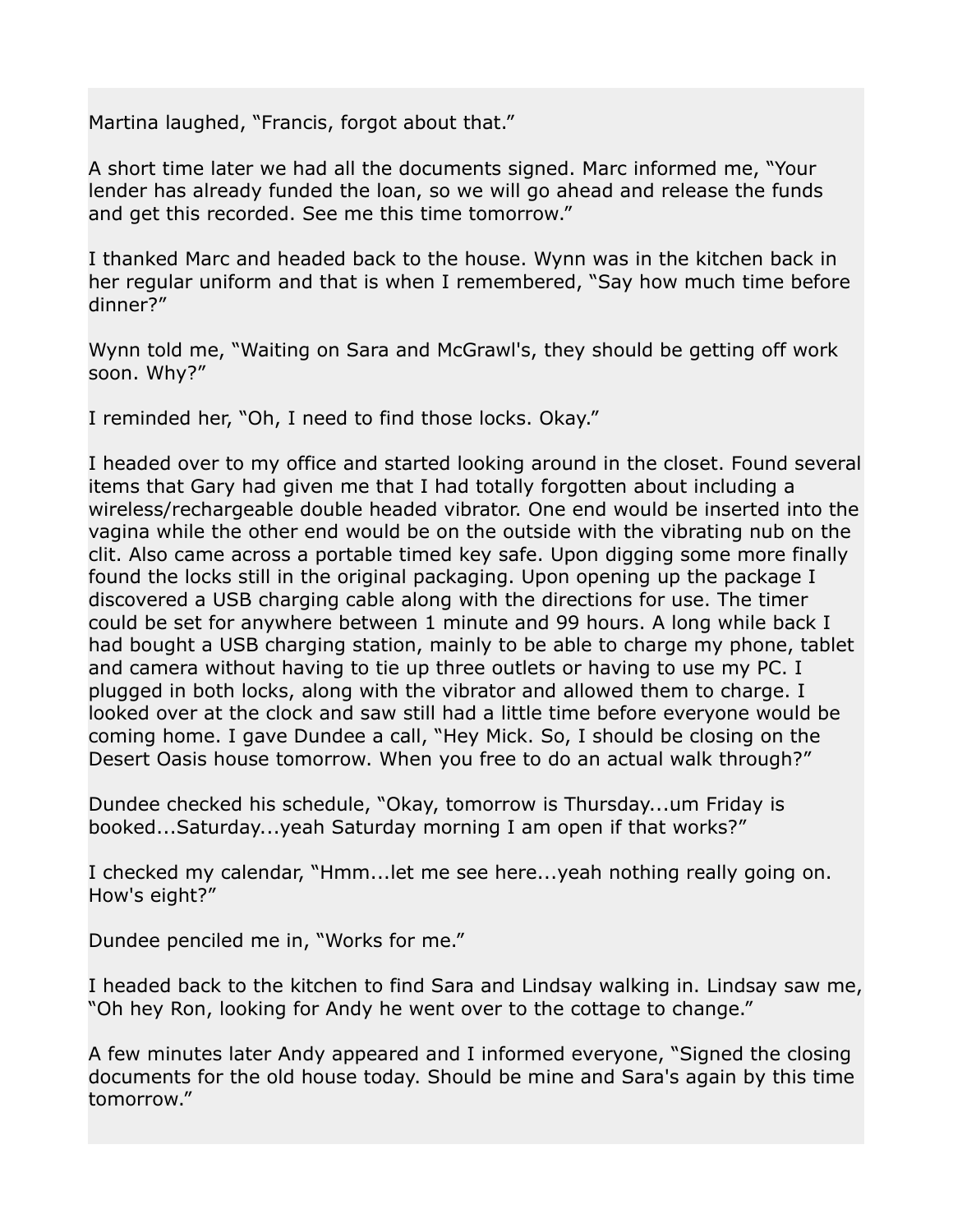Andy asked, "How long do we have before we need to be out?"

I reminded him, "Haven't put this house on the market yet. Plus, until I meet with Dundee on Saturday morning I won't know how long it will take for him to make the upgrades. Ideally, I would like to do this within 30-days, but I doubt that is going to be realistic...though 60 to 90 days likely will be more so."

Sara was confused, "Why 30-days?"

I told her, "It is nature of this loan, it does not compound interest daily, rather monthly. So it doesn't matter if I were to pay it off on day 31 or day 60 the pay off would be the same. Of course, I need to be able to sell this house first before I could pay off the loan so looking at 3-4 months worth of interest. Not that it much matters it is a fairy small loan. I owe more to you than the bank."

Andy commented, "So you said you are meeting with Dundee on Saturday?"

I replied, "Yeah, around eight. Why, you want to join me?"

Andy seemed relived, "Yeah and Lindsay too, if you don't mind."

I reminded him, "It is just as much y'alls house as it is Sara and I plus Wynn. If it weren't for your two we'd likely would have done a condo...but that would have meant letting Wynn go and really don't want to do that, she is family...as are you two. Besides there would be no way Lindsay and Sara could be apart from each other for such long period of time."

The next night Lindsay arrived home. Since it was Friday and the middle of the month Andy would be staying late to close out that sale period. Sara was staying late as well working with Kacie to get an inventory count for the Far North Scottsdale store. She saw Wynn in the kitchen and asked, "Where's Ron?"

Wynn explained, "He is over with Marc and Martina at our old house wrapping up the closing. He said he was going to be there a while as he wanted to take a good walk-through and see if there was anything else that Dundee would need to do. So, it is just you and me for dinner. I have a pizza arriving shortly."

Lindsay replied, "Okay. I'll head over to the cottage and change into something cooler." She returned a few minutes later in shorts, t-shirt along with black stockings and six-inch high heel sandals. The door bell rang and she happened to right by the front door. She opened the door was surprised to see Drew, "Wow. Drew haven't seen you in so long."

Drew laughed, "Well, this is awkward!"

Lindsay asked confused, "How so?"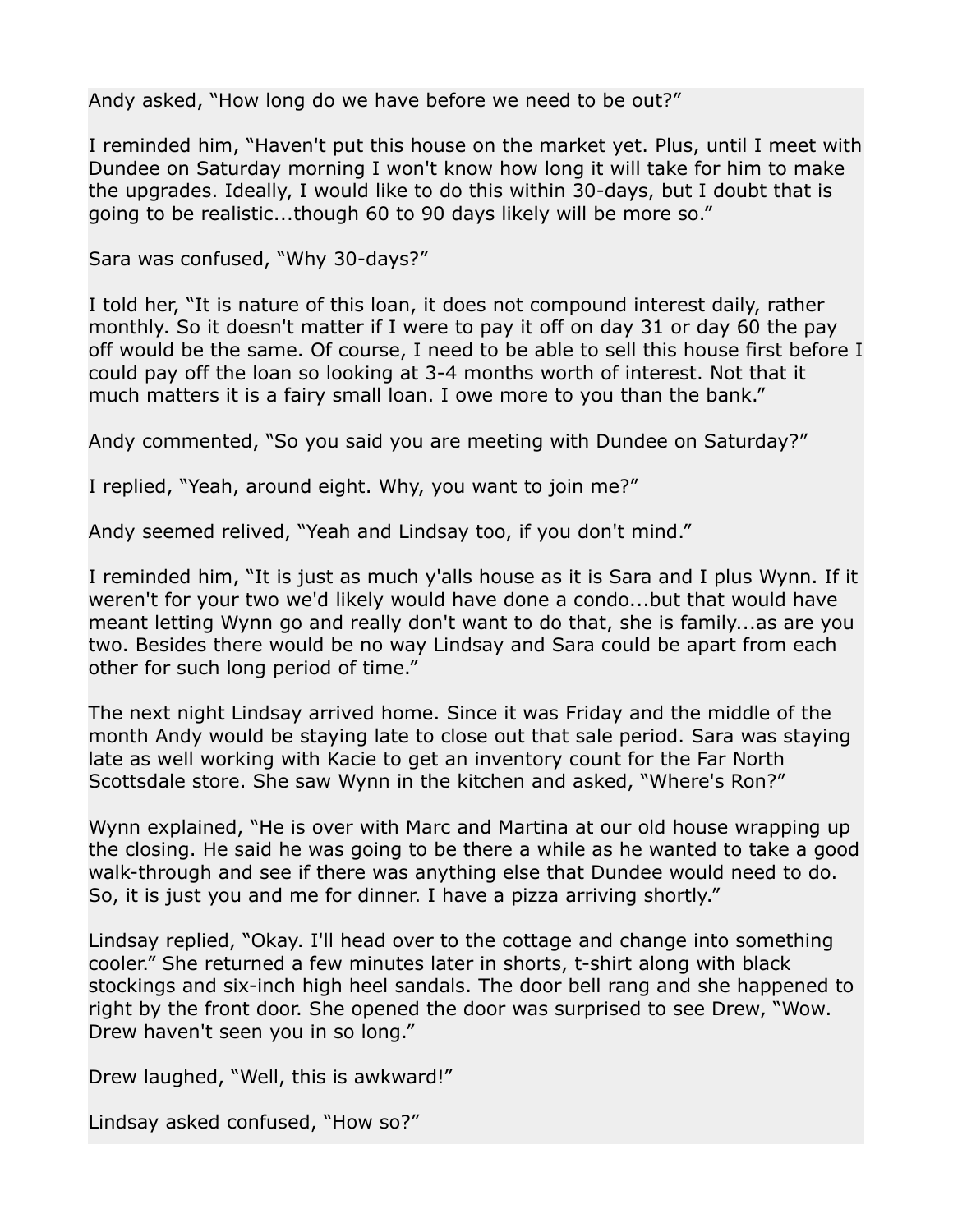Drew told her, "Delivering to y'all at this address."

Lindsay laughed, "Oh well, it is just for another month. Ron bought back his old house and we will all be moving over there soon."

Drew laughed, "Good, that will make things a lot easier. Anyway here's your pizza Madam....'Lee'?"

Lindsay giggled, "Yeah, Wynn ordered the pizza."

Drew understood, "Ah okay, that makes since. Anyway, need to get back to the shop before Peaches call out the search party for me."

Lindsay took the pizza from Drew as he left and headed into the dining room. She sat down at the table with Wynn, "Damn, this place is way too empty and big!"

Wynn laughed, "I know I clean it top-to-bottom! Yeah, with Maya and Peaches gone it just feels so huge. It is good we are going back to the old house."

The two made small talk as they ate. Lindsay finally asked, "So how do you get yourself into the fiddle and for that matter lock it?"

Wynn told her, "I'll show you after we are done here. Go up to the play-loft and grab a couple fiddles along with padlocks." After the girls finished the pizza, Wynn went outside to dispose of the box and plates while Lindsay went to the play-loft toy closet to find the fiddles and locks. She returned to find Wynn sitting on the sectional in the very much empty great room. Wynn picked up one on the fiddles and explained, "Okay so first remove the pin and set it over here on the table." Lindsay pulled out the locking pin, placing it on the side table. Wynn continued, "Now, open up the fiddle and lift it over your head and put it around your next." Lindsay was still standing and did as Wynn told her. Wynn advised, "The next part is going to be a bit easier if you are sitting. So, put your left wrist in and close the loop. With your right hand start pushing the fiddle close, leaving enough room for you to get your right wrist into the loop. You will be able to partially close the loop with your fingers." Lindsay struggled a bit, Wynn reminded her, "It takes some practice, I had a hell of a time the first couple attempts." Lindsay found the prefect spot that she could get her wrist in and start closing the loop. "Okay, now spread your legs enough that you can bow down so the fiddle is between your knees. Then with your knees, push the fiddle closed." Lindsay did as Wynn instructed and actually found that part to be easier. She heard a snap and Wynn informed her, "As long as you don't pull your wrists apart the fiddle will remain closed. The next part is a little tricky as need to find something at the right height to set the locking pin on top of. Go ahead and stand up." Wynn picked up the locking and handed it to Lindsay, "Okay, try placing this with the head down on the corner edge of this end table. Now, go ahead and bend forward as if you were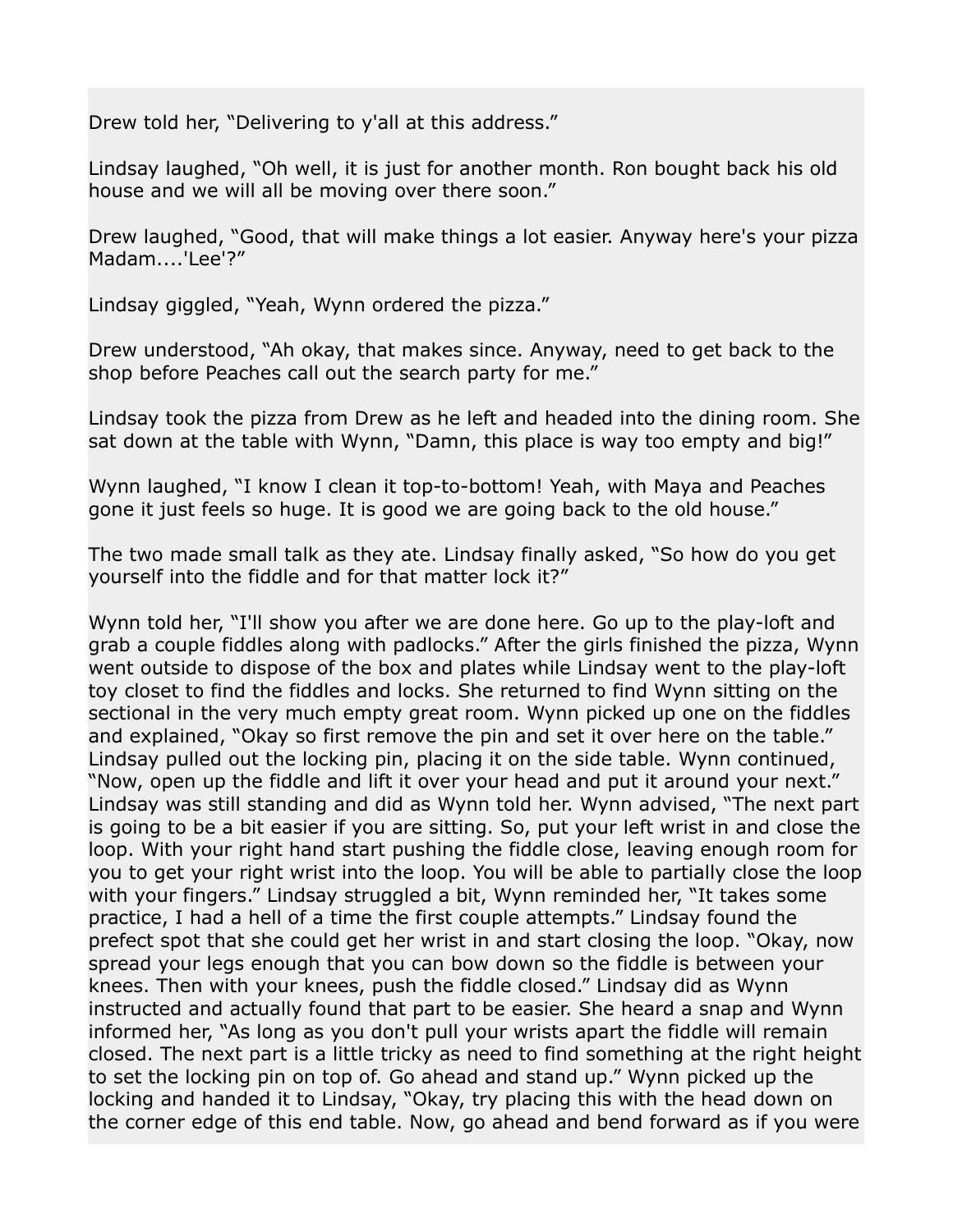going to kneel. As you get closer to the top of the pin, you will need move a little to align the hole with the pin. Once you get the alignment right, the pin should slide right in. Once it is in, use your left hand to hold it in place." It took Lindsay several attempts and almost 10-minutes to get the pin lined up. As she knelt down further she let out a giggle as the pin slid into place.

Wynn commented, "Not bad. The more you do it, the easier it gets. Now, remember to hold on to the pin with your left hand. With your right hand grab the lock and slide the hasp into the hole. This part should be fairly easy. Once you have the lock in place you can let go of the pin." Lindsay picked up the lock and got it hooked in on the first attempt. Wynn laughed, "Okay, the final and fun part, closing the lock. You can use both your hands now so it shouldn't be too difficult." Lindsay positioned the lock body and was able to push it closed. Wynn stood up and walked over to Lindsay while tugging on the lock, "Well there you go, you now have locked yourself into a ridged fiddle!"

Lindsay was excited, "Wow, this is so neat! Okay, how do I get out?"

Wynn pointed to the key on the table, "Well, you need the key and it is just a matter of getting the key aligned to the key hole. Seeing as you've done many escape challenges in the past that should be easy for you."

Lindsay let out a nervous laugh, "We'll see about that." She picked up the key and within a few seconds had the lock opened."

Wynn was impressed, "Not bad! Okay, couple different ways to get the lock out the pin you can try to push it out with our fingers and/or turn to one side quickly so the momentum will force it out. Just make sure there is nothing near by that could be damaged if the lock goes flying." Lindsay was able to push the lock out with her fingers and simply leaned to one side so the lock would safely land on the floor. "The pin may come right out; you may need to shake the fiddle to loosen it; or just bang the pin on the underside of the table or the bar. It really depends on the fiddle, I've had some the pin slides right out as soon as the lock is removed where as others I've had to shake and bang it loose." Lindsay shook her arms and the pin dropped to the floor as the fiddle came open. "That works! If you want to practice some more you can."

Lindsay removed the fiddle from herself and told Wynn, "Yeah let me go pee and I'll try this again." A few minutes later Lindsay returned and repeated the process. This time around she had herself locked in the fiddle in less than five minutes. "That seemed to go much easier this time!"

Wynn commented, "Yeah, it is much easier once you know what your are doing."

#### **Chapter 8: The Walk Through and That Ain't Right!**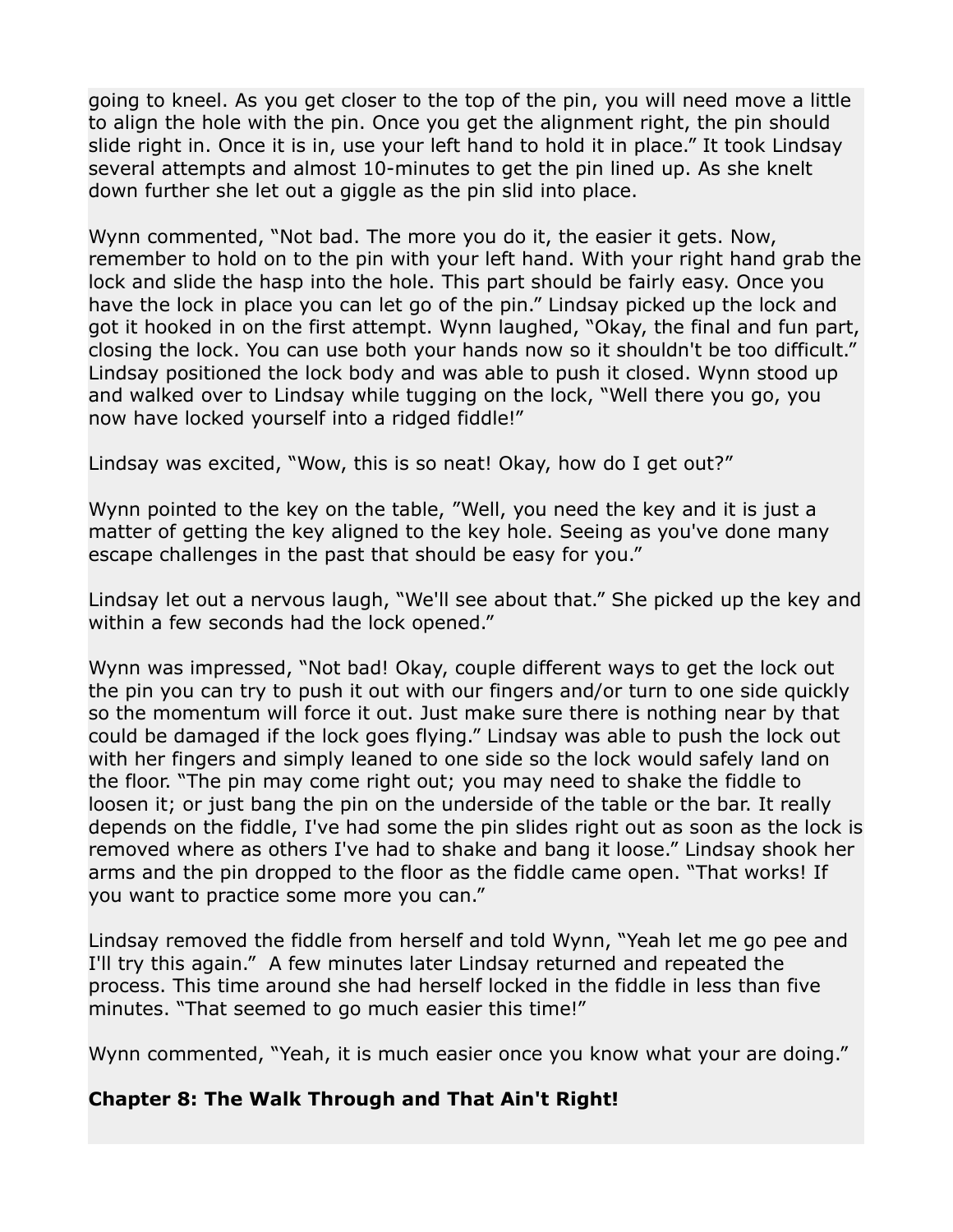The next morning The McGrawl's and I met Dundee back at The Desert Oasis house. I informed Dundee, "So Mick, there are some things I discovered last night when I walked through the house I will want to address with you."

Dundee replied, "Sure. I figured there would be. Glad to see your brought the McGrawl's, it will be easier for me to go over what we will do with their office."

We walked into the house from the front door through the grand foyer. A chill ran down Lindsay's spine as she walked by the downstairs powder room as the memories of that night a few years ago flashed back. Andy laughed, "You okay?"

Lindsay took a deep breath, "Sorry, I didn't know this would happen. I'll be fine...I think we will head upstairs and look around."

Her and Andy went up the stairs as Dundee and I headed to the library and my office. He asked, "What was that?"

I had long forgotten about the events of that night, but apparently it still haunted Lindsay, "Ah yeah...um...so several years ago...I don't even remember what lead up to it..from what I recall I was trying to get Lindsay and Sara to explain why they were mad at each other. I had Wynn standing behind them between them and the doors. I think Lindsay was drunk and didn't realize what she was doing. Anyway, she got up, charged Wynn and they both ended up going through the doors. Wynn was out cold when she hit the floor. Lindsay was cut pretty bad and I guess she stumbled her way into that powder room. Sara heard the commotion and by the time she got here, Lindsay was already in the bathroom. She saw Wynn and I told her to call EMS. Well, the way Sara described the incident to the operator, they sent police as well. Wynn had come to by the time the police arrived. One officer was talking to Wynn, Sara and I, while the other went to find Lindsay. We didn't know where she went, but she left a trail a blood which the officer followed to the powder room. She was rather surprised to see a police officer when she opened the door. Wynn declined to press charges, but Lindsay 'sobered up' overnight in jail."

Dundee commented, "Okay, that explains why this door set was replaced. I had just assumed Zac had replaced it one point. Did you install it yourself?"

I explained, "Gary helped me. Anyway since we are in here, look like a couple shelves have bowed and some of the cabinet doors are not aligned correctly."

Dundee took a few photos, "Yeah, no biggie to replace the shelves and doors either need to adjust or replace the hinges. Anything else down here?"

I told Dundee to follow me and we headed into the kitchen to the laundry room, "The interior door here likely needs to be planed."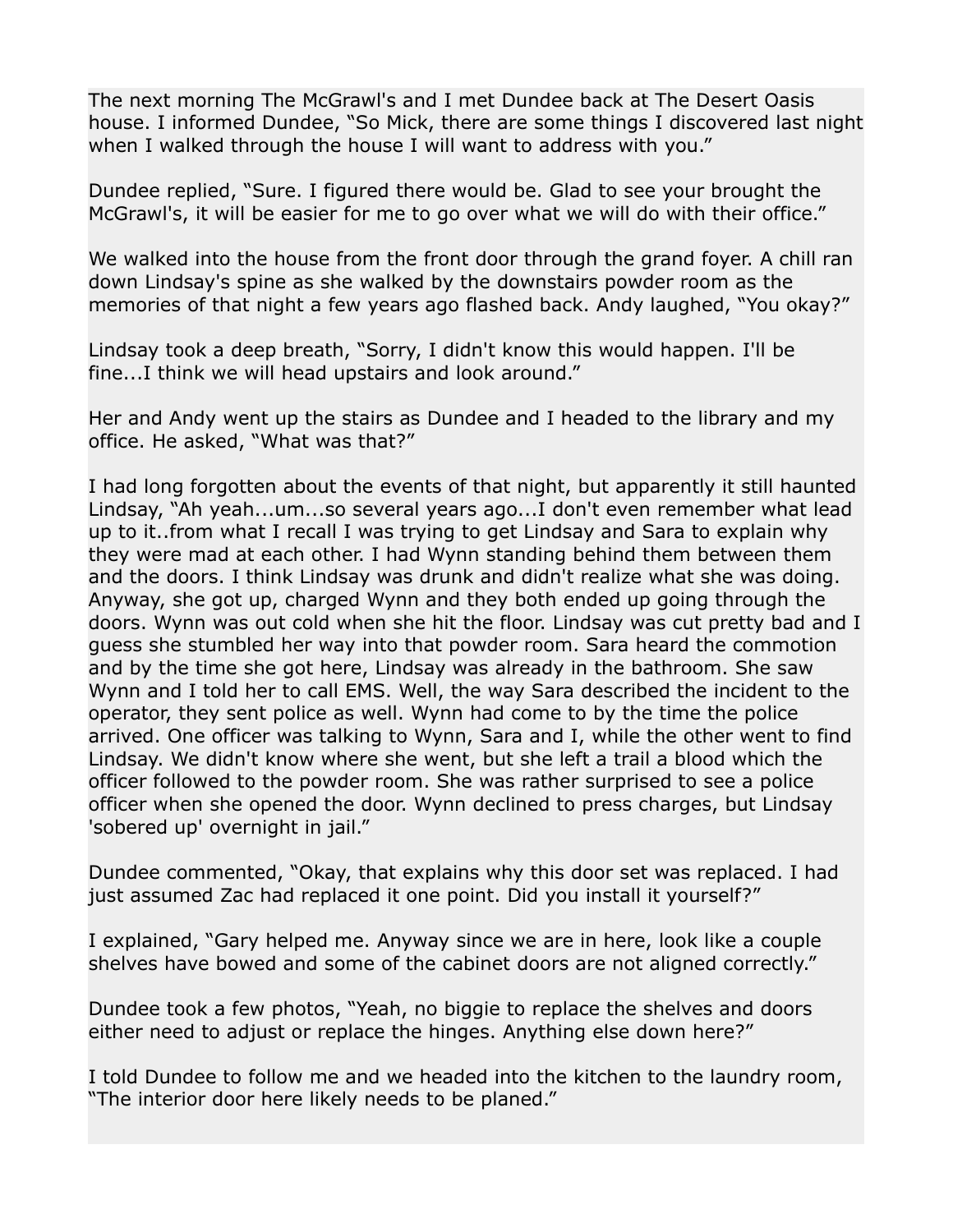Dundee attempted to close the door, but it would not fully shut. "Hmm, let me see..." He stood back and looked at the door, "Yeah, I'll just replace it, too much hassle to try to plane it. Not even sure if that would help it is so warped. Guessing they never closed it when they were using the machines or else they weren't using..." I turned on the vent fan and it sounded as if a jet was getting ready to take off. Dundee shut off the fan "...or it does not work very well. Okay, I'll add exhaust fan to the list."

I told him, "Okay, I think that is everything down here. Take look at the master bath, looks like the Anozira tub may have had a leak at one time, though I didn't find any evidence below. I'll go check on The McGrawl's."

Dundee and I headed upstairs and while Dundee went to check the bath tub I headed over to the King Suite. I walked in and yelled out, "Andy? Lindsay?"

Lindsay yelled back, "Yeah! Let me come out the closet!"

I laughed, "So my suspicions were true!"

Lindsay was confused at first, "About what?" Then it dawned on her, "As if! You knew I was bi when we met! Anyway Andy is over in the other room." She noticed Dundee wasn't with me, "Dundee still around?"

I told her, "Yeah, he's checking to see if the tub in the master bath is still leaking. Okay, let's go over to your office."

Lindsay and I walked in and Andy saw us, "Oh good, Ron may be you can explain what Dundee wants to do here, for some reason I can't wrap my head around it."

I showed him, "We are going to have him shrink the closet about four feet from this wall. Then we will have him move the doors here so they will be facing the doors to your room instead of the hallway. That way he can build a corner desk that will fit between the wall and French doors to the balcony."

Dundee walked in, "Yeah so as Ron was saying...hey were you going to keep this carpeting in here?"

Lindsay looked at it and commented, "Looks like the moon."

Dundee laughed, "Yeah...it does actually."

Lindsay added, "One small step for..."

I had noticed last night when I had done the walk though that a lot of the flooring of the upper floor had seen better days. The house was nearing 15-years old and seen it fair share of abuse between Zac's kids' and their parties as well as the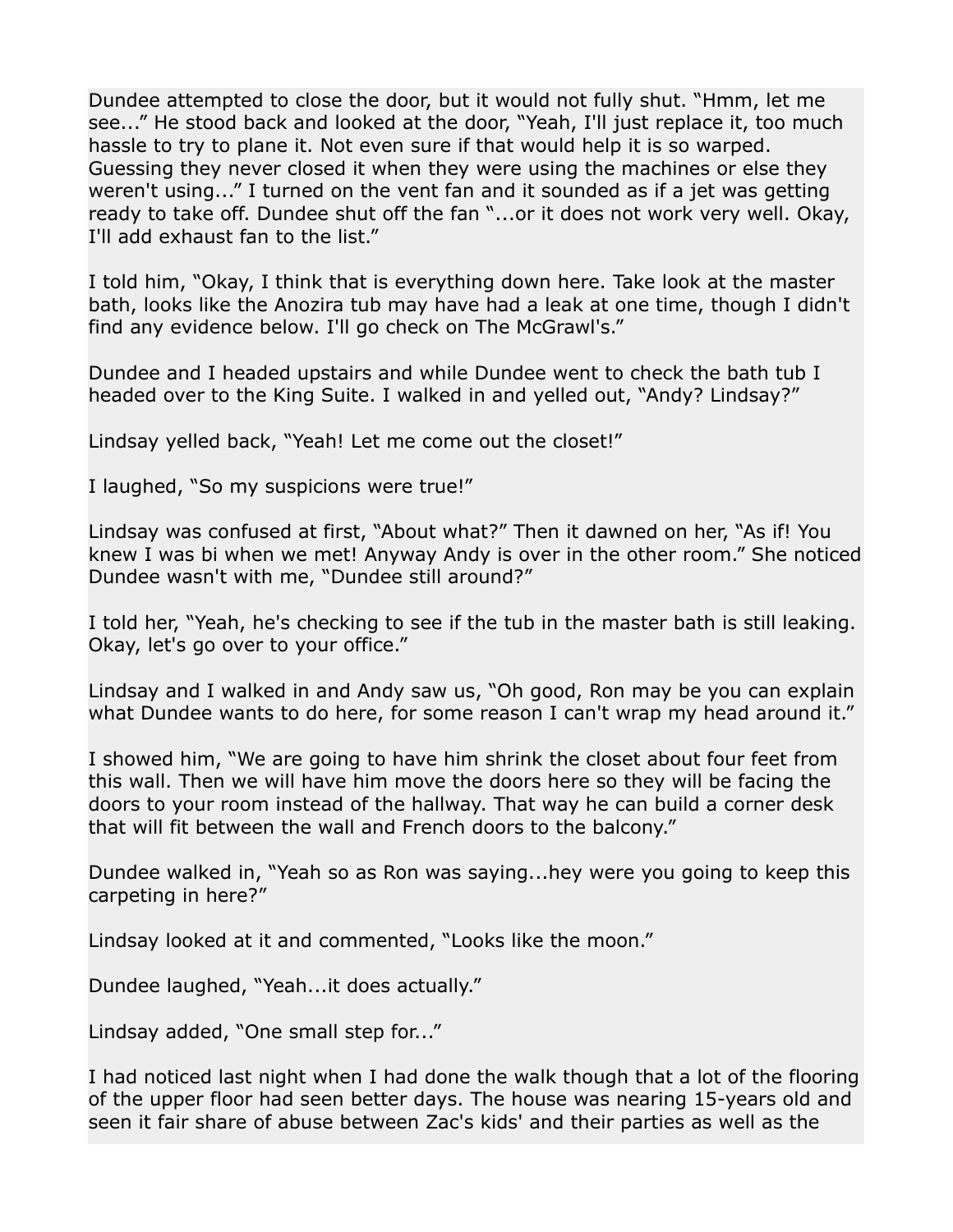girls' heels. I explained, "You know, I've been tossing around the idea of just replacing all the flooring throughout. Seems the wood-plank laminate is popular these days."

Dundee told me, "It is. You get the look, feel and durability of hardwood floors without all the hassles and upkeep associated with hardwood floors. I don't do floors myself, but I do have sub that does."

I remembered, "Oh yeah, I remember that from the other house. What about the wood look tile?"

Dundee explained, "Expensive, both in terms of the product itself as well as installation. Also, a pain to keep clean if you have light colored grout."

I told him, "Yeah have your guy get in touch with me for a quote. It would only be the upstairs as downstairs is the travertine tile."

Dundee pulled out his phone and made a note, "Yeah downstairs looks good. Could use a deep cleaning to help bring back the shine, but otherwise nothing else needed to do. So...if we are going to take the carpet out of here anyway then you don't mind if I use this industrial Sharpie to make it more visual?"

I laughed as he pulled out his Sharpie, "Not at all."

Dundee continued, "Well first, lets mark on the wall where the closet is going to end. Now, let me mark on the floor over here where your new doors will be. Okay, so in this corner we are going to put in large L-Desk that both of you can share...you two can share right?"

Andy laughed, "I don't know 'share and Lindsay' are about as common as..."

I had to say it, "Martina and work?"

Lindsay laughed so hard, "So true! Anyway, I don't know if Andy will be using this office as much as I will."

Andy explained, "She's right, most of the time I'll be at one of the stores. But yes, if the desk is going to be that large I do believe we can share it when needed."

Dundee continued, "So as I recall from when we had this setup before you had a sectional with a chaise along this wall."

Lindsay was trying to recall, "Guess so, been to long for me to recall."

I told them, "Yeah, Sara used it a lot."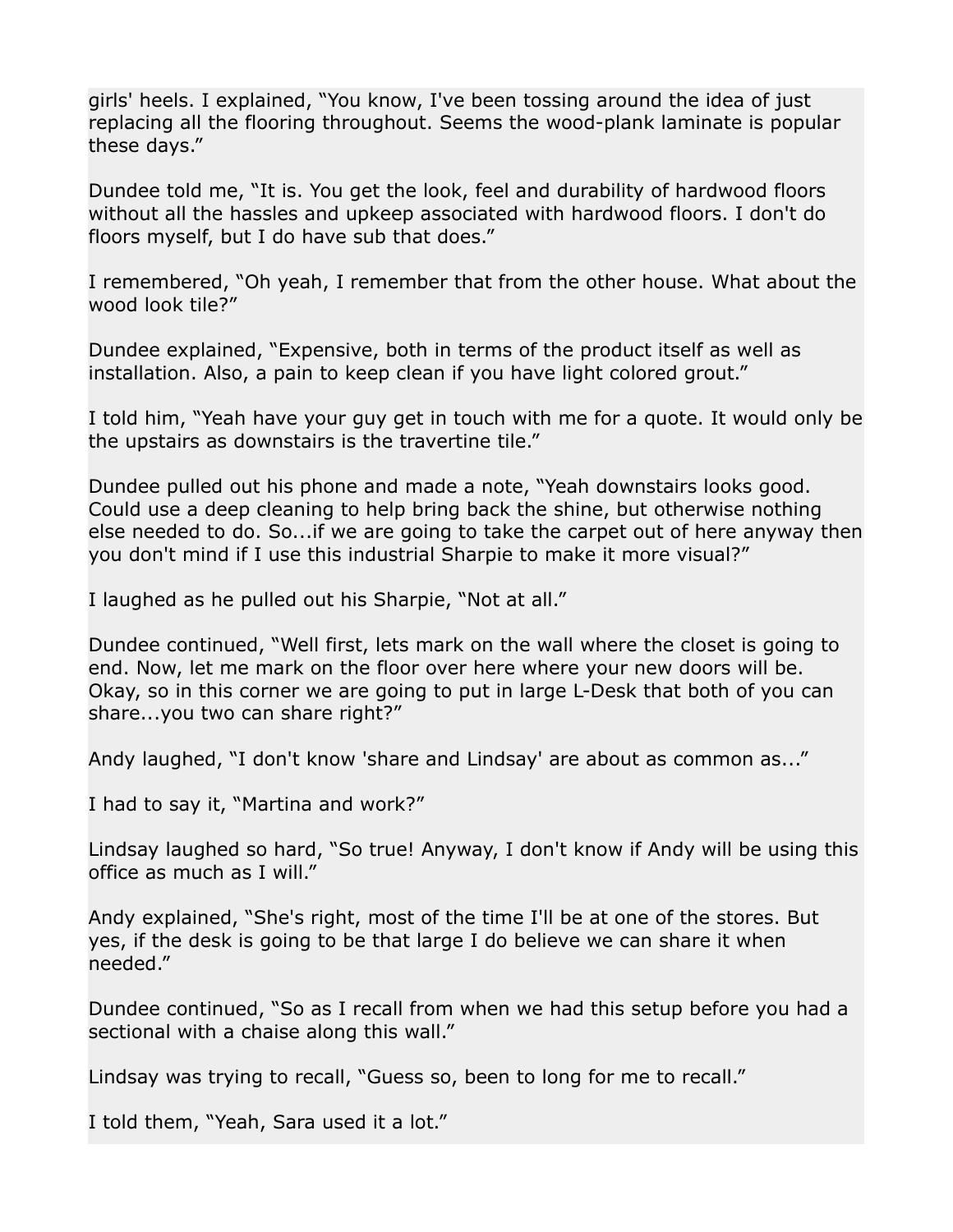Dundee asked, "So do you want do that or perhaps we could do like Ron's office and build some shelves along this wall. There is still plenty of room to have a couple swivel recliners and a chaise lounge."

Andy was intrigued, "Oh cool..I could display my collection of old computers and parts. Can you make the shelves taller?"

Dundee informed him, "I can design this so the shelves are adjustable and you could remove every-other. The middle shelf would be fixed for structural rigidity."

Lindsay was concerned, "Would we be able to afford this?"

I told them, "Don't worry about that, I'll cover this. It will add overall value to the house so I see it as money well spent." Dundee informed us he would draw up some plans for review in the next couple days.

Dundee and us parted ways. Andy, Lindsay and I returned to the main house. I headed to my office and shoveled through my email. Much to my surprise I had an email from Linda...well actually it was Kacie informing me that Linda would be signing the lease on the Superstition location sometime next week and if my scheduled permitted to review the layout the following weekend. The next couple days were fairly quiet, which has become the new normal since Maya and Peaches had left. Tuesday evening Dundee called me and asked if he could gain entry into the Desert Oasis house as he needed to re-check some of his measurements. I informed him I could meet him over there and in the future I will put a contractor's lock-box on the backdoor. Now, of course that would require me to remember where I had put said lock-box. I checked my safe and found one in there along with the new set of keys for the Desert Oasis house. I realized I hadn't checked to see if my old safe was still there, or even the hidden room off the Library. I am not even sure if Zac had known about the room. I passed Wynn on the way out and told her, "Going to meet Dundee at the Desert Oasis house, needs to check some of his measurements."

A few minutes later I arrived at the house and Dundee was already waiting for me at the backdoor. I attached the lock-box to do the backdoor and gave Dundee the code to retrieve the key. I told him, "If the gates are closed it is the same code. Okay, I'll meet you up there I need to check a couple things in my old office."

Dundee told me, "Sounds good, shouldn't take me too long." He headed up stairs while I went check on my office. I found where my wall safe was and discovered Zac had taken it with him. Next I headed to the library and discovered the secret room was indeed still there. I also noticed the old PC I had been using for the camera system was still there. That would be something I likely be replacing.

I headed upstairs and found Dundee making notes. I told him, "So, I am going to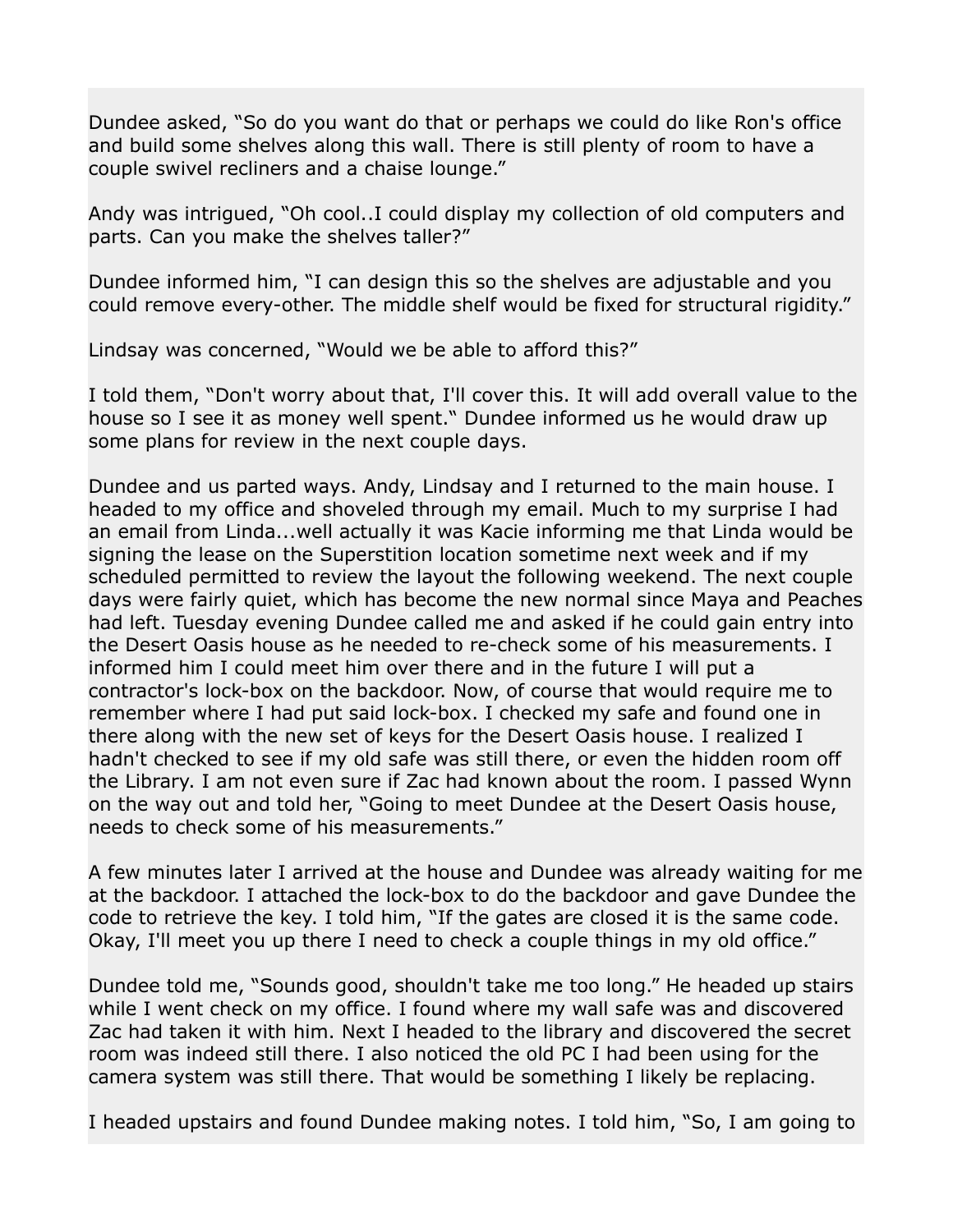need a new wall safe. Either Zac took the old one or someone stole it."

Dundee noted, "Okay, I have a couple extras. I was going to be installing one in the McGrawl's office. Okay, I am done here and should have the plans for them to review tomorrow night." The next evening Dundee stopped by and met with us He presented the plans, "Okay, so besides shrinking the closet and moving the main doors I would add a wall of shelves along the outside eastern wall. This will also include a built-in wall safe. As you had requested, the shelves are adjustable or can be removed. There are a couple design variations you can choose from. Go ahead and look those over." He handed the plans to Andy and Lindsay. "Now, Ron I got my floor guy out there earlier today and he agrees that the carpet really, really needs to go."

I reminded him, "Yeah, it is the original from when the house built almost 15 years ago."

Dundee continued, "Now the downstairs tile looks great. Based on the finishes already in the house he has picked three different laminate plank products he feel would work. There is very little price difference between the three and quality wise they are all equal. It will come down to more what you feel will work for you." He handed me the samples. "Okay, now the playroom expansion. That is going to be a little tricky. I was wondering about the wall between the two garages and so I called out my engineer. We looked at it this morning and as I expected that wall is load-bearing. Furthermore, when we pulled back the drywall, we found that the pluming for the downstairs suite goes through that wall."

I told him, "Yeah not surprised. So, what can we do?"

Dundee asked, "Well, there are some options. Since everything is empty now, how about we redo everything down there? This would include re-configuring your shop."

I replied, "Yeah, things have been kind of Hodge-podge together down there over the years. Knowing you, I assumed you already have a grand plan drawn up!"

Dundee laughed, "You've gotten to know me well. So here is what I purpose. We gut the entire existing playroom space including the storage, powder room and dressing rooms. Downside though is you will lose some storage space for your shop. Oh and I've noticed several holes in the concert down there."

I explained, "That was more storage space then I needed over there anyway, plus still have the storage in the other garage across the driveway. When Gary first installed a lot of the playroom equipment he had bolted it down into the concrete. Well, since we couldn't do that at this house he modified most of the equipment to add extra weight or stability."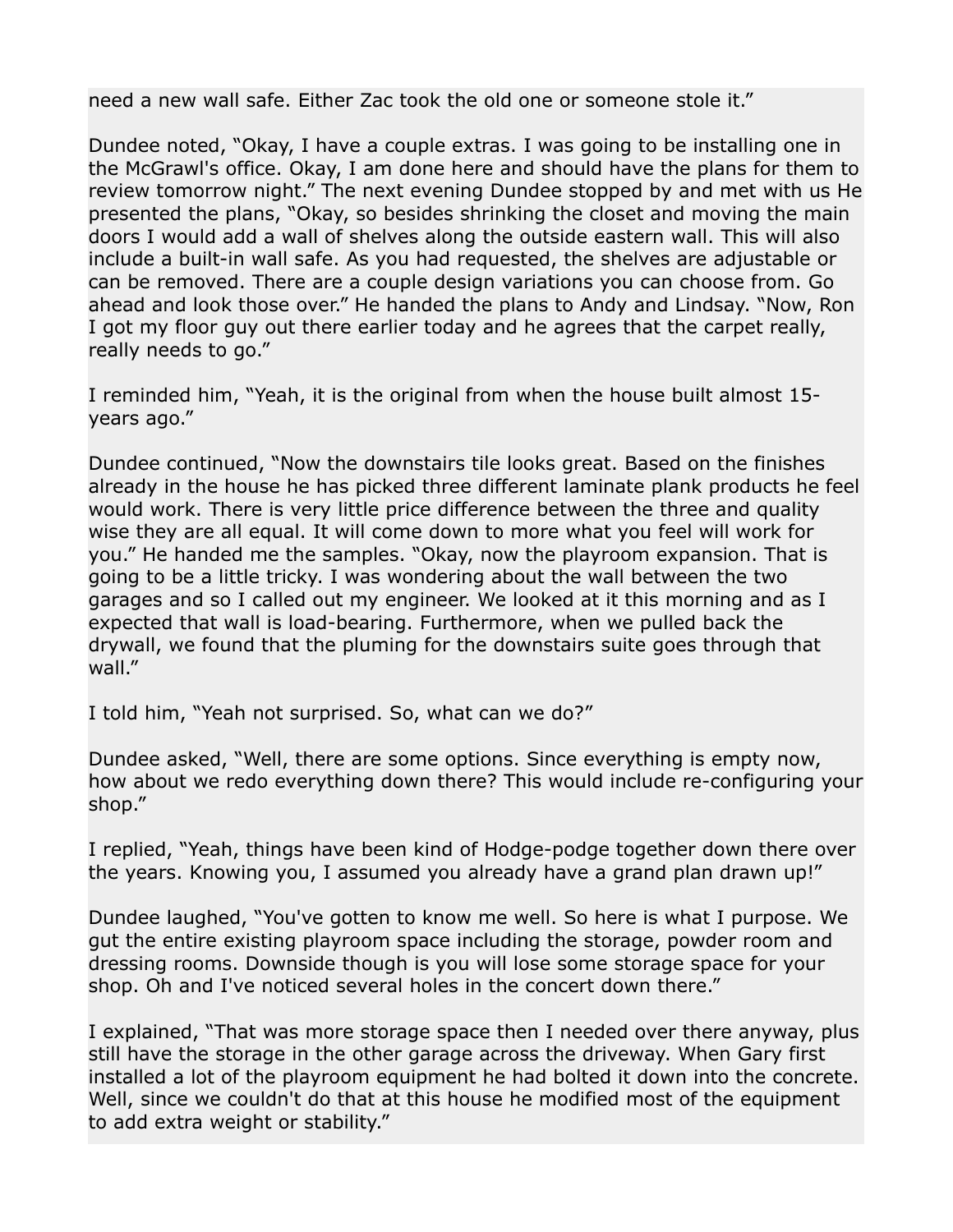Dundee understood, "Ah okay. So, I would suggest first off patching the concrete, of course we are going to ripping up a lot to run the new pluming. Afterwards though we can do an epoxy seal or even a stain. As far as your shop goes, it will be shrunk and we would build a new entrance. Did you still want a solid door, or do a glass door?"

I thought for a moment, "Glass door would add a touch of class. Though honestly, don't use it that often."

Dundee told me, "While I know money is really not an issue here, it would be cheaper doing a glass door as I can buy those in bulk. I would suggest putting a set of double frosted glass doors at the foot of the stairs. Remember, with the change over this now going to be the main entrance to your playroom, so you have some separation. While we could take out the existing wall and put a header beam in, it may work better leaving the wall because of all the pluming, but having doors on each end. This would leaded into hallway running parallel with the wall. On the opposite side we will build a new interior wall narrowing the garage from 3-car to 2-car. On this side of the new wall we would build off a couple powder rooms, four dressing rooms and a large storage closet with double glass doors."

Lindsay commented, "Sounds similar to what we have at this house."

Dundee confirmed, "Yeah a very similar design. This would also be a good time to consider redoing the HVAC system down there."

I laughed, "Yeah, another Hodge-podge mess."

Dundee continued, "So we would install a ductless heat-pump in the main area and a smaller system in the adjacent 'room'. Since your garage ceilings are 10 feet tall, we would make the walls between the dressing rooms about 8-feet tall to allow for air circulation. We would install louvered transoms above the door for the powder rooms for the same purpose. We will also installed a couple ceiling fans in the main playroom as well. Thoughts, concerns?"

I asked the big question, "Well the main thing, how long?"

Dundee laughed, "For most people 'how much?' is the big question! If we can get all the permits pulled in timely manner, I believe we could started towards the end of next week. It is not really that complicated of a job, other than the concrete repair and demo. There is rerouting of some plumbing and electrical, but again nothing major. I'd would say about a week and half tops. There are some other details to work out later, but if you want to start I can file the permits first thing in the morning. In the meantime, we could start on the McGrawl's office right-away. There is nothing that requires permits to be pulled. The demo is so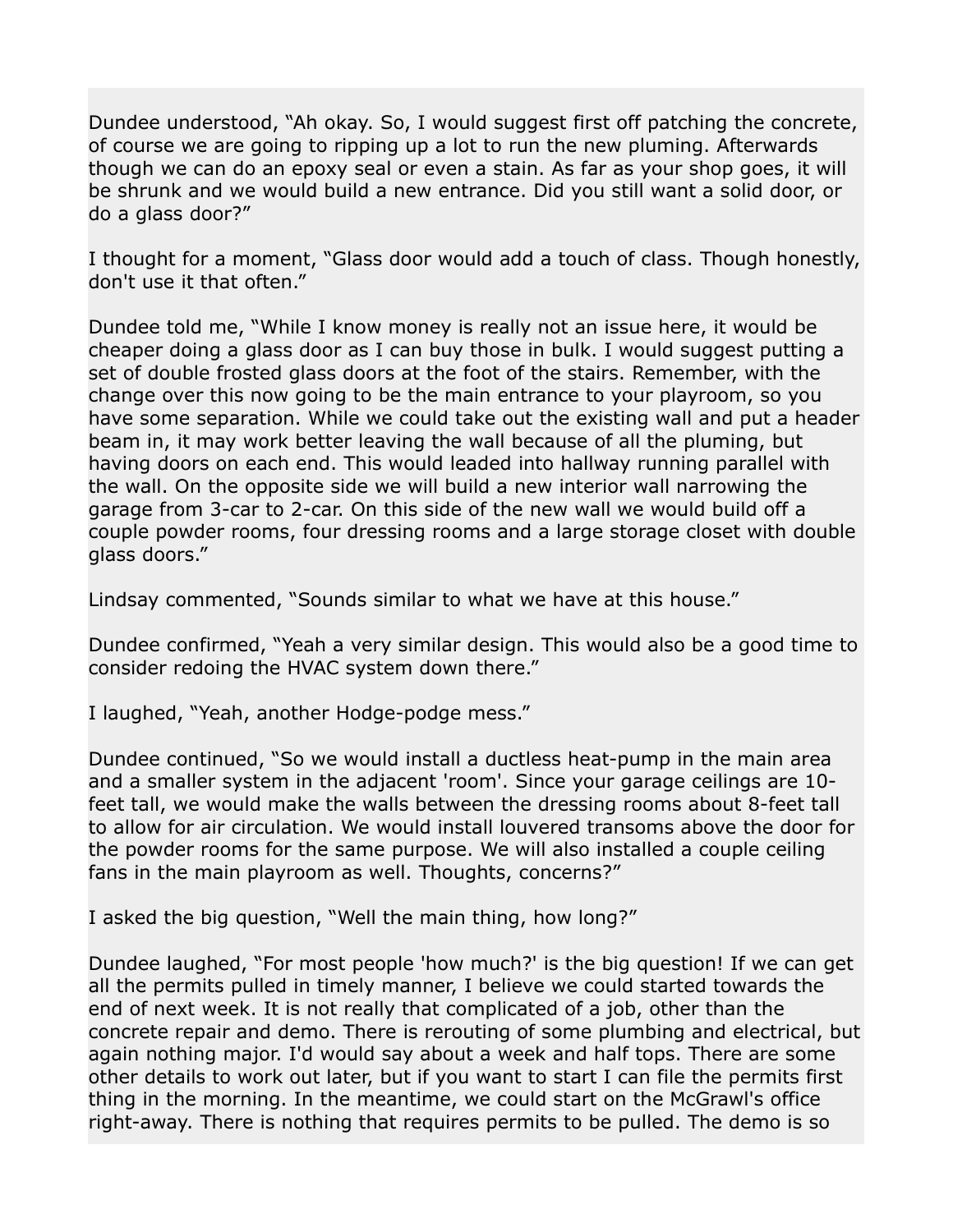minor, but that would be covered under our general demo permit anyway."

I told him, "Hey I've been impressed with everything you've done. The Office/Library was beyond anything that I was expecting. So, yeah whatever you need from us let me know."

## **Chapter 9: Lindsay versus Her Curiosity**

It was one of those rare days Lindsay got done with her work at the store early. She thought about having some fun with Sara tonight. She found Sara and asked, "Hey you want to have some fun tonight?"

Sara had been having a particularity difficult day dealing with an 'overly picky' customer and really could use a release, "Sure honey! What did you have in mind?"

Lindsay had an idea of what she was going to do as it involved putting herself in the fiddle, but she wasn't sure what else she was going to do, "It is a surprise. I'll be waiting for you in the High Infidelity Suite."

Sara looked at her lost, "The what? Oh wait, you mean The Copper Queen Suite." Lindsay smiled and nodded, "Ah okay, yeah Ron gave it that name something to do with REO Speedwagon...I should be home normal time but likely will want to eat and freshen up when I do get home."

Lindsay told her, "Okay. You might want to dust off your Black Widow corset..."

Sara blushed, "Oh my! It has been a long, long time since I have worn that. Hopefully I can still fit in it." Her earlier customer walked back in, "Oh great she is back. Might want have a bottle of wine waiting for me too. Thank goodness I am off tomorrow, after what I've been through today. I'll see you tonight..try not to get yourself into too much trouble." Lindsay gave Sara a 'who me' look. Sara turning her attention back to the customer, "Ah Miss Bordeaux you've returned..."

I had ended up buying another USB charger and placed it in the Copper Queen Suite. I had the locks and the vibrator setup on this charger on a small but tall table in the corner by the closet. The bottom shelf of the table had the portable timer key lock box. Wynn had tried out one the locks earlier in the week during her weekly 'bondage dusting session'. Overall, she found it easy to use compared to a traditional padlock. The only issue she ran into was the dusting took a lot less time than she had set the timer on the lock for and was stuck in the fiddle, gag and ballet boots until the time was up.

Lindsay headed back to the house and saw Wynn in the pantry taking inventory. Lindsay rummaged through the fridge and found a bottle of Lime flavored Sparking Water. Wynn saw Lindsay, "Home earlier today madam Sauvignon?"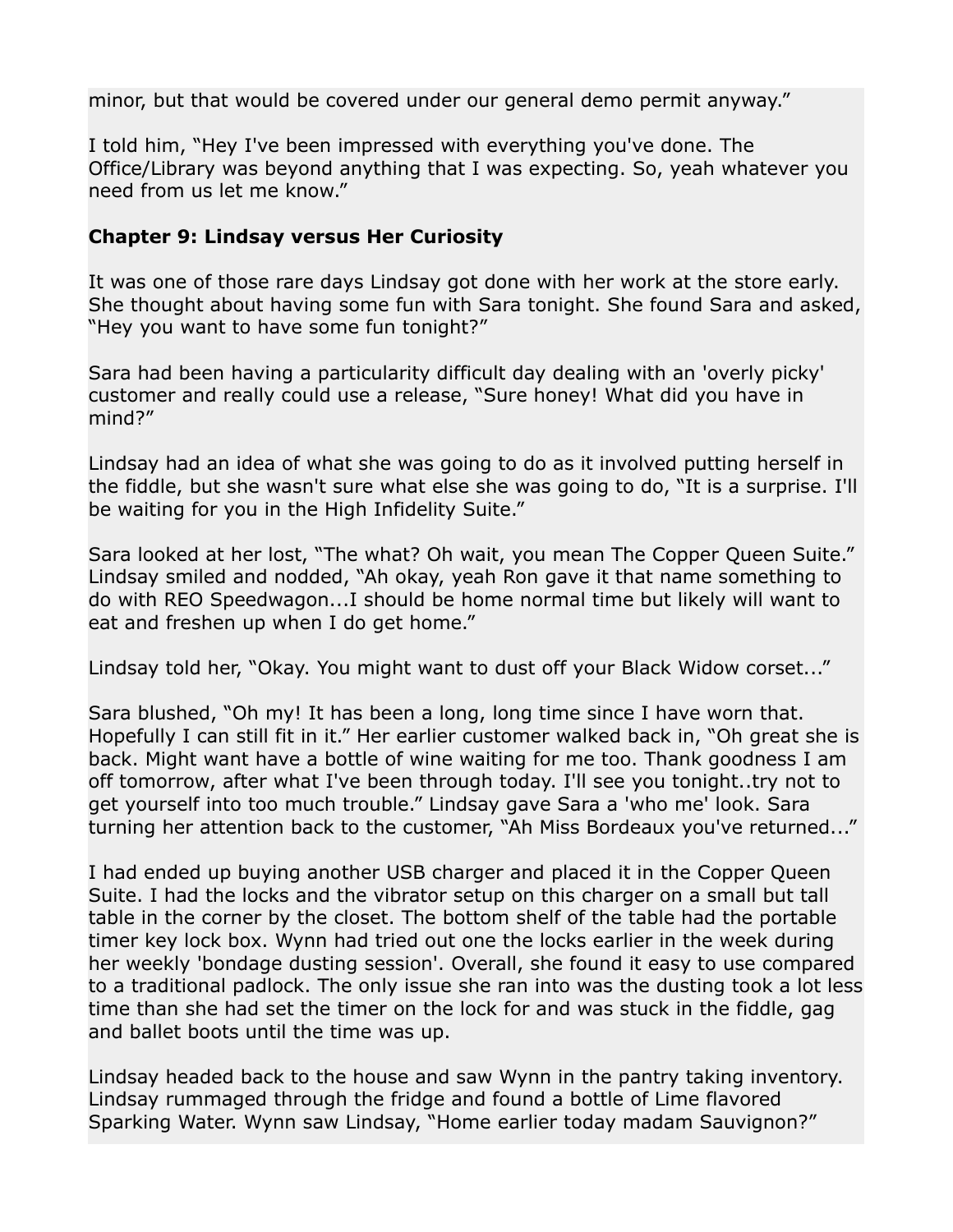Lindsay giggled from being called by her maiden name, "Does sound better than McGrawl, but I wasn't not going to marry him because of his name. But, seriously yes...got done with what I needed to get done today and didn't really feel like starting anything else. Sara and I are going to have some fun tonight in the High Infidelity Suite. I know I am going to do my black widow corset with black fishnets and ballet boots. I thinking too I am going to lock myself in the fiddle."

Hearing Lindsay mention 'fiddle' reminded her, "Oh so Ron put some new toys in there including the timer lock which you can use for the fiddle."

Lindsay asked, "How long should I set it for?"

Wynn laughed, "Well that depends on how long you want to be in it. You could set it just long enough to keep yourself locked up until Sara gets in there or may be longer.."

Lindsay giggled at the thought, "Hmm...yeah she would be *forced* to be give me extra attention, not that she wouldn't anyway...okay. Well, I need to go freshen up and eat."

Wynn asked, "Anything you need?"

Lindsay replied, "Yeah, may be come over to the cottage in about an hour, I might need help getting into my Black Widow corset."

Wynn smiled, "Okay. What about the room?"

Lindsay recalled the conversation her and Sara had before they left, "Oh yeah...hmm she is off tomorrow and technically I don't need to be at the store until the afternoon anyway...hmm...ideas, House Mistress?"

Wynn had an idea, "Okay, so may be after you two are done with your fun you can restrain yourselves to the bed. I'll setup a two person magnetic lock restraint under the bedspread in which you can get yourselves into. Once you are done you will toss the magnetic key on the floor. Fife can release you two in the morning when she brings you breakfast. Maya and Peaches used the system when they completed their Chastity Belt challenge a couple years back."

Lindsay recalled, "Oh yeah, I remember that. Still can't believe Peaches made it through the entire challenge. Okay that would work."

Wynn asked, "Anything else, food and/or beverage wise?"

Lindsay remembered, "Oh yeah, Sara did mention something about needing a bottle of wine. She's been dealing with a challenging customer most of the day,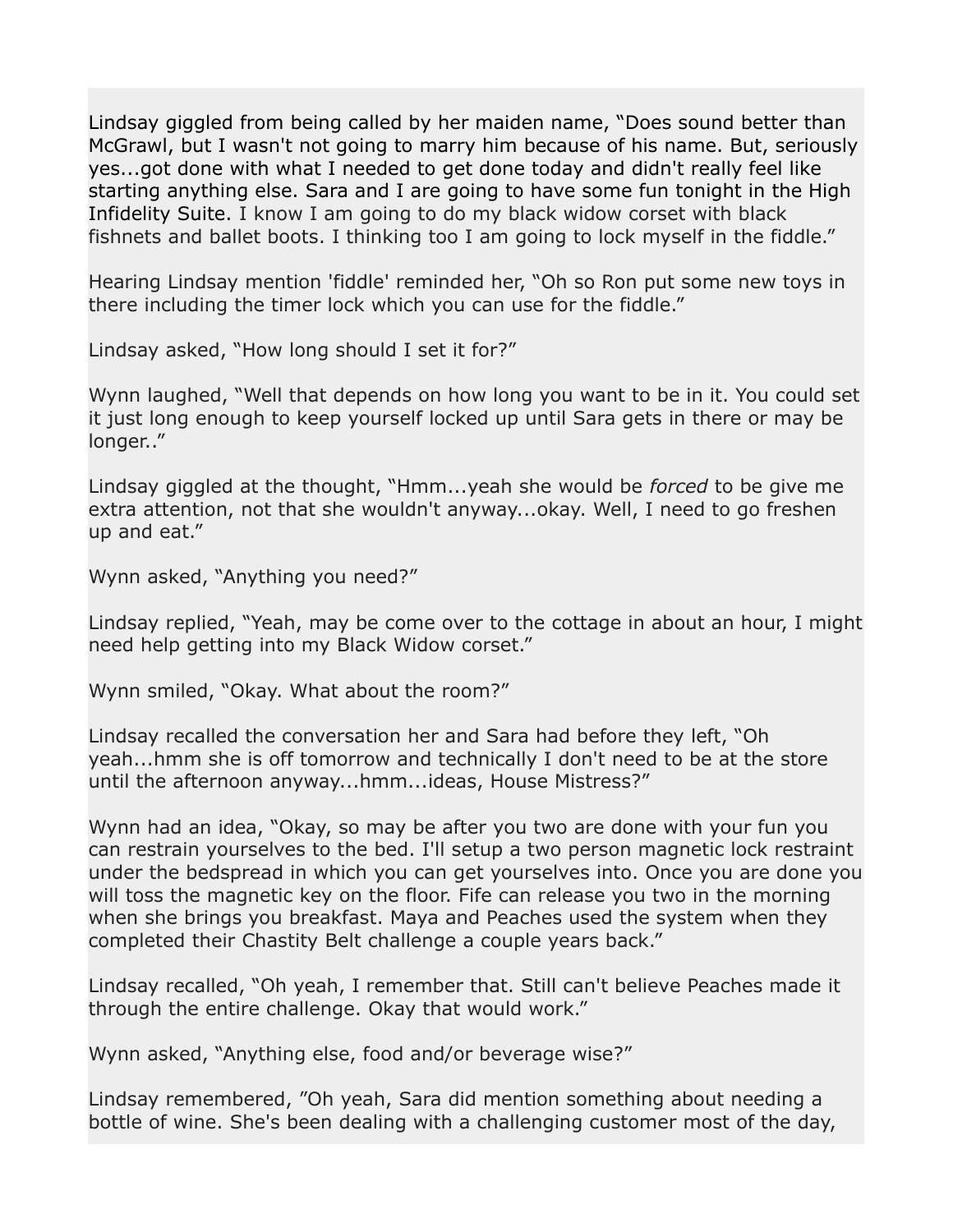think it was a Miss Bordeaux."

Wynn knew the lady from the times she subbed at The Budget Holstein, "Ah yeah Miss Bordeaux is a nice lady and a very big spender, but is very particular as to what she wants. I've worked with her a couple times. Her bark is worse than her bite."

Lindsay headed back to the cottage. She wasn't very hungry so she just ate a couple fruit cereal bars. She went into the bathroom to start the tub filling and then headed into the closet to pick out her outfit. Tucked away in the corner was her Black Widow corset she grabbed it along with a pair of black ankle high ballet boots. She also found the long skirt Sara had bought her as well as a pair of fishnet stockings she grabbed those along with her belt. She took all the clothing and placed it in on the bed. She returned to the bath and added a little spa product to the tub. She stripped out her work clothes, depositing those in the hamper. She got into the tub, the warm water felt good and she really wanted to spend more time soaking, but knew she still needed to get dressed and get her self prepped for Sara. She got out of the tub grabbing a couple towels and headed to the bed. She had finished drying herself off and had put on her belt and stockings when Wynn knocked on the door, "Lindsay?"

Lindsay yelled, "Come on in, I'm somewhat decent."

Wynn opened the door and commented, "That's debatable." Lindsay protested and Wynn had noticed the ballet boots next to the bed and told Lindsay, "You better get into those ballet boots now, or you are going to have a really hard time once the corset is on."

Lindsay replied, "Hmm...it has been a while since I've done this. Okay." She sat down on the chair and put on the ballet boots. She stood up and teetered for a bit, but quickly got herself stabilized.

Wynn laughed, "Just like riding a bike! Okay, let's get you into this corset." It took a good amount of work to get Lindsay laced into the corset, but once it was said and done Lindsay looked amazing. "That corset suits you so well."

Lindsay admired herself in the full-length mirror, "Sure does. Okay, let me get this skirt on and I'll head over to the suite." With a lot of effort she managed to get into the skirt. It is one thing to stand around in ballet boots, but a totally different thing to walk in them. Again she stumbled a little, but quickly remembered how to correctly walk in ballet boots, "Need to remember to take smaller steps."

Wynn asked, "Need help getting to the house?"

Lindsay replied, "No, I should be okay, just been a long while since I walked in these things." After a few minutes Lindsay and Wynn had made into the main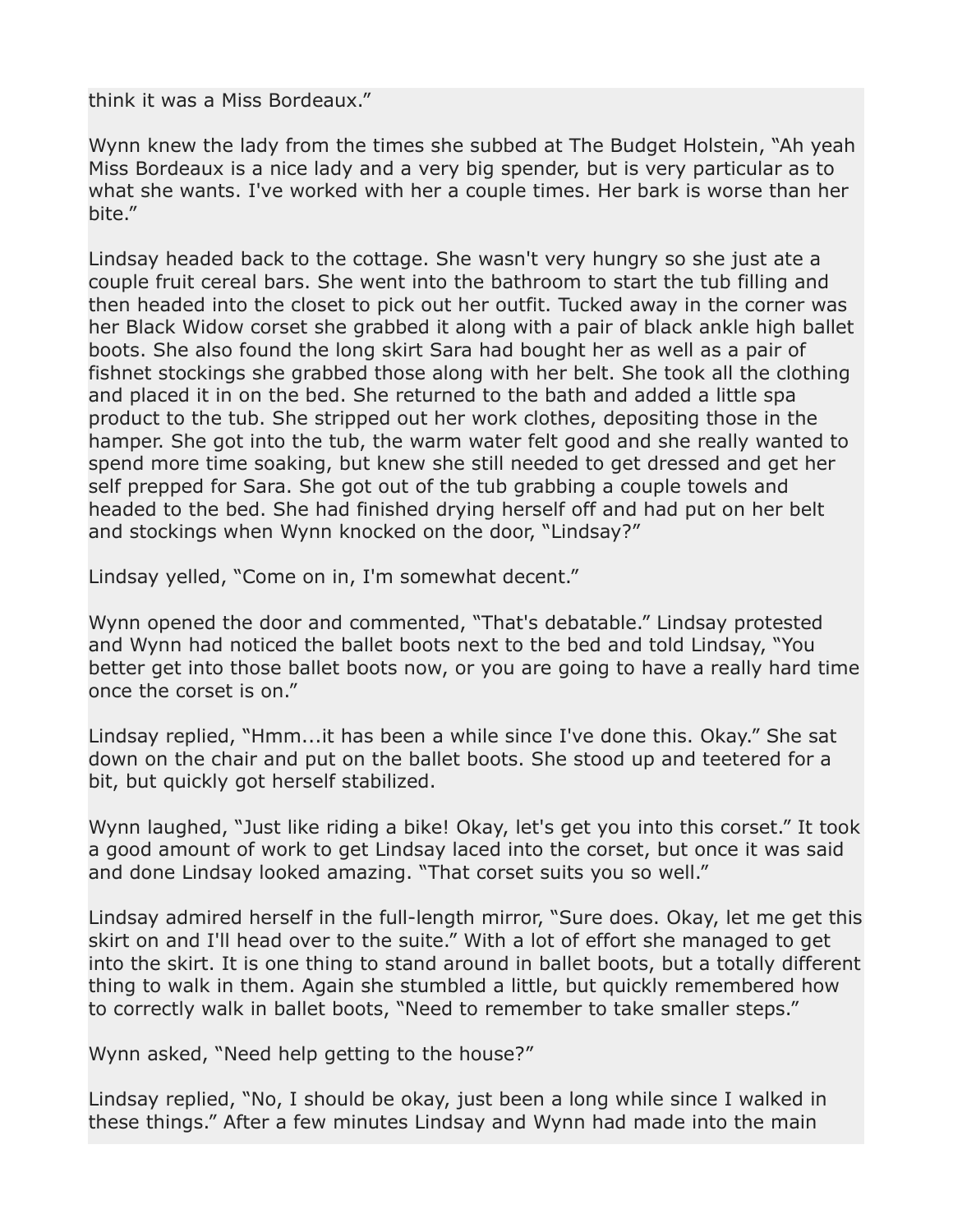house. She told Wynn, "I am good from here."

Wynn smiled, "Okay have fun. Everything is setup in the room. There is a fiddle on the bed and the lock is on the table in the corner by the closet."

Lindsay tried to bow and almost fell over, "Whoa, note to self: don't try to bow when wearing ballet boots! Thanks Wynn." She slowly made her way to the room. Upon entering she saw wine bucket with a large hunk of ice inside along with a bottle of wine. There were a couple glasses next to the bucket along with a tray of cocktail sandwiches. Lindsay walked over to table in the corner and saw the locks. She studied and played with it for a couple minutes and had a good idea of how it worked. She then spotted the vibrator, "What is this?" She opened up the case and saw what it was, "Oh Kacie told me about these...hmm...too bad I am wearing my belt...wait" She reached up to her neck and realized she had the key to her belt on chain around her neck, "Oh yeah...hmm this could be interesting." She reached behind her and undid the clasp for the necklace, but the chain slipped through her fingers and fell to the floor. "Oh fuck! Well this is going to be a challenge." Bracing herself against the bed and wall, she knelt down to pick up her belt key. She then noticed the timer lock box, "Oh wow, I didn't know we had one of these! Cool." She placed the belt key on the bed along with the timer lock box. The wheels in her head were spinning, "Dang too bad I didn't bring a gag." She then remembered there was a small assortment of toys kept in the closet. She slid open the closet door and discovered there were a few gags to choose from. Lindsay being her submissive and kinky self chose the most dominating and restrictive, harness panel penis gag. There were four sets of straps that would buckle around her head and neck as well loop under her chin. All four buckles were lockable. She grabbed the gag and four mini-pad locks and placed them on the bed."

Sara walked in through the kitchen and saw Wynn, "Hey I'm home. Is Lindsay already in the suite?" Wynn nodded 'yes', "Hmm, I told her I wanted to freshen up and eat before we played."

Wynn told her, "She just got in there, and I am sure she is going to need some time to get herself 'prepped' for you. She planned on you two spending the night in the suite tonight since you're both off tomorrow. So you have time. Oh and there is a bottle of wine super chilling in the room."

Sara was getting giddy, "Okay goody!" She scurried up the stairs to take a quick soak and get herself dressed.

Meanwhile, back in the High Infidelity Suite; Lindsay removed her skirt and belt and set them on the bed. She decided while she was bottomless, it would be a good time to use the bathroom. With a little effort she managed to stand up and make her way to the bathroom. She returned back to the room and decided she should put herself in the gag first. It took her a couple minutes to remember how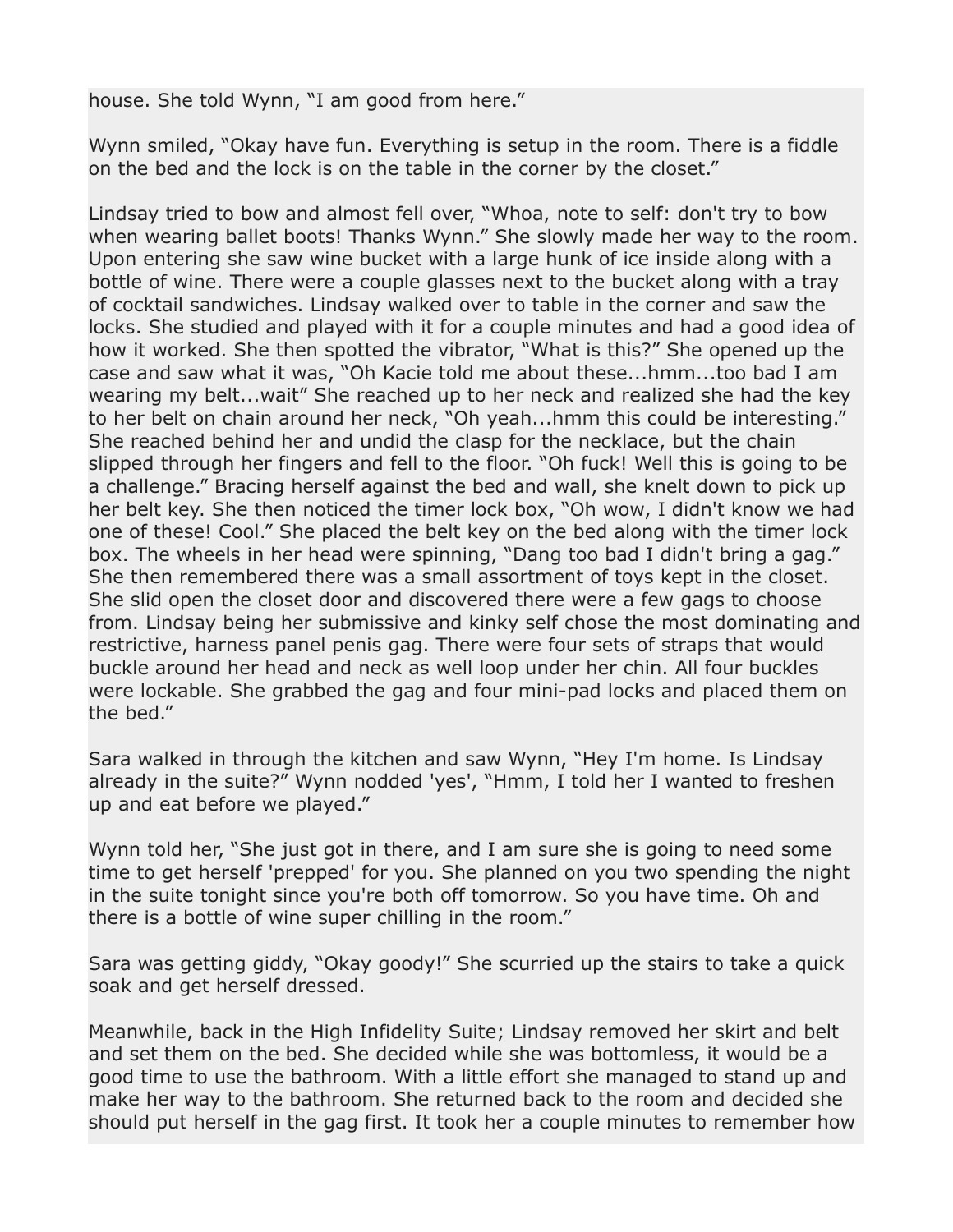all the straps went, but she had all four sets securely tightened and buckle. One by one she started putting padlock through each buckle and deposited the keys into the lock box. She set the timer on the lock box for two-hours. Next she took the vibrator out of the case and reached down to feel her pussy. She thought she was going to have to stimulate herself, but she was already plenty wet. She inserted the vibrator into her pussy and held on to it with her left hand as she played with the remote with her right. Lindsay went through the various vibration patterns and found one she really liked. She shut off the vibrator and set the remote on the bed. While still holding the vibrator in her pussy with her left hand she reached over with her right and grabbed her belt and removed the vaginal plug, leaving the anal plug still attached. Andy had installed the plug as way to punish her a while back, but she soon found she enjoyed the feeling of the ribbed plug locked in her ass. She added a little lube to her ass hole as well to the plug. She was able to close the belt attaching the front shield to the waistband even with the vibrator partially protruding from her pussy. She locked her belt and deposited the key into the lock box. With a little work she managed to get her skirt back on thus hiding her belt.

Sara had wrapped up in her bath and called Wynn up to the Master suite, "Wynn, I am going to need a hand to get into my Black Widow!"

Wynn came up and saw Sara in a mesh thong, black fishnet thigh highs and already wearing her ballet boots, "Good, you're in your boots already. I did this for Lindsay earlier." A couple minutes later Sara was encased her black-widow corset and Wynn gave one final tug n the laces, pulling in Sara's waist and tits even more.

Sara looked at herself in the mirror, "Dang, still fits like a glove. Now, let me get this skirt on and *try* to get down the stairs without killing myself."

Wynn laughed, "Yeah Lindsay wouldn't be very happy with you if that occurred. I'll help guide you down the stairs."

Lindsay saw herself in looking glass in the corner of the room and was getting turned on seeing herself in the tight corset, long skirt and ballet boots with fishnet stockings while gagged. Out of habit she went to rub her pussy and forgot she was belted. She quickly came back to reality and did a quick 'self check' through her head...'corset, ballet boots, vibrator, chastity belt with anal plug, gag locked...' All that was left was for her to get into the fiddle. Wynn told her she should be able to use the arm of the chair for the locking pin. She picked up the lock off the bed and thought for a moment as to how long to set it for. She wanted Sara to give her so extra attention and she really had no idea as to when Sara would be coming down. She set the lock for two-hours. As she went through the motions to put herself in to fiddle she ran into problems as she realized she was wearing a skirt. But then she remembered the skirt had high slits nearly up to her thighs on each side so all she needed to do was put the front panel of the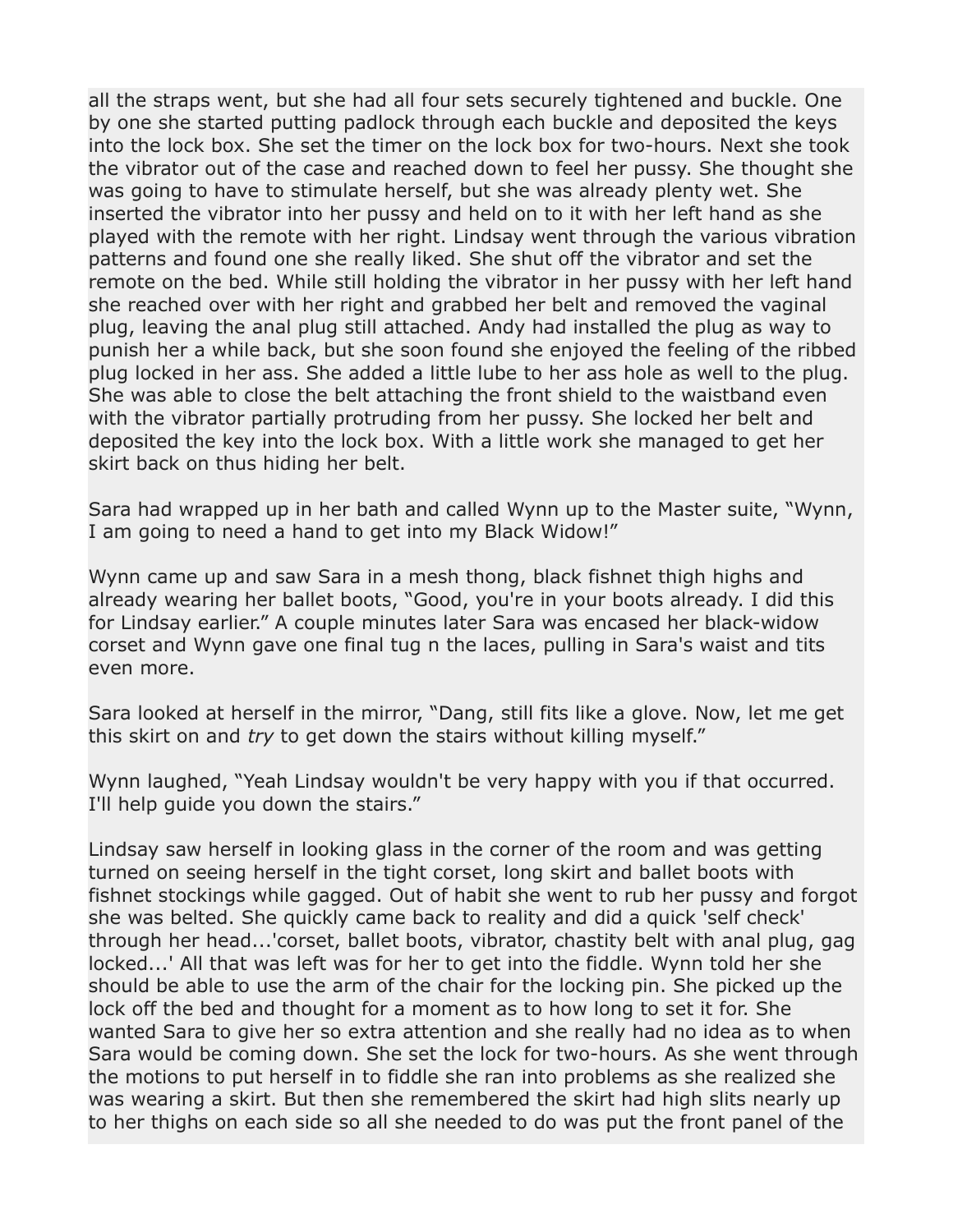skirt between her legs. After she made the slight wardrobe adjustment she was able to get herself into the fiddle very quickly, the weeks of daily practice had paid off. However, inserting the locking pin was going to be different this time. She placed the pin on the arm of the chair as Wynn had instructed, but had concerns, "Seems kinda high..." She was not taking into account the six-inch ballet heels she was wearing and as she knelt down beside the chair she realized it would work, "...oh yeah the heels." Very carefully she lined up everything and leaned forward and knelt a little more. The locking pin slid right into place, "That was easy!" With her left hand she held on to the pin and turning herself around took the timer lock from the bed. She interested the cable hasp through the hole in the locking pin. With a little fiddling she got the cable into the lock body. She pressed and held the start button until the lock beeped. There was 6-second runoff before it would lock and when the 6-seconds were up the lock beeped twice. She tugged at the lock and determined it was indeed locked and a lot more secure than she thought it would be. The final piece of the puzzle was to activate the vibrator and find the setting which she liked. She got the remote off the bed and started pushing the button. The vibrator came to life and Lindsay was getting hotter by the minute. She cycled through the various patterns until she came to her favorite. She placed the vibrator remote in the lock box along with her belt key and the keys to the locks on the gag. She placed the top on the box and pushed what she thought was the button to activate, but nothing was happening. She kept pushing the button and finally looked down to see what was going on. She had added another 20-minutes to the timer. She didn't feel like trying to fix it and figured another 20-minutes would be so bad...of course the vibrator under her belt was already getting to her. She pressed the correct button and watched as the run-down timer came to zero and the box locked itself.

Sara and Wynn had made it down the stairs about the time Lindsay had gotten herself into the fiddle. However Sara had to take a break as it had been so long since she'd worn this corset she was a bit winded from going down the stairs. Wynn gave her a bottle of sparking water, "Here this should help." Sara took the bottle and drank about half the bottle.

She stood up and told Wynn, "Thanks, I should be good from here. Oh um...tomorrow morning?"

Wynn explained, "I setup the two person magnetic lock system on the bed. It is under the comforter and the magnetic key is on the night stand. The same system Peaches and Maya used the night they finished their challenge. Once you are fully locked in toss the key on the floor. My 'twin' will be in to bring you breakfast and release you."

Sara smiled, "Oh boy sounds like fun. Well, better go see what Lindsay has in store for me."

Lindsay meanwhile had set the lock box back on the table and with great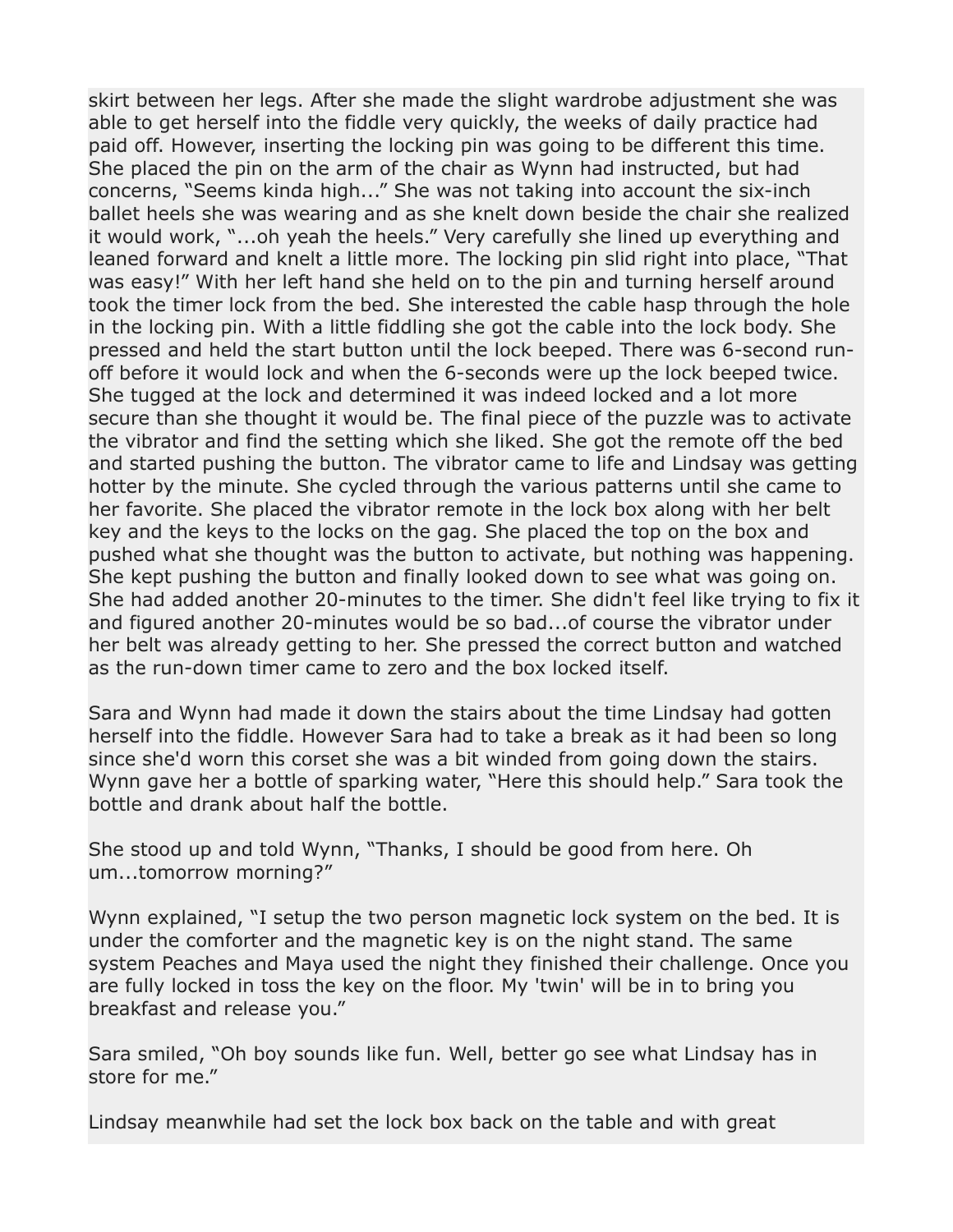difficulties managed to get herself to the chair. She thought having the vibrator under her belt would be fun, but instead it was tormenting her. It just wasn't enough to put her over the edge, even when she looked at herself in the looking glass. Hopefully Sara would be able to 'help'. She had no idea how much time had passed, there wasn't a clock in the room and she really couldn't see the display on the lock. She should have looked at the lock box before she set it down. She fidgeted in the chair as the vibrator kept tormenting her. As she moved around some more the vibrator shifted slightly going deeper into her pussy and the other vibrating head found just the right spot on her clit. Lindsay screamed loudly but muffled as the first orgasm hit.

Sara walked down the hall to the suite, not really sure what to expect when she opened the door. She opened the door and at first didn't see Lindsay, "Hmm, may be she's in the bathroom." She then head the loud buzzing of the vibrator as she closed the door. She turned towards the sound and saw Lindsay in the chair almost crying. Sara let of a loud and evil laugh, "My! My! What do we have here? A submissive so eager to please her Mistress to the point of torturing herself!" Sara was going to remove the gag until she saw all the buckles were locked, "Eh...just as well...she does tend to talk too much. I've got see what kind of vibrator you have under that skirt." She lifted the front panel of the skirt and revealed Lindsay's belt, "Oh my! You've got that under the belt." She glanced over at the time lock on the fiddle, "Hmm, a little over an hour before we can get your hands free. No bother, I'll just get your belt off." Sara looked at Lindsay's neck then around the room, "Um...where's the key to your belt?"

Lindsay tried to say something through the gag, but it came out too muffled. She then turned herself so the fiddle would point towards the table in the corner. Sara was confused, "What?" She looked towards where Lindsay was pointing herself and saw the box on the table, "Oh okay." She walked over and noticed the vibrator remote along with the keys for the gag and her belt inside. She also saw the time remaining, "Geez, two-hours how long did you set that thing for? Well then..." She spotted the Wine and then the sandwiches, "...oh wine and food! Good, I haven't eaten anything since this morning." Sara uncorked the wine and poured herself a glass, "I was going to go to lunch when Miss Bordeaux returned." She ate the first sandwich and washed it down with the wine. "You know, as much of a pain she was, she did spend a couple thousand dollars, which means a nice commission." Sara took another sip of wine as Lindsay squirmed as the vibrator was bringing her to yet another orgasm. Sara joked, "You know this is quite entertaining...oh the things you will do for me! Anyway, she apologized when we were done for being so difficult. Now let's see, I can't get to your pussy, I can't kiss you...ah...but I can get to your tits. Can you stand?" Lindsay carefully leaned out the chair and with the help of Sara stood upright. Sara walked around behind Lindsay, "Okay I am going to unlace your corset...geez Wynn is a lot stronger than I thought she was." Sara slowly started unlacing the corset and it became loosen enough she could open the busk. She placed the corset on the bed, "We'll get you back into that later...for now.."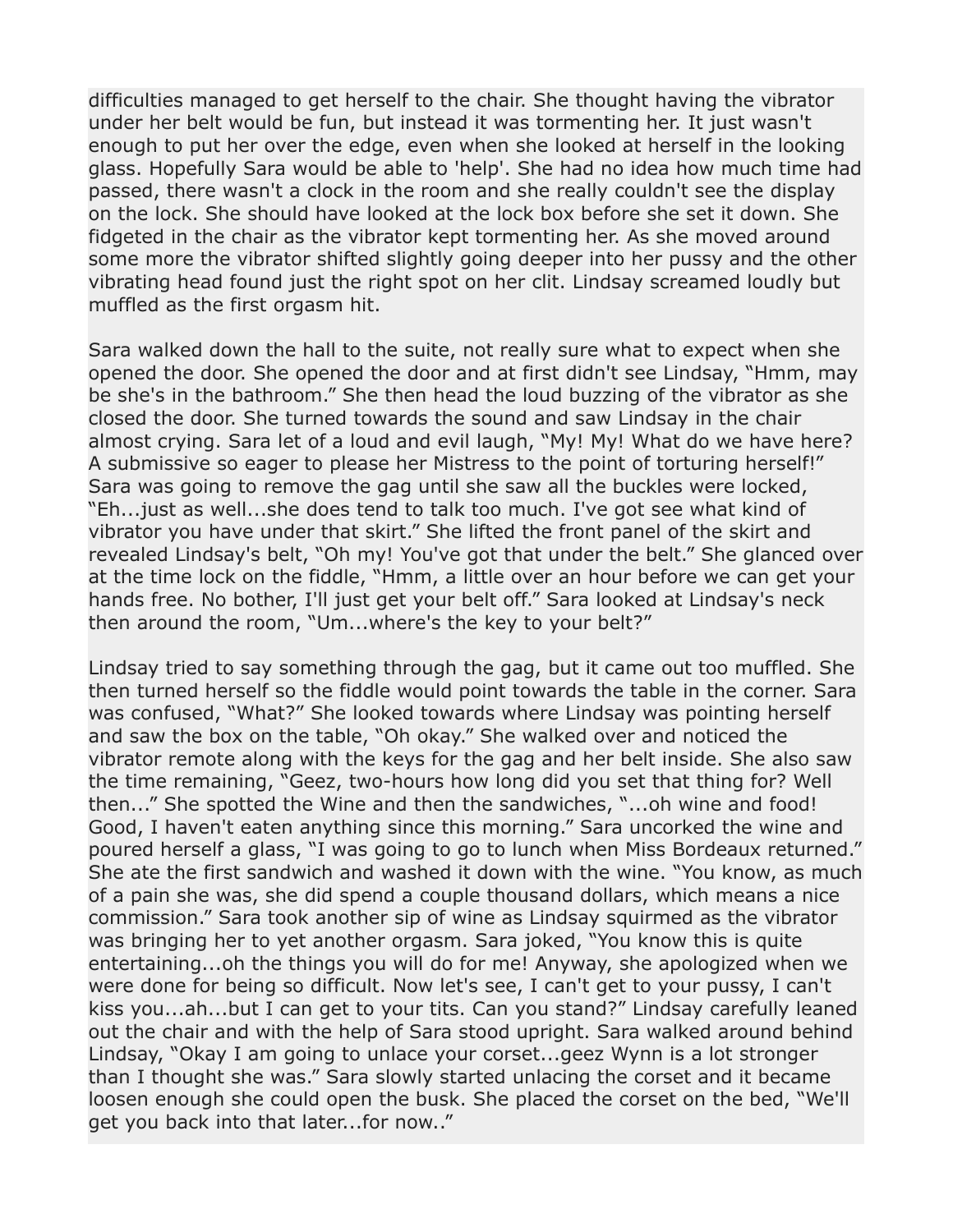Sara again walked behind Lindsay and positioned her so Lindsay could see Sara and herself in the looking glass. Sara then reached around and started playing and massaging Lindsay's tits. While Lindsay loved the extra stimulation and attention plus the site of Sara molesting her while seeing herself in the gag and fiddle, she so wished she hadn't let her curiosity allow her to have locked the vibrator under her belt. Then she felt it coming, and this was unlike any she had ever felt before. The orgasm hit Lindsay hard, she screamed and her legs became jelly causing her to fall backwards. Fortunately, Sara was right behind Lindsay so she didn't fall backwards. Sara giggled, "Damn, how is it you're having more fun than I am!" She saw the display on the lock and the timer was down to 12 minutes. "You'll be out of that fiddle soon, but nothing I can do about your belt for another hour. Why did you set the lock box for so long? I suppose you wanted me to give you extra attention. Oh well, once we get you out of the fiddle there is some things you can do to me."

Unfortunately for Lindsay her bladder was getting the best of her and she would able to at least go to the bathroom once she was out of the fiddle. An eternity later for Lindsay, but more like 10-minutes the lock on the fiddle started beeping. Sara was going to remove the lock, but Lindsay already pulled the cable out and tossed the lock on the bed. She then shook the fiddle causing locking pin to fall to the floor allowing her to pull the fiddle open and remove it from her neck and wrists. She tossed it on the bed. Sara laughed, "Dang, you're really good at getting out of that.' Lindsay rubbed her wrists and ran (as best as she could in the ballet boots and the long skirt) into the bathroom. She adjusted her skirt and sat down and sighed of relief as she started to purge her overly full bladder. Lindsay finished and after washing her hands exited the bathroom heading over to the lock box. Her heart sank as she saw there was still over 45-minutes left. Sara walked over behind Lindsay and wrapped her arms around her. "Nothing, we can do about that for now, but hey your hands are free now." She reached up again and started massaging Lindsay's tits and then without warning pinched both of Lindsay's nipples. Lindsay jumped backwards and Sara laughed, "A little something Peaches taught me. Now, lets get over to bed. You're hands are free so you can massage my pussy and clit."

Sara removed her skirt and thong hoping on to the bed. She felt the restraints underneath the bedspread, "What the?" Lindsay had seen the magnetic key earlier on the nightstand. While Sara was distracted and lifting the bedspread, Lindsay grabbed the key and stuck it to the waistband of her belt. Sara revealed the restraint system and recalled, "Oh yeah, Wynn did mention this earlier." Lindsay had her moment and pounced, pushing Sara onto the bed and herself on top of Sara. "Whoa Lindsay! Easy girl!" She quickly assessed the situation and concluded what Lindsay's plans were, "Well I suppose it is only fair since you've been restrained for so long and I do like me a good bondage massage. Now, where's the magnetic key Wynn mentioned?" Lindsay pulled the key off the waistband or her belt and showed it to Sara. "Okay, you want me to get myself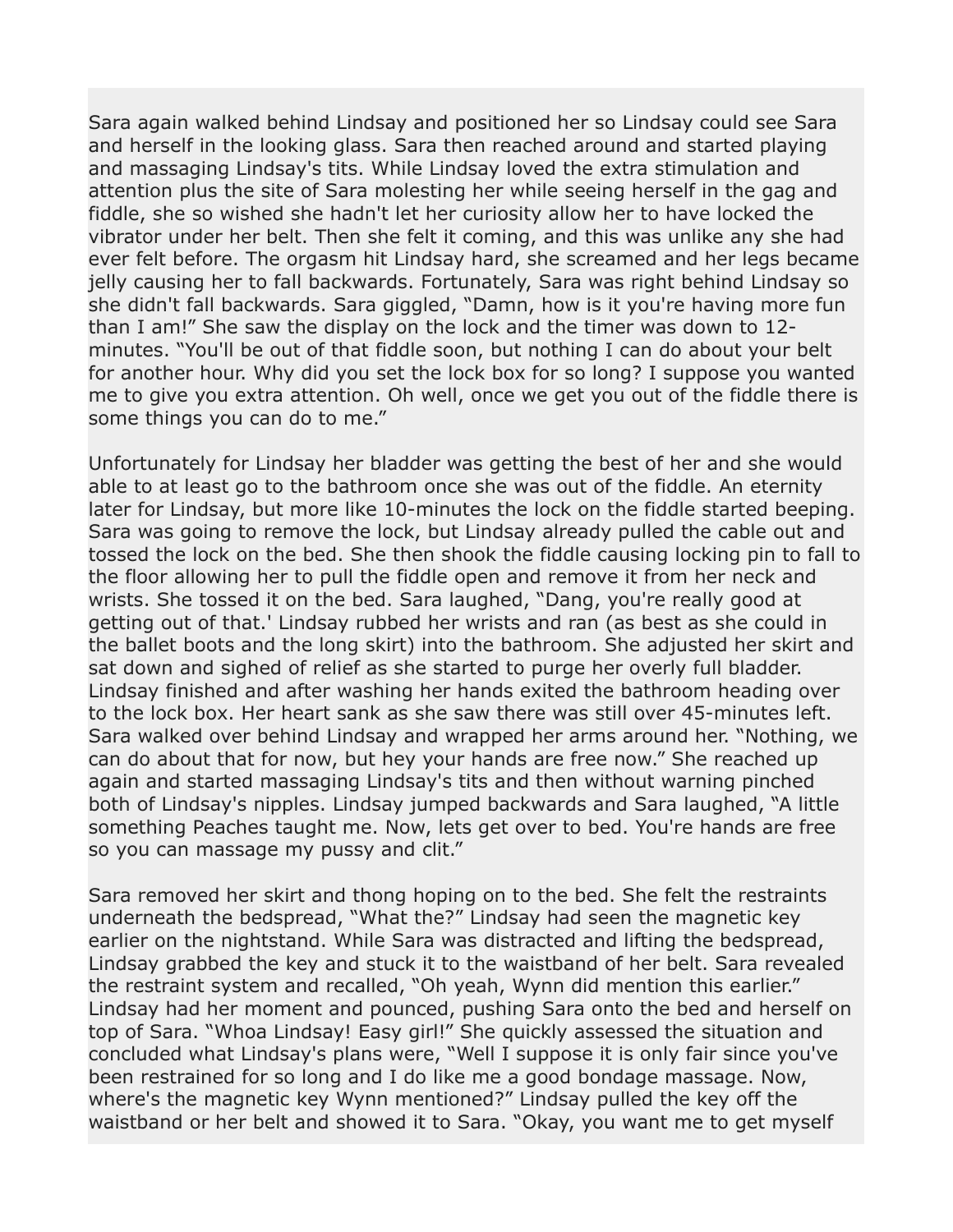into this or do you want to put me in this?" Lindsay handed Sara the key figuring she had used the system more often and knew what she was doing. A few minutes later Sara had strapped herself to the bed and as she handed the key back to Lindsay and confessed, "I'm probably going to regret doing this, but here's the key." Lindsay took the key and stuck it on the waistband on the rear of her belt.

Lindsay removed Sara's ballet boots then started at the foot of the bed massaging Sara's feet and calves. An evil ideal popped into her head as she remembered someone may be Maya or Peaches had tormented her with a peacock feather. She was certain she saw one in the closet earlier. She walked back to the closet and scanned the shelves. Meanwhile Sara was wondering what she was up to, "What are you doing?" Lindsay found the feather and turned around showing it to Sara, "Oh fuck! I really regret now giving you that key." Lindsay started with the feather on Sara's feet and then moved up her legs to her thighs. She ever so gently brushed the feather against the tip of Sara's clit. Sara let out a yelp, "Oh shit!" Lindsay began getting more aggressive with the feather on Sara's clit, "Oh fuck yeah! I'm going to cum!" Lindsay immediately jumped back and Sara screamed, "Oh you bitch!" Lindsay hadn't realized how turned on she was getting and when she jumped back the vibrator shifted back on her clit. She could feel what was coming and laid down on the bed next to Sara grabbing her arm as to hold on for dear life. Sara asked, "You okay." She then saw Lindsay's body shake and shutter and felt Lindsay's grip tightened. Lindsay let out yet another loud but muffled scream as the orgasm washed over her. Lindsay loosened her grip on Sara while slowly and carefully picking herself up off the bed. Sara laughed, "Good god girl, what the hell do you have in you!?" Lindsay was about to make her way to the lock box to check the time when that "feeling returned". She froze in her tracks and braced herself between the wall and bed. That orgasm was not as powerful as the last, but still enough to make her nearly fall. She finally made it to the lock box and saw the timer was displaying all zero's. She removed the top and found the remote for the vibrator shutting it off. She then got her belt key out and after taking her skirt off, she unlocked and removed her belt tossing it on the foot of the bed. Finally she removed the vibrator from within her pussy and decided while she was up to use the bathroom again.

A couple minutes later Lindsay reemerged without her ballet boots, but still in the gag. She walked over to her belt at the foot of the bed and removed the magnetic key from the waistband and tossed the belt back on the bed. Sara was thinking Lindsay was going to release her, but instead Lindsay walked over to "her side" of the bed and got on the bed and started restraining herself to the bed. Sara watched as Lindsay had herself almost fully restrained to the bed except for her upper body. Lindsay leaned over and undid Sara's right wrist. Lindsay laid down and secured her upper body and right wrist. She set the key between them then reached over with her left hand and started massaging Sara's pussy. Sara responded, "That feels so good! Why didn't you remove the gag? Of course you can't answer, so why I am asking?" Lindsay was in love with the gag and found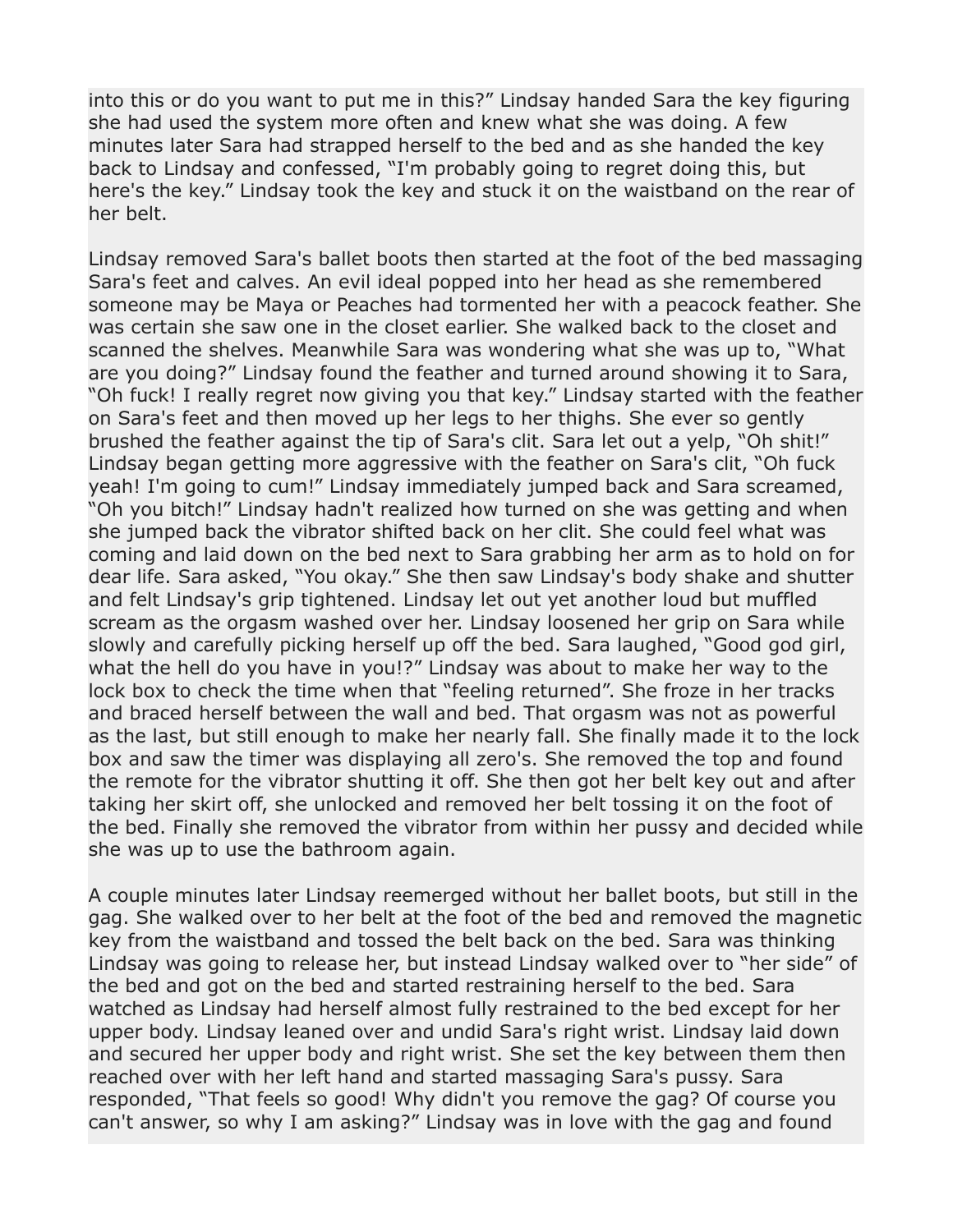sucking on the penis really turned her on. Sara reached over and started massaging Lindsay's pussy. This continued on for about a half-hour until Sara eventually fell asleep. All from the combination of the wine, the tiring day and just the overall being relaxed by Lindsay massaging her pussy. Lindsay released herself from the bed and then picked up Sara's right arm, putting it back into the restraint. Once again headed to the bathroom. After she was done she came out and finally removed the gag. She walked over to the dresser and picked up the bottle of wine, much to her surprise it was still cold. She poured herself a glass and ate a couple of the sandwiches. As she was sitting in the chair she looked at Sara so peacefully asleep and restrained in her Black-Widow corset and stockings. She kind of regretted allowing Sara to remove her from her Black Widow corset. Lindsay knew she could get it back on, but likely not laced as tightly as she would have desired. She recalled watching Peaches one day lacing herself into a corset by looping the cords around doorknobs on both sides of a door and pulling herself away from the door as she adjusted the lacing.

Lindsay figured she could give that shot and see if she too could do it. She got her black-widow back on and positioned above her tits. She started self lacing herself and got to a point where she could not pull the laces any tighter on her own. She walked over to the bathroom door and placed one loop from each end of the laces over the doors knobs and began to pull. Lindsay was amazed as she felt the corset getting tighter. She stepped back adjusted the laces a little and again walked away from the door allowing the laces to be pulled in even tighter. She figured one more time should do the trick. Once again walked backwards, adjusted the lacing and then pulled forward. The corset laces tightened even more. "Perfect! That worked well." She removed the loops from the door knobs and tied the laces around her back. She walked back over to the dresser and finished her glass of wine. She looked around the suite and saw her belt on the foot of the bed. She really didn't feel like cleaning it and there was no reason to put it back on as with the way her and Sara were going to be restrained on the bed, they could not touch each other much less themselves. Lindsay picked up her belt and placed it in the chair along with their ballet boots, skirts and Sara's thong. Lindsay got back on the bed and started restraining her lower body. Before she moved on to her upper body she leaned over and kissed Sara, "Thank you. Good night dear." The restraint system was setup so that the wrist loop locked on the opposite side. Lindsay turned off the light and got her upper body strapped in and then placed her right wrist into the loop. With her left hand she tugged on the strap until the loop was snug around her right wrist and set the magnetic lock on the pin. With her left hand still free she reached over and placed the key on her right side next to her hand. Lindsay then placed her left wrist into the loop and with her right hand slowly began tugging at the strap. Finally she had the loop snug enough against her left wrist she placed the strap through the pin and inserted the magnetic lock. Before she "tossed" the key she pulled on both her wrists, they were firmly restrained to the bed. Lindsay tossed the key on to the floor and feel asleep shortly thereafter restrained to the bed with Sara.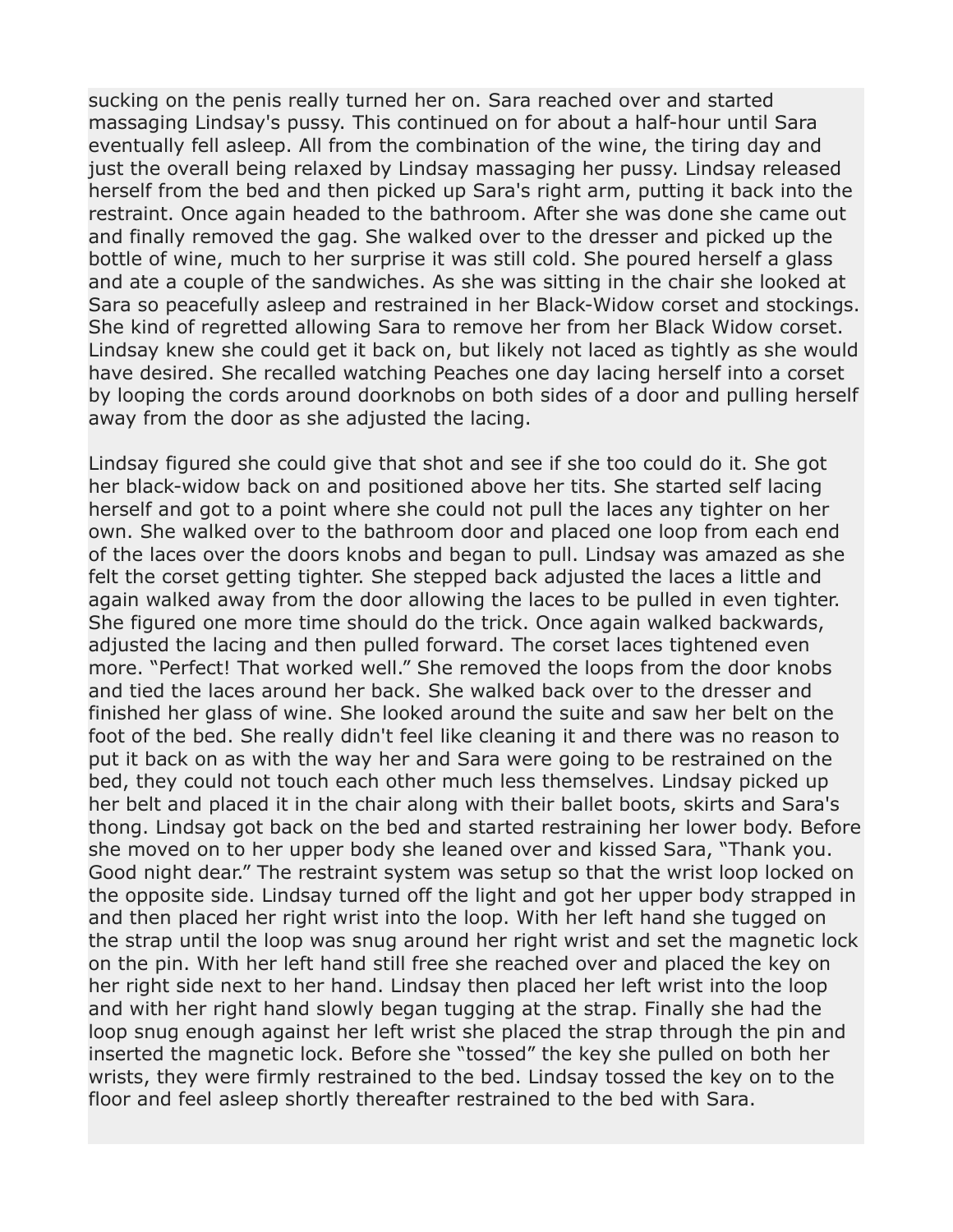Both girls slept through the entire night. Around seven that morning Wynn aka Fife came in with breakfast. In her French accent she let out a giggle then greeted the girls', "Morning! I have breakfast."

Sara had forgotten about the events of last night and tried to stretch, "Oh fuck, damn Lindsay strapped me to the bed again."

Lindsay made her presence known, "Hey! I'm right here with you and strapped to the bed as well."

Sara laughed, "Well, I suppose this ain't that bad of a way to wake up."

Wynn asked, "Any idea where the key landed?"

Lindsay replied, "No clue, it was dark when I tossed it."

Wynn replied, "Yeah had a feeling that might happen. Same thing happened with Peaches and Maya, luckily this time I brought a spare. I am going to completely undo you two and leave the key. When you're done with breakfast, just place the dirty dishes outside the door." She reached under her skirt and removed another magnetic key she had stuck to her armor. She fully released Sara and Lindsay then placed the magnetic key on the nightstand next to Sara. She placed Sara's tray of food on the bed. She then walked over to the other side of the bed and placed Lindsay's on the bed. As she was walking towards the door Wynn felt something hit the metal heel of her boot. She looked down and it was the other magnetic key. She removed it from her boot and then reached under her skirt and stuck it to her armor then left the room.

As the girls ate breakfast and Lindsay asked, "So what you want to do after breakfast?"

Sara looked at Lindsay, "What did we do last night...well besides you tormenting yourself. I kind of feel asleep after you strapped me down and was rubbing my pussy." She noticed Lindsay back in her corset, "Did you have Wynn put you back in your corset?"

Lindsay explained, "Nope. I remember either Maya or Peaches showing me how to tight-lace your own corset using door knobs."

Sara recalled, "Had to be Maya, she was always determined to do everything for herself. Though, she got a lot better after her stay at the Moon Goddess." Lindsay had finished her breakfast and set the tray on the floor. Sara finished hers' a couple minutes later and told her, "Go ahead and set these outside the door." While Lindsay had stepped out Sara quickly grabbed the magnetic key and stuffed it down her corset. When Lindsay had returned, "Well let's see, I have some unfinished business with you and that feather of yours." Before Lindsay knew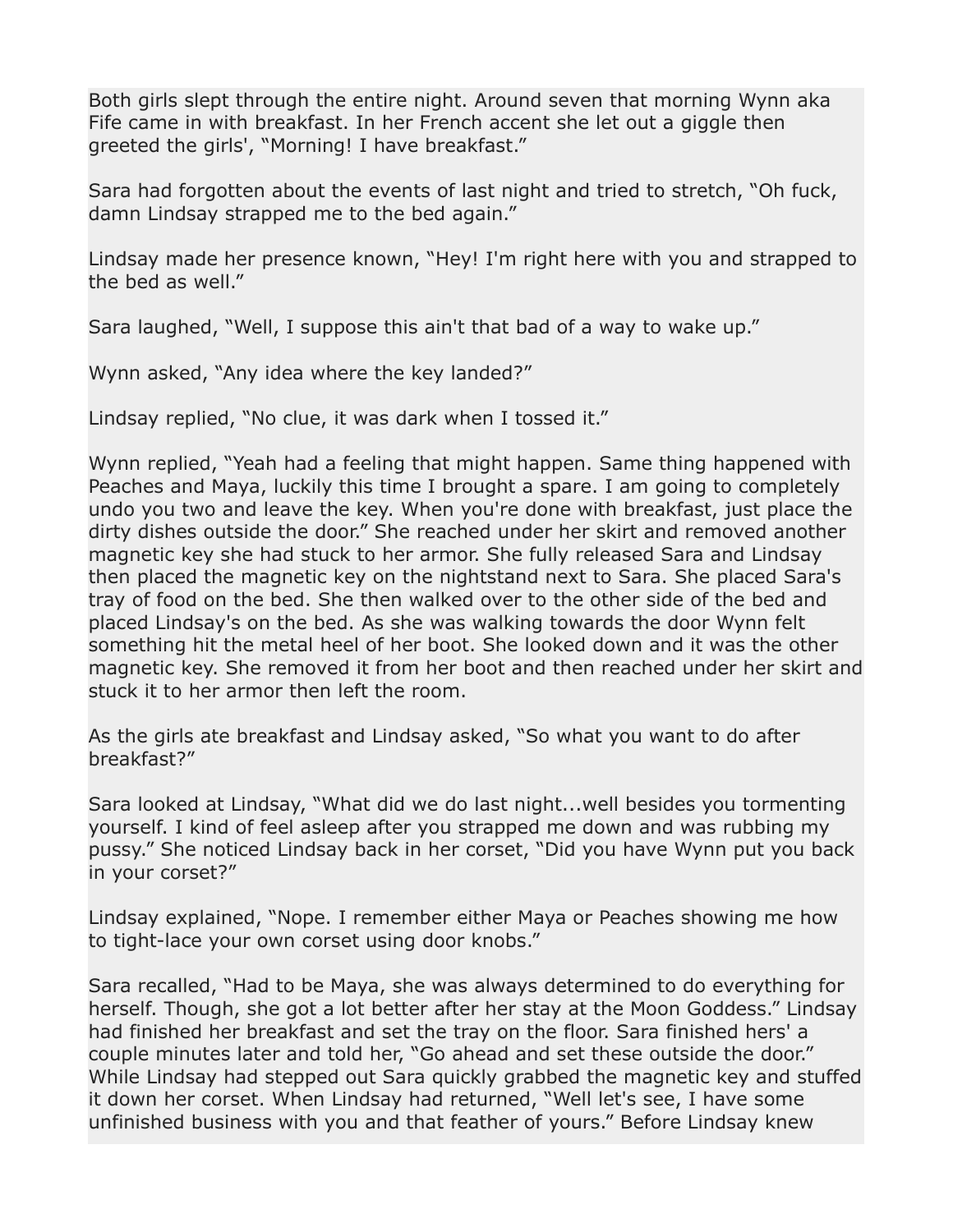what was happening Sara had rolled on top of her and started getting Lindsay restrained to the bed. Sara laughed as she was strapping down Lindsay, "You really surprised me last night when you pounced on me, haven't seen that from you in a long time."

Lindsay apologized, "Sorry, was a bit worked up from the vibrator."

Sara assured her, 'No, no, no, no...don't be sorry, it was a nice change to see in you. That was one hell of a vibrator you had, got to try it some time." Sara had Lindsay almost fully restrained, "You're always so submissive...nice to see you take charge once in a while."

Lindsay still apologizing, "Just my nature I guess...you're always the dominate one."

Sara laughed, "Me dominate?! Oh boy, you've haven't been around Maya much have you?"

Lindsay recalled some of the things Maya had done, "You mean like with her blackmailing Peaches into the Chastity Belt challenge...."

Sara joked, "Hey we've never found proof of such, but between you and me I don't see how she got Peaches to agree otherwise."

Lindsay added, "Then her and Bambi oh..." Lindsay had forgotten that this was still a taboo topic.

Sara was trying not to get angry with Lindsay, "Yeah..that didn't end so well. Thankfully Peaches came along and almost 'tamed' Maya. Anyway let me find a blindfold for you."

Lindsay asked, "Why would you want to blindfold me?"

Sara got up and headed to the closet and replied, "May be I should put that gag back in you too?"

While Sara was joking, Lindsay was serious, "Oh! Yes please!"

Sara turned around and looked at Lindsay, "Seriously?"

Lindsay confessed, "I really, really like that gag. Having the fake cock shoved into my mouth makes me horny, especially when I am sucking on it."

Sara laughed, "Very well then, you're wish is my command! But, I am not going to do the locks, you can't reach it anyway." She found a satin blindfold in the closet and picked up the gag out the chair. She reached over and told Lindsay,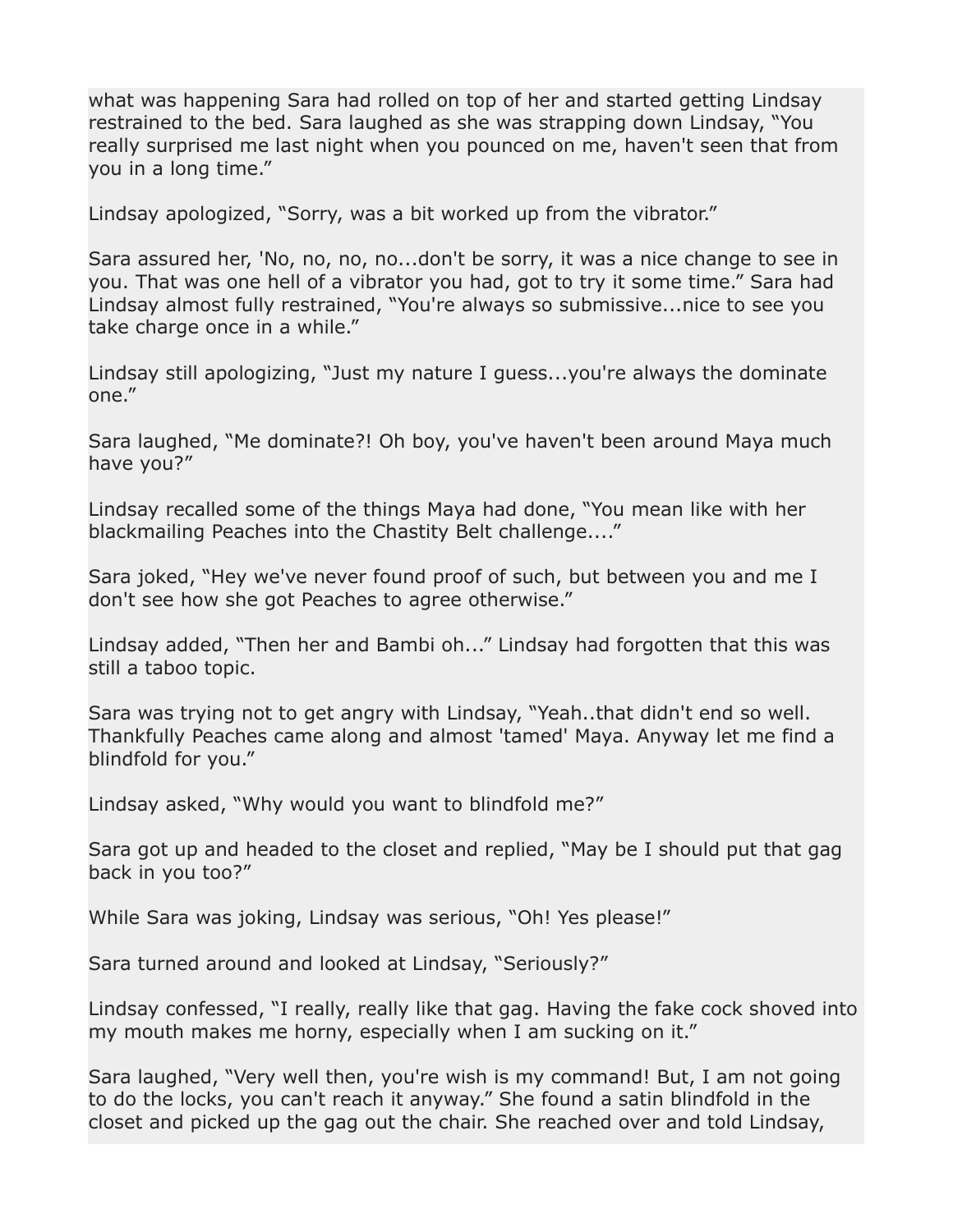"Open wide!" She stuffed the penis into Lindsay's mouth and went about fastening all the straps, "Lordy it is going to take me all morning just to get this thing strapped on to you." Sara finished with the gag and then placed the blindfold on Lindsay's head. Sara looked over at Lindsay strapped to the bed, blindfolded and gagged in her Black Widow corset and fishnets "Nice! Okay, now let's get down to business shall we?!" Lindsay laid there in suspense wondering when Sara was going to start on her with the feather. Sara finally broke the silence, "Hmm...what happened to that feather, Lindsay?" Lindsay grunted and Sara slapped her forehead, "and why I am asking you? You can't answer me. Okay, we let me look around over by the foot of the bed, we had seemed to have piled everything over there last night." She looked around and finally under the bed. She was about to say something, but decided in this case 'actions would speak louder than words'. Sara gently tickled the bottom of Lindsay's left foot with the feather and then moved over to her right. She decided to give Lindsay a taste of her own medicine, payback if you would from the night before. Sara slowly worked the feather up Lindsay's legs. She reached Lindsay's thighs and was getting more aggressive. She then moved up to Lindsay pussy and clit, again started slowly then kicked it up a notch. Sara could see Lindsay was tensing up as if she was going to cum and like Lindsay did, quickly stopped with the feather on Lindsay's clit. Lindsay groaned with frustration through the gag.

Sara laughed, "Now you know how I felt! But hey I was surprised and flattered you did that to me. Now, I won't deny what you seek, simply because it will give me great pleasure to do this.." With that Sara resumed an aggressive attack on Lindsay's clit and had Lindsay cumming shortly. Sara asked in her dominatrix voice, "You want cum so more...of course you do, not like you have a choice in the matter." Lindsay was getting a little worried about that last statement, but too busy preparing for her next orgasm. This continued for another 15 or 20 minutes and Lindsay was getting worn out and really had enough. She was starting to panic as she had no way to stop or tell Sara she had enough. She felt another orgasm building and was really trying hard to resit it. Sara took notice to change in Lindsay's body reaction, "Okay..I think I am getting little too carried away her, let me stop." She placed the feather on the dresser and then reached over to unfasten the gag, "You doing okay?"

Lindsay was breathing heavily, "Yes...yeah. That...that was wow intense. Don't think I could take much more of that."

Sara sat down next to Lindsay, "Sorry, it has been a long time since we had played...kind of have forgotten your limits." Lindsay tried to grab Sara's arm but since her wrists were restrained. Sara noticed, "Oh let me undo those for you." Sara reached over and undid Lindsay's wrists. Once she had both her wrists free she grabbed Sara and pulled her on top of her, "Lindsay! Geez your feisty!"

Lindsay pulled Sara's head towards her, "You talk too much!"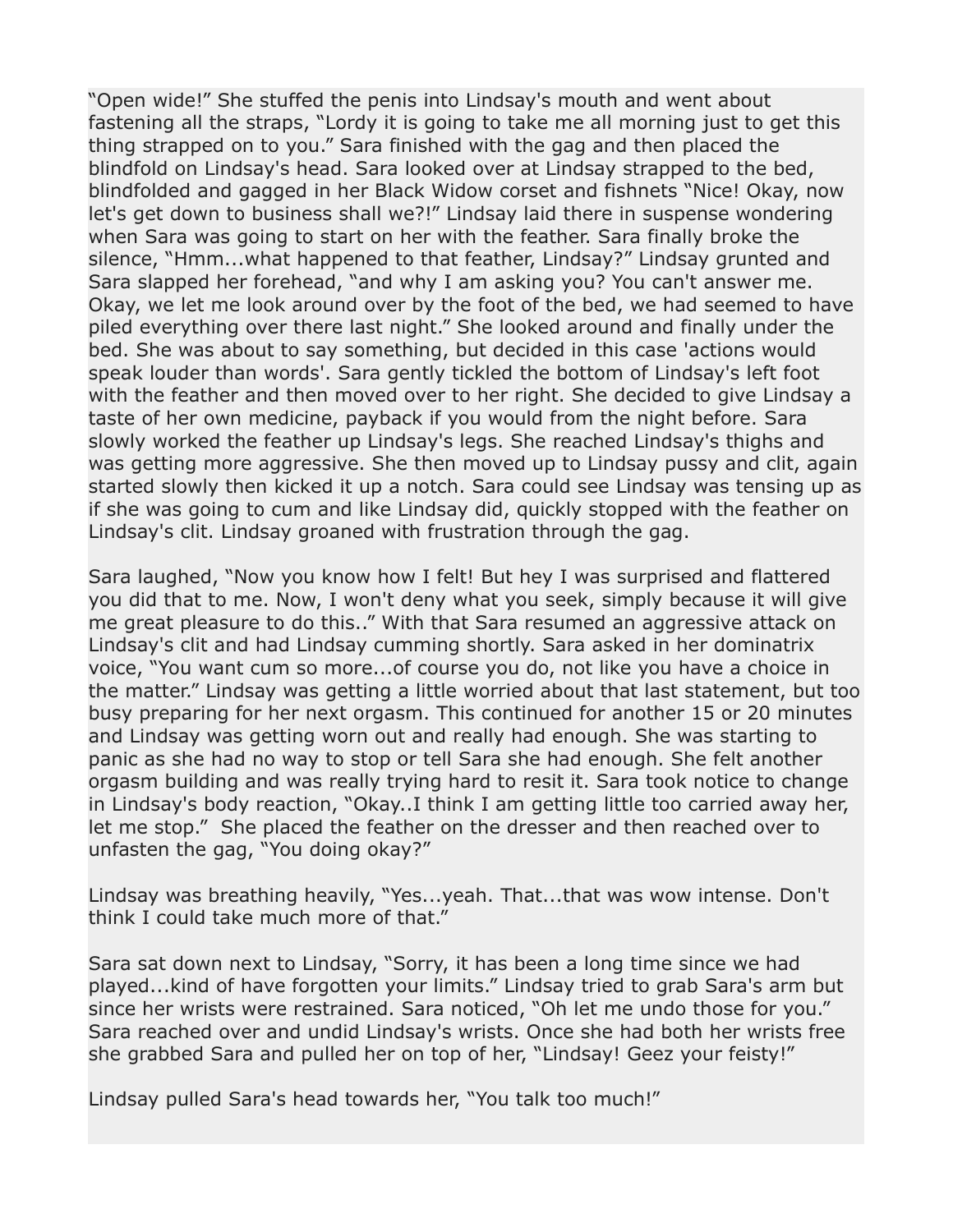Sara protested, "Me? I talk too.." Lindsay started kissing Sara deeply and with her right hand made her way between them and started rubbing Sara's pussy. "Oh...Lindsay.. you shouldn't have...two can play this game!" Sara reached over and started rubbing Lindsay's pussy aggressively while still kissing her. Lindsay was getting the upper hand on Sara and was able to get her to cum and hard. "Oh fuck Lindsay! Shit..." Sara screamed loudly and then passed out on top of Lindsay.

Lindsay knew this was only temporary, but was trying to get Sara off of her by rocking her side-to-side hoping to push her to the empty side of the bed. She managed to get Sara to roll off from on top of her on to the empty side of the bed, but then Sara's momentum carried over the side of the bed where she landed on the floor. Lindsay reacted, "Ah shit! You all right Sara?"

Hitting the floor was enough to get Sara to come to, "Ow! How'd I end up on the floor?"

Lindsay replied meekly, "I sort of pushed you off the bed...I was just trying to get you off of me. Sorry!"

Sara picked herself up off the floor rubbing her elbow, "Well that's going to leave a mark! Nah, you're fine. Let me get you out those restraints as I am sure you will need to pee."

## **Chapter 10: When it Absolutely, Positively Must Fail**

Thursday afternoon Marc called me, "Hey Ron. Say sorry for the short notice, but Linda and I need to go to Idaho to meet with the developers of Thirsty Cactus. We'll be gone for a few days."

I knew what was coming, "Let me guess, you need me to babysit Martina?"

Marc laughed, "Am I that predictable? Would not be too much trouble now?"

I assured him, "Nope it is fine. Her and Wynn can have fun together and she can keep Lindsay company. Lindsay is still not used to Maya and Peaches being gone, not that any of us really are. When?"

Marc told me, "I can have her over later today."

I told him, "Okay I'll let Wynn know."

I had just hung up with Marc when Wynn came into my office with the Bat Phone, "Gary on the Bat Phone!"

I took the bat phone from her, "What's going on?"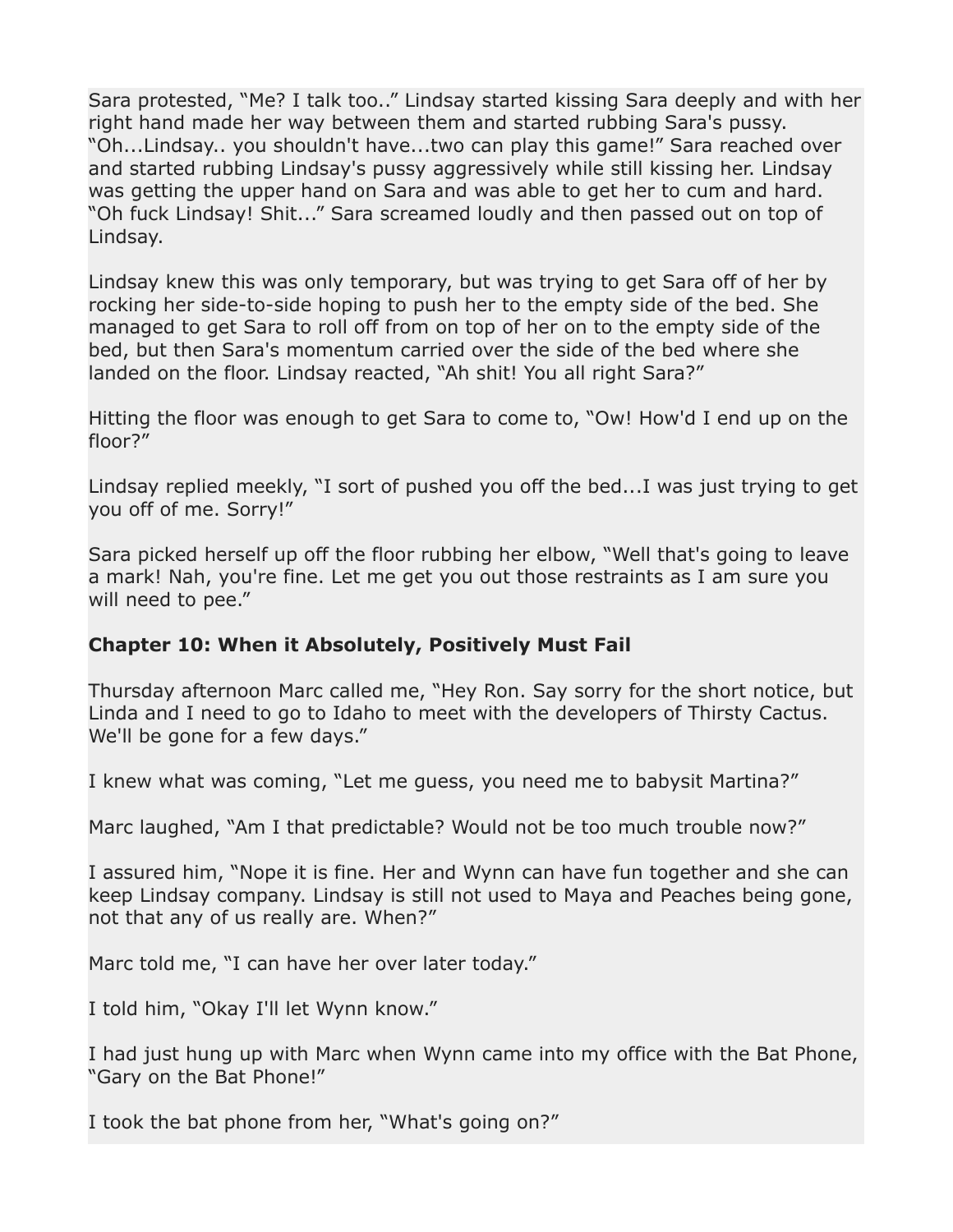Gary asked, "Can you get to my site?"

I pulled up his website, but I don't think that was what he was asking, "If you mean your website yes, but I am guessing you mean your CRM site?"

Gary told me, "Yeah. Cristina said she can't get to it and I am not either."

I attempted to access from my office computer but could not, "Hmm...may be it is not accepting proxy connections? Oh..no..that wouldn't make sense if Cristina can't get to it either. Let me try my laptop that is on the same WAN." Again no luck, this was getting rather odd, "Hmm...that didn't work and I can't RDC into the server either. Let me try to ping the sever and work my way backwards." I tried pinging the sever, "Request timed out. Well, I kind of expected that. Let me try your gateway router...ah okay, I am getting a response that's good means the network is running. Okay, let me remote into the router and see if I can console into the server that way. Oh jeez, I forgot I need to use my super-admin login...okay I am in the router. Just for kicks let me try pinging the server from here and see what happens. 'No reply'. Interesting and I doubt then I can console into the sever then. Um, is Cristina still at the office?"

Gary replied, "No she left already, why?"

I told him, "I was going to have her check to make sure the sever was running. But then there should be no reason for it not to be running except for a power failure."

Gary reminded me, "Yeah, but we have power to the building and isn't the sever on a UPS?"

I explained, "Well, the UPS along with Power Chute is designed to allow the sever to properly shut-down without data loss before the battery of the UPS is fully depleted. Now, ever had a car battery die on you?"

Gary replied, "Yeah."

I continued, "Same principle, it won't die while the car is running. However, it fails when you try to start the car due to the large load and demand that is put on it at the time. Same thing applies to a PC or server power supply, it will continue to function until you shut down and then try to start up again. Now, I don't know for sure if that is the issue. Unfortunately, it is something we are going to have to physically be there to diagnose."

Gary panicked, "Great, when it Absolutely, Positively Must Fail it would be when we are getting ready for new product launch next week."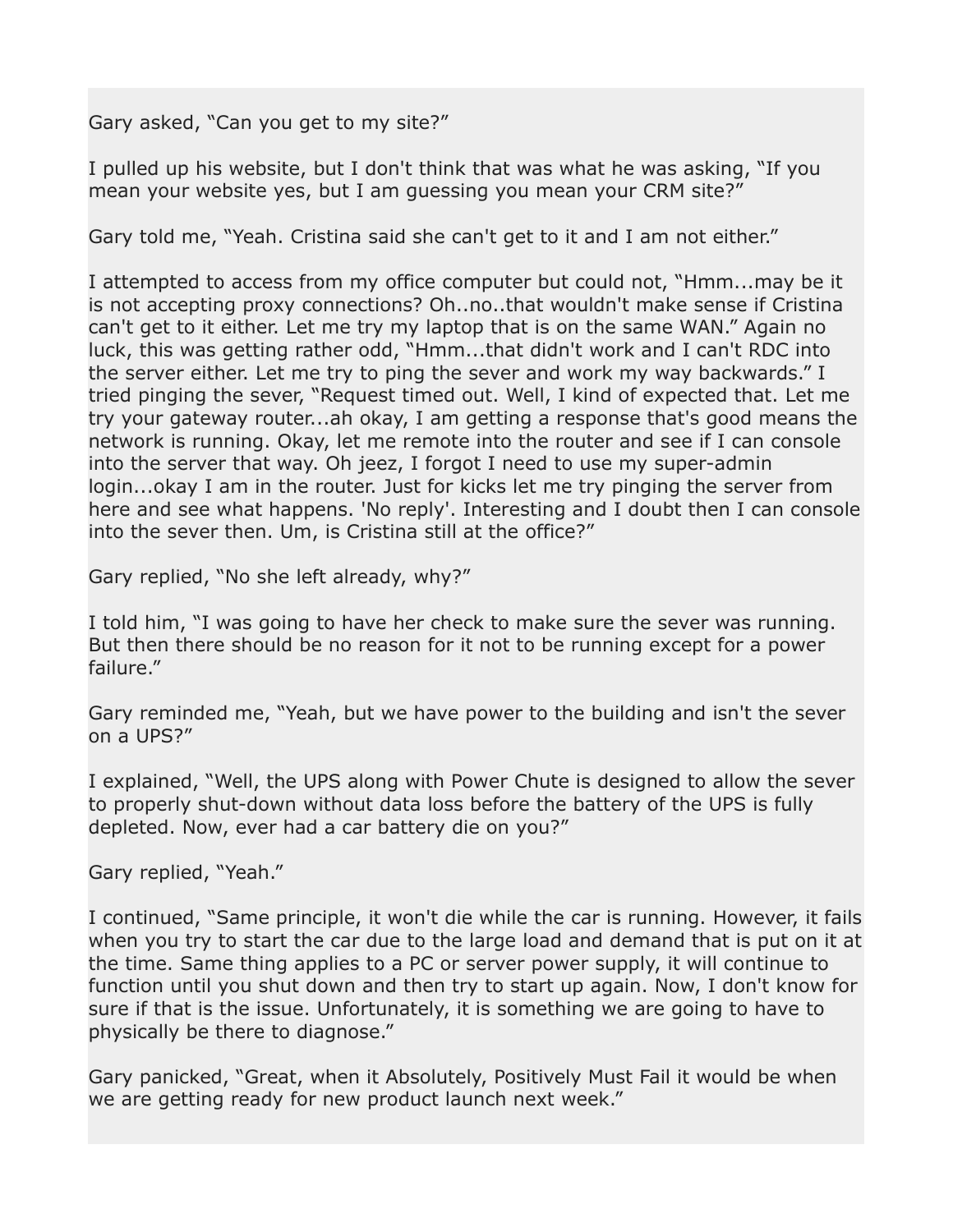I thought, "Wasn't that similar to Federal Express' old slogan. Yeah...'When it absolutely, positively must be there overnight!"

Gary laughed, "Wow long time ago. Back before they abbreviated their name to FedEx. Um, when can we get out there? I'd really like to be out there tonight so if we do need to replace the sever we have some time."

I told him, "Let me get on the horn with Andy and see what we can work out. I'll call you back."

Just got off the phone with Gary when Wynn announced, "Kacie on the house phone."

I picked up the house phone, "What's going on madam O"Neil or did you take Kayré's sir name?"

Kacie laughed, "No, we kept our names. Hey is Sara over there?"

Thought that was a rather odd question, "No...Isn't she with your partner?"

Kacie realized her error, "Oh yeah, that make sense. Um anyway, let Sara know that I am going to give her the weekend off. I feel bad about dumping Miss Bordeaux on her the other day. Though she did manage to get a \$2300 sale out of her. You know there was one other thing..." I was really wanting to get a hold of Andy to find out what we could do about Gary. "..Oh yeah, um. This weekend, The Superstition store we need to wait as Linda is going to be gone."

I had forgotten about the walk-thru at Linda's new store was this weekend, in fact I had thought it was the next weekend. Nonetheless, this worked well, "Yeah, Marc told me they were going to be in Idaho. Okay well, I'll let Sara know when I see her."

Was about to call Andy when I heard what I thought was Kayré and then Sara, "Ron, you here?"

I yelled out, "Yeah in my office. Come on in here...actually both of you." Sara and Kayré walked in and I told them, "Kacie just called asking for you Sara. Anyway she says she's giving you the weekend off. Something about a Miss Bordeaux she pawned off to you the other day?"

Kayré laughed, "Oh Miss Bordeaux, yeah I could totally see Kacie doing that. Not that she should. I am sorry Sara, Kacie should have known better than to do that to you. I'll have a little chat with her. Oh, you know what? The real reason she wants to work this weekend is because I am working this weekend since mother is going to be out-of-town with Marc. Let me use the loo and we can head back to the store." Kayré walked out of my office.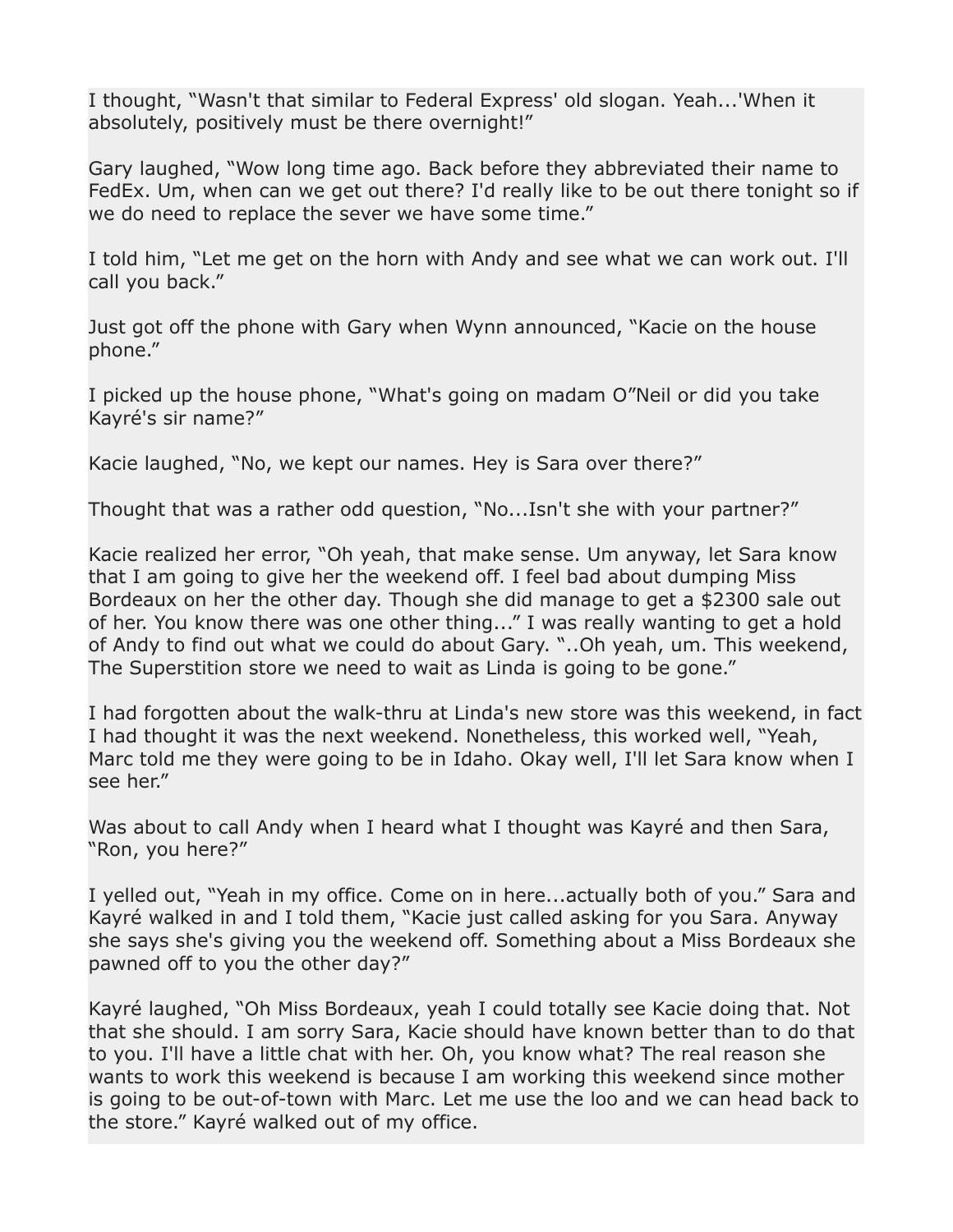Before Sara ran off I told her, "Um okay, so Martina is going to be with us for a few days since Linda and Marc are going to be gone. I think I am going to have to head to Vegas tonight, something wrong with the sever at Cristina's office and I can't do anything from here. Was going to call Andy when Kacie called and then you two showed up."

Sara asked, "Does that mean that Bambi and Bunny would be here as well?"

I told her, "I'd assume so. Normally Gary would send them here if they are home."

Sara was getting excited, "Oh boy a Girls' Night In! May be I should invite Maya and Peaches over and we can really have some fun. Hey, do we have more of those timer locks?"

I replied, "No, Gary only gave me two, but he might have more. I can ask him when I call him back after I talk to Andy..."

Sara got picture, "Okay then..."

Kayré was yelling down the hall, "Senora Merlot, Dónde estás!" Sara left my office then the building.

I tried Andy on his cell, "PC's and Things...Andy."

I relayed the info to Andy, "Hey I hate to be the bearer of bad news, but sounds like we need to head to Vegas tonight. Someting is array with Cristina's server and I can't do anything from here."

Andy asked, "Can't it wait until morning?"

I informed him, "If it were my call, yes. However, Gary wants us there tonight so we can try to fix it before the new product launch this weekend."

Andy sighed, "Okay, give me an hour and I'll break the news to Lindsay."

I assured him, "I don't think she'll be that upset. Sara has the weekend off, Martina is staying with us as Marc and Linda are going to Idaho..."

Andy asked, "So that mens were not doing the walk through on her Superstition store then?"

I confirmed, "Yeah though I thought it was next weekend, but I never quite sure with Kacie. As I was saying, since Gary is going with us he'll likely send his Girls' over and Sara wants to invite Maya and Peaches over for the weekend too."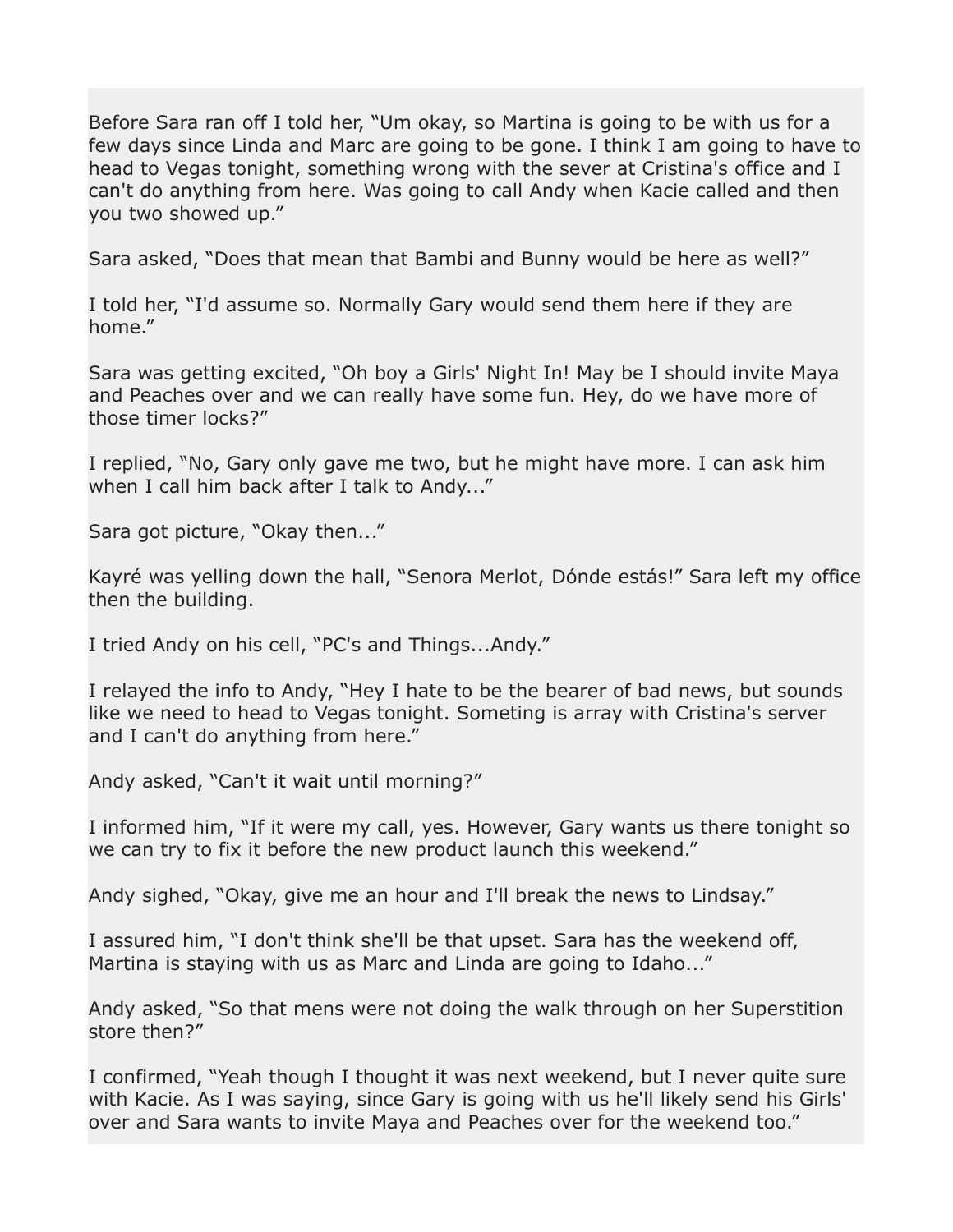Andy seemed relived, "Well good, at least she won't be lonely and we get to miss out on all the chaos!"

I laughed, "Yeah. Okay I'll give Gary a call back and tell him 90-minutes." I called Gary back on the Bat Phone, "Wheels up in 90-minutes...well not up since we ain't flying...unless you know someone who can fly us out there."

Gary told me, "Not really....oh wait yeah I do. Good idea Ron. Okay if I bring Bunny and Bambi over?"

I told him, "Fine by me, make sure they have their keys. Sara already has big party plans for this weekend with your Grils' and Martina. She wants to have Maya and Peaches come out too."

Gary laughed "Good, they can have lots of fun together..."

I remebered Sara asking me about the locks, "Hey do you have more of those timer locks?"

Gary told me. "Got a case full of them why?"

I explaned, "Sara was asking for me. Send a few over along wih the bill with Bunny and Bambi."

I was getting my 'to-go' bag packed when Wynn announced, "Martina has arrived."

I headed over to the Great Room to meet her. This was the first time she had been to the house since Peaches and Maya had left. She walked into the Great Room and noticed the big empty space, "Hey Ron, hate to tell you this, but someone stole your paino!"

I laughed, "Actually it was Maya and Saras'. Maya took it with her when her and Peaches moved out last month. Still have no idea how they got into their condo..."

Martina suggested, "Very carefully!?"

I replied, "I suppose so."

Martina sighed, "I really liked Peaches, kinda miss seeing her."

I told her, "Um, yeah I think Sara is going to invite Maya and Peaches over for the weekend. Gary, Andy and I need to head to Vegas as he having some issues at that store."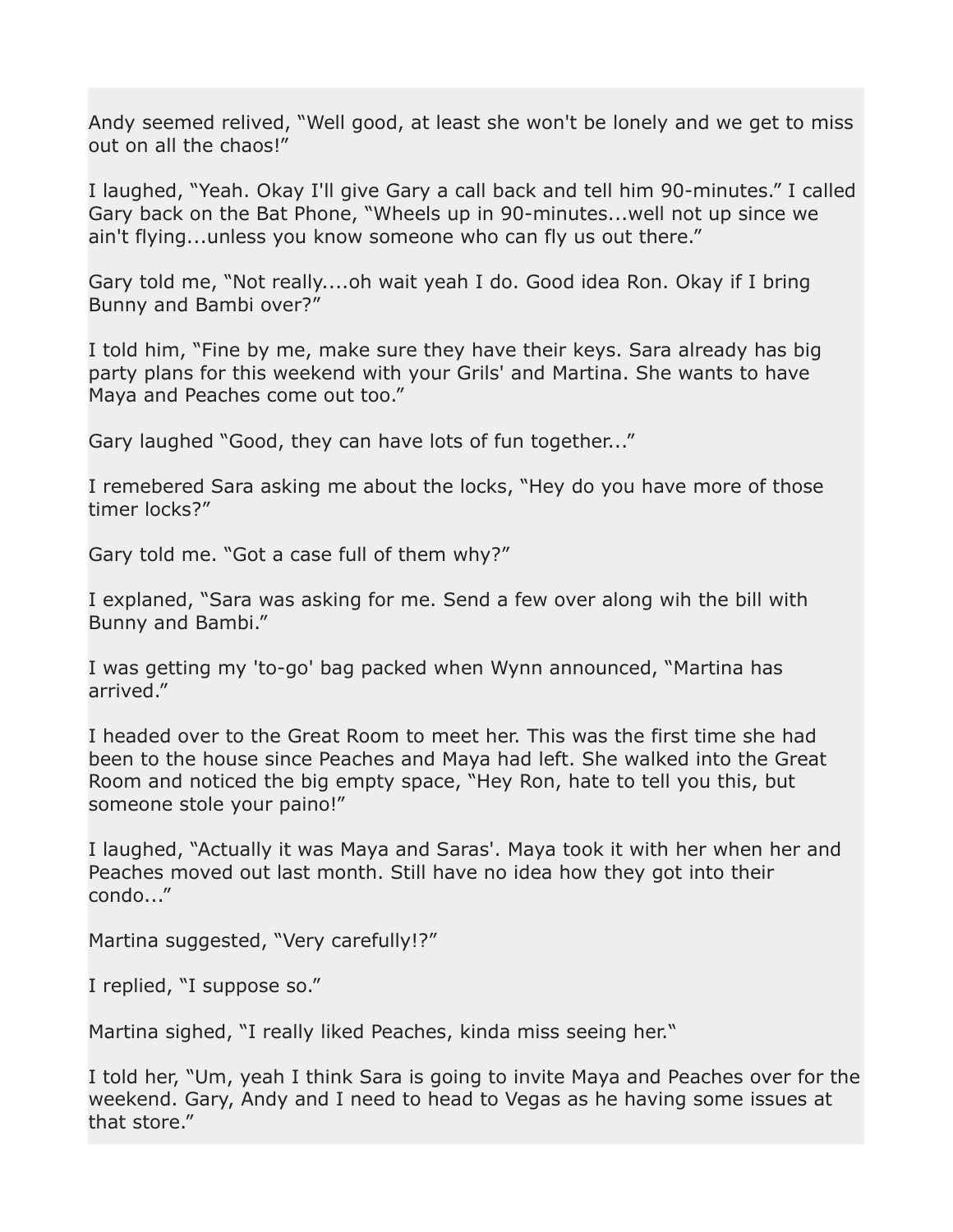Martina commented, "Again? Seems like he's always having problems with that store."

I reminded her, "That was the original location in downtown. Cristina ended up buying a store about...um...want to say about 4-years ago out by where Larua used to live...Henderson I beleive. That store has been relativly trobule free...until now...and the weekend before a big product launch."

Martina laughed, "Murphey's law. Okay so Maya and Peaches along with Lindsay and Sara...of course my BFF Wynn!"

I told her, "Buny and Bambi should be over soon too."

Martina giggled with excitment, "Wow, been a long time since we've all been together."

I thought back and was hard to recall, "I know. With everything that has been going on for the past few years it has been hard. That too and moving to this house."

Martina replied, "Yeah...this house is okay, but it just doesn't feel like home. We've had some fun times here though like when Wynn and I 'relaxed' together."

I told her, "I think things will be better when we get back to the old house. We'll be a lot closer to you as well as Maya and Peaches. Of course Gary will be next door."

Martian asked, "What about Andy and Lindsay?"

I reminded her, "They're staying. I doubt they will leave anytime soon. Works well for all of us. I get to keep Wynn and I don't have to worry about not having enough money coming in to cover expenses. I own the house and all the cars so it is just montly hosuehhould and business expenses. Of course at this point I have more jobs than I can handle."

Martina joked, "What you like two months out"

I told her, "More like six to seven. "

Martina was shocked, "Seriously!?"

I added, "Yeah, it is insane. Plus, I have Linda with her new Superstition Mountain store. Then I have the huge project next year when they start developing Thirsty Cactus as will be doing new store for Linda, The McGrawl's and the resturant for Olivia and Lizzie."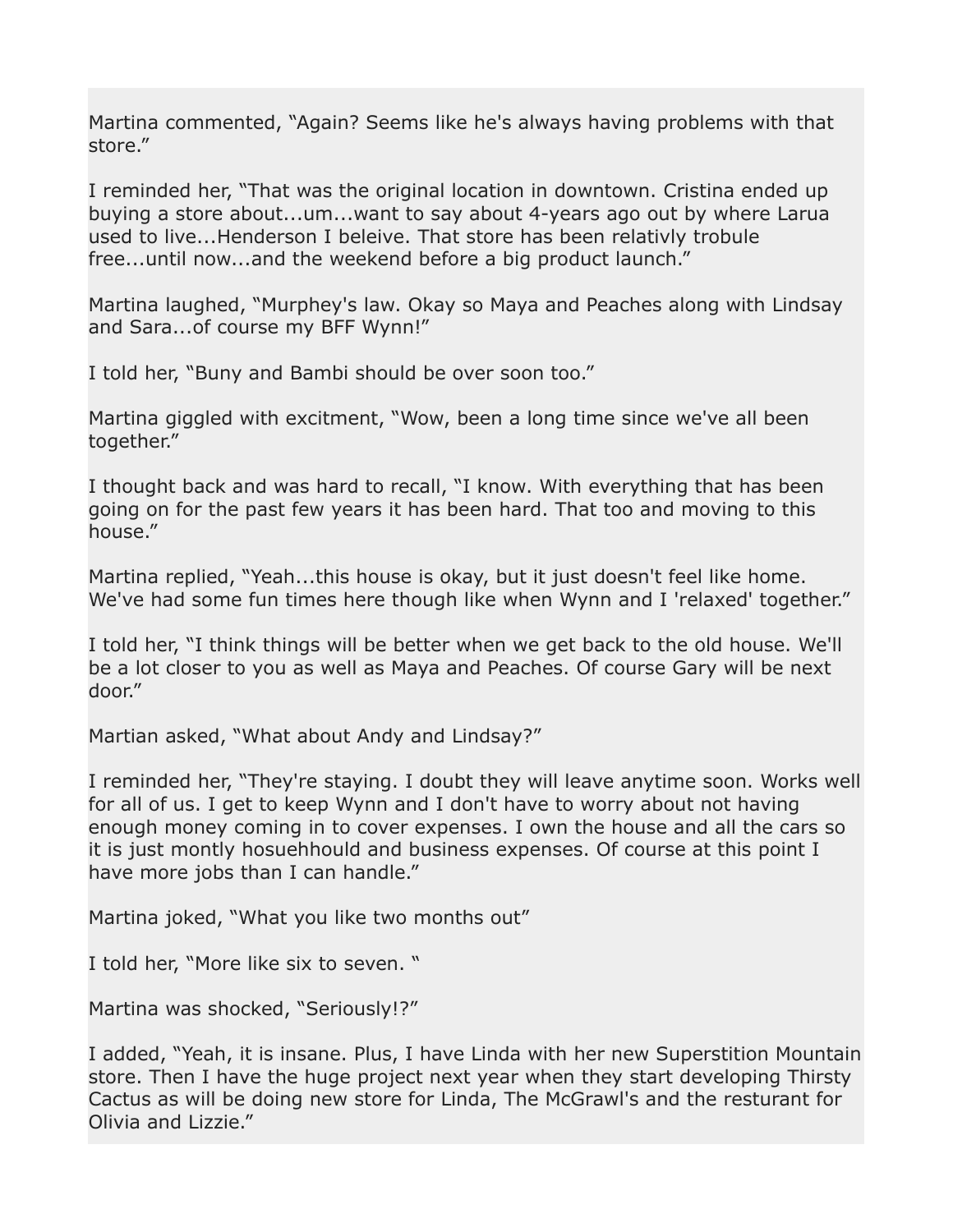Seems Martina had neved met Lizzie, "Who?"

I explained, "Oh Lizzie...ummm...Cooper. Intersting lady, tall very slender and quiet, but kinky blonde. She knows who you are, may have seen you at a club one time or another. She's the one that refered Peaches and I to the jeweler where she got the collar and I picked up the bear claw braceltte. So she is the unofficial assisant manager at The Moon Goddess. Linda and her go way back as Linda was one of the first 'guets' at the Moon Goddes way back when Hal and Oiivia's mother died. Anyway, her and Maya became really good friends and she is usually up this was about once every month or so to spend the weekend with Maya and Peaches. They'll usually go ridning on their Harley's. She's going to be relocating up this way, in fact I think she is gong to be in the residence above the McGawl's store. Her and Olivia are going to be running the new Corona de la Estrellas together."

Martina recalled, "Okay, yeah I do recall Maya mentoning her a couple times."

Bunny and Bambi had walked in. Bambi was chatting with Wynn while Bunny came into the Great Room. She saw the big empty space, "Wow, Gary was right it is so empty without Maya's piano in here." She saw Martina and came over to hug her, "Good gash it has been a long time since we've been together."

I told her, "Yeah and I get to be far way when y'all are having your wild Girls' Night In! Oh, um Sara was going to see if Maya and Peaches could come out for the weekend too."

Bambi had walked in mid covnersatrion, "Did you say Maya was coming?"

I explained, "Sara was going to invite them out for the weekend, not sure yet."

Gary walked in, "You guys almost ready? The helicopter leaves in 45-minutes."

I told him, "Haven't seen Andy yet, let me go over to the Cottage and see if he's over there."

Gary told me, "Okay. Oh I brought over half dozen more of those locks. I left them in the kitchen."

I replied, "Ah okay great. Um...let Wynn know she's the House Mistresses." Andy happened to walk in from the Cabana, "Ah good Mister McGrawl has decided to join us!"

Andy joked, "Not like I had much of a choice. I did let Lindsay know we'd be gone, though I didn't know for how long."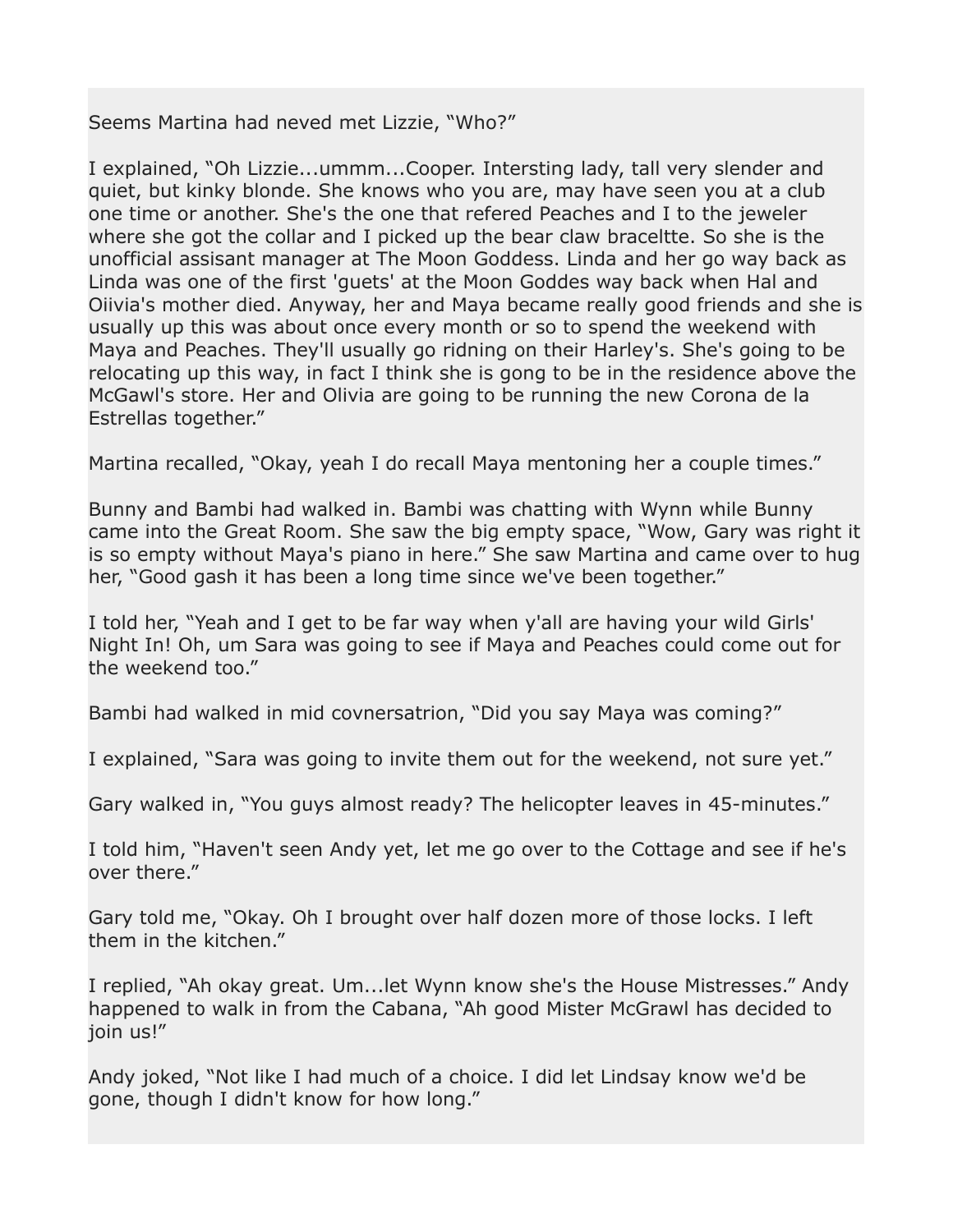Gary explained, "Hopefully not long as I really rather be at the Deer Valley location come Monday and not stuck in Henderson. Anyway we need to get over to my Deer Valley office so my buddy can take us over in his exectuive helicopter. Cristina will meet us at the heliport in Henderson and take us over to the store."

Wynn came over and asked, "Before you leave, where should I put everyone?"

I told her, "Well, I am assuming Martina is going to be staying with you. Um, Bambi and Bunny we can eiher put in the Cholla or the room next to Maya's old room. Lindsay and Sara will likely stay down in the High Infindeitly Suite..."

Bambi asked, "High Infindelity as in the album by REO Speedwagon?"

I laughed, "Finally, soneone else who knows what I am talking about! Yeah, so one night Lindsay had put on a CD before her and Sara did their thing down there. Somehow that album art came to mind when Sara descriibed the incident. So I started calling it the High Infindelity Suite! Anyway if Maya and Peaches come this weekend they can stay in their old room. I need to get going. To the the Batmobile!...well The Cruiser actually." Gary, Andy and I headed over to Gary's office at the Deer Valley Airpark so we take the chartered helicopter over to Henderson. I had to asked, "How did you find a helicopter to take us?"

Gary have a snide remark, "I work in an Airpark...okay...actually the guy is a couple buildings down, he's bought from me off and on since I moved in. He knew that my main operations were outside of Vegas and had told me if I ever needed to get out there quickly to let him know. So I called in the favor."

Lindsay and Sara had returned about an hour after we had left. Lindsay had gone over to the cottage to change. She passed Bunny and Bambi along with Martina out by the pool. She noticed Martina was wearing a bikini top, "MARTINA! What's wrong with you?"

Martina nearly jumped out of her skin, "What? What! What?"

Lindsay smiled, "You're wearing a bikini top..."

Bambi added, "and bottom too!"

Bunny laughed, "Yeah, that ain't right!"

Martina laughed, "Sorry, I am so used to having to be modest when I use the pool at the condos. I wanted to wear my 'Metal Bikini' out there but Marc didn't think it was a good idea."

Bunny recalled, "Yeah forgot Gary had made you a Chasity Bra."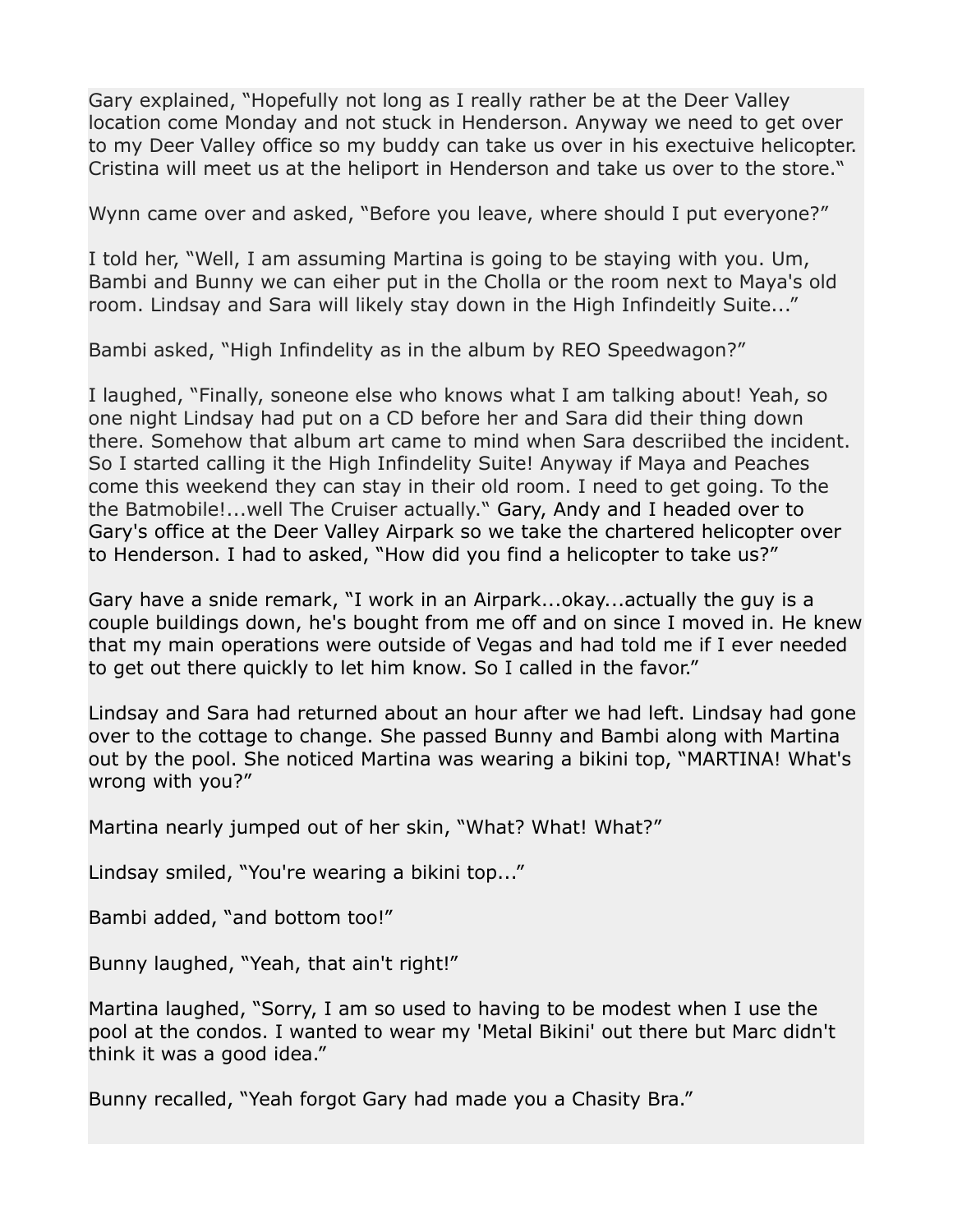Lindsay informed everyone, "Let me go change and I'll come join you."

Sara walked into the kitchen and looked out to the Cabana, "Ah cool I see Martina here as well as Bunny and Bambi. So anyway, um Maya and Peaches can't make it until tomorrow night. So, what are we doing for dinner?"

Wynn told her, "I suppose we can call up Peaches and see what she can do for us. Tomorrow, I can head over to the market and we can grill. Also, will make sure I restock the wine fridge."

A couple hours later Drew was at the front door and once again Lindsay answered the door. Drew looked at her and commented, "Wasn't I just here a couple nights ago? Yet, this is still just as awkward."

Lindsay laughed and told Drew, "Oh shut up and hand me those pizzas and I'll give you some money and we will pretend this never happened."

Drew handed Lindsay the pizzas and she handed him a wad of 20's, he took the money and told her, "If anyone asks, I was never here!" He walked away and hoped into his Big Foot truck driving off into the sunset.

Lindsay placed the pizzas on the table in The Great Room and then walked out to the Cabana, "Food is here."

Martian, Bunny and Bambi walked in. After cleaning up they sat down at the table. Lindsay looked around, "Geez, this place is so big. Even with the six of us here."

Sara reminded her, "Couple more weeks and we'll be back at the other house."

Bunny commented, "And a lot closer to us too."

Since most everyone had to work the next day, no one really wanted to do a big play session that evening. Martina wanted to get back into the pool and headed out to the Cabana. Bambi told us, "Think I'll join her as well. Don't really feel like doing anything over-the-top tonight."

Bunny agreed, "Yeah, it is a work night. But..tomorrow..well that's a different story." As everyone headed outside Bunny turned to Wynn, "Well House Mistress what do you have planed for us tomorrow night?"

Wynn sat down in a lounge chair and laughed, "Hadn't really thought about it yet."

Martina suggested, "How about we 'relax'?"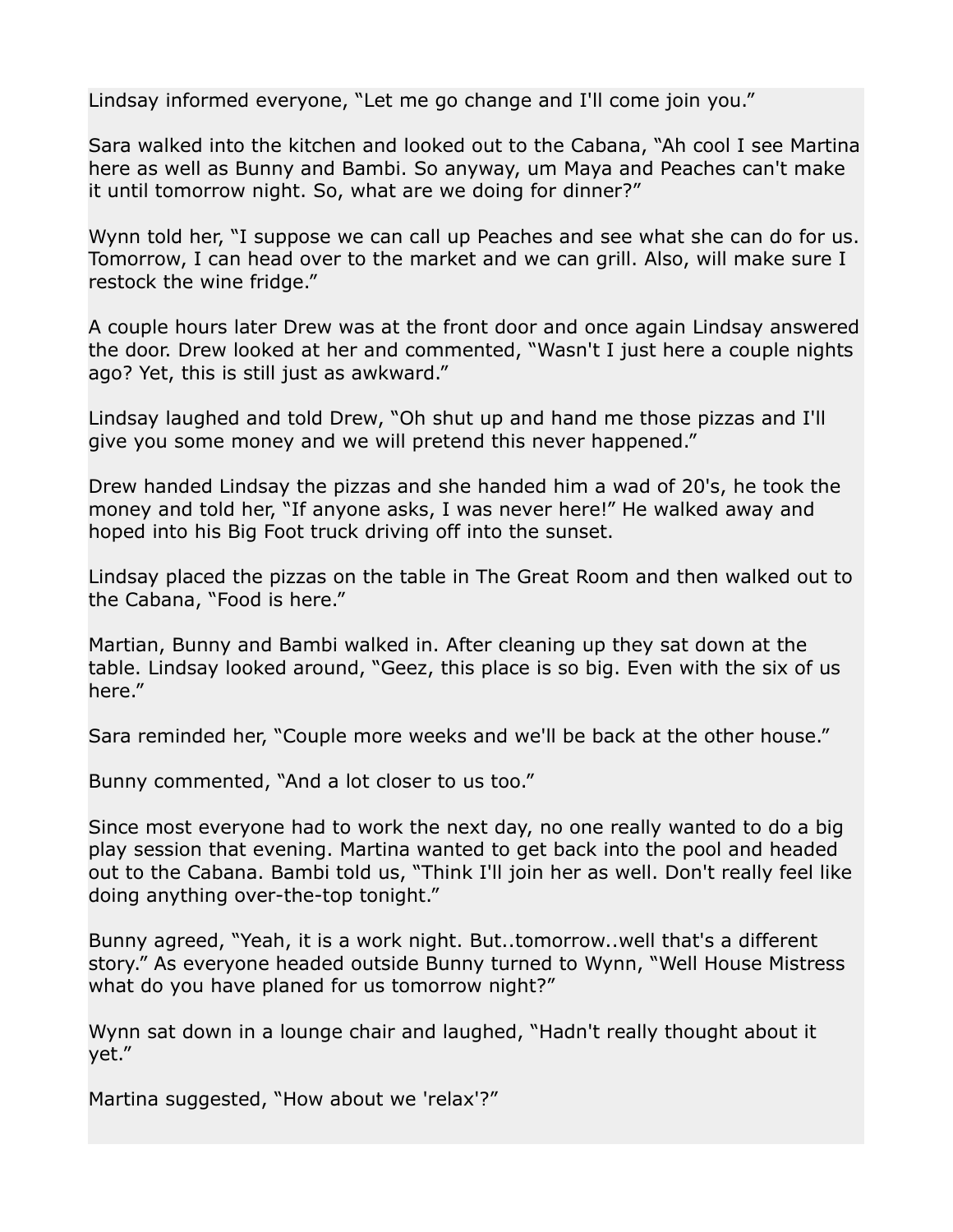Sara and Lindsay were getting giddy, but Bambi and Bunny were rather confused. Bambi concluded, "I take it 'relax' means something very different to y'all?"

Wynn laughed, "Yeah I am sure it does. Okay, so we've adapted it a little over the past couple years...but basically you and your partner (of my choice) are strapped down to a bed in a leotard, catsuit or unitard with tights. You'll each be wearing a forced orgasm belt with a Hitachi on a timer. You can choose to be blindfolded and/or gagged. You will spend the night that way. Typically we did it for four hours, because that was the limitation of the ice-timers, but now that we have these electronic time locks, we could go longer."

Bambi recalled, "Ah okay...I think Maya mentioned something about that once. Sounds intriguing."

Sara got a phone call and stepped back into the house to answer her call. She returned a couple minutes later and asked Wynn, "Is it okay if Maya and Peaches bring Lizzie along tomorrow night?"

Wynn commented, "Don't see why not. I suppose she can stay with Maya and Peaches." Sara returned to the house to wrap up her call. She returned a while later and told everyone, "Okay, they'll bring her over. Maya also mentioned Peaches had something to show us too."

## **Chapter 11: The 'Red Light of Death' and It Didn't Seem So Bad Back Then**

Meanwhile we had just arrived at Gary's office and saw a large Sikorsky helicopter parked next to his building. A gentlemen around Gary's age came over, "You guys ready?"

Gary told him, "Just about, let us get our bags. Thanks for doing this on such short notice Geoffrey."

He laughed, "Hey you've always given me everything I bought at cost and even more 'free samples' for Norah so we'd be fine returnin' the favor. Just set your bags inside the door and find a seat Norah will take care of stowing them before we take off."

We walked into the helicopter and was amazed by the size, "Damn this thing is huge."

Norah walked over dressed in a flight attendant uniform consisting of a white blouse, white skirt and black stockings and high heels, "This is one of our larger helicopters which accommodates up to 10-people."

Gary commented, "Think Laura would have a problem with this?"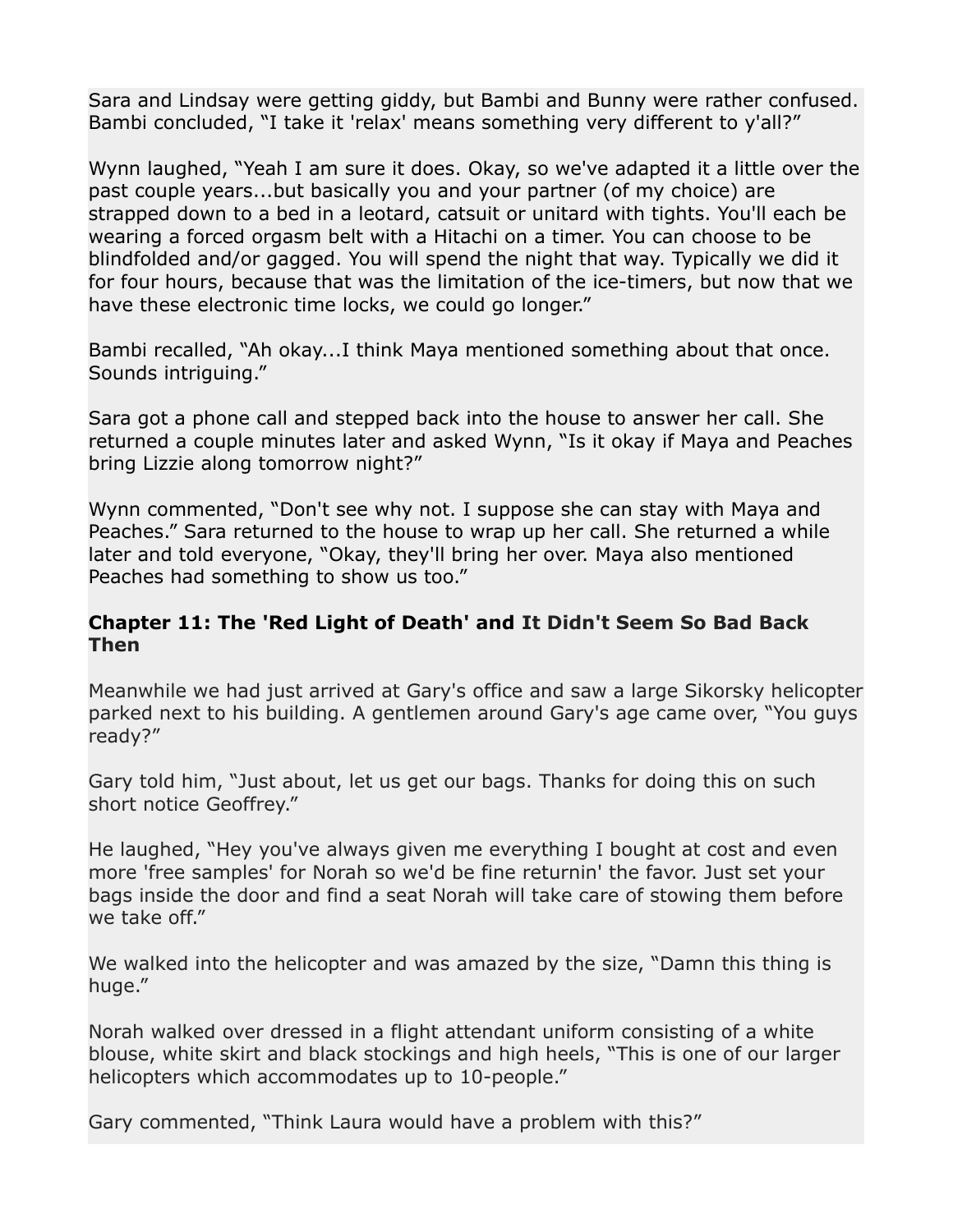I joked, "No, but if we ever brought her on board one of these, she'd never set foot on a leer jet again!"

We took our seats and Geoffrey came over, "Allow me to introduce myself Geoffrey Dylan and my wife Norah. We are in the executive charter helicopter business. Basically an air-taxi service for those with lots of money. Been doing this for 20+ years. I was the first to have a building in this section of the Airpark and made it a point to get to know all my "neighbors'." He laughed and turned to Gary, "Of course you were a bit secretive first about what you did."

Gary laughed, "Well, some people have issues with adult-oriented businesses. As I seem to recall it was Norah who discovered my little secret."

Norah commented, "True, happened to be doing an after lunch walk and saw the ACME name and decided to check it out. Of course I had to come back that evening with Geoffrey."

Geoffrey turned his attention to Andy and I, "So Andy and Ron, Gary tells me you are in the computer business."

I explained, "Yeah. Andy sells them and I fix them!"

Andy laughed, "That's a simplistic way of putting it! I have a chain of computer stores, mostly catering to the consumer and SOHO markets. My wife and I had started out in Tucson and for whatever crazy reason we decided to open a store up in Fountain Hills a few years back. A royal pain the ass was that store..."

I had to rub it in, "...and yet you two just bought back that store."

Andy joked, "Well, we have a good manager there now and that makes a huge difference."

I added, "True, it does help not having a manager that literally cleans out his office taking everything that wasn't bolted down we he leaves."

Gary laughed, "Forgot about that one. Then you had the other one that Lindsay kicked in the family jewels."

I corrected him, "Technically, she 'kneed' him there. That was right after Glen Campbell had been arrested for doing the same thing to a cop when we was pulled over for a DUI."

Andy explained, "In her defense, he was coming on to her inappropriately. He didn't know she was my wife, but still that was not an excuse for his behavior. He threatened to press charges until I reminded him that his little performance...and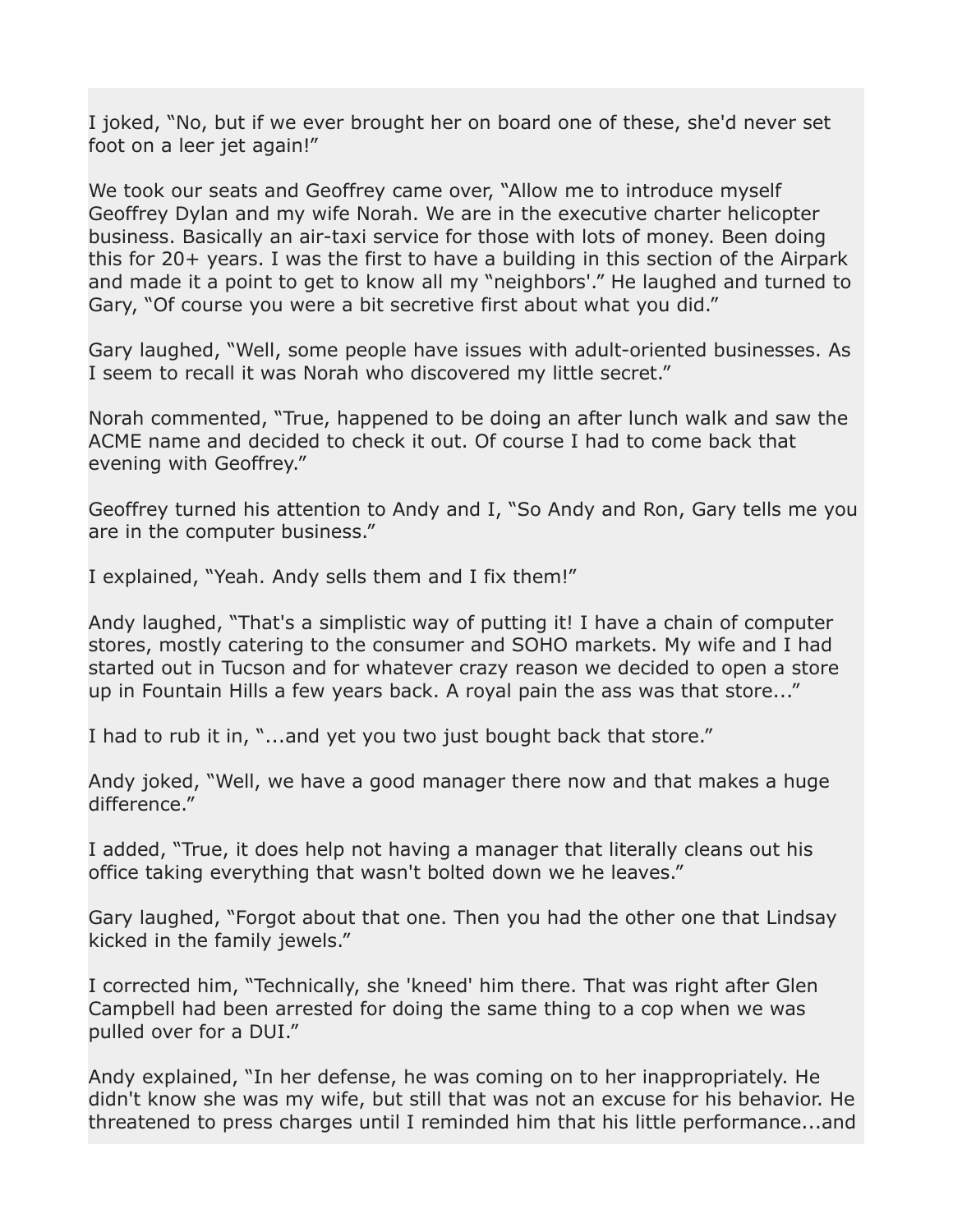some others which we had complaints about...we had on security footage."

I explained in more detail my business, "So many, many years ago my sister, Laura and I started a business doing computer installs, upgrades repairs for businesses in the Vegas area. Laura finished school and I decided to come back to Arizona with Martina and she wanted to..."

Norah asked, "Martina? As in 'Lady in Pink' Martina Frosch."

I told her, "Yeah, that's the one. We were married for a couple years..."

Gary joked, "Until she had that affair with your sister!"

Norah laughed, "Your sister?!"

I explained, "Yeah, somehow or another her and Laura hooked up. I was heading out to Vegas to meet with Gary and we had a bad storm outside of Phoenix caused a massive pile-up on the both sides of I-10. I decided I'd turn around and head home. Found a Gold rental Cadillac parked outside and heard Martina as soon I walked into the house. Fond them doing 'the wild thing' in one of the spare bedrooms. This was when Martina was as she described her occupation, "a connoisseur of clubs'.. Before she started working at The Boulders...in fact she was at..oh what was that place called out in PV?"

Gary replied, "Valley Shadows?"

I continued, "Yeah, that was it. Marc had been working there since the beginning and he got her the job there. When that resort closed they transferred those two to their sister property in Henderson. I don't they even believe they lasted twomonths there before they got fed up, quit and came back to the Valley."

Norah commented, "If it is the place I am thinking of it would be like going from the Ritz to a Motel 6, nowhere near the same level as Valley Shadow was. Honestly they should have never closed Valley Shadows, yes it was an older resort but that was a made it so unique and one of the nicest in the area. The owner got greedy and made what many said was a shady deal with a real estate investor. Any way you were saying..."

I had to think where I was, "Um..oh yeah. So Martina and I ended up in Scottsdale and Gary followed shortly. Laura stayed in Henderson for quite a while before she relocated to Marana when she got the IT Admin job at the Ritz. We did work in the Vegas, Phoenix and Tucson metro areas. Tucson was mainly because of Linda had her main store down there ."

Norah once again, "Sorry..Linda...Holstein?"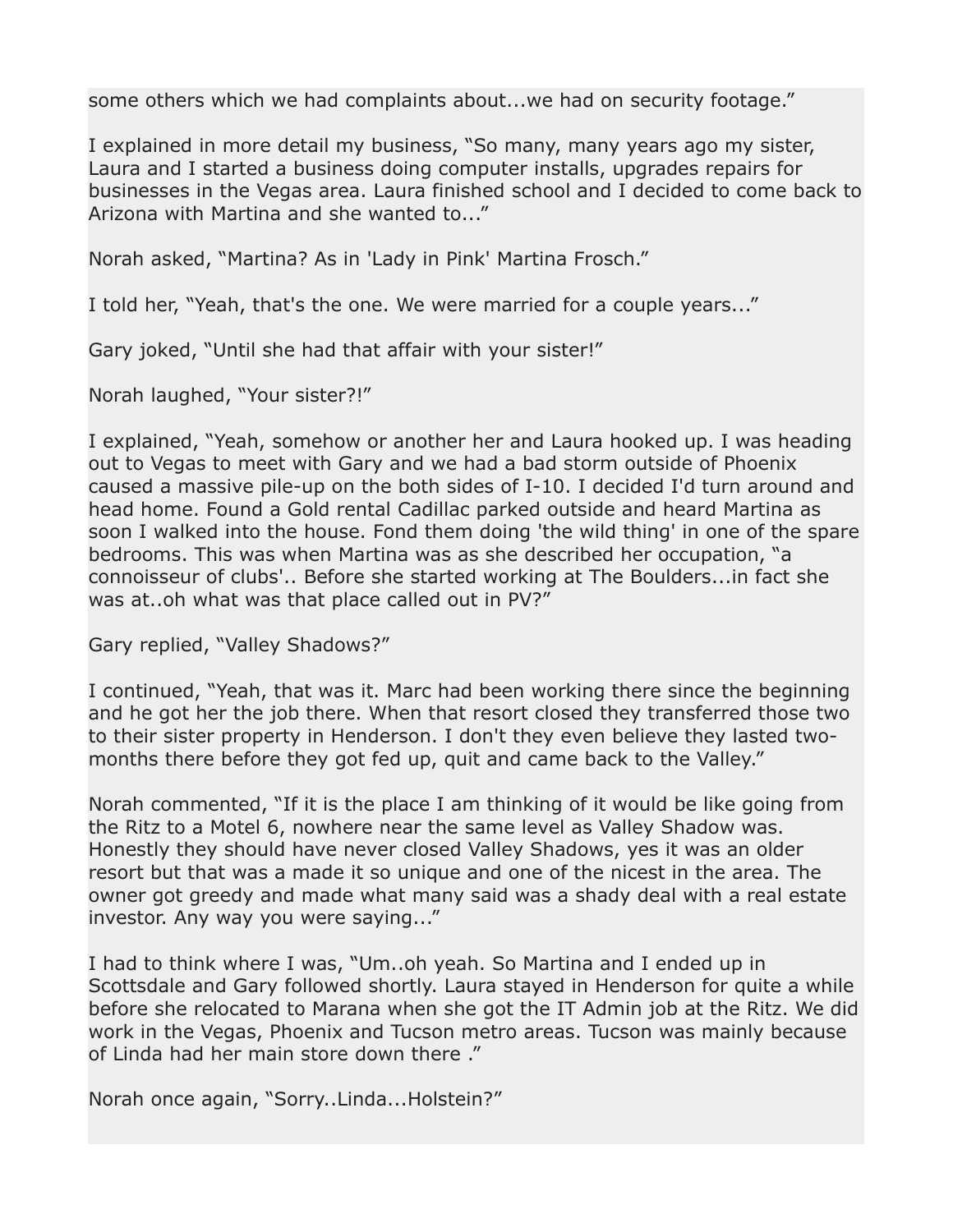I told her, "Yeah, she's a major client of mine. In fact that is how I met Andy. Sara, my current wife and I happened to be staying at the same hotel out in Oro Valley. Lindsay approached Sara and the rest is history."

Geoffrey commented, "Hmm, seems we have a common circle of clients...in fact we just charted a flight for Miss Holstein and Mister Frosch to Idaho."

I explained, "Yeah, they have a meeting with the developers of Village at Thirsty Cactus."

Couple hours later we landed in Henderson and Norah went to retrieve our bags. Gary told Geoffrey, "We should be heading back early Sunday afternoon, unless something major has gone wrong."

Norah assured us, "No problem, give us a call when you are ready. We're going to be at our daughters' house and they're only a few minutes away."

Cristina was waiting for us when we arrived, "Y'all made it out her quick. Sorry to drag you guys out here, but we have a big launch on Monday." We headed to her office and made our way into the server room.

As we walked in I commented, "You know these HP Proliants are almost bullet proof and it is very rare to have issues with these." We made it to the rack and I saw a blinking red light, "Oh great, the 'red light of death'. Well, it is getting power. Let's see if it will start up." I pushed the power button and nothing happened the red light just kept blinking. "Okay, still could be the power supply, at least that is quick swapable." I opened up my case of server parts and found a power supply. I walked around the back of the unit, disconnected the power cord from the power supply and then pressed in the release lever and pulled out the power supply. I slid in the new power supply and connected the AC power cord again. I went around to the front of the unit and noticed the status LED was now a solid amber. Pointing to the light, "That's a good sign, it is in standby mode." I pressed the power button and the sever came to life very loudly.

Cristina yelled, "Normally that loud?"

I told her, "Yeah, during the initial start-up, but it should get quieter soon...however." I had been around these servers so much I knew the 'normal' pitch of the fans and when this should occur.

Gary asked nervously, "However?"

I explained, "The fan speed pitch isn't right. One of the fans has failed and the others are running at higher RPM to compensate..." The server gave two short beeps then shut down and the status light returned to a blinking red.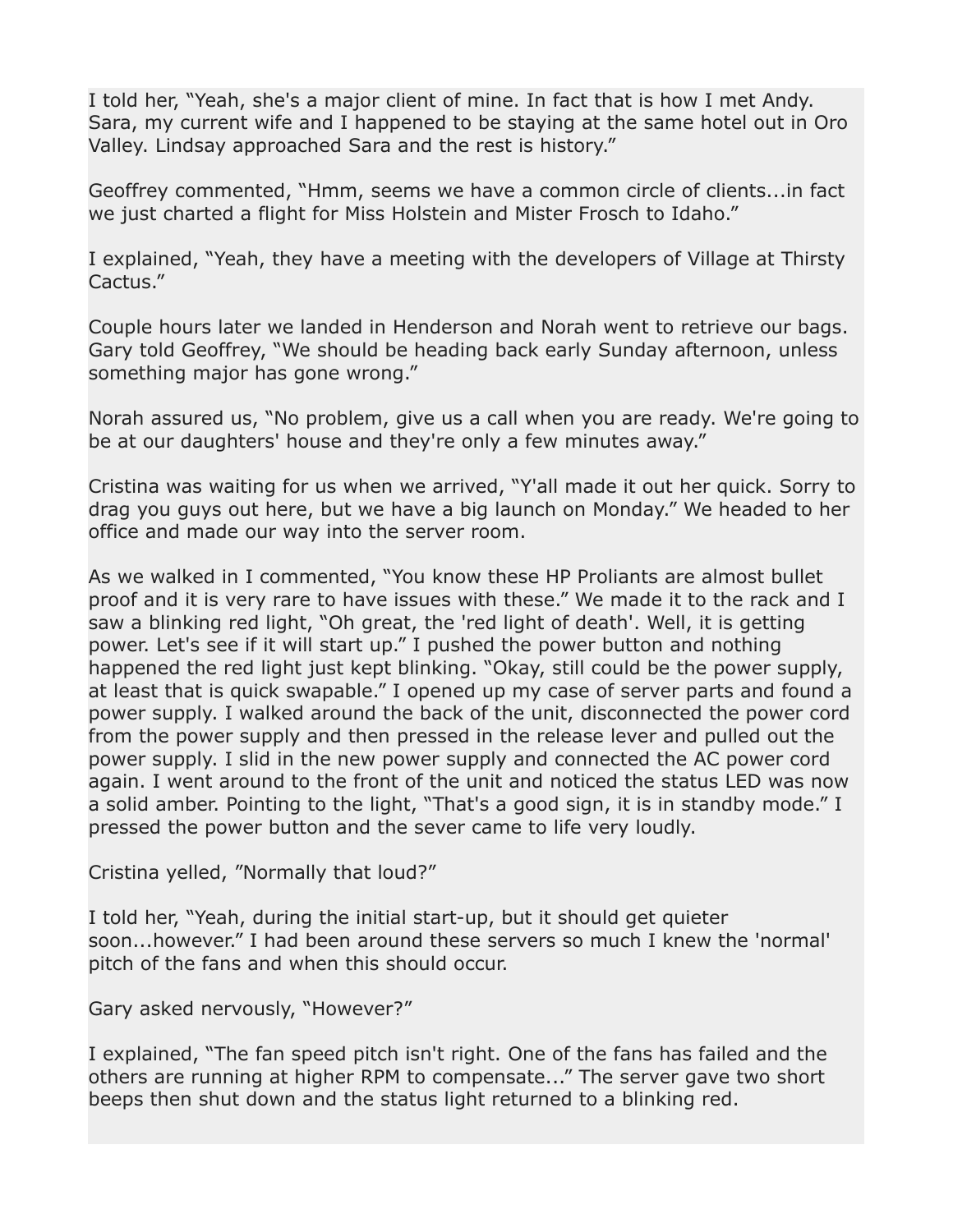Gary was getting nervous, "That wasn't good."

I assured him, "That's normal, a safety mechanism to prevent the sever from over-heating. Need to connect a monitor to the sever so I can watch to boot-up. It does a self-test diagnostics when it first boots and should tell me which fan or fans have failed."

Cristina asked, "Any preference as to what type of monitor."

I explained, "Doesn't much matter just needs an analog VGA input."

Gary told her, "I've got one in my office that I am not using once Andy hooked me up with those 27-inch monitors." As Cristina went to get the monitor he asked, "So how difficult will this be to fix?"

I explained, "The most difficult part is going to be uncabling the server and removing it from the rack so I can get the top cover off. The fan just pops-out and has a small 6-pin connector to the main board. Problem is, I don't have any of those with me. While it is an older server they are still very popular and parts are very easy to come by. I'll check my suppliers, but I should be able to get something over to us tomorrow."

Cristina returned with the monitor and a VGA cable, "Anything else you need?"

I was going to tell her a power cord, but I had one of those in my parts case, "Nope this will work." I connected the monitor as well as a small USB keyboard with built-in trackball and tried to power on the sever but nothing happened, "Oh okay, I need to clear the cache by discharging the capacitor." I unplugged the AC power from the server and pushed the power button for a couple seconds the status LED flashed Amber for a second then went dark. I plugged the AC power cord back in and pushed the button again. This time the server started booting. I watched the sequence and was able to catch it before the server shut down, "Okay Fan 4 failed."

Cristina laughed, "You were able to see that?"

I reminded her, "I've worked on these server for so long I know the POST and Boot sequences so I knew when to expect the diagnostic messages. Okay, let me get my laptop out and see what I can find. HP DL-160 Gen6 system fan. Okay, Amazon has them and since I am Prime I can get it same day, except we are pass the cut-off so it would be tomorrow morning. I'll order three, have a couple spares on hand just in case. Like I said these things are so solid. Never worked with the Gen 7 and the Gen 8 were not too bad. The Gen 9 has been a major disappointment and HP has had a lot of issues with those. Hmm...speaking of which I should likely replace the SAS Capacitor/Battery while I am here. They tend to swell up, yet still function. The Gen 9's I have worked on for a client,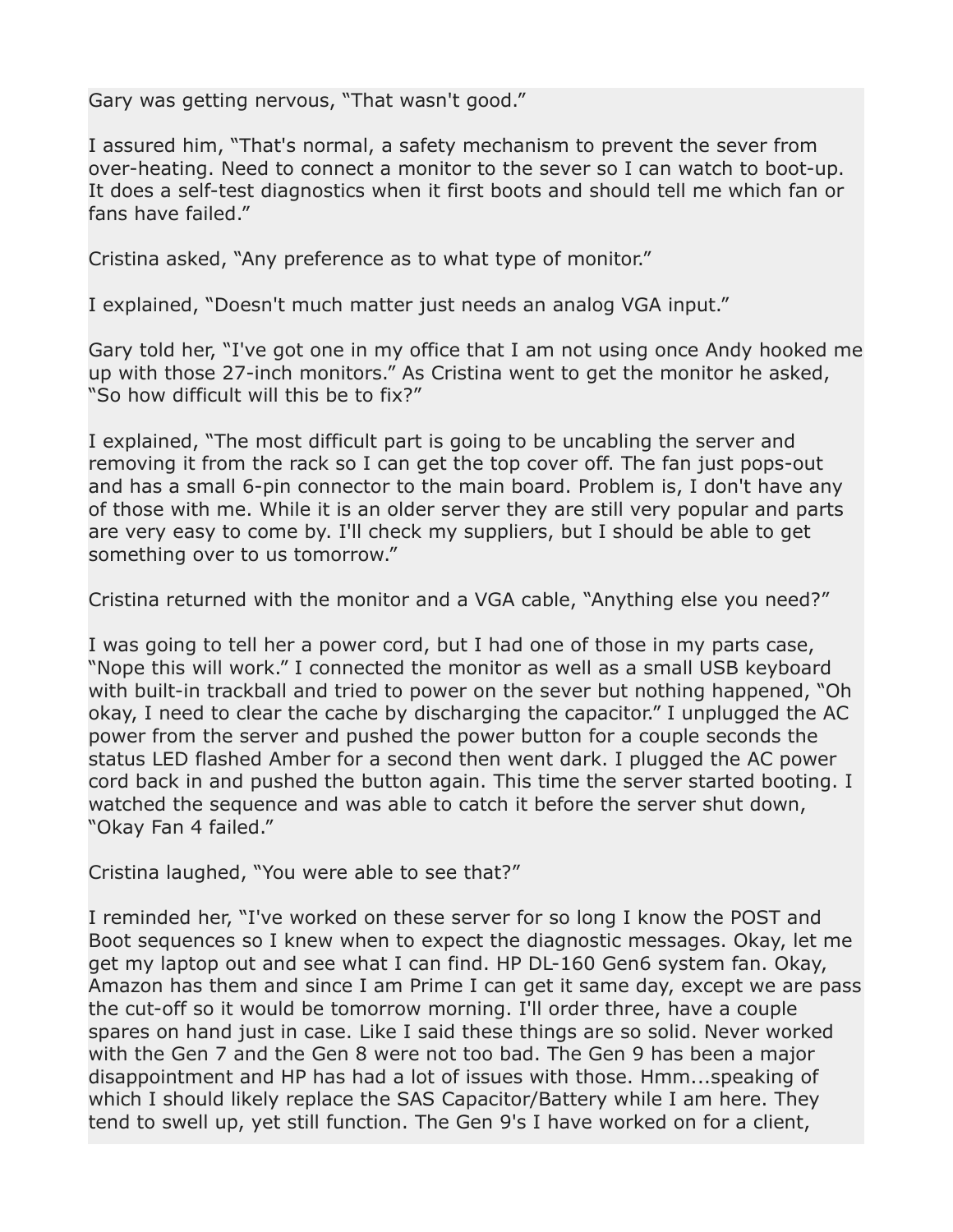those started failing about six-months in. I'll order a couple of those as well."

Gary asked, "So we should be up and running sometime tomorrow?"

I explained, "If that is all it is, which appears to be since the server is POSTING and the RAM is testing good." I got packed up and asked, "So um where are Andy and I going to be staying."

Gary replied, "I know Andy needs a hotel, thought you would stay with your sister."

Cristina asked, "Isn't his sister in Tucson now?"

Gary realized his error, "Geez yea. In fact you mentioned that on the flight over. Okay um..yeah Cristina can you get them taken care of. We'll meet somewhere later to be determined for breakfast in the morning."

Cristina returned a few minutes later with hard copies of reservation confirmations for a local resort, "Here you two go. Address and map are on the confirmation."

I reminded them, "We don't have a car."

Gary told me, "True, you can use my Eldorado and I'll just hitch a ride with Cristina."

Andy asked, "Didn't they stop making those back in 2002?"

Gary explained, "Yeah after 50-years. However, I have an '85 and I tell you that is best damn car I have ever owned."

He handed me the keys and we walked out back to the covered parking. I saw the car and commented, "Damn, that makes Martina's Hummer look small." It was a white 2-door convertible model that were used in TV shows by the stereotypical Oil Baron or Cattle Rancher.

Gary just laughed, "Yeah the good old days when you had a big car like this showed people you had lots of money."

I opened the door as was shocked to see it was in pristine condition, "Wow, did you ever drive this thing!" I saw odometer. "88-Thousand miles on a car that is 30-years old!"

Cristina added, "That's all in-town mileage too!" I started up the car and the V8 roared to life. "Purrs just like a kitten."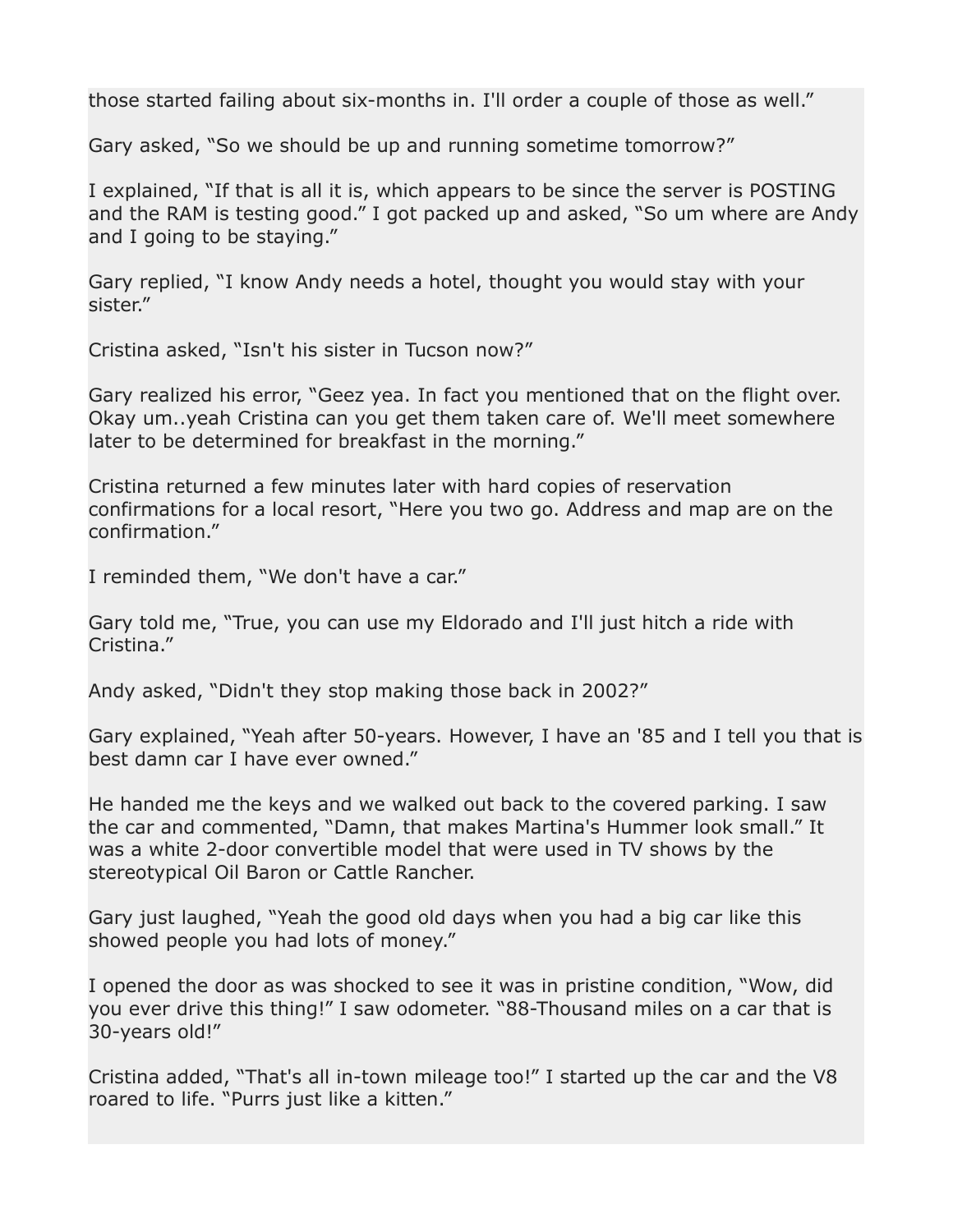I remarked, "More like a tiger!"

Gary just laughed, "Yeah, but man you're going to be spoiled driving this car."

Andy and I hoped in and made our way to the resort. Of course, it had to be in Vegas, which meant taking the highway between Henderson and Vegas. Once I got to highway speeds, I was amazed at how smooth the ride was and even how smooth the engine sounded. Andy joked, "Think he notice if we took this back to Scottsdale with us?"

I laughed, "I know, seriously I am in love with this car. Can't believe it is over 30 years old."

Meanwhile back at the house Martina had made Mojitos and was chatting with Bunny, "So I heard it from a friend you've started your own business?"

Bunny explained, "Sort of. Been crafting custom leather harnesses for years and selling them for Gary's clients."

Bambi added, "I've been telling her she should start her own eCommerce site."

Bunny laughed, "I approached Gary about it months ago and he kept telling me he'd talk to Ron. Finally, I just talked to Ron myself and he built me the site in a couple days."

Later in the evening they decided it would be a good idea to retire for the night. Bambi asked, "Can you show us to our room please?"

Wynn lead them upstairs to the Cholla room. She opened the door and commented, "Wow been a long time since we've used this room. Let me make sure there are fresh towels in the bathroom." She walked in ahead of Bambi and Bunny to the attached bathroom. Wynn looked around, "Ah okay there are plenty of towels."

Bambi saw the crescent tub, "What the fuck is that tub?"

–

Bunny couldn't see it from where she was and walked in to the bathroom, "Oh man flash back to the 70's! Heck this whole room is like a time capsule from the  $70's."$ 

Bambi added, "Yeah the avocado green paint is just like our parent's house!"

Wynn giggled, "I never understood why this bathroom was never redone when they did the rest of the house."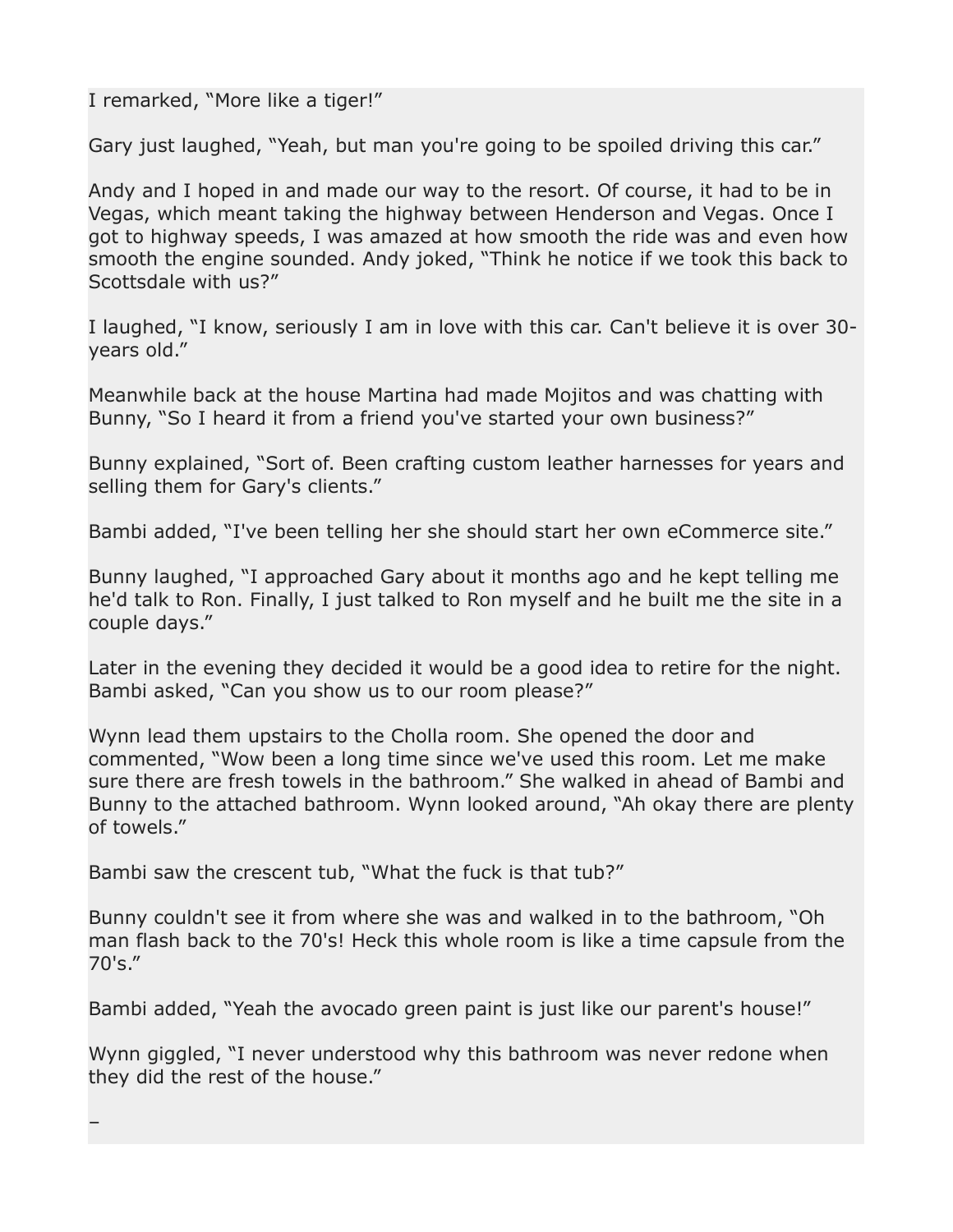Andy and I made it out to the resort and checked in. We headed downstairs to the hotel cafe for some dinner. Andy commented after we ordered, "You know when I went to work this morning, would not have expected you and I to be having dinner here."

I told him, "Same. Everything hit me at once. Marc calling me to tell me he was bringing Martina as he and Linda were going to Idaho. Then Gary calls me on the bat phone all in a panic. I was going to call you next when Kacie called looking for Sara. Then Kayré and Sara stopped by the house on their way back to the store. Never a dull moment, though sometimes I wish there was."

Andy laughed, "Yeah, I know the feeling. Juggling three stores with Lindsay and she works part-time at the Budget Holstein too. I am getting too old for this Ron!"

I joked, "You're younger than I am. So wait how many stores did you have in Tucson?"

Andy recalled, "Catallina Foothills, Casa Adobes, Tanque Verde and one in downtown."

I replied, "With Fountain Hills that makes five store and the lounge."

Andy sighed, "Ah yes, The Pussy Cat Lounge. Man those were the days. Sometimes I wonder what the hell I am doing."

I asked, "What do you mean?"

Andy explained, "I mean we had all these stores so Lindsay and I could have a good life, but yet our life *is* the stores. Every time I think we are going to finally get to a point were Lindsay and I can get our own place, we go out and buy another store. I have no idea why we bought back the Fountain Hills store. We sold it because it was so close to Rio Verde, but yet it always performed better than Rio Verde."

I told him, "Well first off...and don't take this the wrong way...I don't expect you guys to move out. Nor would I want you to either. Lindsay and Sara are so attached to each other, plus this give me justification to keep Wynn."

Andy remembered that faithful night many, many years ago, "Oh man wow, I still remember Lindsay and Sara lifting their skirts up and showing off their belts to the two of us. You looked like you'd seen a ghost!"

I reminded him, "I think it was more because Sara had never done anything like that before when I was around."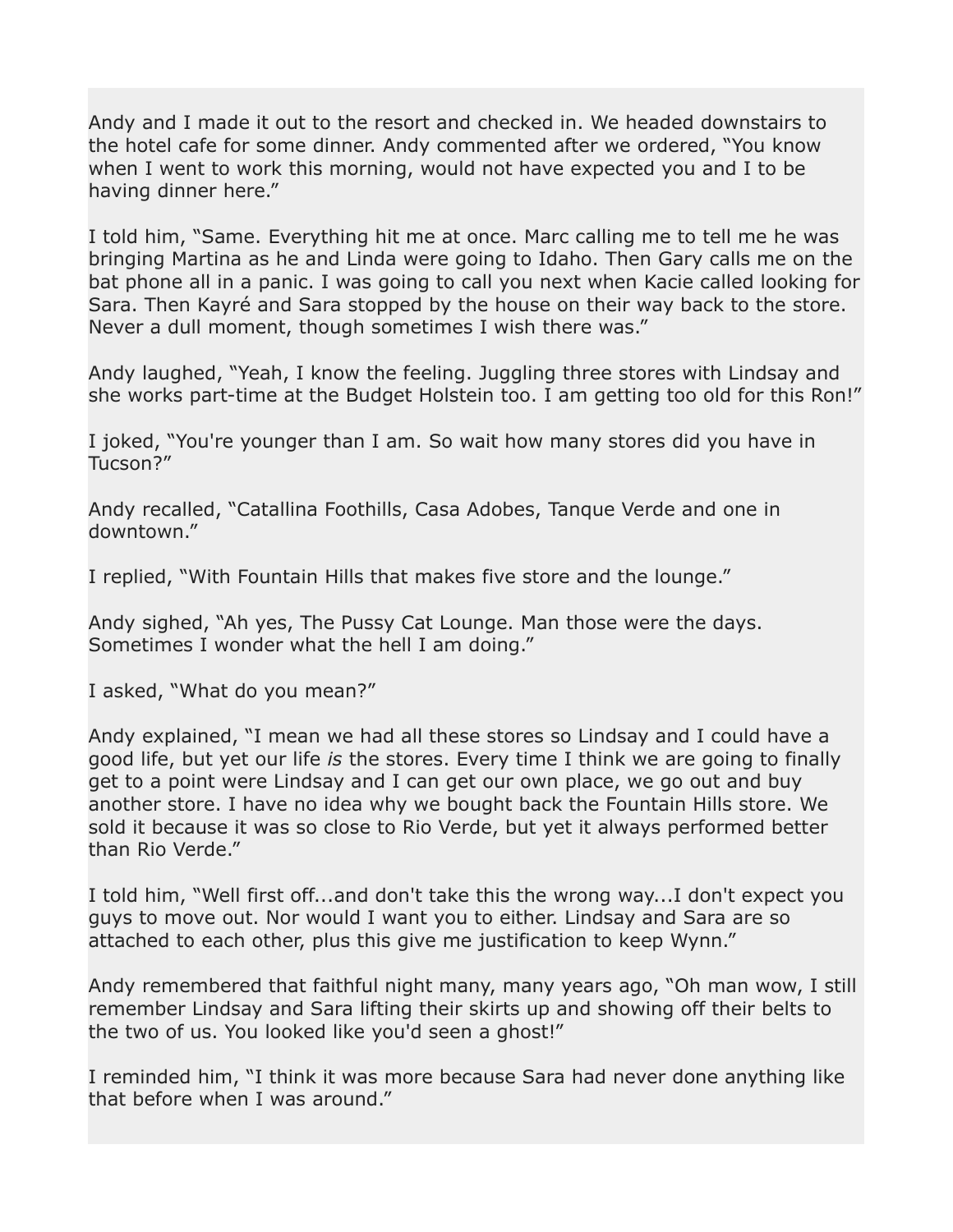Andy joked, "Lindsay does have a way of getting someone's kinky side to come out to play. But yet back then we were doing five stores and the club and it seemed easier than it is now."

I told him, "I guess as you said, you were younger then and it didn't seem as much of a burden."

Andy agreed. "Yeah, but we don't have the club and we only have three stores now...yet it still feels like it is draining us dry."

I joked, "You sold the wrong store."

Our food arrived and after the server left Andy commented, "Yeah, you know what we did! We've should dropped Rio Verde, hell we've should have never opened that store."

I was trying to lighten the mood, "Yeah, but Fountain Hills had so much drama."

Andy looked at me, "I'll take the drama over a damn store that is constantly in the red. I know Dunn has done everything he can to turn that store around, but it seems like all we are doing is rearranging the deck chairs on the Titanic!"

I told him, "Is bad location!"

Andy replied, "No shit! Lindsay dropped the ball on that one...okay no...that's not totally her fault. That shopping center just never took off like the developer had 'promised us'."

I advised him, "So sell it and cut your looses. Move Dunn over to Scottsdale. Max has mentioned to me a couple times he's has thought about leaving. He'd rather be a 9-5 technician and take a pay-cut than a manager that spends more time at the store than with his family. Hell, look at Dianne with Vinnie's she went back to doing deliveries when Peaches took over as manager."

Andy took a bite out his BLT and asked, "You're serious about Max? I had no idea. Shit I don't want to loose him. Dang Ron, wish you had said something sooner. I'll have to get everyone together on Monday and see what we can do. I should talk to Lindsay too."

We finished dinner and headed to our rooms. The next morning Andy and I met in the lobby. Gary had sent us a group text with directions to the secret location to meet for breakfast. During breakfast I received notification of the order status, "Okay the parts should be arriving before 11:00."

Andy figured it was late enough to call Lindsay, "Hey, where are you?"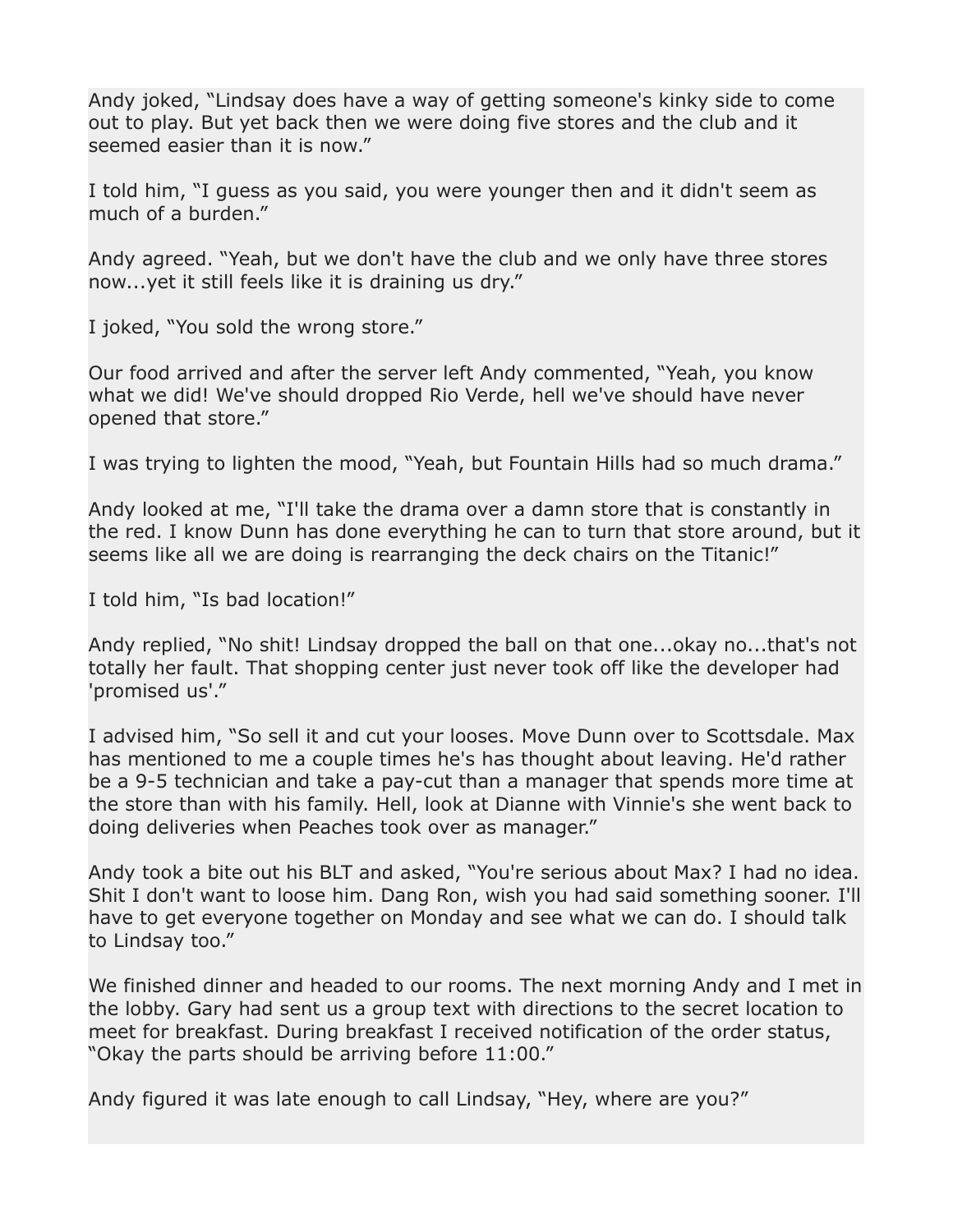Lindsay told him, "Still at the house going to be heading over to The Budget Holstein shortly. How goes it?"

Andy filled her in, "Not too bad. Ron seems to have it narrowed down to a couple failed parts. Replacements are supposed to be coming later this morning. If you got a few minutes can we talk about the stores?"

Lindsay really didn't want to discuss this now, but deiced since Andy brought up the subject, "Yeah...okay. I'll likely regret asking this; what do you want to talk about?"

Andy asked her, "Remember 10-years ago we had four stores in Tucson and the Fountain Hills store, plus the club. Did it seem like then it was a drain or burden on us?"

Lindsay was quiet for a few seconds, "No, not really. It was so much fun. I remember when we signed the lease on Catalina Foothills how excited we were to get that location. It was dump and we had to put a lot of work into it, but we were um...back then..."

Andy suggested, "Younger?"

Lindsay laughed, "Yeah! But we also felt like we were making something of ourselves. We had nothing then, so we had nothing to loose. Now, it seems like we're constantly worried we are going to loose everything we have worked for. Is this about taking Fountain Hills back?"

Andy explained, "Sort of. So has Max said anything to you about leaving?"

Lindsay was dumbfounded, "No, but then I don't see him that much...why is he?"

Andy told her, "I don't know for sure. Apparently he has talked to Ron a couple times. He's told Ron he rather go back to being a tech then spend 12-hours plus a day at the store."

Lindsay wondered, "What we can we do?"

Andy explained, "Ron as our consultant and advisor, has suggested we sell Rio Verde even it means taking a loss and make Dunn Brooks the manager of the Scottsdale store. We could make Max tech manager, sort like Doyle is at Fountain Hills. That way he only works during the normal store hours."

Lindsay added, "Could we afford to take loss on Rio Verde.." She answered her own question, "I suppose it is better than loosing Max. You know moving Max into tech would work very well, especially next year when we get the new Scottsdale store as we'll be doing lots of repairs there. I'll head over to Fountain Hills later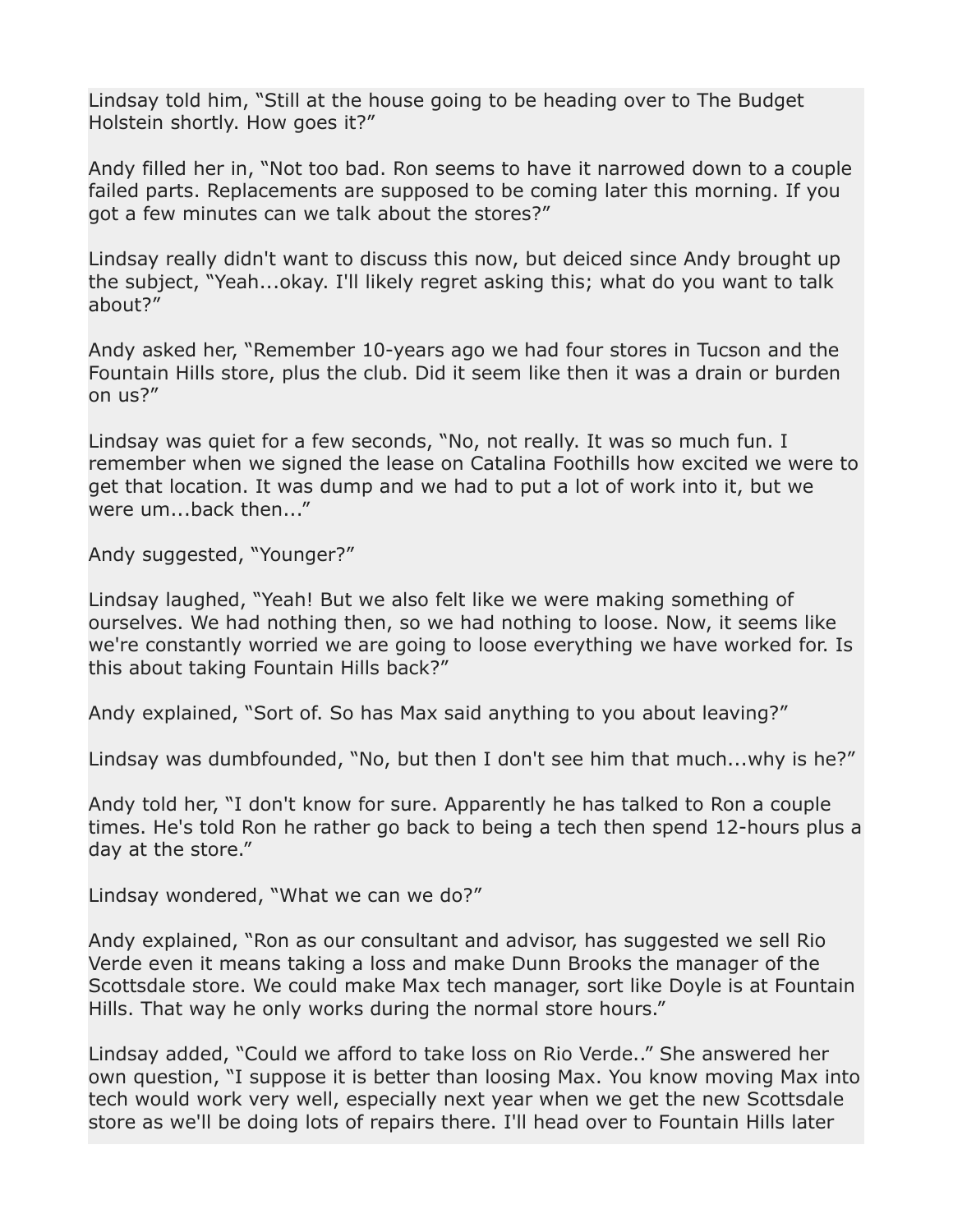and bonce this off of Zina."

Andy told her, "Okay, sound good let me know if you need anything. I think we are supposed to be coming back sometime on Saturday from what Gary had said. Of course if Ron and I decide to steal...err buy Gary's Caddy we could be back sooner. Oh well got to go."

While I was waiting for the parts to arrive, I removed the cables from the server and pulled it out of the rack. Cristina commented as she walked by, "That looks heavy!"

I told her, "Actually the Gen 8 series is heavier. I'm used to it. You should see the PC's we use for store security video surveillance." I tried to removed the top cover and quickly remembered the 'hood lock screw' that HP had on the Gen 6 series, "Hey, you got a small Phillips screw driver and a flat head?" Cristina returned a short time later and handed me the screw drivers and I as removed the screw and used the flat-head to pop open the top cover. I commented, "Never really understood why HP did this. If the server is in a locked room or even in a rack...oh well." I removed the top cover and checked the SAS Capacitor/Battery pack, "Yeah just as I expected. I'll wait until the new one comes as I don't want to have to rebuild the array configuration. However, I can remove faulty fan #4."

Cristina noticed fan blank, "Why is that one different?"

I removed the blank, "Because it is just a blank to help keep the other fans in place. I am not really sure why they do this as even the later generations have the same setup. Actually I think the Gen8 there is no fan blank just and empty space. However, the fans are more firmly attached to the chassis. I do believe they went back to having the blank with the Gen9." Cristina's assistant brought an Amazon package over. Within in a couple minutes I had replaced the SAS Battery as well as the failed fan. I placed the cover upside down on the sever and explained, "Okay, before I put this back in the rack and reconnect all the cables I am going to make sure it works. I don't want to put the cover back on yet as it is pain to get back into place. In fact I am I going to need a rubber mallet." Cristina ran off to find a rubber mallet while I connected the monitor to the sever and powered it on.

Cristina returned with the mallet and yelled, "Sounds even louder now!"

I told her, "Because the top cover is not on all the way, plus we're right next to it. But, this sounds a lot better and should be going down in a few seconds." The sever quieted down considerably and did a double-beep but kept running. I looked at the monitor, "Ah, yeah it yelling at me because I replaced the SAS Battery, perfectly normal." A couple minutes later it booted up to a Windows Server 2012 login screen.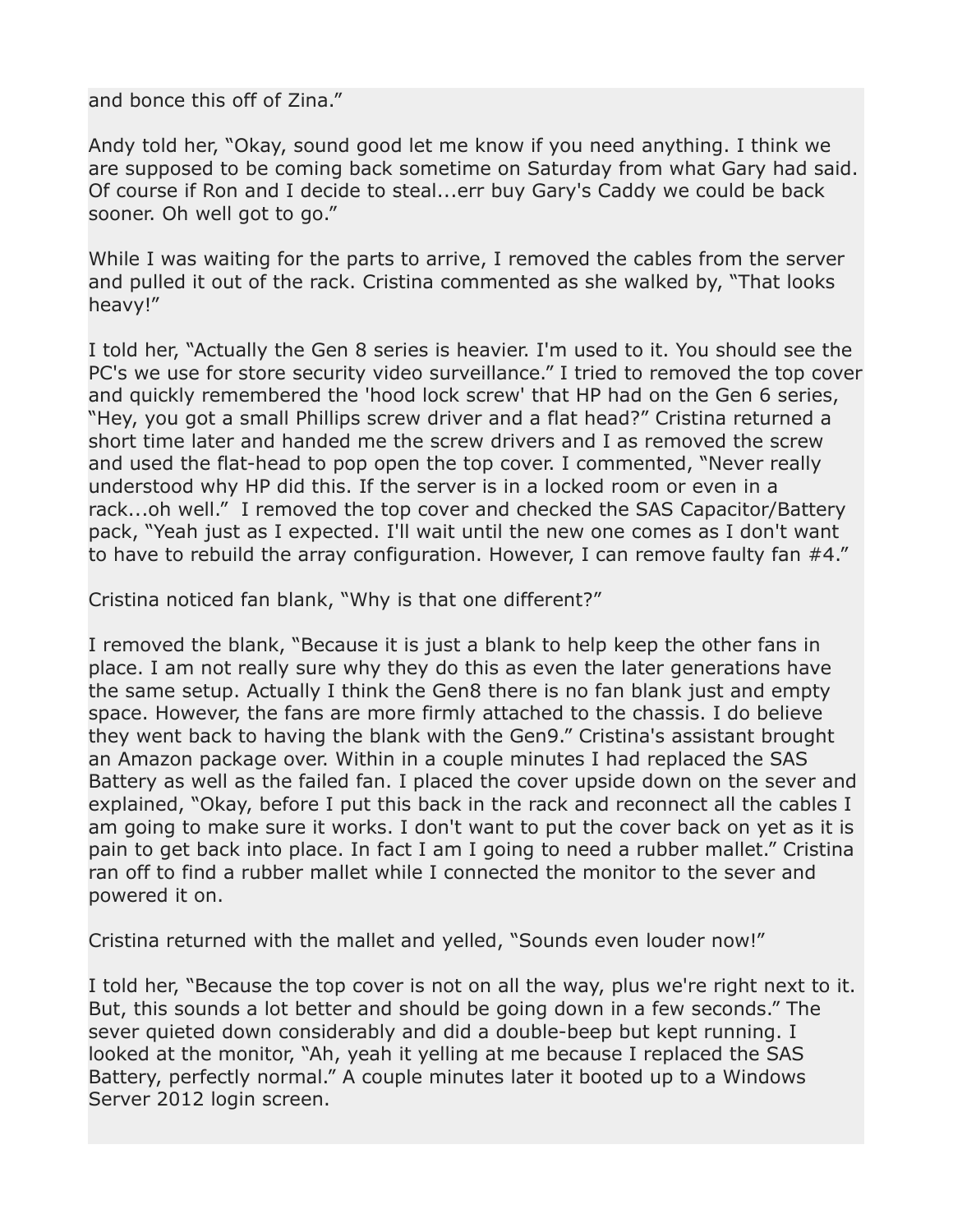Cristina asked, "Should we be running a newer version?"

I explained, "I don't think the virtual machine software we use supports Sever 2016 yet. Or it might, but we would need to upgrade that as well. There is really no need as this point. Besides Microsoft is going to roll out Sever 2019 in October next year. May be then we'll consider upgrading."

Cristina laughed, "But next year is 2018!"

I told her, "Auto manufacturers do the same ting, they release the new model year months before the actual start of the year. Okay, let me log out of here, shut down and get this back on the rack." Half hour later everything was up and running again.

Earlier that morning at the Ranch House, everyone headed for work. Lindsay had stayed behind and talked to Wynn, "Ron is suggesting we close the Rio Verde store. He also warned us Max is considering leaving as he doesn't want to keep doing the long hours. Also, Ron suggested making him Tech Manager at the Scottsdale store so he only works normal hours. I am going to discuss this with Zina and see what she thinks."

Wynn commented, "I almost get the sense you two are getting burned out with the stores."

Lindsay replied, "Yeah it seems that way. It was funny as I told Andy, 10-years ago it was all exciting. Remember when we got Catalina Foothills?"

Wynn thought for a moment, "Catalina Foothills? Hmm...oh yea. I remember walking in there and my first response was 'What the fuck were y'all thinking!'"

Lindsay laughed, "Yeah. It was a dump, but with a lot of blood, sweat and tears Andy and I made it one of our best stores. Now, it seems like the stores are a burden. However, Ron is right we need to drop Rio Verde and just keep Fountain Hills and Scottsdale."

Wynn reminded her, "and that is why you brought Ron on as an semi-independent consultant and advisor. Well, I am going to be heading over to the market shortly."

Lindsay told her, "Yeah and I need to be heading out to the Budget Holstein shortly too." As Lindsay headed over to the garage she decided she would go out to the Fountain Hills store to talk to Zina in person. She arrived about half-hour before the store was to open. She let herself in the backdoor and saw Doyle, "Morning Doyle, is Zina here yet?"

Doyle told her, "Yeah she's over in her office."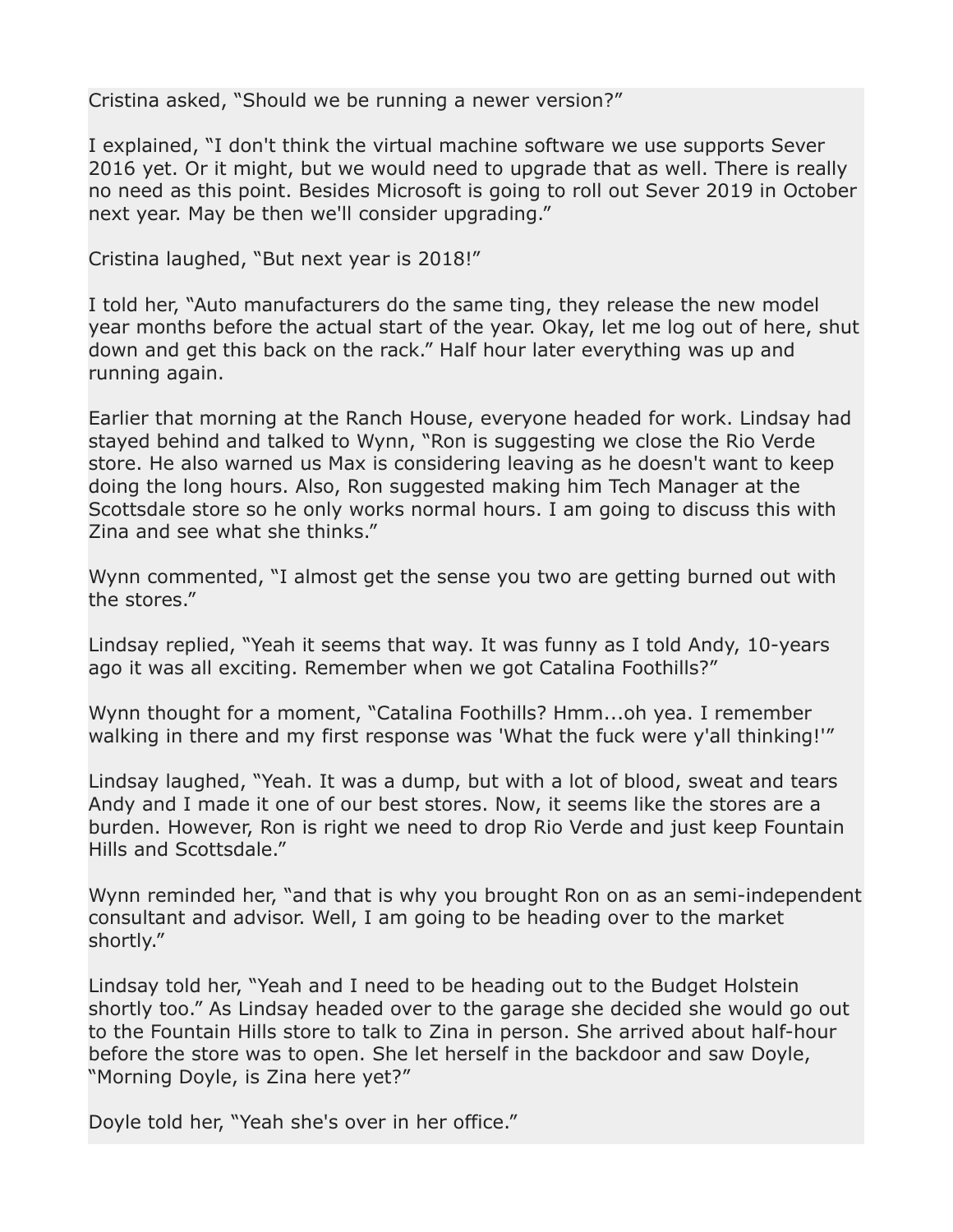Lindsay headed over to Zina's office. Zina saw her enter, "Misses Holstein, what brings you out here?"

Lindsay laughed, "Why so formal Miss del Rio? I just want to chat with you and bounce some ideas off of you."

Zina laughed, "This should be good. Okay, what's up Lindsay?"

Lindsay explained, "So Andy is in Vegas with Ron and Gary. I guess being away from the stores has given him a chance to think things over. Seems him and Ron talked over dinner last night and Ron has suggested we close the Rio Verde store."

Zina made a partial comment, "Well we shouldn't have...oh never mind."

Lindsay wanted to know, "Zina! Shouldn't have what? Please tell me."

Zina sighed, "We shouldn't have closed this store in favor of keeping Rio Verde. I know that store was your 'project', but you...pardon my French...seriously 'screwed the pooch' with that store."

Lindsay laughed, "Never knew that was French! You're right, I put too much faith into want the developer was telling me about that center."

Zina seemed relived, "Okay, so what happens to Dunn?"

Lindsay explained, "He'll take over as manager at Scottsdale."

Zina replied, "Oh so the rumors are true Max is leaving?"

Lindsay replied nervously, "I hope not. We would make him tech manager like Doyle is here."

Zina told her, "Well you better talk to him sooner than later that is all I can say. As far as the rest of it goes, I think you two are on the right track. Now, if you excuse me I need to get ready to open up."

Lindsay bowed, "Quite alright, thank you for your time. We'll let you know."

Lindsay let herself out and got into her car. As she approached the exit to Shea Blvd, she noticed the Starbucks across the street and decided she needed a Frappuccino. Lindsay headed inside and placed her order after she picked up her order she sat out on the patio. She thought about the conversation she had with Zina and decided she should tell Andy. She called Andy, "So, I went over to Fountain Hills and talked to Zina. She supports what we are purposing. However,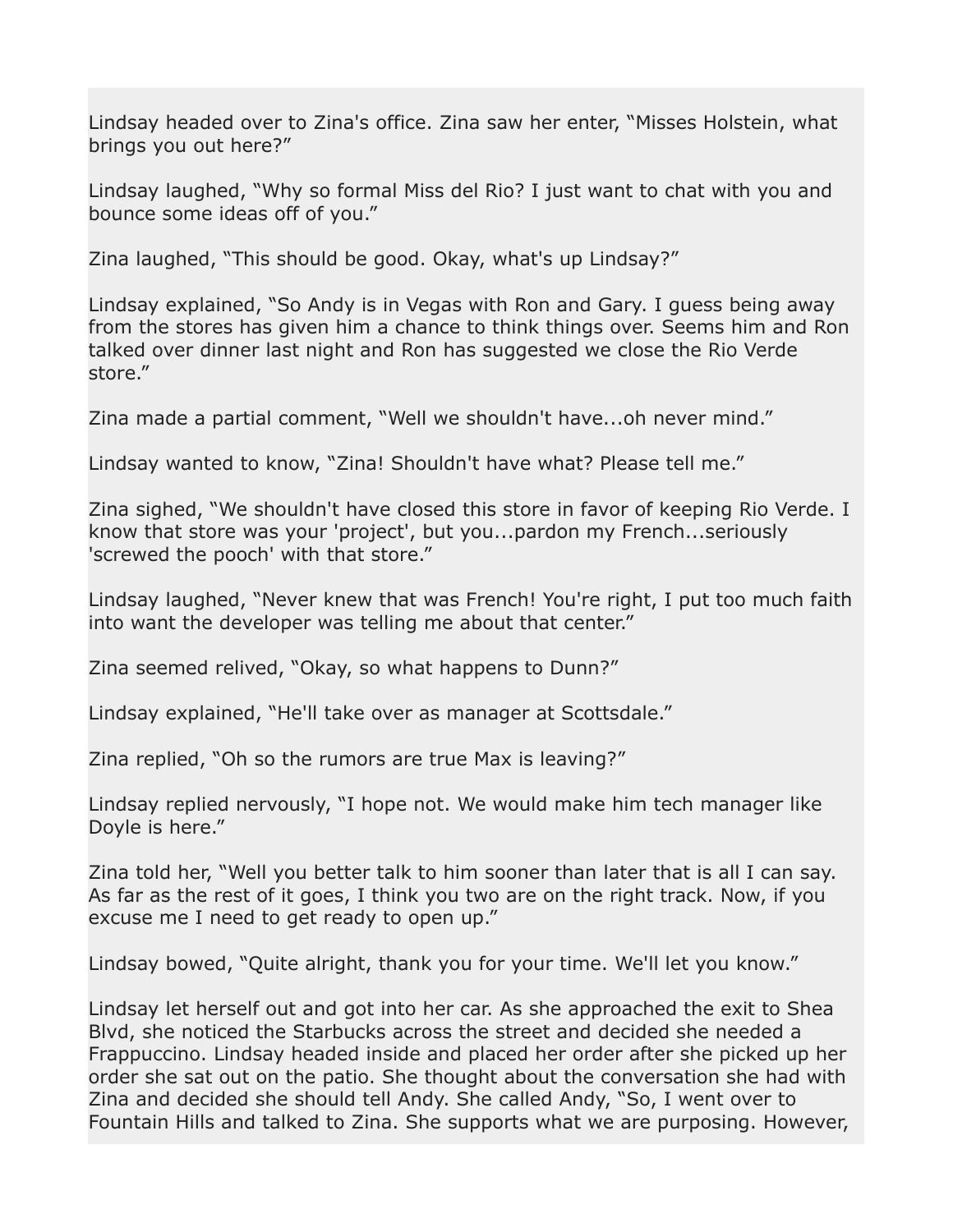she is under the impression that Max plans on leaving and told me specifically that we should talk to him 'sooner than later'."

Andy sighed, "Yeah, from what Ron has told me it sounds like he is very serious about leaving. I'd rather we wait until Monday when I back, but I think Zina is trying to tell you that he may be planning on leaving as soon as today. If you want to talk to him go ahead if you feel the same."

Lindsay told him, "Not really my area, but yeah."

Andy reminded her, "We're in a 50/50 partnership here and Max knows that as does Doyle, Dunn and Zina. So he knows what you are offering that I am on board. Hell, he can call me if he wants to confirm."

Lindsay took a deep breath and confirmed, "Okay, not what I meant. Anyway, I'm at the Starbucks across from the Fountain Hills store now. I'll head over to Scottsdale and have a chat with him." About a half hour later she was at the Scottsdale store. She walked in and saw Max with a customer. She walked towards the rear of the store and Max noticed her.

He walked over to Lindsay and told her, "Good you are here, I need to talk to you."

Lindsay's heart sank, "As do I. But, before you do anything rash listen to me first. Um can we head to the back though?"

Max told her, "Okay." They headed to the back of the store.

Lindsay was nervous, "So...um Andy and I would like to re-assign you to Tech Manager. You would only work during normal store hours and be responsible for the bench techs, but everything else would be the same."

Max joked, "So you going to manage the store then?"

Lindsay laughed, "Oh fuck no! We are going to close Rio Verde and move Dunn over here."

Max commented, "So just Fountain Hills and this store?"

Lindsay replied, "Yeah, kind of the way it was when Andy and I partnered with you and Doyle."

Max thought for a moment, "Ah I see. When would this be effective?"

Lindsay thought, "I still need to talk to Dunn, but I suppose Monday. Worse case scenario Andy manages the store until Dunn can take over."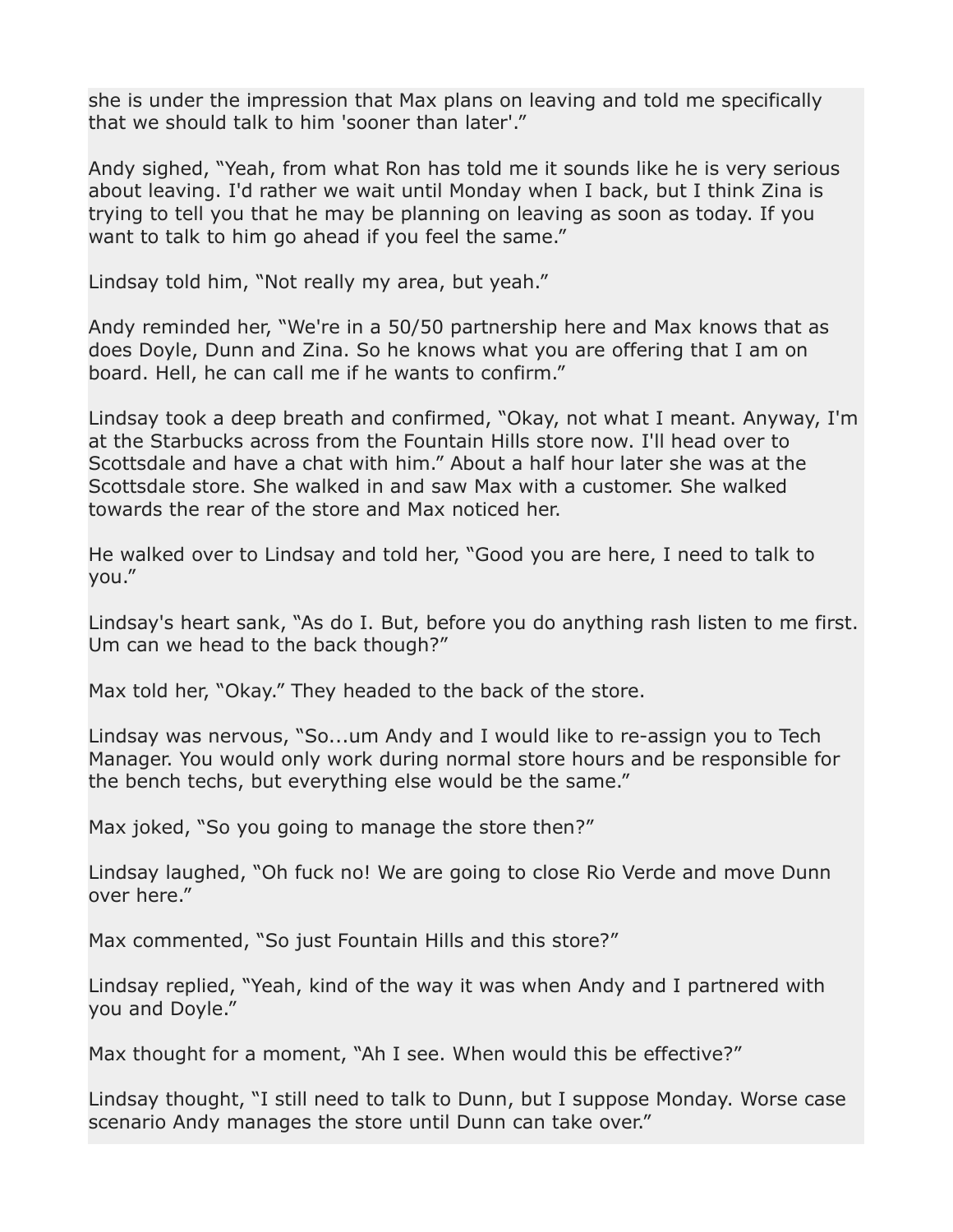Max told her, "You don't know how much I appreciate this opportunity, thank you Miss Sauvignon!"

Lindsay and Max headed back out to the main store. Lindsay was about to leave when Dunn walked in, "Oh good Misses McGrawl you are still here."

Max saw Dunn, "Hmm...just talking about you."

Dunn commented, "Ah so that's why my ears are ringing. So hey, um I know this is sudden, but Andy told me we have closed Rio Verde. He also said and I will be taking over as manager here?"

Max pointed to Lindsay, "Yeah, that what the boss lady says!"

Lindsay laughed, "Ugh...Please don't call me that! Except that I didn't know the he was going to close the store already."

Dunn explained, "Andy called me, told me not to open the store and take care of any loose ends. I told him there were no loose ends. So he told me to come here and talk to Lindsay or Max."

Max suggested, "Well I guess I should you around this store, since it will be yours on Monday."

Lindsay asked, "You two are okay with this?"

Max told her, "Let me put it to you this way, if you hadn't showed up this morning we could be having a much different conversation on Monday. Again, thank you."

Dunn added, "This store is a lot closer to Tess and I so it works better. Thank you as well."

Lindsay headed out and was proud of herself and for once happy. But also hoped she would never, ever have to do that again. She walked over to The Budget Holstein and as soon as she entered got an earful from Kacie, "Just where the hell have you been?"

Lindsay's mood quickly turned sour and she started to say something, "Listen you little bitch, you're..."

Kayré had been at the register and upon hearing Kacie, but not Lindsay's reaction she yelled out, "Kacie, our office now!" A few minutes later Kayré found Lindsay, "So, sorry about that. She knows better, just like she knows better than to pawn off Miss Bordeaux on to Sara. Honestly, I don't know what has gotten into that girl lately. We are working together this weekend so it will give me a chance to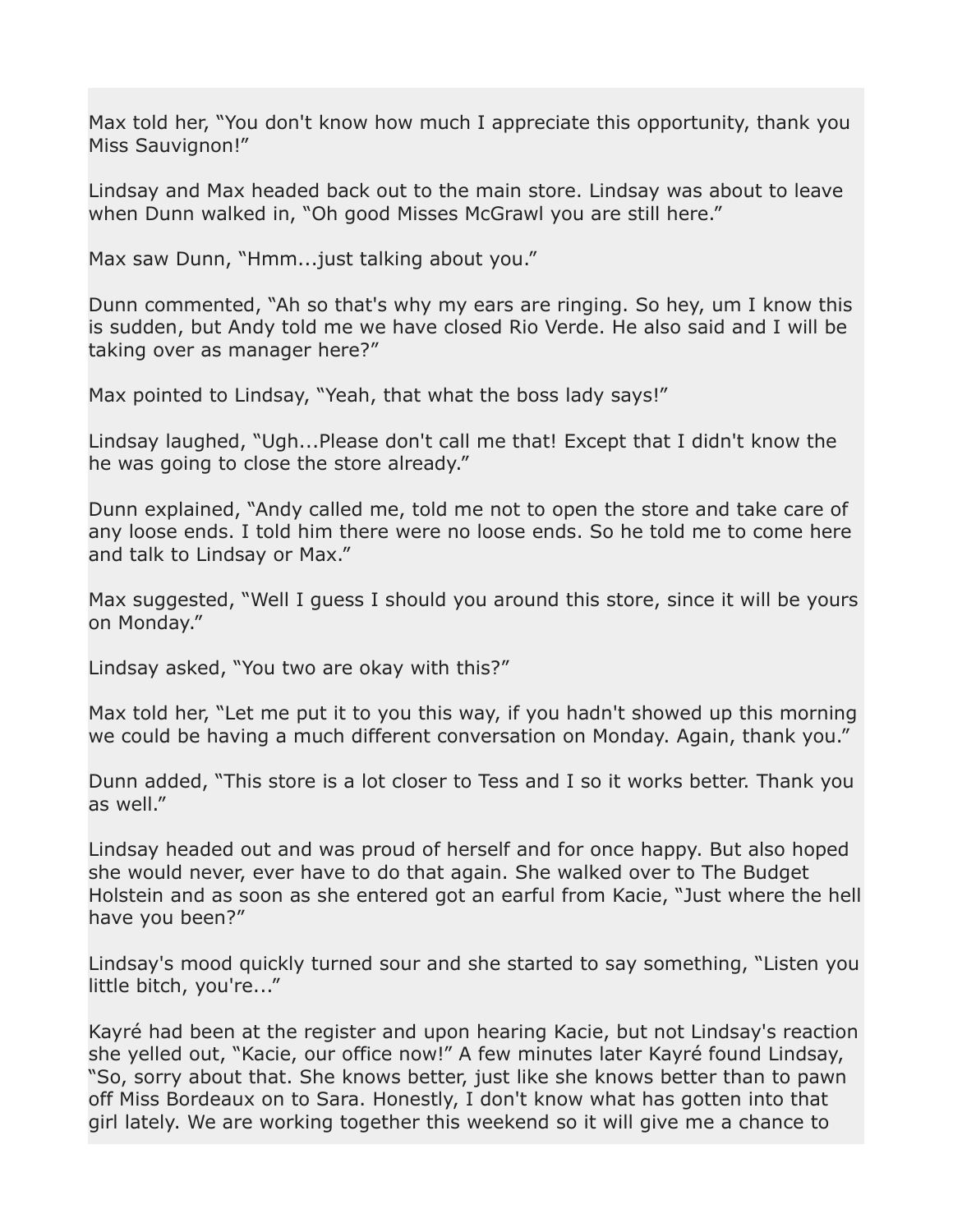have a long, long talk with her." She sensed Lindsay seemed troubled, "You okay?"

Lindsay told her, "I was until Kacie's outburst. But I am okay. I had to assume a management role today with our stores and while I did good, just don't ever want to have to it again."

Kayré hugged Lindsay, "Yeah, I know the feeling. It is frustrating and rewarding at the same time. Good for you. Don't let Kacie ruin your victory!"

## **Chapter 12: Girls' Night In!**

Later in the afternoon everyone started returning home. Wynn was out on the Cabana grilling dinner while Bambi, Bunny and Martina were around the pool. Lindsay walked out to the Cabana to head over to the cottage and saw Martina still wearing a pink bathing suit. She yelled out to Bambi and Bunny, "\$20 says that Martina will be out that suit before dinner!"

Wynn asked her, "So how did it go?"

Lindsay told her, "Well Andy closed the Rio Verde store this morning after I talked to him. It sounded as if I hadn't talked to Max today he would have left."

Wynn smiled, "Good for you, saving the day!"

Lindsay was still uneasy about everything, "I suppose to, just never want to have to do something like that again." She headed to the cottage to change.

Shortly thereafter Maya walked out on to the Cabana, "So this is where y'all hiding! Good to see everyone." She looked around for Sara and Lindsay, "Hmm, have my sister and Lindsay not returned home yet?"

Bambi told her, "Lindsay just got home. Went over to the cottage to change. Haven't seen Sara yet."

Martina noticed Peaches wasn't around, "Where's your partner?"

Maya laughed, "She'll be here shortly with Lizzie."

Lindsay walked out and saw Maya, "Hey, long time no see!"

Maya walked over and hugged Lindsay, "Yeah. You look well. Say is Sara on her way?"

Lindsay told her, "Yeah, she said she'd be leaving shortly when I left. Kayré wanted to talk to her real quick."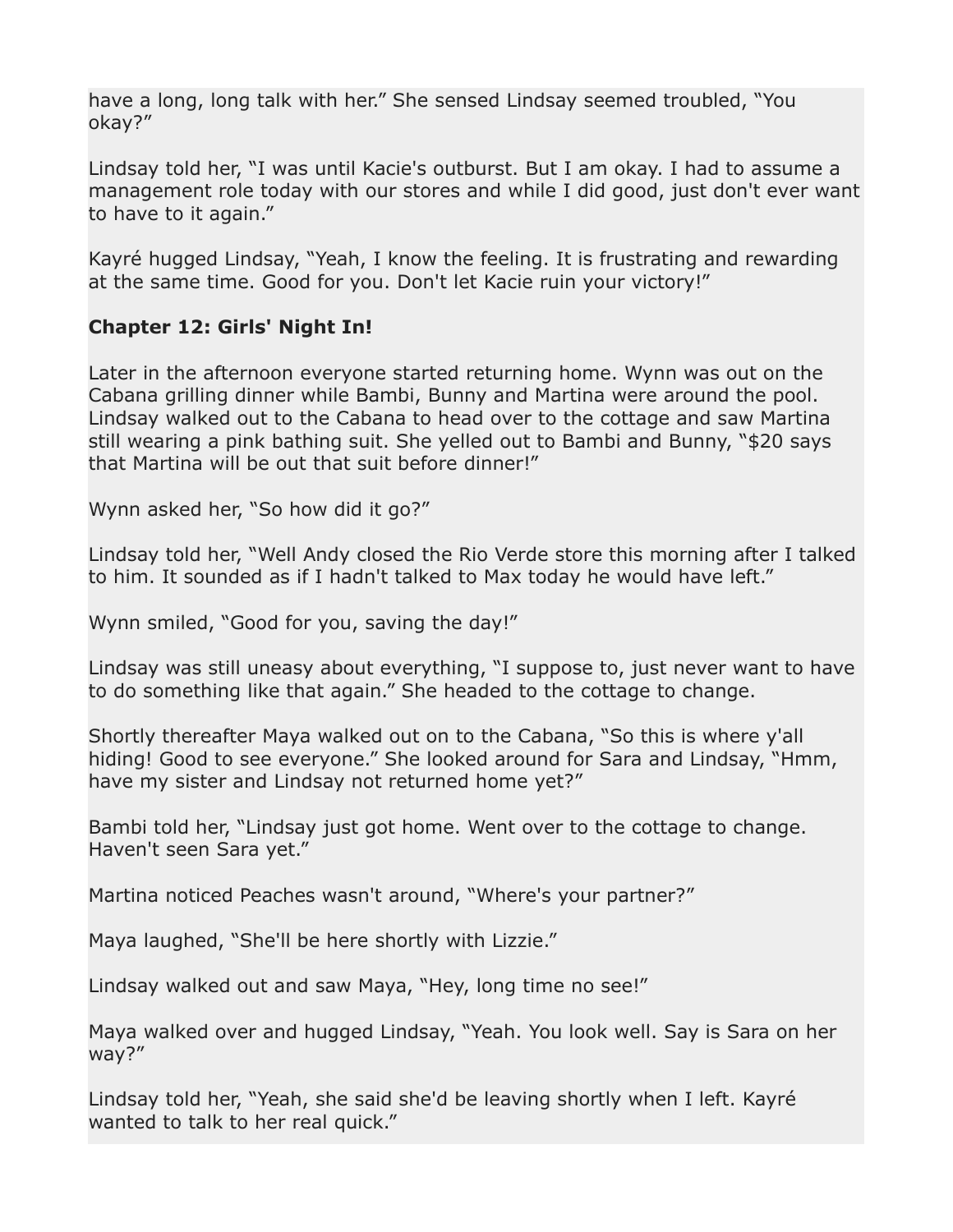Sara walked in, "Maya!"

The two girls embraced. The sounds of multiple Harley's resonated across the cabana. Maya told them, "Peaches and Lizzie are here, come."

Everyone walked out to see Lizzie and Peaches standing next to their own Harley's. Maya explained, "So between my new job and Peaches' promotion at Vinnie's we are making very good money now and decided that Peaches should get her own bike. Especially once Lizzie is up here full time."

Bunny walked over, "Wow, looks just like Bambi's old one except the longer front fork."

Bambi explained, "Yeah they had a 'touring' model with a longer wheel base."

Wynn announced dinner and everyone headed into the dining room. As there were more people tonight Lindsay commented, "Doesn't seem as empty tonight."

Peaches looked around and noticed the big empty space where the piano used to be, "That room looks so empty."

Lindsay commented, "Yeah, with y'alls piano gone."

After dinner Wynn suggested, "Why don't we go around and introduce ourselves for Lizzie as well as tell others what we've been doing over the past few months."

Bunny was first, "Bunny Zinfandel. I am Gary's wife and I have my own leather body harness business."

Lizzie was intrigued, "Hmm...we need to chat later."

Bambi was next, "Bambi Griss. I'm Bunny's older sister, bookkeeper for Gary's business, Acme BDSM and part time model for my sister."

Lindsay, "Lindsay McGrawl-Sauvignon. Um Andy's wife. We own a couple computer stores here and I work part time at the Budget Holstein."

Lizzie commented, "You look familiar and I know Budget Holstein, but never saw you there."

Maya suggested, "May be from when she was in Tucson?"

Lindsay added, "Yeah, a few years ago Andy and I relocated from Tucson. We had a chain of computer stores down there too."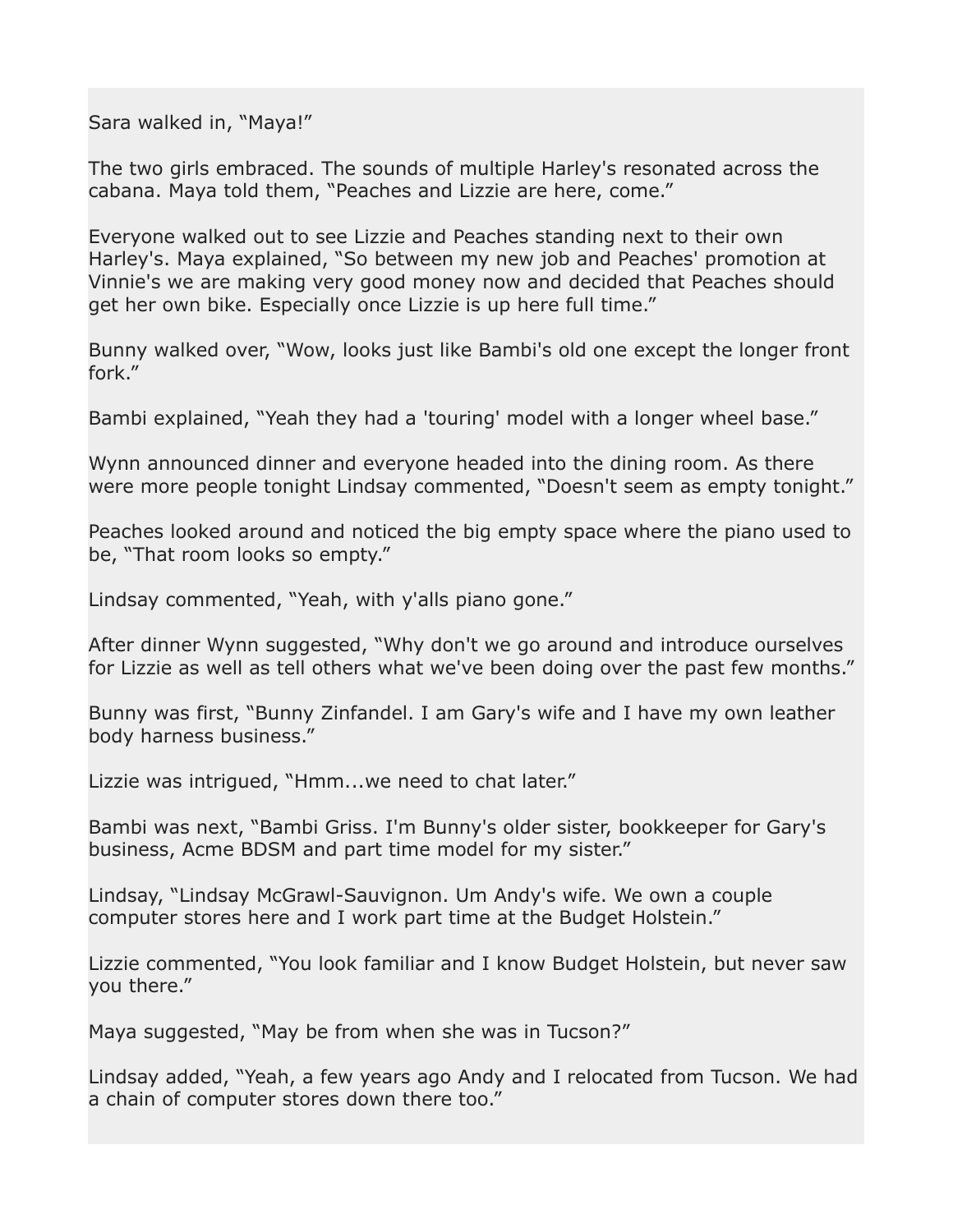Lizzie was still struggling, "No, wouldn't have been at a computer store not the way I remembered you dressed."

Sara took a shot-in-the-dark, "They had a club as well outside of Tucson."

Lizzie smiled, "That's it. Pussy Cat Lounge. What happened with that, seemed like a busy place."

Lindsay replied, "We ran afoul with Pima County when we had an unrelated business deal go bad which we got caught in the middle."

Lizzie remarked, "Pity, I liked that place."

Sara, "Sara Merlot-Rae. I am Ron's wife and prior to that was the house keeper. I work at Scottsdale location of The Budget Holstein."

Maya, "Well y'all know who I am. So, I left Vinnie's about six-months ago when I started my full time position at Banner Grayhawk hospital pharmacy. Peaches and I ended up getting our own place not far from here."

Peaches, "So officially, I am known as Anna Adela-Cruz, but was given the nickname 'Peaches' years ago for my obsession with Peach margaritas. The name kind stuck. I did deliveries for Vinnie's, a pizza place not far from here. Got promoted to manager after Maya left and our old manager did not want to be manager anymore."

Lindsay commented, "I know the feeling."

Martina, "Oh geez well here goes! Martina Forsch. I am Ron's ex-wife and yes the rumors are true, I slept with his sister and wrecked our marriage. After Ron and I divorced, I hooked up and married Marc Frosch. We both work at The Boulders Resort. I am the Group Concierge Manager and Marc is the general Concierge Manager."

Lizzie commented, "We've crossed paths before. Don't think though it was at The Pussy Cat."

Martina blushed, "Well, in my younger years I was known as the 'Concourse of Cubs' and spent a lot of time down in Southern Arizona before I (sort of) settled down and married Ron."

Lizzie laughed, "Sounds about right. Okay, so about me. Lizzie Cooper. I'm a strange one, almost a gypsy of sorts. So unofficially I work as an assistant director at The Moon Goddess Resort. Now bear in mind that The Moon Goddess is not your typical resort as some might put it a kinky Mental Institution. That is where I met Maya and we hit it off right-away. Both of us came from a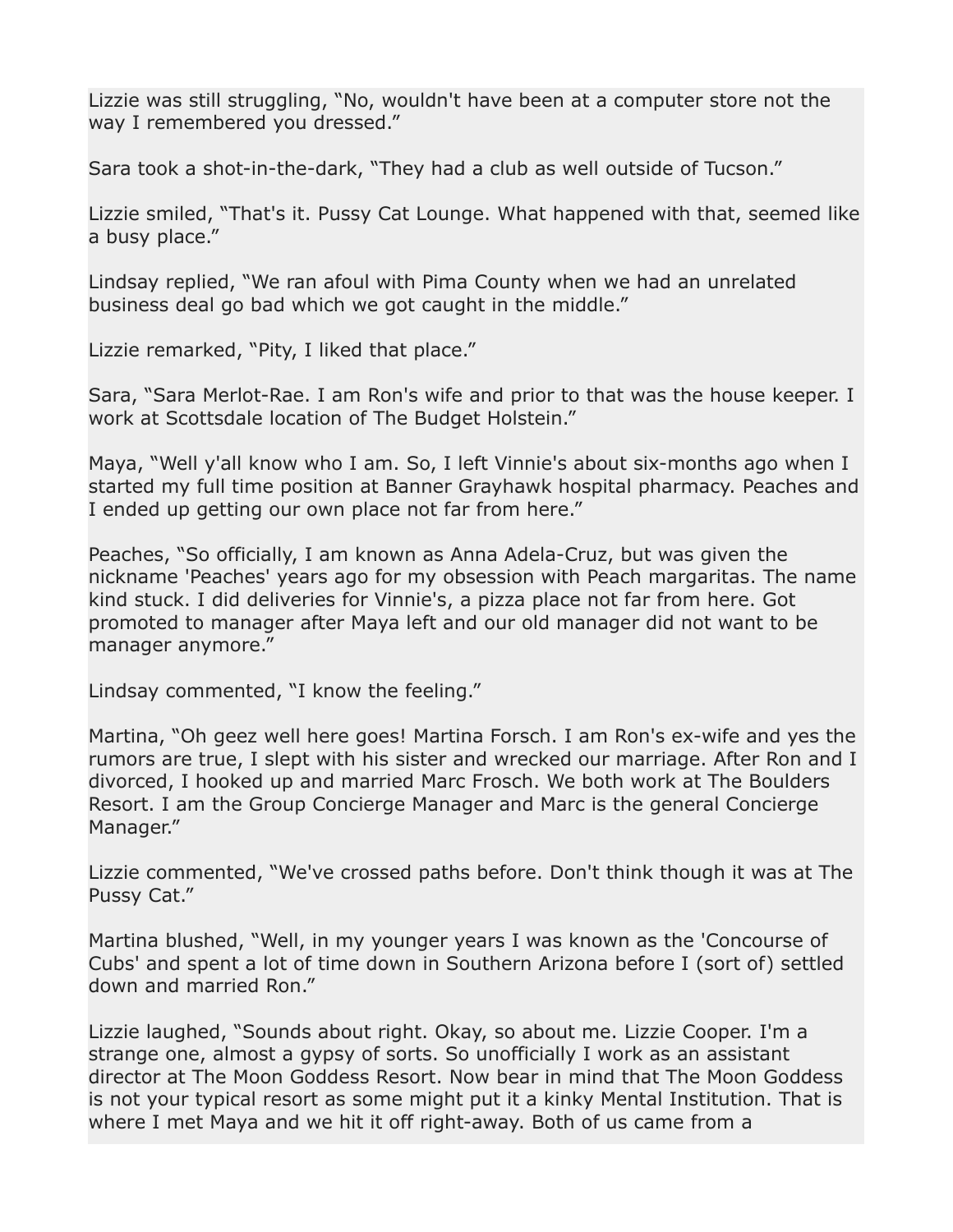dysfunctional family and abusive domestic relationships. I had a falling out with my late parents many, many, many years ago and would live months at a time with various friends. Kind of hung out with a bad crowd and got myself into some bad shit. One of my better friends got me into the Moon Goddess and I was able to turn my life around. I want to 'give back' plus it was a place for me to stay. Linda Holstein was one of the first 'guests' there and she has continued to support The Moon Goddess."

Wynn ended the introductions, "So, most all of you know me, but may not know my full story. Wynn-Song Lee, I became the Merlot's Housekeeper once Sara and Ron married. Also the bookkeeper for Ron's computer business. I worked with the McGrawl's for a while down in Tucson, they were the ones who refereed me to Ron and Sara. Graduate of a lesser known culinary school. I help out time-to-time at The Budget Holstein too."

Everyone headed into the Great Room and Wynn returned shortly with some wine for everyone. She explained, "Okay, so now that we got that out of the way let me explain about tonight's activities. We are going to "relax", but as like most kinky people our idea of relaxing is quite different from say Vanilla people. I have already determined who is going to partner with who and will go over that shortly. So, we will be wearing special attire, either a leotard or unitard along with thights and a waist-cincher. Most of you did bring said attire with you. For those who have not, Ron has a wide selection that he has gotten as demonstration samples from various vendors he has worked with over the years. We have harnesses that will hold a Hitachi wand in just right the place. You will be wearing one of these while strapped spread eagle to the bed and each other. Now, in the past we used to use ice-timer locks which worked great except you never really knew how long it would last as the room temperature would affect how fast the ice melted. However, thanks to Gary we have new electronic timer padlocks that we can use. These will be attached to your wrist cuff attached to the bed post. So if you are on the right-side of the bed, your right wrist and the opposite for the left-side of the bed. Your 'outer" ankles will be attached to the bed post at the foot of the bed. In the center is a set of ankle or handcuffs that you will attach to your "inner" wrists/ankles. There will be two sets of cuff keys in each room on the nightstands on each side of the bed. Now, optional accessories include posture collar, gag, blindfold or even a full bondage hood. We have a wide assortment in Ron's presentation room. Oh and tomorrow we will be able to spend a considerable amount of time in the play loft. Martina..."

Martina wasn't expecting to be called out, "Um...Present?"

Wynn laughed, "Are you? Will you be able to assist me tomorrow morning with breakfast, perhaps your Spanish Omelet?"

Martina commented, "Yeah, I am guessing you already have all the ingredients then?"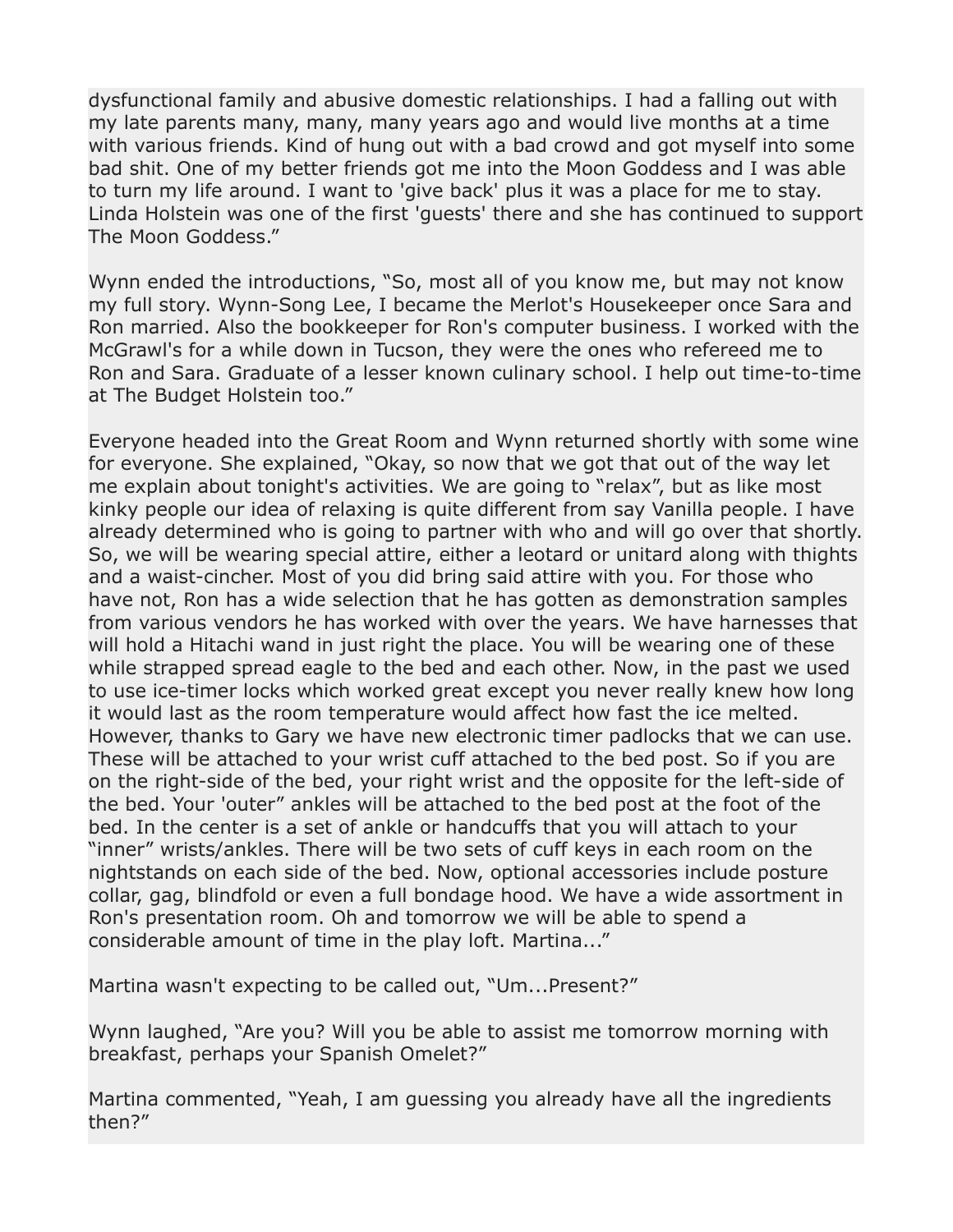Wynn confirmed, "Yes when I was out earlier. Okay, so we will likely do breakfast around 8:00 AM. The locks are preset for six-hours while the wands are on a timer for four-hours."

Bambi asked, "Why the difference?"

Martina explained, "Torment, once the wand shuts off you are going to want more, but you or your partner can not touch yourselves or each other. You can try to dry-hump the wand, but as I found out, that is not very effective."

Bambi wondered, "So you've done this before?"

Martina smiled, "Yeah, quite a while ago with Wynn. I believe the rest of the family was participating as well."

Wynn continued, "You can start whenever you want but by 11:00 PM. Just keep in mind once you push the 'lock' button and the 5-second run-down ends you are locked in until the 6-hours are up. The wand timers are setup for four-hours with a 10-minute delay once activated. Okay, so here are the assignments:"

- Wynn and Martina Maid's Suite
- Bunny and Sara Cholla Suite
- Bambi and Maya Palo Verde Suite
- Lindsay, Lizzie and Peaches Blue Agave Suite

Wynn explained, "Lizzie and Lindsay you two are slender enough to fit on the Alaskan King bed with Peaches. All the equipment is already setup in the room, so all you need to do is get into your outfits, attach the wand harnesses to yourself, activate the wand timer and then get yourselves strapped to the bed. Okay so, um all the clothing and equipment are in the room down here by Ron's office. Some come and make your selections." Wynn lead everyone to the presentation room and they alternated between the two closets making their selections. Wynn told everyone, "Couple more things, each suite has a bottle of wine and cocktail sandwiches. Y'all can head to you assigned rooms."

Lindsay turned to Lizzie and Peaches, "So we three are together, should be fun!"

As they head up the stairs, Peaches told Lizzie pointing to Lindsay, "The quiet ones always kinky ones!"

Lizzie commented, "So true, to see her this way you would never know."

They walked in the room and Peaches looked around, "Hasn't changed. Do miss our big bed."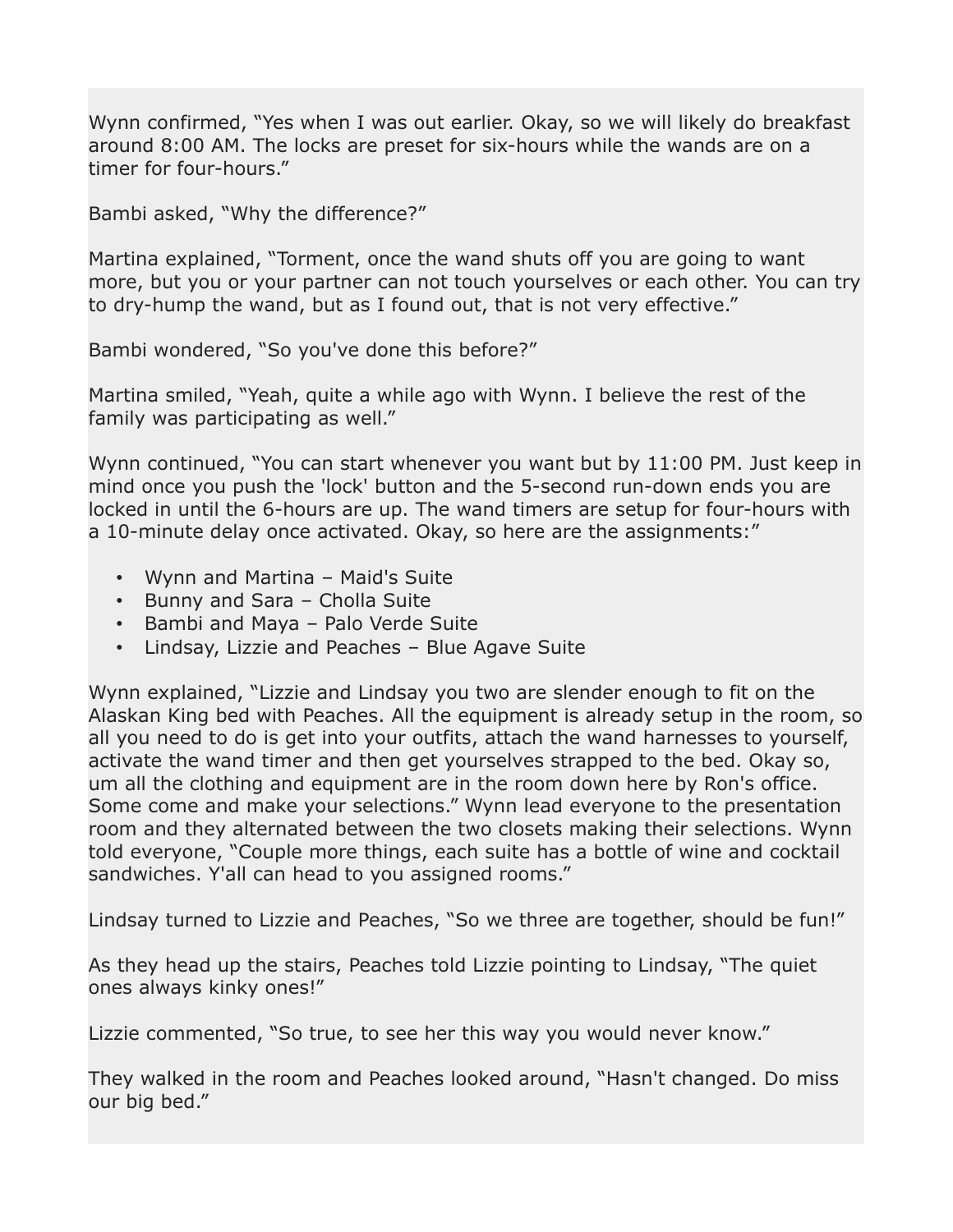Lindsay looked over and saw the Alaskan King, "That's one big bed. I was wondering how all three of us would fit."

The girls' each poured themselves a glass of wine. Peaches and Lizzie sat on the love seat while Lindsay sat on an ottoman. Lizzie asked about Lindsay, "So what kinky secret does she have?"

Peaches replied, "Well, Maya says she likes to be spanked..."

Lindsay was surprised, "She said what?!"

Lizzie asked, "Is this true?" Lindsay shyly noodled 'yes'. Lizzie got up and rummaged through her bag, "Hmm..." She pulled out a black spanking paddle, "Say 'hello' to my little friend!"

Lindsay saw the paddle, "Oh my! Dang it Peaches!"

Peaches laughed, "Stop denying, you like!"

Lindsay stood up and sighed, "I suppose so...hey!"

Peaches grabbed Lindsay and put her face down over her knees, "I hold her, you spank her!"

Lindsay protested, "Peaches!"

Lizzie came over and whispered, "I'll be gentle...may be." She gave Lindsay's bottom a solid whack with the paddle. Lindsay moaned as Lizzie continued.

The wine and the spanking were having an erotic effect on Lindsay yelled out, "You're being too gentle with me. Spank me harder, like you mean it!"

Lizzie got more aggressive with Lindsay, but she was getting worn out, "Okay, I am going to stop now getting tired."

Lindsay giggled, "Shame was just getting into it!" Peaches set Lindsay back on her feet and she returned to her ottoman to finish her glass of wine.

Lizzie put her 'Little Friend' back in the bag and commented, "That was fun!" The girls chit-chatted for a couple hours and decided it was nearly time for them to get ready. Lindsay headed into the bathroom to change. She returned a couple minutes later with a white long-sleeve leotard, ivory fishnet tights and waistcincher.

Peaches saw Lindsay and commented, "Angel!"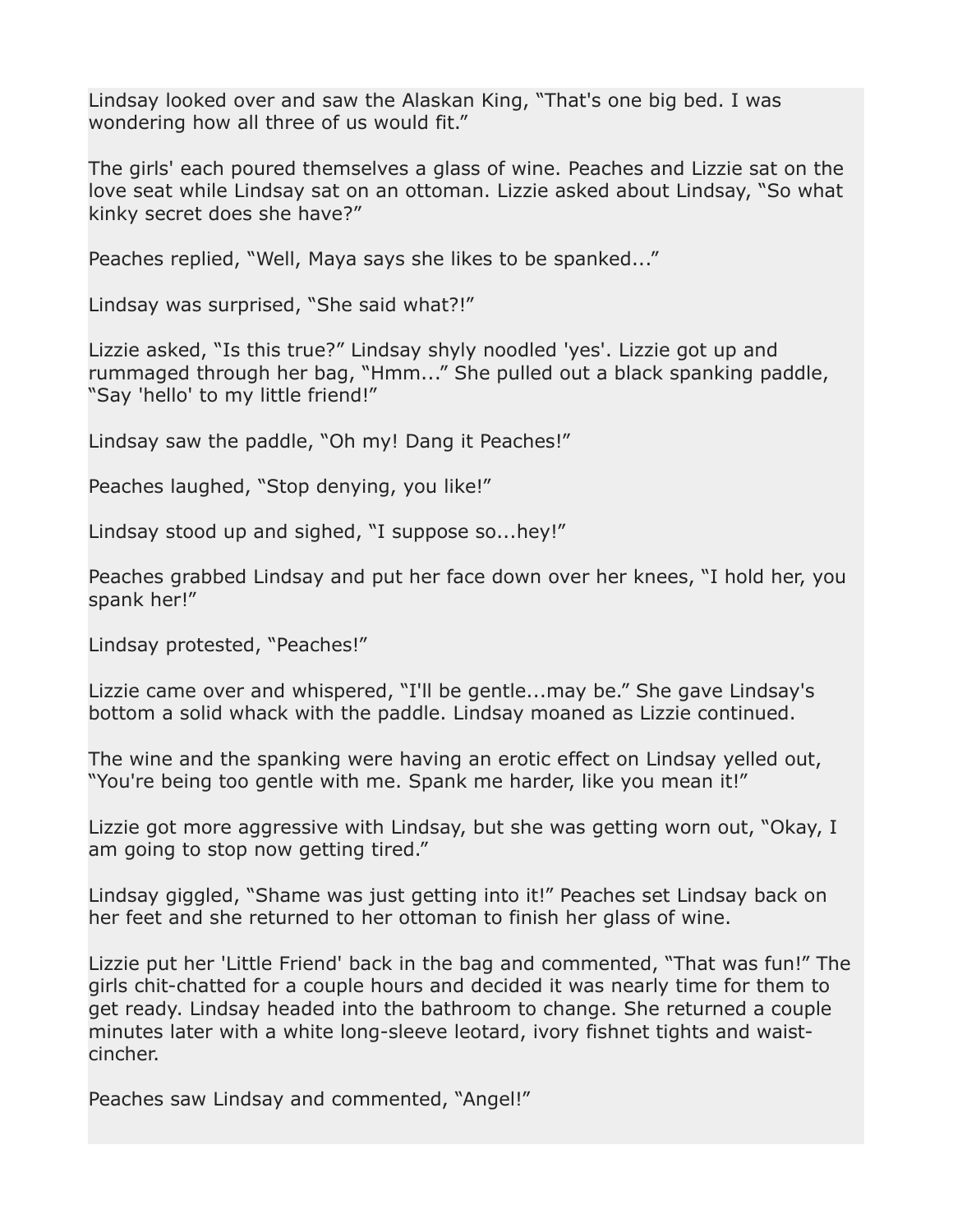Lizzie laughed, "Yeah she does look like one in the all white and her blonde hair. Okay, I'll go change next."

Lizzie returned with a black sleeveless leotard with a sheer black body-stocking underneath and black waist-cincher.

Lindsay saw Lizzie, "Oh wow you look hot!"

Peaches went into the bathroom and returned a short time later in a mocha knee length long sleeve unitard with tan fishnets and black waist-cincher."

Lindsay commented, "Nice! Tan fishnets look good, better than black. Okay, so now we need to put on the Hitachi Harnesses." The girls got the harnesses strapped on and also put their accessories on the bed. All three had various blindfold and gags.

Lizzie saw Lindsay's gag, "Wholly shit! You are kinky!"

Lindsay laughed, "You seem surprised!"

Lizzie joked, "And here I thought Peaches and I were pushing it with the trainer ball gags. Okay, so who is going to be where?"

Lindsay reminded them, "Well someone will have to activate all the timers on the wands." Peaches told them she could and also turn off the lights. "Okay then Peaches will be on one end and I suppose Lizzie could be on the other with me in the middle."

Peaches commented, "Works for me!"

Lindsay got the bed and made her way to the center. Lizzie got on the bed to the left of Lindsay. She attached her wand into the harness and looked at all the cuffs and asked, "Okay, so how do we do this."

Lindsay had just finished getting her wand into the harness and explained, "Okay, let's start with your ankles. May I?" Lizzie nodded 'yes' and Lindsay attached the cuffs around Lizzie's ankles. She then cuffed her own ankles. She explained, "So your left wrist you will place the leather cuff. You will place the timer lock through the D-Ring and attach it to the ring on the bed post. You will press the big round button to activate the lock. We should put on our gags now, the blindfolds we can get on before we cuff our wrists together." Both Lizzie and Lindsay put on their gags, while Lindsay took longer but it gave a chance for Lizzie to get the leather cuff on her wrist and attach it to the bed post with the timer lock. Lizzie got the lock into place and pressed the button and waited. The lock beeped and she tried to pull her wrist away from the bed post but was secured. She laid down next to Lindsay who was fishing buckling last set of straps of the gag. Lindsay blindfolded herself and laid back spreading her arms. She felt for the handcuffs on her left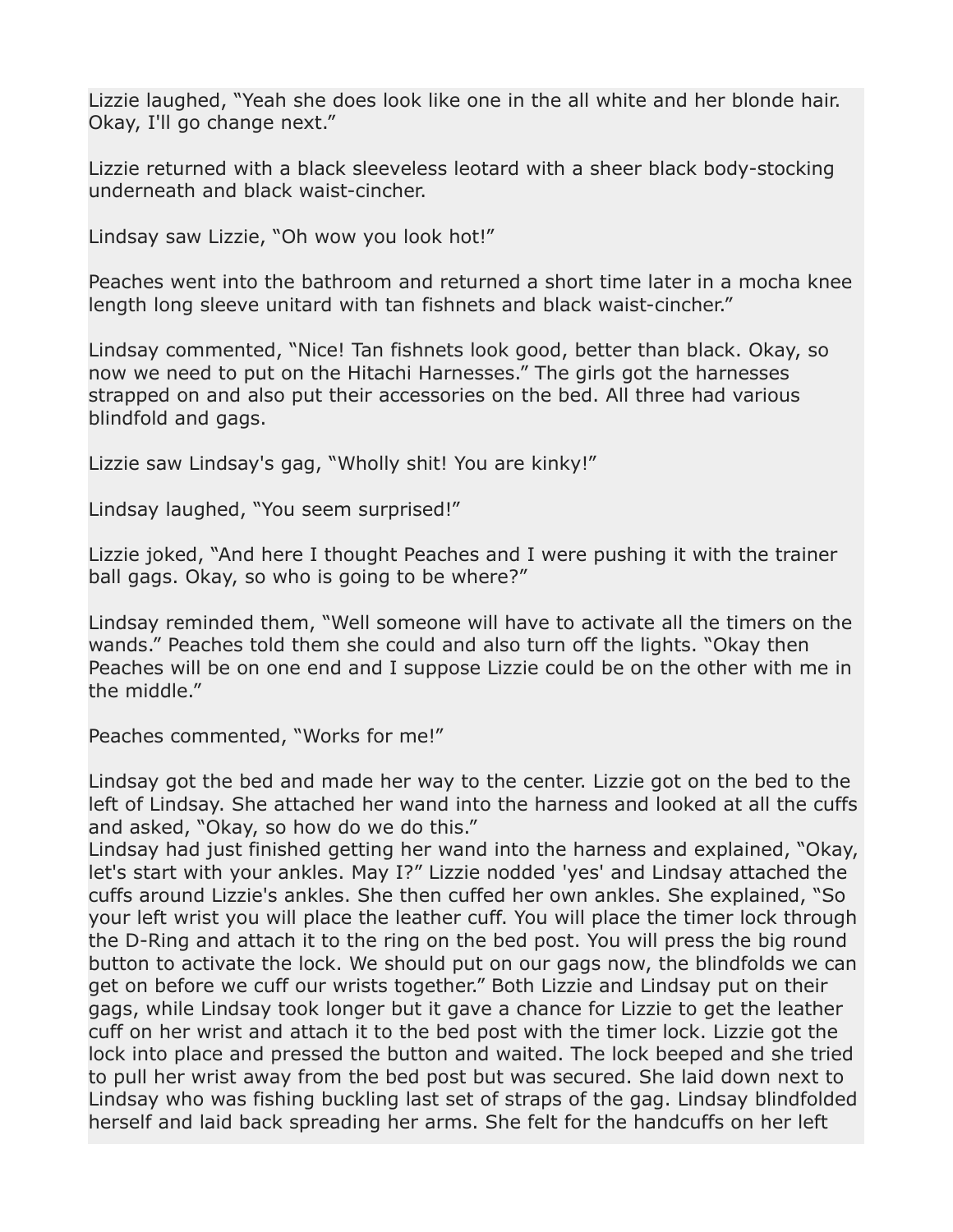side and cuffed her left wrist. Lizzie took note as she placed the blindfold over her eyes and then laid back as well. She fumbled around with her right hand and found Lindsay's hand, but was having trouble finding the cuff. Lindsay felt Lizzie fumbling around and grabbed the cuff putting it around Lizzie's wrist. Lizzie let out a muffled 'thank you'.

Peaches had activated the three wand timers, while also putting on the wands on 'high'. She got on the bed next to Lindsay and attached her left and right ankles to the cuffs. Before she put on her gag she told them, "Hang on for ride!" Both Lizzie and Lindsay wondered what she meant. Peaches put on her gag and blindfold then reached over and turned off the bedside light. She cuffed her let wrist and connected her right to the bedpost. The three girls laid there cuffed together, blindfolded and gagged on the bed in silence waiting..." Shortly there was a series of three-clicks each a couple seconds apart as the wands came to life.

Lizzie had never done this before and had no idea what to expect. She certainly wasn't expecting Peaches to have set the wand to 'high'. She let out a muffle scream, "Peaches!" Peaches was giggling to herself and let the wand do it's magic on her pussy. Lindsay had done this before, but on a medium setting. The 'high' setting came as a surprise to her, but she was enjoying it" A couple hours later all three girls were exhausted and end up falling asleep with the wands still going full blast.

In the next room over Bambi and Maya could hear the other three. Bambi commented, "Sounds like they are having fun!" Maya was too busy drinking her wine. Bambi joked, "You think that's such a good idea!"

Maya protested, "It just one glass! No, I do usually just have a single glass of wine at night. Anything more just doesn't appeal to me."

Bambi laughed, "I meant Wynn putting us together given our 'history'."

Maya knew that was not what she meant, "Yeah sure! Since you haven't done this before do you understand how this works?"

Bambi looked at the bed, "I think so seeing as how the bed is setup. So we are cuffed to the bed and each other with the wands on her crotches?"

Maya told her, "Yeah that about sums it up. I am going to go change."

Bambi took a sip of her wine, "Okay, see you in half hour!"

Maya put her hand up, "Whatever!" and headed into the bathroom. She returned in a red sleeveless leotard with red fishnets and black waist-cincher.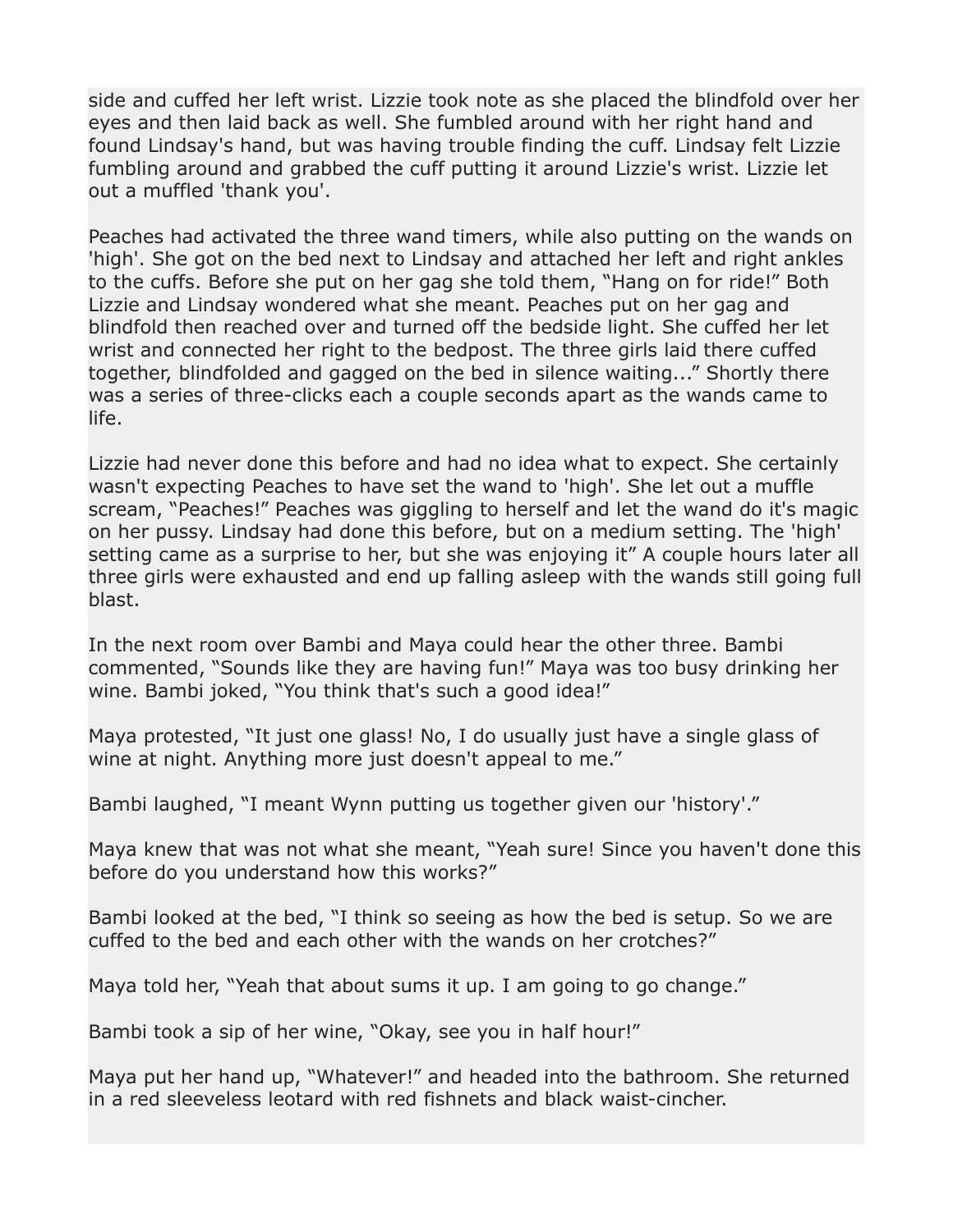Bambi saw her, "La Diabla!"

Maya asked, "What?"

Bambi repeated herself, "La Diabla...Spanish for female devil."

Maya laughed, "Oh the all red...okay. I'll get things setup in here, you can go get ready." Maya set the wands on medium. While she was waiting for Bambi she put her harness on and then set her gag and blindfold on the beside table. She also put the leather cuff around her left wrist. Bambi returned in a camo leotard and tights with a camo-green waist-cincher and posture collar. Maya laughed, "You going hunting!"

Bambi replied, "Be vewy, vewy quiet. I'm hunting wabbits! It was a sample product line that Gary ended up not carrying."

Maya replied, "Hmm, I have no idea why he wouldn't want to sell camo leotard and tights."

Bambi responded, "I know, right! Well besides that fact they are not leather. Except this collar is real leather with a camo in-lay. Okay, what do I need to do now?"

Maya instructed her, "Put on the wand harness and get on the right-side of the bed. I'll get the wand timers started." Maya turned on the wand timers and Bambi had gotten the wand harness attached to herself. Maya continued, "Next, attach the wand and then your gag. When you've done that start cuffing your ankles. Your right wrist you will place the leather wrist cuff. It is easier to attach your outer hand with the lock to the bedpost with your other hand free. Make sure you press the big round button to activate the lock." Bambi watched as Maya attached the lock through the rings on the bed post and the wrist cuff.

Bambi commented, "Looks simple enough." She placed the cuff on her outer wrist then laid back and attached the lock through the rings. She pressed the button and after the 5-second run-down tugged against her restraint, "Neat. Not as messy as the old ice locks."

Maya added, "Or cold. Okay before you cuff your inner wrists put on your gag and blindfold." Maya saw those too were camo, "Hilarious! I don't know, I think Gary should've bought them. Market them as a 'Bondage Safari!'. Okay, now cuff your inner wrist and you are all set. I'll turn off the light, put on my gag and blindfold then cuff myself." Maya reached over and turned off the light then put on her gag and blindfold. She laid down next to Bambi was feeling around for the cuff. Without warning Bambi took matters into her own hands and cuffed Maya's wrist for her. A couple minutes later the wands kicked in and Bambi jumped and held on to Maya's hand. Maya hadn't been out of her belt for months so it took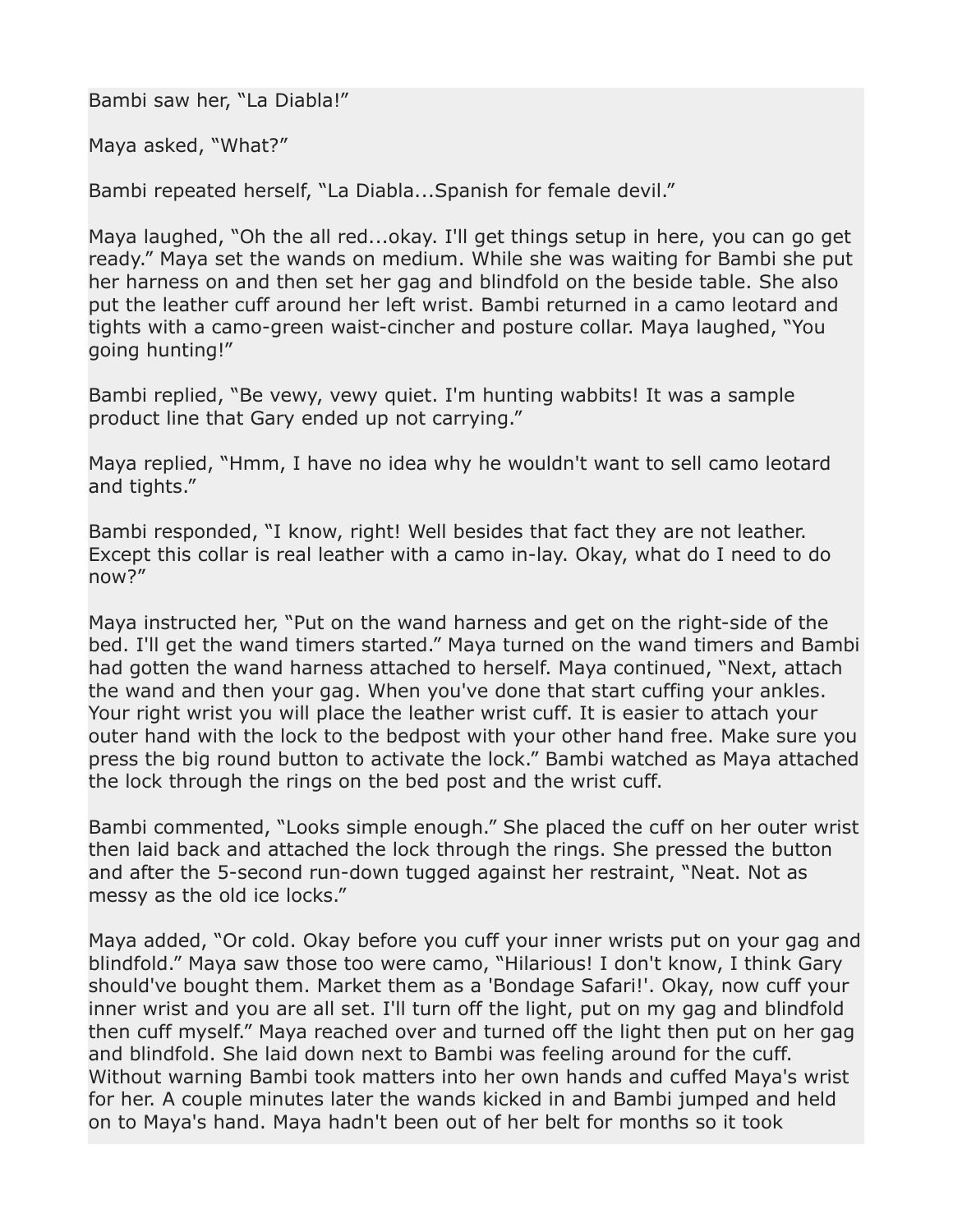sometime for her body to respond to the stimulation. Bambi on the other hand had already had a couple orgasms before Maya finally had her first. The two girls drifted off to sleep a couple hours later.

Sara walked into the Cholla Suite with Bunny, "Geez, I don't recall ever being in this room."

Bunny laughed and asked, "How long you two been here?"

Sara recalled, "A few years, but we never really use this room. I think Laura and Lynette do when they come out."

Bunny had never heard Miss Kitty's real name, "Who's Lynette?"

Sara replied, "Abigail's partner. Though she prefers Laura, but goes by 'Abby'."

Bunny was even more confused, "Why?"

Sara recalled, "I believe because there was already a Laura at that resort and she hates Abigail so they compromised on Abby. So Gary doing anything new?"

Bunny giggled, "How did you know?"

Sara replied, "Lucky guess. I know he always getting vendors want him to carry their items. Before I started working full-time at the Budget Holstein, he'd bring over samples for me to model."

Bunny laughed, "Yeah, we've gotten some interesting stuff. There was one that made everything you could think of in a camo pattern. I think Bambi brought that with her tonight. Anyway I do have a couple leather sensory deportation hoods." Bunny went to her bag to retrieve the hoods and handed one to Sara.

Sara took the hood from Bunny and was surprised by the weight, "Wow, this is heavy!"

Bunny told her, "Because it is real leather not that cheap imitation 'Made in China' stuff you see all over eBay now a days." She handed Sara a black knee high stocking, "You will want to put this on over your head, it acts as a liner making the hood go on easier and prevents your face from getting chaffed up."

Sara took the stocking and replied, "Well, we better change you can go ahead while I get the wands setup."

Bunny replied, "Okay, I shouldn't be long." She headed into the bathroom to change and returned a short time later wearing a metallic gold long-sleeve unitard with sheer black tights and black waist-cincher."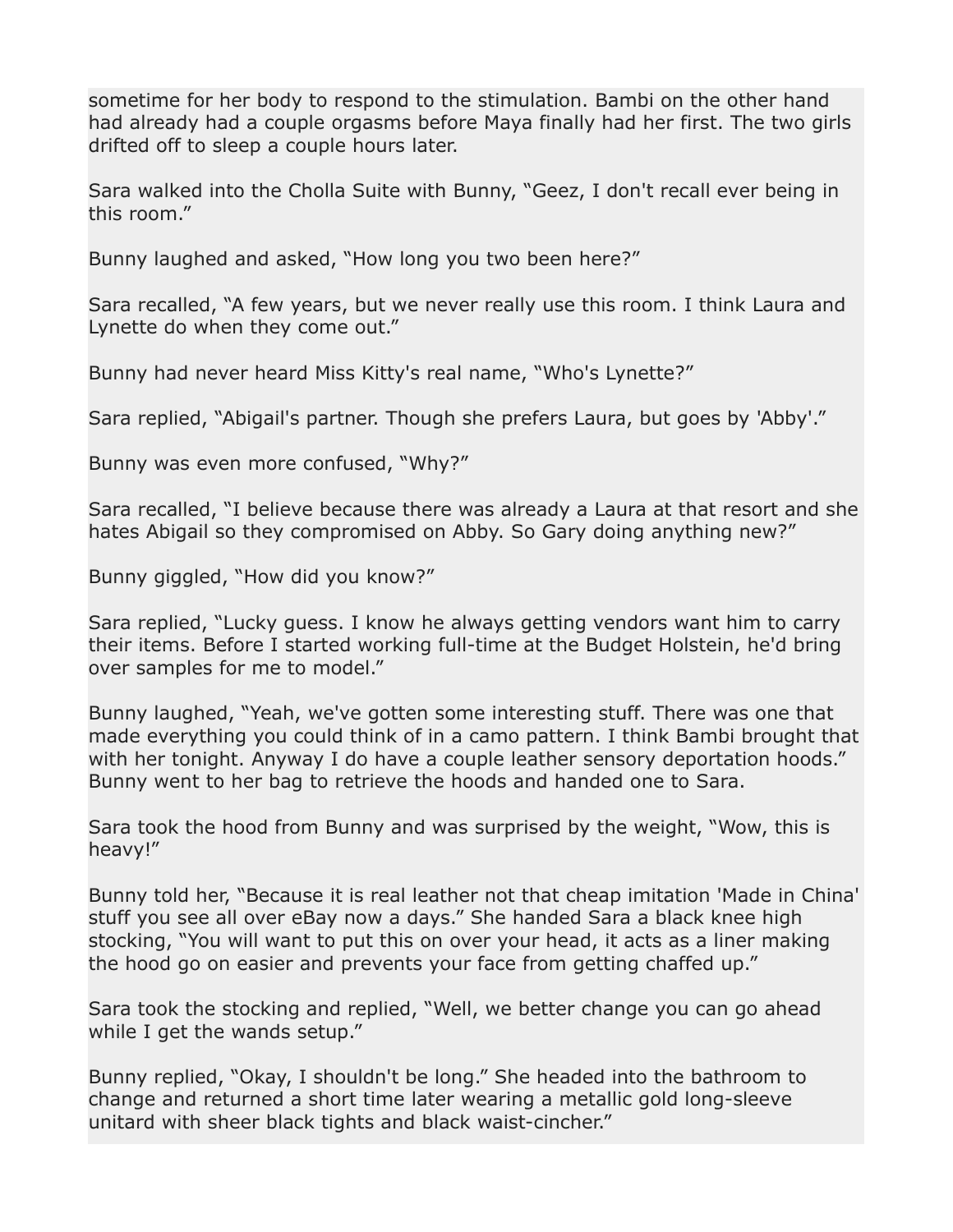Sara saw Bunny's outfit, "Nice. Love the contrast of the black stockings with the gold. Okay, go ahead and get the Hitachi harness attached and once you are on the bed cuff your ankles. Since you are going to be on the left side of the bed put the leather cuff that is over on the nightstand on your left wrist. I'll be back." Bunny got the wand harness attached and then cuff her ankles to the bed. While she was waiting for Sara she put the wand into the harness then found and attached the leather cuff to her wrist."

Sara emerged in a sheer black-mesh leotard and was wearing floral pattern black body-stocking. Bunny joked, "Body-stocking looks familiar!"

Sara giggled, "It should, Gary brought some to us when he gave us the hogtie trainer."

Bunny recalled, "Oh yeah, forgot you guys had one of those."

Sara told her, "Yeah don't use it much though. Too much work."

Bunny laughed, "Yeah I know. I told Bambi I would be more than happy to put her in the hogtie trainer, but she would have stay in it for a couple hours."

Sara asked, "So how often does she use hers?"

Bunny told her, "Usually a couple times a week and she'll spend 2-3 hours in it, usually blindfolded and gagged."

Sara adjusted the timer on the wands setting it to a 20-minute delay as it would take a few minutes to get their hoods on. She jumped on the bed then joked, "How about you?"

Bunny laughed, "Not my cup of tea...now the bondage stand, that's a different story. I don't mind that, even being in ballet boots as I am not folded up like a pretzel. Bambi is more limber than I am too." Sara cuffed her ankles and put the leather cuff on her right wrist. Bunny told her, "Since I can easily put on and lace my own hood, I'll help you out with yours. Go ahead and put the stocking on over your head."

Sara told her, "Okay. I added extra time before the wands start to accommodate us getting in to the hoods. Once you have the hood on, you will cuff your right wrist to the cuffs between us and then use the timer lock to connect the D-Ring of your cuff to the ring on the bed post. You going to be able to do the timer lock?"

Bunny informed her, "Yeah, I use on them with the locking collar on the hood so I am familiar."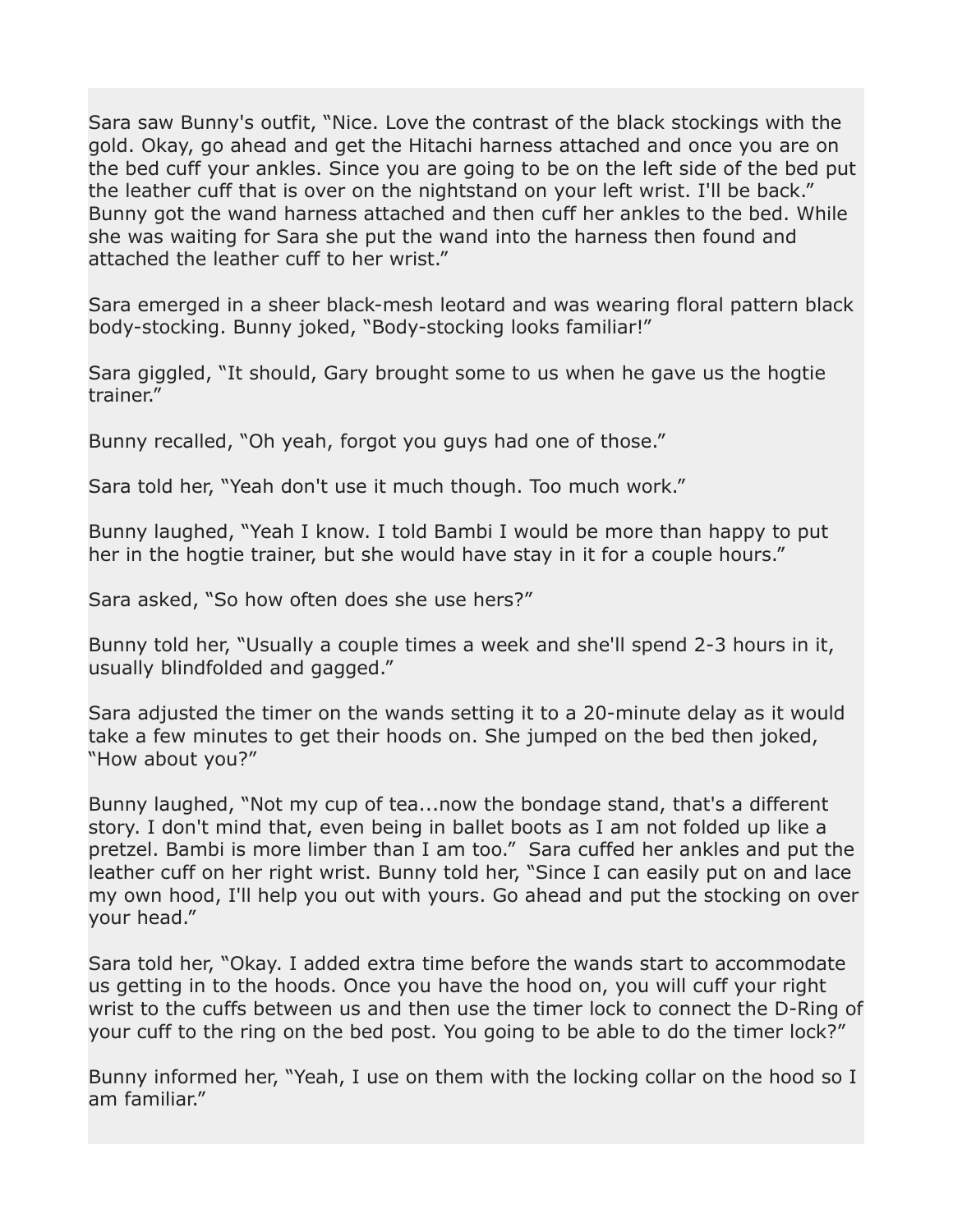Sara had placed the stocking on her head and commented, "Didn't notice the hood had a locking collar. I like the idea of using the timer lock. Okay, I am ready."

Bunny picked up the hood for Sara and told her, "It is going to be a little tight/stiff so it will be a little rough to initially get over your head, but the stocking will help." Bunny placed the hood on top of Sara's head then began tugging the hood downward. With a little effort it slid down over Sara's head. "Okay, I am going to start tightening the laces now." Bunny quickly laced the hood and tucked the excess laces up inside the hood before fastening the collar.

Sara muffled commented, "Smells good!"

Bunny reminded her, "Real leather. Okay, you're all set. I'll watch you cuff yourself so I know what to do." Sara laid back and and grabbed the timer lock placing it through the D-Ring of her cuff and the ring on the bed post. She set the lock and then felt with her left hand for the cuffs. She found the cuffs and cuffed her left wrist. Bunny took note, "Ah okay, so I should do my left wrist first as that works better two hands and then cuff my right." She placed the stocking over her head. Since her hood was 'broken-in' she was able to get it on and laced quickly. As she tucked the laces into the hood and fastened the collar she commented, "Feels odd not locking the collar!" She got her left wrist secured to the bed post and eventually found the cuffs between her and Sara, cuffing her right wrist. She grabbed Sara's hand hard when the wand kicked in, "OH FUCK! Sara what did you get me into!" Sara had only set Bunny's wand to medium, but had put her own on high. After a couple minutes Bunny got used to the wand, "Oh that feels so good!" Her first orgasm hit, "Oh my fucking lord! SHIT! Oh wow, this is awesome! Bambi has got to try this...oh wait she is with Maya."

Sara had done this may times had knew how to control the intensity of the wand by shifting her body position ever so slightly. She had several small orgasms over the course of next couple hours and decided it was time for her to relax for the night and get some sleep. She relaxed her body and shifted herself to get the maximum stimulation from the wand. About 10-minutes later Sara had a massive orgasm and was out for the night.

Downstairs Wynn and Martina walked into Wynn's suite. Martina commented, "Keep forgetting how big your room is. The condo we rented over in DC Ranch had a huge master like this, but it also came with a huge price tag!"

Wynn commented, "Never saw that condo or even your current one. How do you guys like it over there?"

Martina told her, "Actually it is quite nice, we liked the area at DC Ranch with the shops. But, the condo is a lot nicer and newer."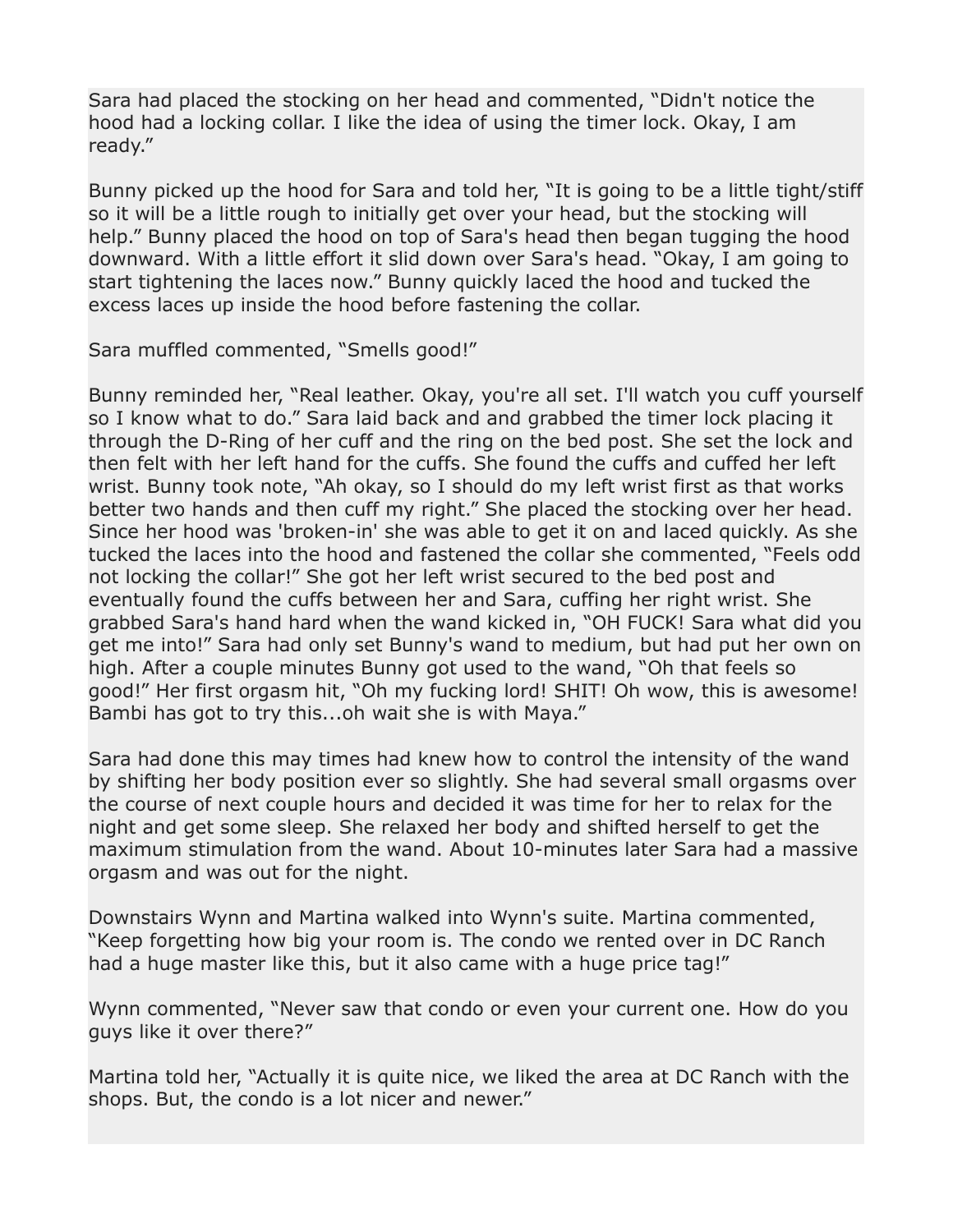Wynn reminded her, "Thirsty Cactus is going to be a lot like DC Ranch. Boutique shops and restaurants all anchored by a Sprouts."

Martina recalled, "Yeah Ron mentioned something about the in regards to Linda. Andy and Lindsay and Olivia and the other girl?"

Wynn told her, "Lizzie. So Linda will move the Scottsdale store to that location and so are the McGrawl's. Olivia and her sold the restaurant they had over in Oro Valley. They are going to open one at Thirsty Cactus. I believe from what Linda has said Kayré and Kacie are going to have Linda take over the mortgage on their condo and they will live above The Budget Holstein. Lizzie is going to be over in the same building as The McGrawl's store."

Martina wondered, "So Linda closing the Tucson Budget Holstein?"

Wynn explained, "Not quite. She has transferred operations for the Oro Valley store to Ron's sister and her partner. Linda will operate the Scottsdale location with Kayré and Kacie. Have no idea how she is going to manage the new Superstition location."

Martina asked, "Where is that?"

Wynn explained, "It is out in Gold Canyon. If you go east on US 60 from Sky Harbor past Tempe, Mesa and Apache Junction it goes from a freeway to a divided highway before you come into Gold Canyon."

Martina knew what Wynn was talking about, "Oh okay, out by where the Renaissance Festival is held."

Wynn laughed, "I keep forgetting you would go out there. Ron has a picture of you with a Giant Turkey Leg in his office...right next to the one of you and Laura..."

Martina had not really been paying attention, "Wait...what picture of Laura and I?"

Wynn giggled, "Well no he doesn't have *that* picture in his office, at least not where most people can see it. Anyways, why don't we get ready to 'relax'!"

Martina replied, "I'll go change into my pink attire!" She headed into the bathroom to change and returned in the Hello Kitty bodysuit and pink fishnet tights. She joked, "I'd like to meet the vendor who tried to get Ron to carry thus stuff!"

Wynn told her, "Actually would've been Gary as that is where Ron got loft of the stuff that is in those closets. Okay let me go change. Go ahead and set the wands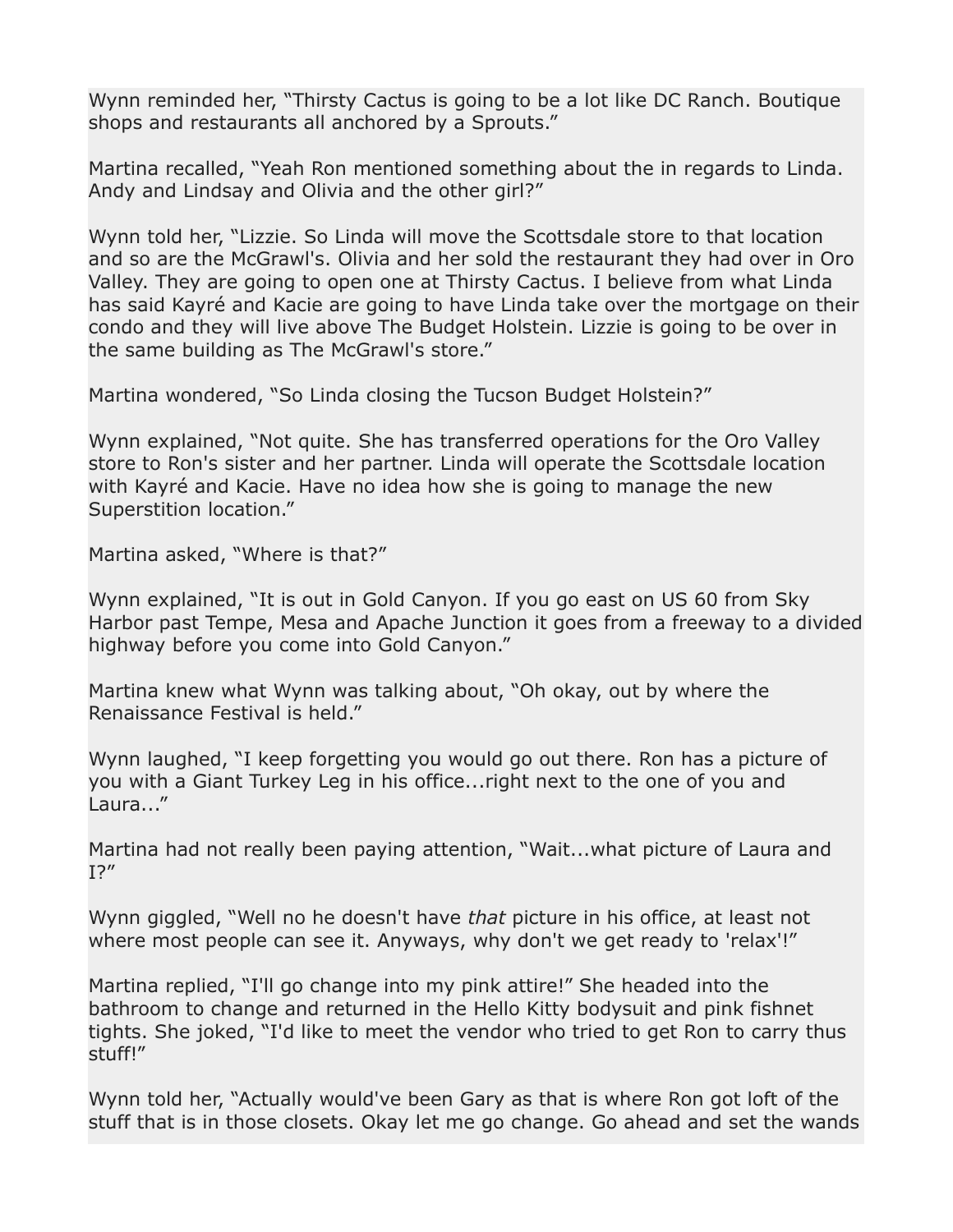to whatever speed you want and activate the times when I get out." She headed into the bathroom to change while Martina set both wands to 'high' and hoped on the bed to get into the Hitachi harness. Wynn returned in her purple sleeveless unitard and black bodystocking with purple waist-cincher.

Martina asked, "So how do we do this now without the ice timers?"

Wynn explained pointing to the bedpost, "So whichever side of the bed you are on will be the wrist you place the leather cuff on. You'll loop the lock through the D-Ring on the cuff and the ring attached to the bedpost.

Martina concluded, "So if I take the left side then put the leather cuff on my left wrist and then cuff my right with the regular handcuffs?"

Wynn was attaching her Hitachi harness confirmed, "Yep. But wait until you get your gag on before you start attaching yourself to the bed. I am going to activate the wand timers now. Oh and do the handcuff last as it is easier to the timer lock with two hands." Wynn jumped up on the right side of the bed and placed her purple oversize blindfold.

Martina then noticed Wynn was wearing a posture collar, "That collar doesn't look very comfortable!"

Wynn giggled, "Actually it is as I tend to contort my head and neck when I lay on my back."

Martina just laughed, "Okay. whatever you say." She put on her pink ballgag and then cuffed her ankles and then attached her left wrist to the bed post. Wynn already had her purple gag on and also cuffed her ankles. She attached her right wrist to the bedpost then adjusted her blindfold. Martina looked over and saw Wynn was already gagged and blindfolded. She placed the Hello Kitty blindfold over her eyes and laid down next to Wynn. From memory Martina took the handcuff and attached it around Wynn's wrist. Wynn jumped as she was not expecting this but knew what Martina was doing, she reciprocated by attaching the other handcuff around Martina's wrist. The Ladies in Pink and Purple laid there waiting in darkness and silence when the wands kicked in. Moments later the wands kicked in and the girls spent the next couple hours having the ride of their lives.

Much later Martina woke up and realized her left arm was now free, but otherwise she was still attached to the bed. The movements of Martian awoke Wynn as she removed her blindfold and gag she noticed the time, "4:30, still got a couple hours. You doing okay Martina?" Martina removed her blindfold, but really couldn't undo her gag with one hand. Wynn told her, "Give me a moment and I'll get your other hand free. If you reach over to the left you should feel a chain with the cuff keys attached.' Wynn reached over to the table on her side of the bed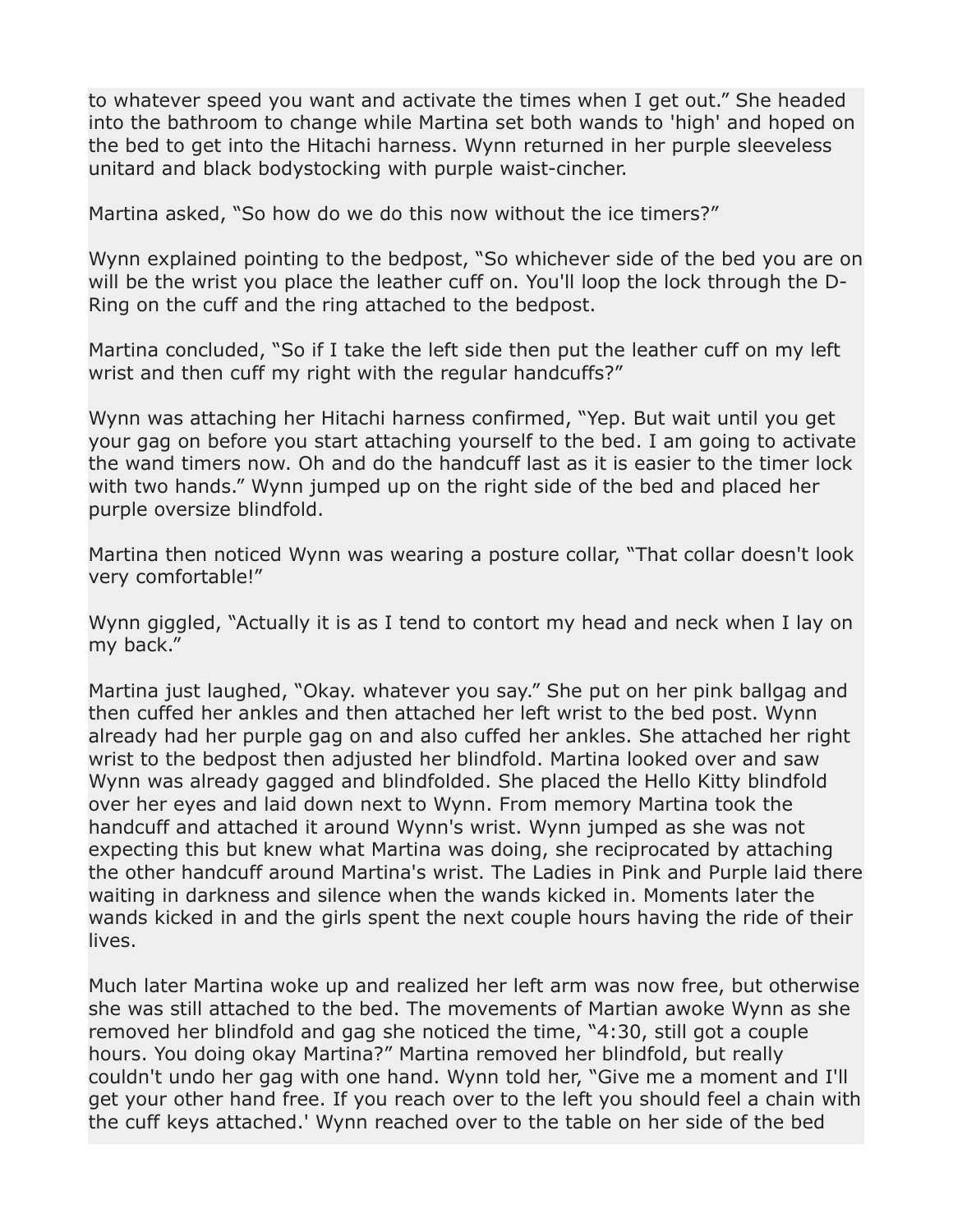and grabbed the key. She reached over and released her left and Martina's right wrists, "There you go!"

Martina was now able to sit up and remove her gag, "Thanks. Need to use the bathroom. Do I use the same key for the ankle cuffs?" Wynn told her 'yes'. Martina released her ankles and then removed the wand harness from her body. While Martina was was in the bathroom, Wynn undid her ankles and also removed her wand harness. She placed everything in the chair and climbed back into bed. Martina returned a short time later and also got back into bed. She was horny as hell and was making a lot of noise playing with herself. Wynn rolled over and gave Martina 'the look'. Martina complained, "So horny, can't get back to sleep."

Wynn laughed, "I can fix that." Before Martina could ask Wynn rolled over and kissed Martina deeply. Martina cummed and fell asleep almost instantly. Wynn giggled, "Still got it girl!"

A couple hours later Wynn's internal alarm clock kicked in. She got up and headed into the bathroom to change. Martina also woke up and remembered she had been 'volunteered' to help Wynn with breakfast. She got out of bed and looked through her bag for something to wear. She grabbed what was on top which happened to be a pink sleeveless dress. She found a pair of tan stocking and her high heeled sandals. Wynn came out the bathroom naked carrying her armor. Martina laughed, "Ron still makes you wear that thing?"

Wynn reminded her, "No, I still choose to wear it...especially with you around!"

Martina laughed, "Damn, I'm that bad!" She noticed her pink chastity belt and bra on then nearby chair, "Well, I suppose I should get back into mine as well since Peaches is around. Let me go change and then I'll help you out with breakfast." Martina headed into the bathroom to change.

Over the course of the next hour everyone begun to wake up and got themselves released from the beds. In the Blue Agave suite both Lizzie and Peaches had awoken and got themselves released and were fully dressed. Lindsay however, was still cuffed in the center of the bed. Lizzie asked Peaches, "You think anyone would miss her if we leave her here?"

Peaches playing along, "Her husband not home." Lindsay was starting to protest through her gag. "But, Sara would notice and don't want her hurt me." Lindsay heard Peaches comment, but wasn't sure sure if she was serious or joking. Peaches told Lizzie, "You do the left and I do right side." As Peaches undid the wrist cuff she reached over and pinched Lindsay's nipple. Lindsay let out a muffled yelp through the gag. After Lindsay was released Lizzie and Peaches left the room.

Lindsay decided she needed to protect herself from Peaches for the rest of the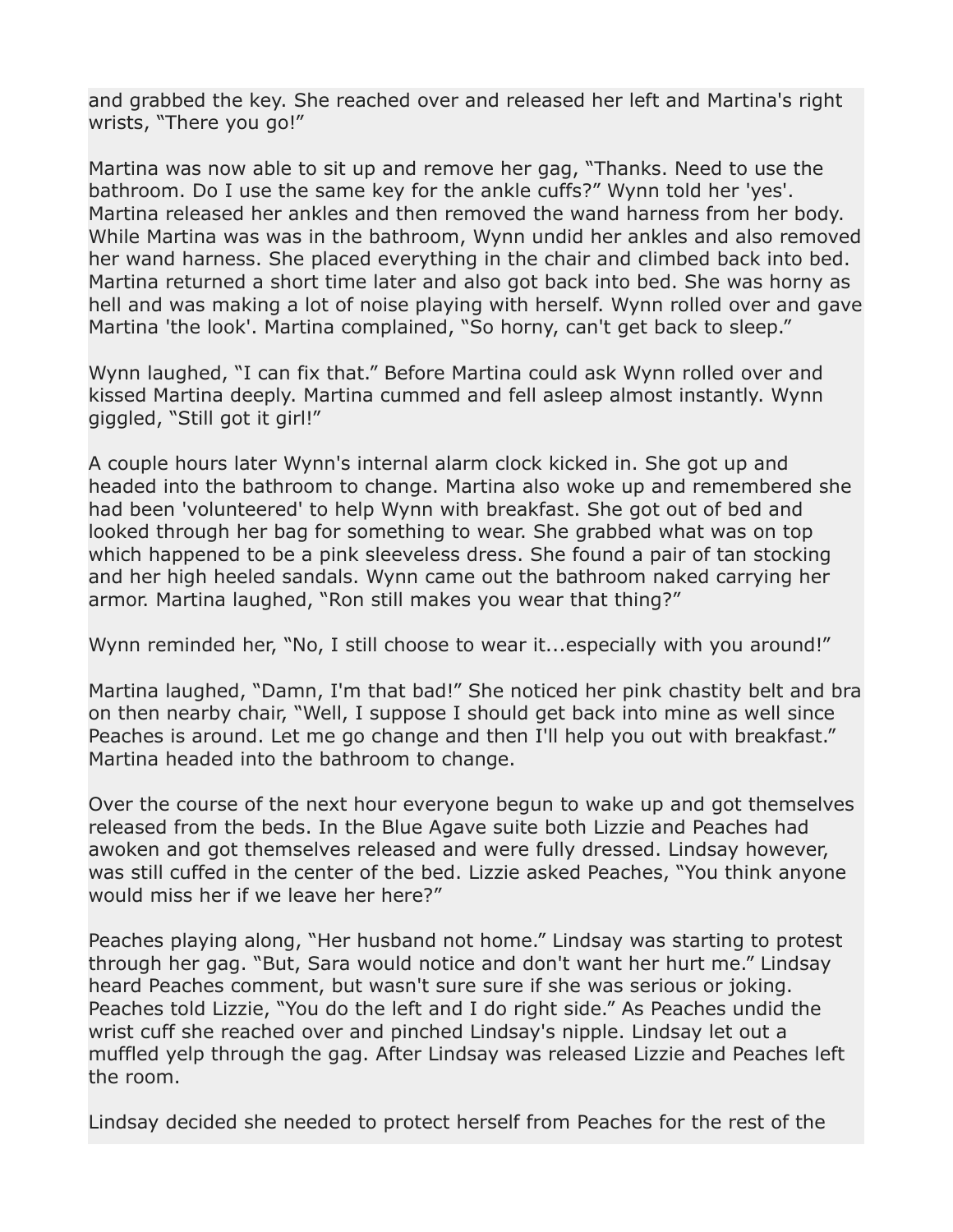day while she was visiting. She went back to the cottage to shower and change. While she was waiting for the shower to warm-up she looked around the closet for her armor. She hadn't really worn it much as usually she just wore her usual high-security belt. Andy actually never expected Lindsay to go through with getting herself pierced to able wear the armor. She picked up the armor and was surprised by the weight, "Heavier than I remembered!" After a quick shower Lindsay put on her stockings and ballet boots. It took her a couple attempts to coordinate herself to get into the armor. She leaned forward and got both her nipple piercings into the grooves and stood up while reaching behind to turn the lock. As the armor closed and tightened around her, Lindsay was becoming aroused from the feeling especially as the multi-tiered vaginal plug got pulled deeper into her pussy. Lindsay had gotten the armor all the way closed to the point lock spun freely. She pushed the lock into place and realized as she heard the click of it snapping shut she had no idea where the keys were. There was not much she could do about it now and put on a skirt and t-shirt. She walked back to the main house which was a challenge in of itself with the ballet boots, but also having the tiered vaginal plug in her pussy too. She made inside and met up with Sara in the Great Room.

Sara came over and kissed Lindsay asking, "Have a good time with Peaches and Lizzie last night?"

Lindsay was slightly out of breath and laughed, "Yeah...yeah we had fun."

As Lindsay was answering her, Sara pulled Lindsay in for a hug and felt something was different, "Are you wearing your armor?"

Lindsay laughed, "Yeah, with Peaches around thought it was good idea. However, I made a bit of an error."

Sara was puzzled, "How so?"

Lindsay blushed and whispered to Sara, "I haven't worn it in like forever and don't know where the keys are."

Sara laughed, "You lost the keys to the armor you locked yourself into?"

Lindsay giggled, "No not 'lost', I *think* they *might* be in Ron's safe. He is supposed to be back today right?"

Sara shook her head, "For your sake I hope so."

Lindsay added, "Got to admit though, I like the way this fits me and the plug is keeping me wet!"

Sara looked at Lindsay and laughed, "You sure like to torment yourself."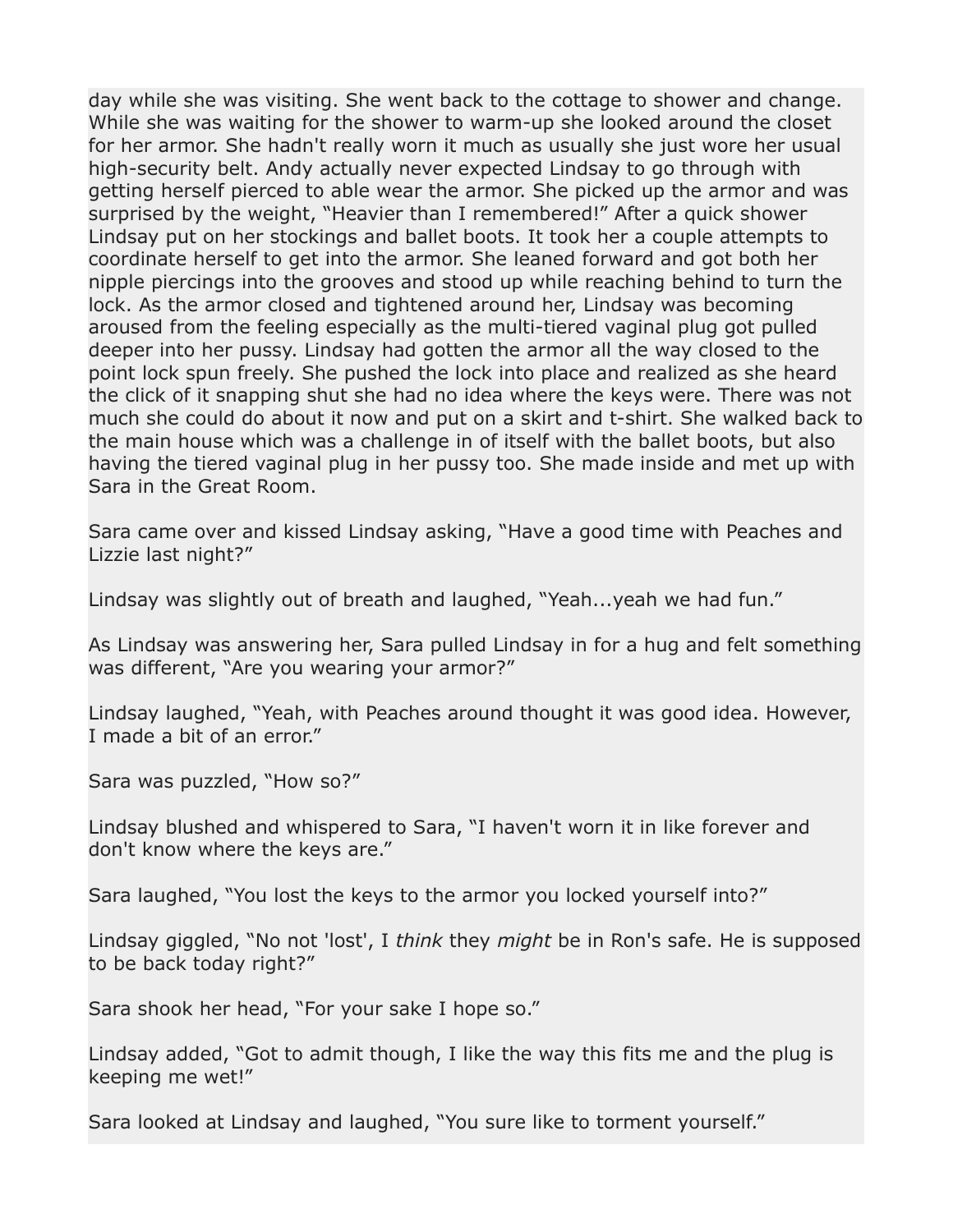Martina came into the kitchen wearing ballet boots and asked Wynn, "What do you need me to do?"

Wynn turned around and told her, "You can start dicing the chili peppers then work on the potatoes." She noticed the ballet boots, "Since when did you wear Ballet Boots?"

Martina explained, "Been 'training' for the last year and half. This is kinda the first time I am trying to wear them most of the day."

Wynn laughed, "Well I wish you luck sista. I'm going to get the eggs going."

Peaches had come into the kitchen and upon seeing Martina decided she would surprise her. Martina had just put the home fries in the oven and Peaches came up from behind reaching around and tried to pinch Martina's nipples. She was rather surprised to find Martina in her chastity bra, "Damn, not fair!" and stomped out of the room.

Wynn laughed, "I thought you were joking about her!"

Peaches made her way to the Great Room and tried to have her way with Lindsay again and discovered Lindsay had protected herself too, "You too? Not fair!"

Martina told her, "Nope. I'll tell you one thing, she's persistent!"

Wynn wondered, "Who did she just try to 'pinch'? Certainly wasn't Sara as she knows full well Sara wears her armor full time like I do." Lindsay walked into the kitchen with Sara. Wynn looked over, "Lindsay are you in your armor?"

Lindsay replied nervously, "Yeah...why?"

Wynn laughed, "Okay, so you were the one Peaches just tried to 'pinch'."

Lindsay explained, "Yeah she did it to me earlier when I was still restrained to the bed."

Sara laughed, "Well, her and Maya will be leaving later today. So you will be able to get back to your usual high security belt."

Lindsay agreed, "Yeah. I'm going to go freshen up before we eat."

After Lindsay left the room Sara told Wynn, "Of course that is provided Ron comes home today. Seems Lindsay didn't realize she didn't have the keys for the armor. She 'thinks' they are in Ron's safe."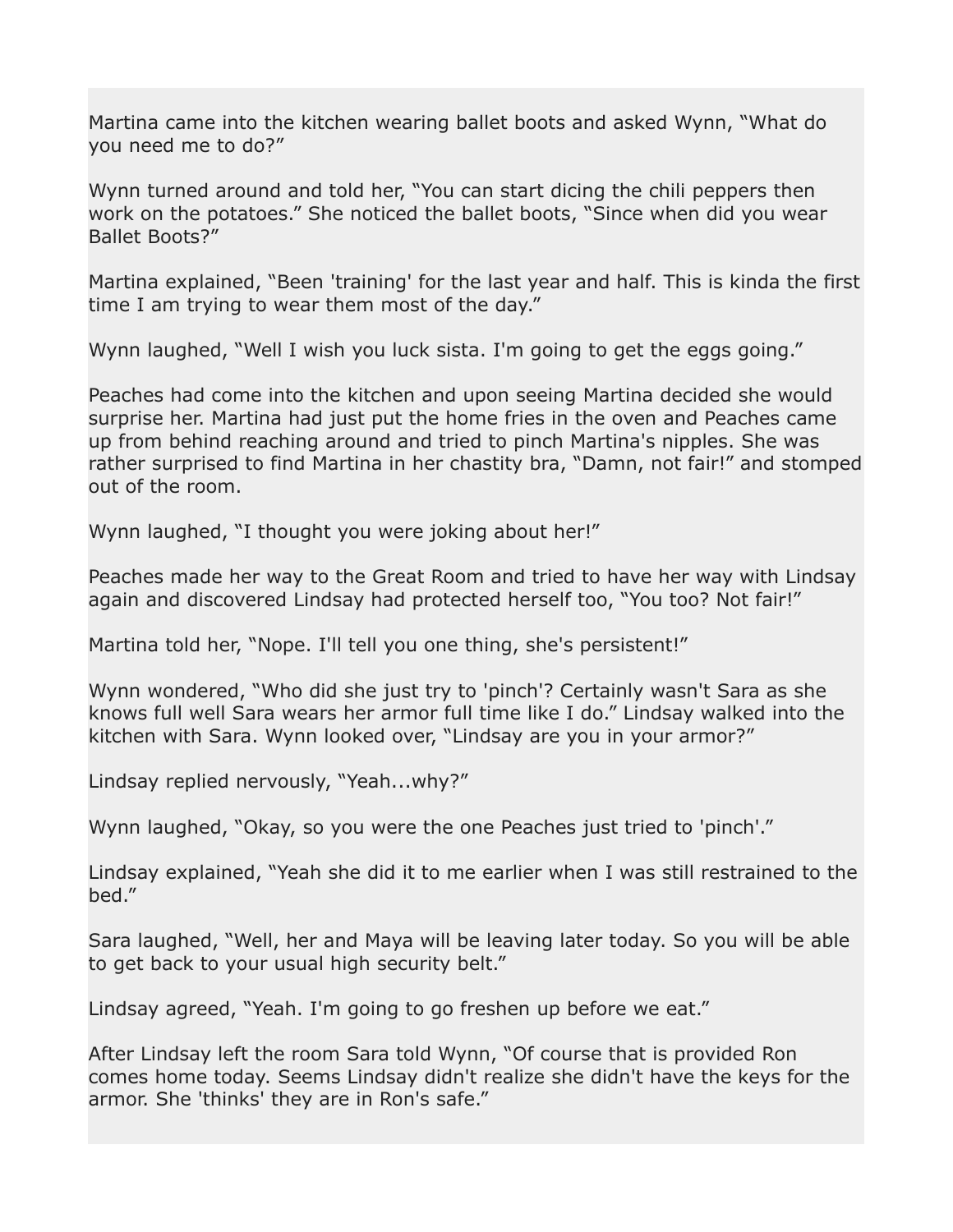Martina commented, "I didn't even know she had one as well. I knew you and Wynn did."

Sara explained, "She got it the same time Peaches got hers. Whenever Peaches starts acting out, Maya threatens to make her spend a week in the armor."

Wynn laughed, "Somehow I don't see Maya following through on that threat as Peaches would drive her crazy. Still can't believe Peaches made it those through all those months a couple years ago when Maya blackmailed her into the challenge..."

Sara reminded Wynn, "...though we have never found any proof."

Martina joked, "and here I am in the same boat as the rest of you. Oh well as Sara said, they'll be leaving later today. At least I know where they keys to my chastity gear are..." A little later Martina and Wynn had breakfast ready. Martina yelled out, "Breakfast: come and get it!"

## **Chapter 13: Welcome Back to The Moon Goddess and This Just Keeps Getting More Awkward!**

Andy and I had breakfast at the hotel then met with Gary and Cristina at another one of his secret location's for lunch. Gary informed me, "Guy's I am going to stay out here until tomorrow. Geoffrey and Norah will fly you two back later this afternoon. I'll drive back tomorrow afternoon to Phoenix as Cristina and I should go over a few more details for the new product launch on Monday."

I asked, "Do Bunny and Bambi know?"

Gary told me, "Not yet, I'll give them a call after you two leave. You still have my office key right?"

I told him, "Yeah I always have it with me 'in case of crisis'."

Gary asked, "Can you make sure everything is working okay over there when you get back? I think Lulu said she was going to be there when you two landed."

We wrapped up lunch and Cristina dropped Andy and I off at the heliport, "Thanks" guys for your help. Hopefully we'll be good for a while."

We walked in the charter office and saw Norah who told us, "Geoffrey is refueling the helicopter, should be ready in a few minutes."

My phone rang and caller ID showed 'Linda Holstein', "Hey Linda what's going on?"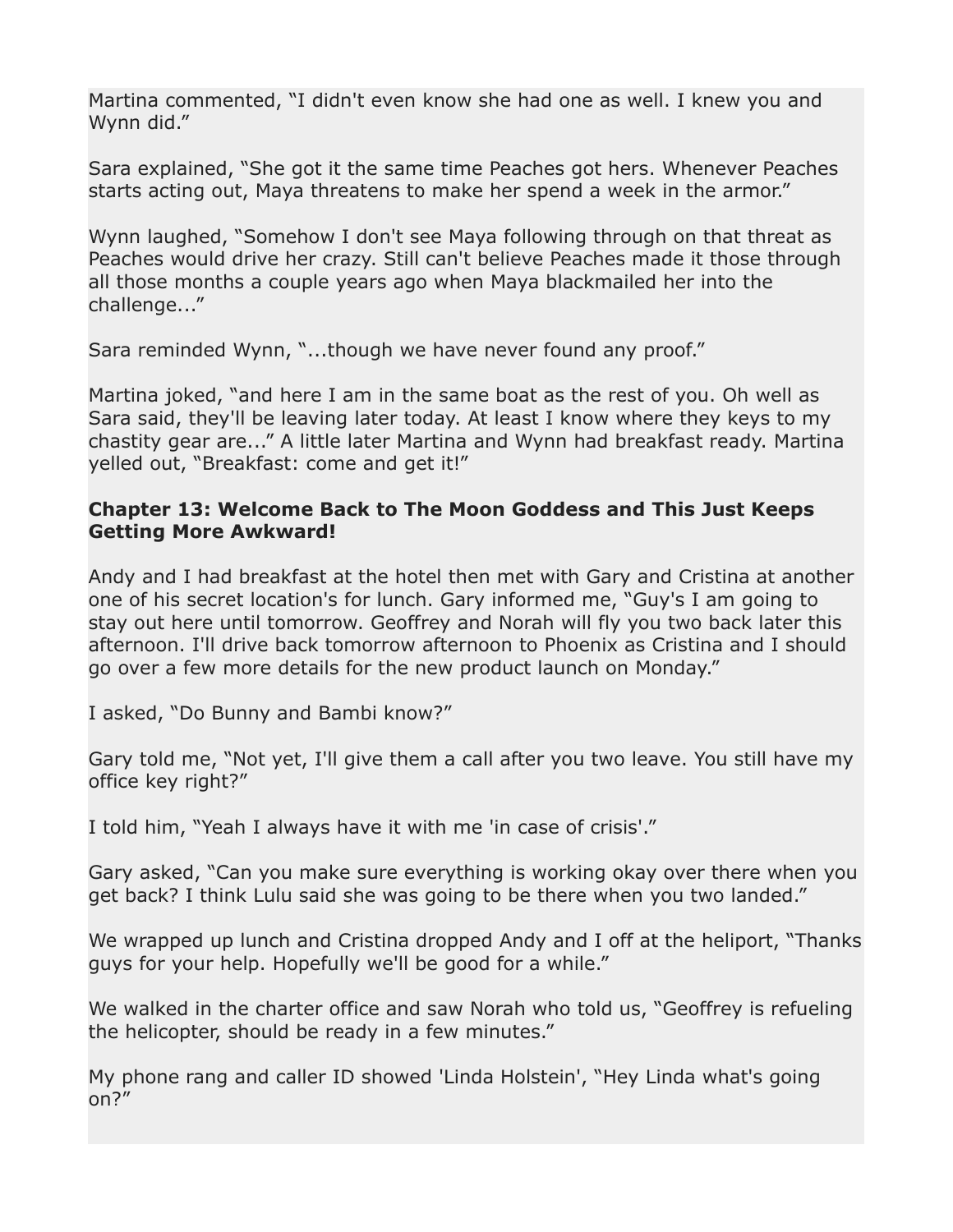Linda asked, "Hate to bother y'all, but would you be able to get me at Deer Valley?"

I told her, "Well Andy and I are still in Henderson, but were are getting ready to fly back. Should be there in a couple hours. Are Kayré or Kacie not able to get you?"

Linda told me, "That's okay I'll be leaving Idaho shortly so that should work, see you then."

I got off the phone and Andy asked, "What was that all about?"

Confused I told him, "Linda needs a ride back, not sure what happened to Marc. That and she completely avoided my inquiry about Kayré and Kacie. Something's up with her, just have no idea what."

Andy joked, "Isn't there always something up with her?"

Norah came over and took our bags, "Come with me please."

A couple hours later we arrived back at Deer Valley. I asked Norah, "Can you check to see when Miss Holstein is due to arrive? Apparently we are her transportation home."

Norah checked on her tablet, "Hmm...ah here we are Caldwell Industrial to Deer Valley. Looks like about another half-hour to fifty minutes."

Andy commented, "Well, it will give us a chance to check with Lulu and make sure everything is working okay here."

Norah offered, "I can bring her over once she has deboarded."

I told her, "Yes, if you could please this would make things a easier for Linda she tends to get lost.."

Andy corrected me, "No, she never gets 'lost', she just doesn't know where she is!"

Andy and I walked into Gary's office and I called out, "Lulu? Y'all here?"

Lulu walked in from the front office, "Ron? Ah, you two made it back. I haven't had a chance to login yet, just got here." Once Lulu got logged in we checked and she was able to connect to the CMS site server in Henderson, "Ah good. Gary was going crazy the other day when we lost access. We've been planning this product launch for almost a year now."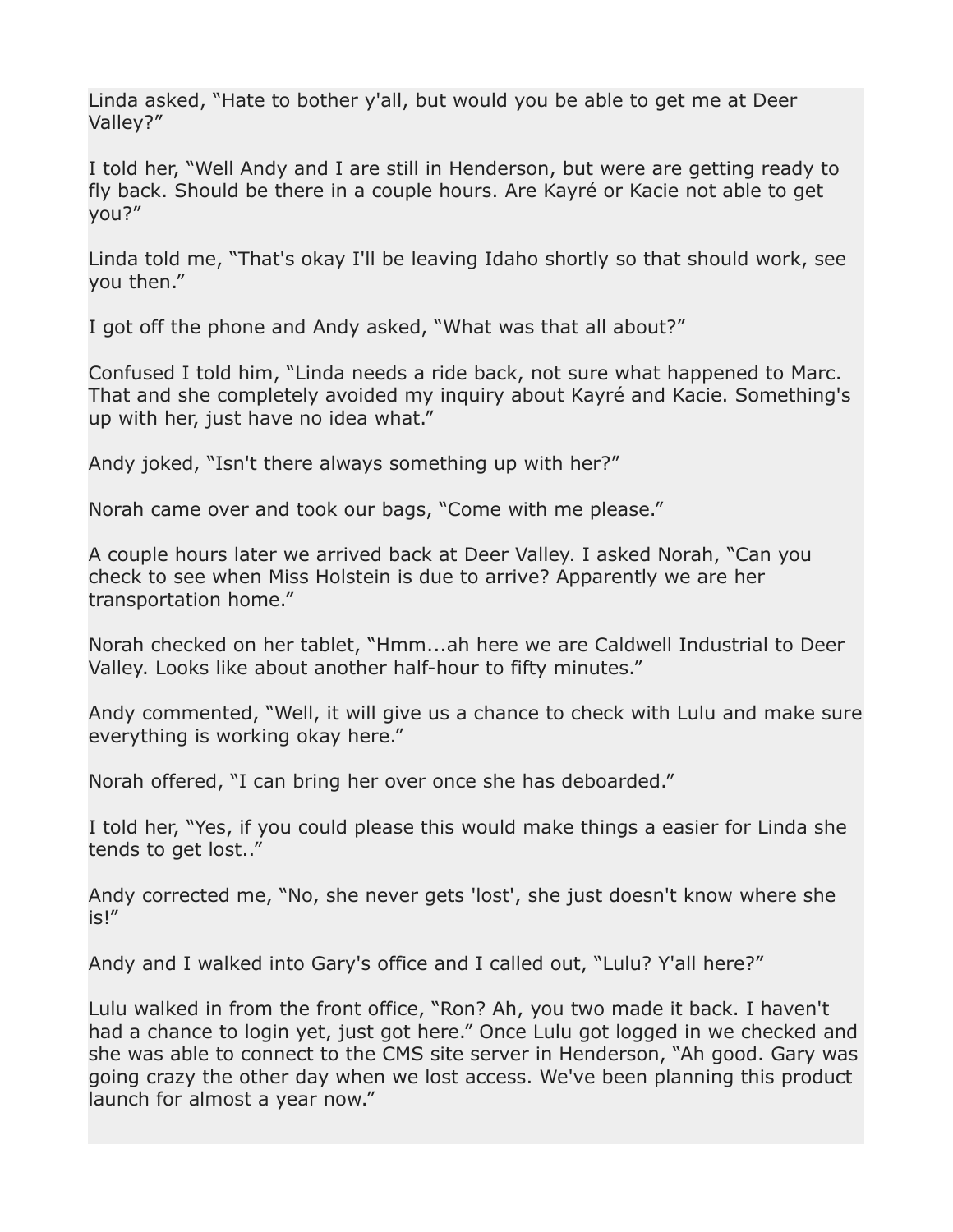We chatted for a bit when we heard Linda up front, "Ron, Andy, anyone around?" We walked out with Lulu and Linda saw us, "Oh there you two are...Martina you look different."

Lulu wasn't sure if Linda was serious or joking, "Well, might be because I am not Martina. I am Lulu, Gary's Office Manager."

Linda realized her error, "Oh, yeah I remember now. Sorry, been a long last couple days."

Before we departed I told Lulu, "If there are any issues let me know. Of course I am sure Gary will." We headed out to the car and I asked Linda, "So how was Idaho and what happened to Marc?"

Linda explained, "He's still in Idaho. Something about a possible business venture with some resort that is looking to setup in that area. It wasn't too bad, but I much prefer Arizona. Hey, I am going to need to stay with you if that is alright?"

I told her, "Hmm, house is a bit crowded with Gary's Girls and Martina. Plus Maya and Peaches, oh but they'll likely be going home tonight anyway. Yeah no problem."

Linda told me, "Thanks. Sorry for the short notice. Been a long last couple days." That was the second time she used the phrase 'long last couple days'.

I reminded her, "Well, you get to stay one last time at this house. By next month we should be back at the other house."

We arrived back at the house and I met Wynn in the kitchen, "So Gary is staying another day in Henderson and apparently Marc is staying up in Idaho for a couple more days."

Wynn informed me, "Yeah Gary told me when called for Bunny. Marc had called earlier too and Martina told me."

I asked, "Ah okay, but did you know Linda was going to be spending the night with us?"

Wynn replied, "No, I did not know Linda was spending the night with us."

Linda had walked in with Andy, "Actually it is going to be more than a night if that is okay."

Wynn told her, "I have no issue Miss Holstein, I just need to know where I should put her."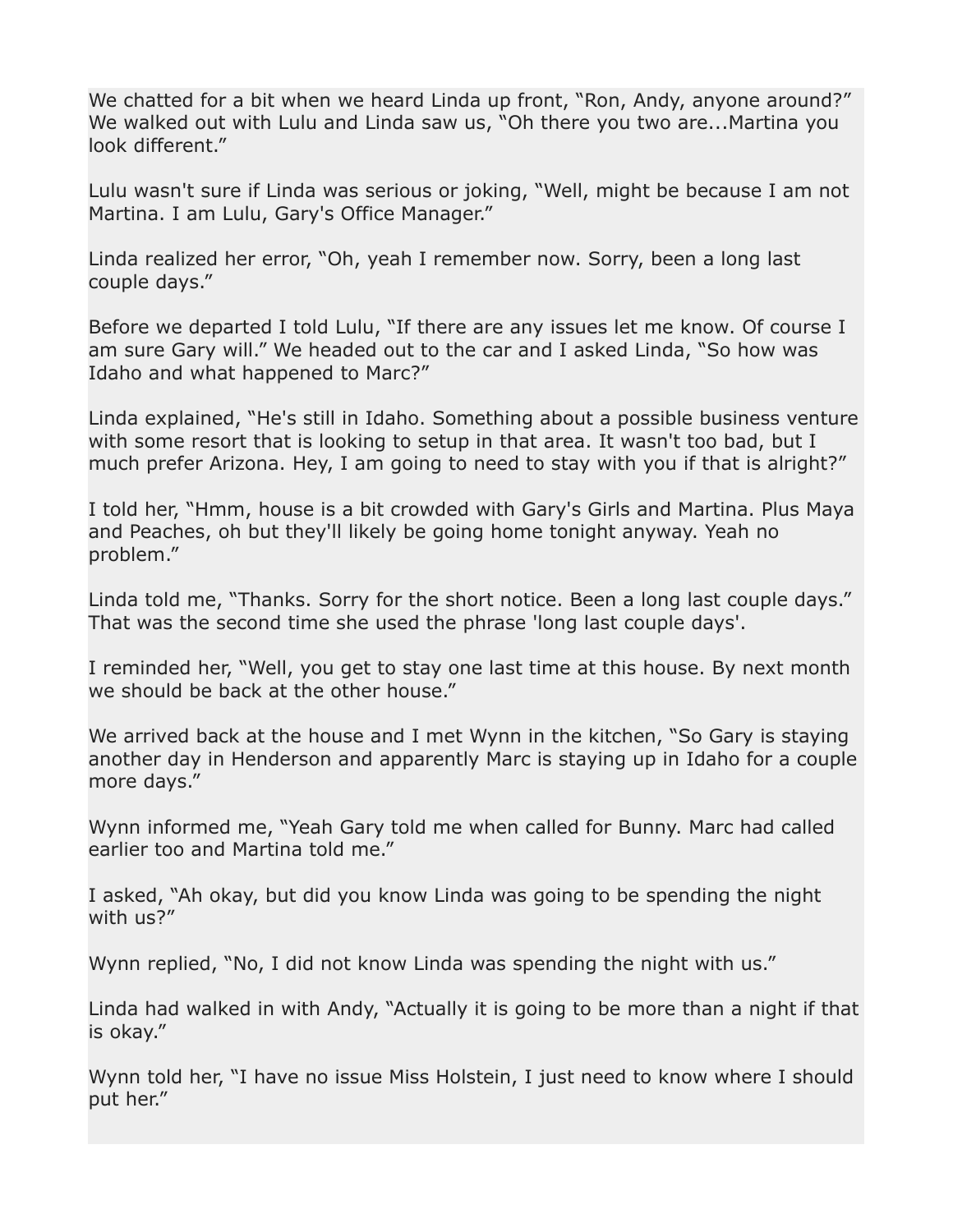I asked, "What's available?"

Wynn explained, "Well, the Copper Queen is a mess as all the equipment from last nights' play session was thrown in there. Maya and Peaches will be leaving tonight, so I can change out the linens in the Blue Agave. Oh wait, the Palo Verde is already empty as Bambi and Maya were in there playing last night. Okay, I'll get that suite freshened up."

Linda asked, "While on the subject of freshening up, is there a restroom I can use in the meantime?"

Wynn told her, "Yes, follow me."

Andy and I headed over to my office. A short time later Wynn and Linda walked in. Linda asked, "Are Sara and Lindsay home?"

I turned to Wynn, "I just got here so have no idea who's at the house. So, are they here?"

Wynn replied, "Yeah. Let me page them." She go on the intercom, "Lindsay! Sara! Please come to Ron's office."

Shortly Lindsay and Sara walked in. Before any of us had a chance to say anything Linda explained, "Okay...So I have good news and bad news about the Scottsdale Budget Holstein. Good news is the developers told us that Scottsdale City Council will approve the plan at the end of the month. From there they saying about a month or two before they break ground and completion in about six to nine months thereafter."

I did the math in my head, "Okay, so were looking at late spring early summer? Gives us some time to get stuff ordered and planned."

Lindsay asked, "So what's the bad news?"

Linda replied, "Yeah and this is what concerns you and Sara as well as Wynn. So Kacie is on a 'leave of absence' as is Kayré. Those two have been having some issues..."

Lindsay commented, "No shit! Kacie damn near bit my head off Friday. Not what I needed, when I walked in after dealing with PC's and Things near crisis that morning."

Sara was surprised, "Didn't know about that. Then there is the matter of her as Kayré put it 'pawning' Miss Bordeaux on to me."

Linda told Lindsay, "Kayré is really sorry about what happened on Friday. Funny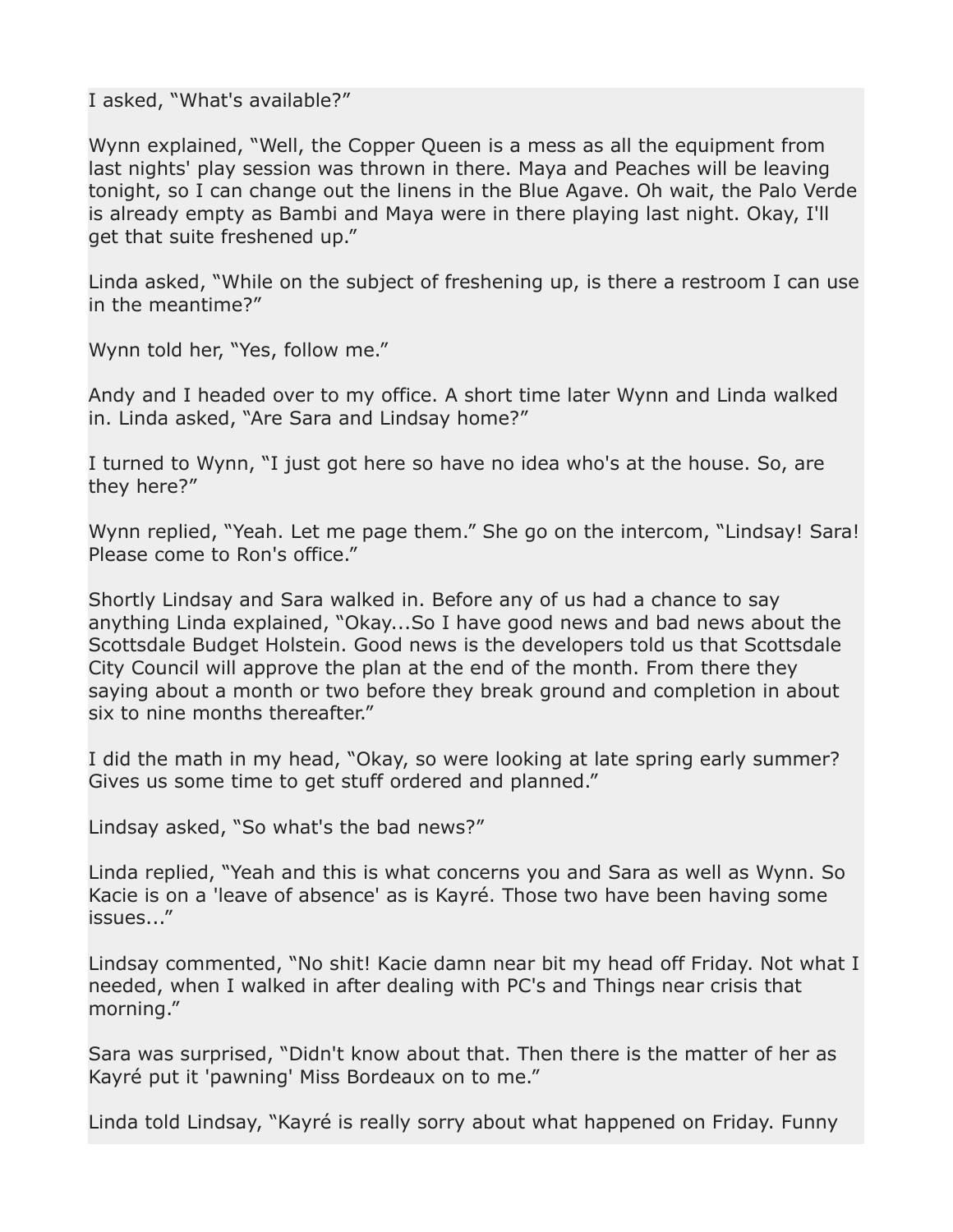Sara you would mention Miss Bordeaux...now this is entirely up to you if you want to do this or not. Miss Bordeaux was so impressed with you she's asked for you to be her personal shopper."

Sara asked, "Meaning what?"

Linda explained, "Meaning that when she is at the store, she would only be working with you. She did tell me that she is willing to work around your schedule. She usually comes out our way from Paradise Valley about once a month. She mentioned something about wanting to bring her daughters."

Lindsay joked, "Lucky you!"

Sara told her, "Nah Miss Bordeaux is not that bad. Sure I'd be honored. Besides it is guaranteed commission."

I asked Linda, "So how long do you need to stay with us?"

Linda replied, "Oh yeah, so as I said they're both on leave of absence. Both of them are going to be at The Moon Goddess for a couple weeks to see if they can work things out between them. So meanwhile I am going to be running the store in Kayré's absence and Wynn I may need your help to cover as well. Ironically, the timing of all this works out as I am going to be signing the lease on the Superstition store I believe on Thursday."

I recalled, "Yeah, I thought you were doing it next week. But then when you told me you were going to Idaho with Marc you mentioned the walk through would've been this weekend."

Linda told me, "Yeah...sorry was getting my weekends crossed and was also dealing with Kacie and Kayré issues. Now, do you have an extra car I would be able to borrow?"

Sara replied, "I suppose she could use the Road Runner, it doesn't get taken out much."

Linda smiled, "Had one of those in my younger years, back when my hair was blonde!" I looked at Linda trying to imagine her 40+ years younger and with Blonde hair. She asked, "In the meantime, can someone at least take me over to my store? I need more clothes as only packed for a weekend, not two weeks."

Wynn told her, "Seeing as we still have a couple hours until dinner I can."

Andy told Wynn, "That's okay I need to go over to my store anyway and update some paperwork for Dunn as he takes over as manger on Monday."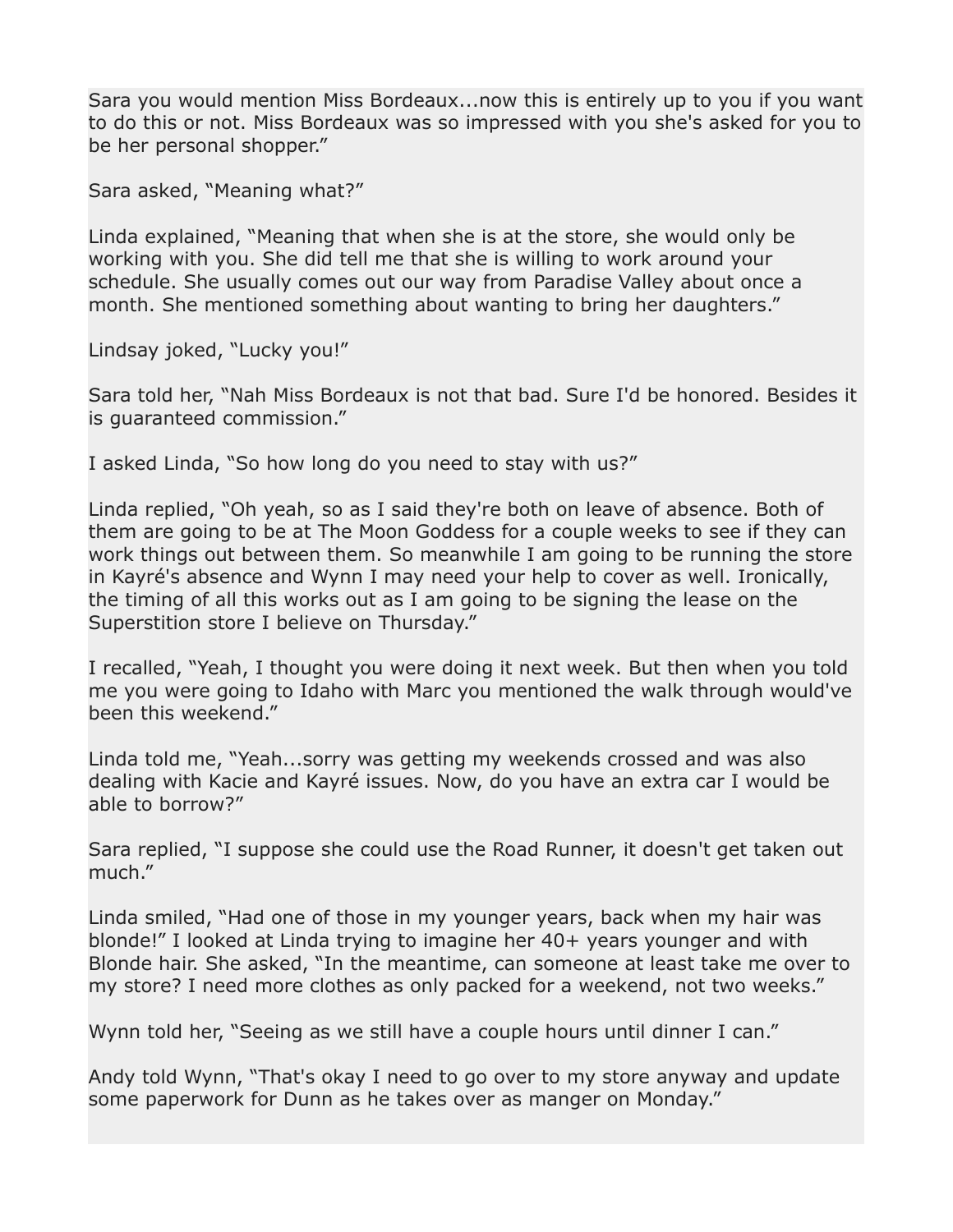Before Wynn departed I asked, "So is everyone else still at the house?"

Wynn explained, "Yes. Bambi and Bunny along with Peaches, Maya and Lizzie are all up in the play-loft."

I was not aware Lizzie was here, "Oh Lizzie's here too. Okay. Um want's the plan for dinner?"

Wynn told me, "I grilled last night and I think most everyone wants to spend time in the play-loft So I think the easiest would be Vinnie's."

Andy and Wynn left while Sara excused herself, "I am going back out the Cabana with Martina." She turned to Lindsay and asked, "You coming to?"

Lindsay replied, "Shortly, I need to talk to Ron."

I wasn't sure why Lindsay needed to talked to me, "Everything okay?"

Lindsay explained, "I put myself in my armor this morning and I don't recall where the keys are?"

I laughed as this was not the first time Lindsay had 'put the carriage before the horse', "Why would you do that?"

Lindsay replied, "To protect myself from Peaches. Anyway, I think we put the keys in your safe."

I opened my safe and took a look at the contents, "Hmm...spare keys for Sara's and Wynn's armor, flash drive with incriminating evidence against my father-inlaw, keys to Peaches' collar...oh need to give those to her. What's this; Andy CBT-750?"

Lindsay laughed, "Oh yeah we put those in there. What about my armor keys?"

I looked some more and confessed, "Sorry, Lindsay I don't see those in here."

Lindsay sighed, "Must be in Andy's safe have to wait until he gets back with Linda."

I was walking towards the great room to head up to the playroom when I glanced on to the cabana and saw Martina laying on a lounge chair in her chastity belt and bra. I walked out and told her, "Love the Metal Bikini Martina! Way to start a new fashion trend."

Martina laughed, "I don't want to take any chances with Peaches still being around."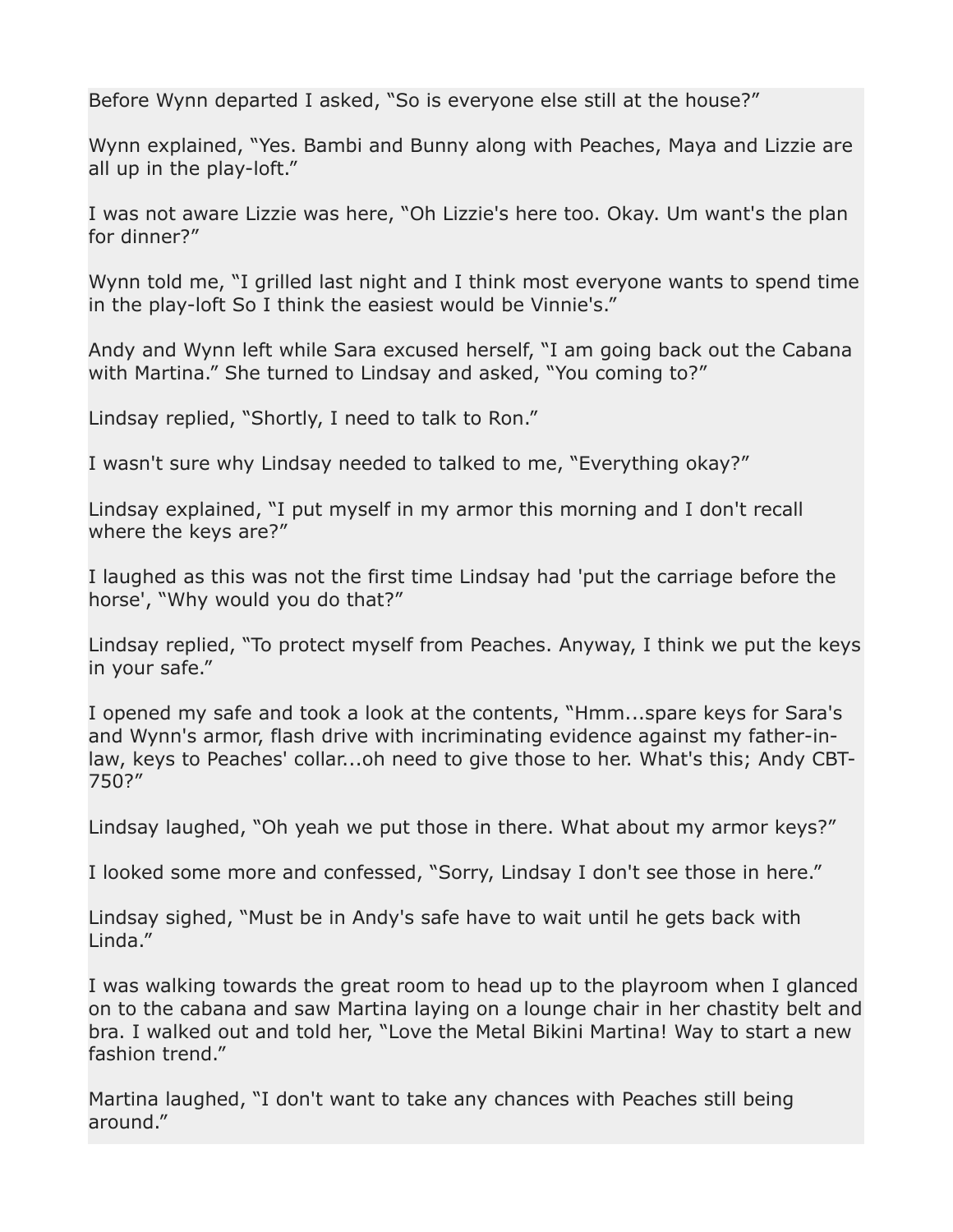Later in the afternoon Andy and Linda returned. Linda noticed Martina, "Marc not letting her out?"

I told her, "Her choice, apparently Peaches has been getting a bit 'frisky' with her." I turned my attention to Andy, "Lindsay is going need you."

Andy asked puzzle, "Um...okay...why?"

I laughed, "Let's says she didn't think things through very well this morning and now has gotten herself in to a bit of predicament."

Andy laughed, "Well she is a natural blonde..."

Linda objected, "Hey! So am...well...'was' I. Anyway, how about you show me up to the play-loft."

Andy headed over to the cottage to find out what Lindsay had done. Meanwhile Linda and I headed upstairs into the loft. Linda looked around and commented, "Add a lot new stuff since I last saw it."

I reminded her, "Yeah and took some stuff out too. Dundee is re-doing the entire play room at the other house. It is going to bigger and better laid out overall. Come to think of it, I should go over there tomorrow and see what he has done so far."

Linda noticed the bondage stand and asked, "What's this metal stand?"

Bunny came over and explained, "One of my favorite toys, I have one at our house too." She looked over Linda who was wearing high heel sandals and nude fishnet pantyhose, "How tall are your heels?"

Linda replied, "4-inch why?"

Bunny then asked, "Can you wear 5-inch ballet heels?"

Linda still confused told her, "Yes, why?"

Bunny concluded, "Well, you are about height wise between myself and Maya. Maya has done this stand with 4-inch ballet heels. I usually wear 6-inch as I am a little shorter than she is. Just need to find a pair of ballet heels of the desired height in your size. Follow me." Bunny and Linda went over to the closet to find the shoes for Linda.

Meanwhile Andy went into the cottage and found Lindsay. She told him, "Was just heading back to the main house." She really didn't want to admit to Andy what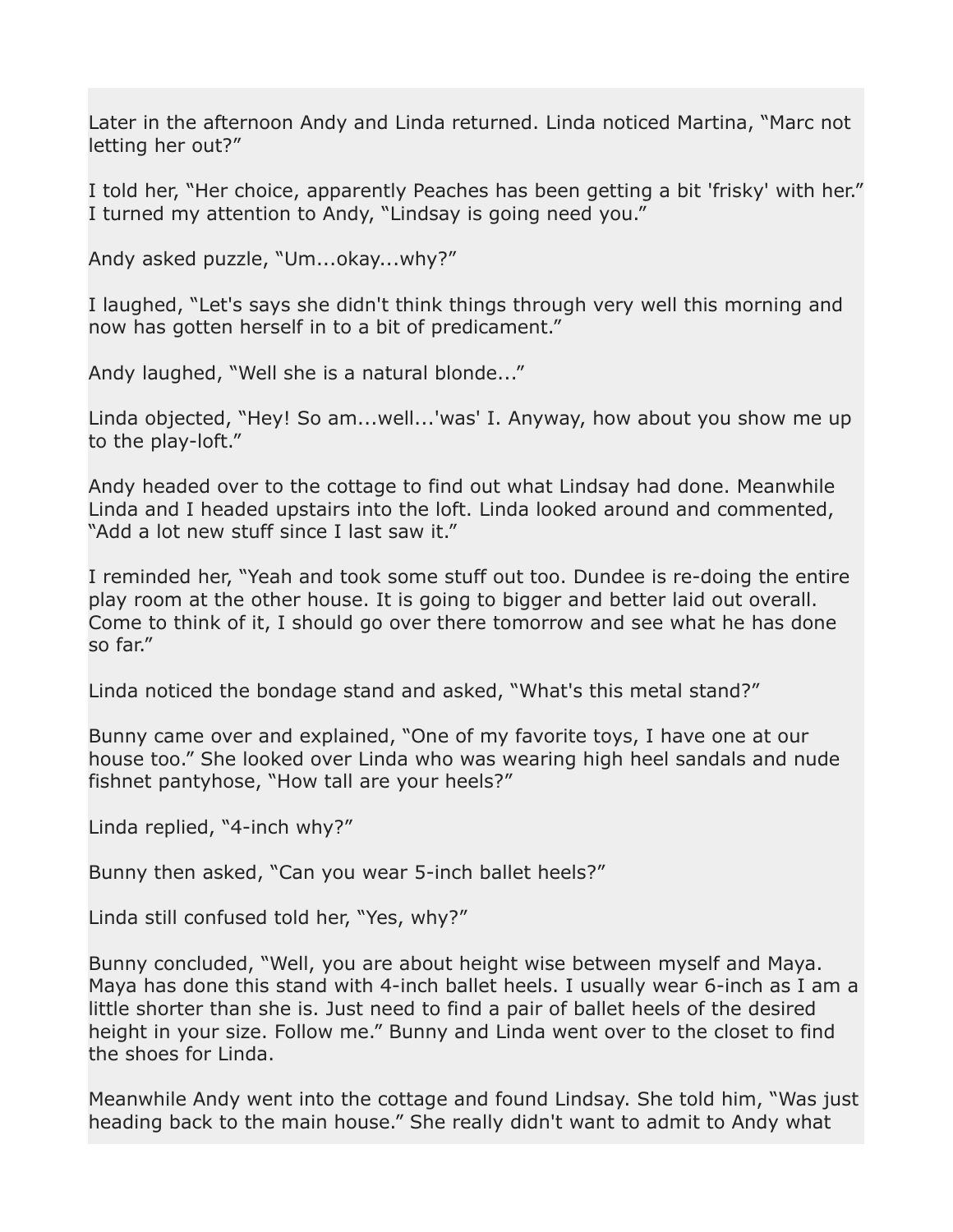she did, but then she would have to at some point if she wanted out the armor.

Andy told her, "Ron says you've gotten yourself in to a bit of predicament?"

Lindsay sighed, "Yeah. So um...are the keys for my armor in your safe?" Before Andy could answer she added, "Because they are not in Ron's."

Andy laughed, "So that's what you did. No, I am not mad at you...why though?"

Lindsay explained, "Haven't worn in ages and since I don't have chastity bra like Martina I decided to fully protect myself this morning...at least until she leaves tonight."

Andy wondered who she was talking about, "Who?"

Lindsay told him, "Peaches. She's the reason why Martina is out on the Cabana in a metal bikini as Ron puts it."

Andy laughed, "Such a strange group we keep company with..." He thought about Lindsay being stuck in her armor and his cock got hard and started pressing against the spikes inside the CBT-750 he groaned, "Of course I wear this CBT-750 24/7 and you too are nearly belted 24/7. Okay, lets take a look and see if your keys are in there. If not, well have to find a kinky locksmith." Andy and Lindsay walked into their office and he commented, "Damn, been a while since I've been in here. So odd, thought we'd be using this more often." He opened the safe and looked around, "Ah...keys for the Fort McDowell store I will need those. Okay, ah here we are..'Lindsay Armor'."

Andy handed Lindsay the key and she stuffed it in her skirt pocket, "Thanks, I'll wait until later this evening when Maya and Peaches leave."

Back up in the loft Bunny found a pair of 5-inch ballet boots in Linda's size, "Here you go, get these on and I'll get you into the stand." Linda sat on the bench removing her sandals and replaced them with the ballet boots. She stood up and walked back towards the play-loft as if this was normal footwear for her. Bunny laughed, "Dang you make it look so easy."

Linda reminder her, "Darling, I've been wearing and walking in these since before you were born! I may seem like some stuffy old lady, but I am very much still kinky and into fetish as I was in my younger years."

Bunny defended herself, "Never though of you as a 'stuffy old lady' and besides I know about your stores." A thought crossed her head, "Speaking of which at some point we should discuss about possibly carrying my custom leather harnesses."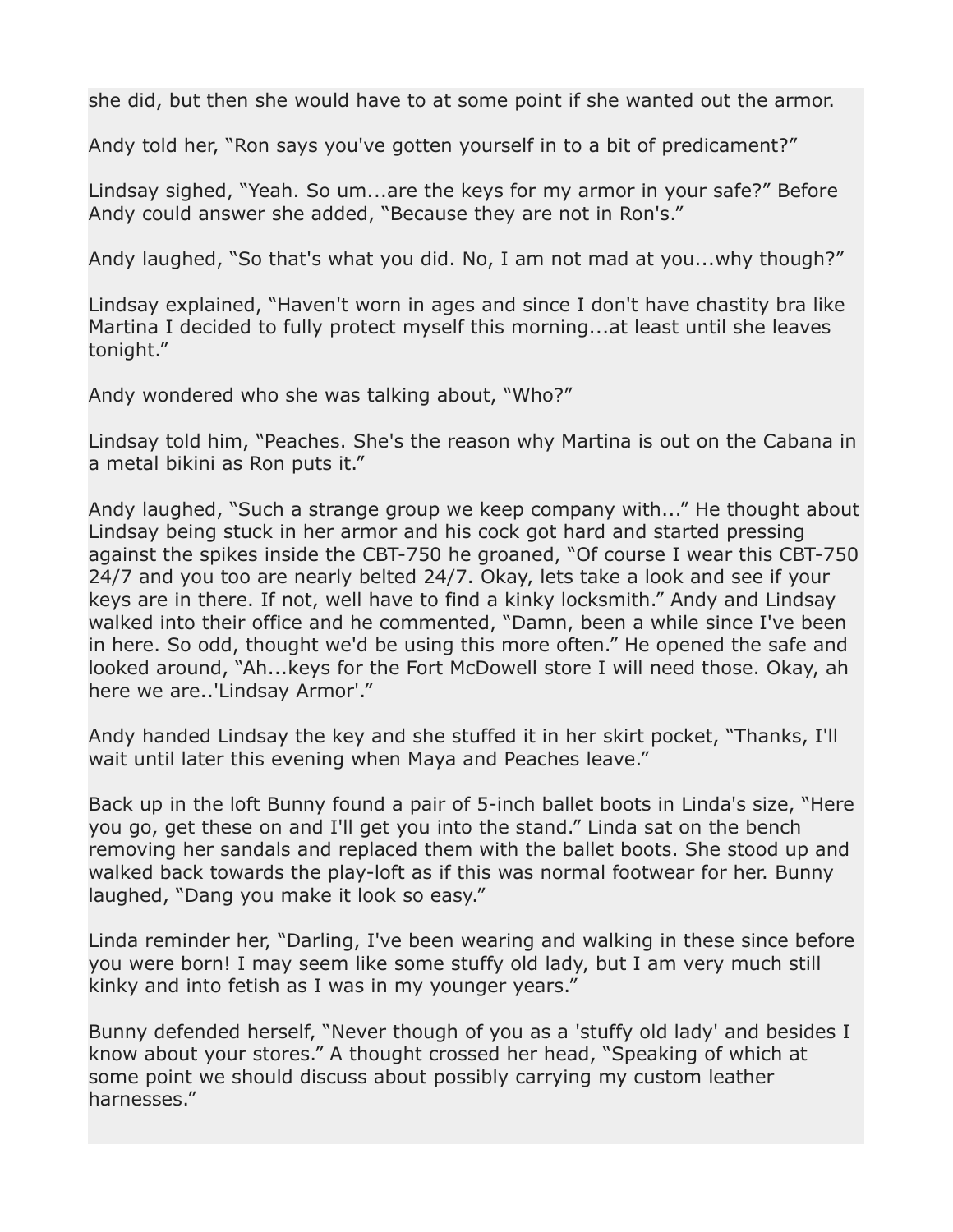Linda told her, "Well, I am here all week and the next...meanwhile I am dying to try out that stand..looks like fun."

Bunny smiled, "Oh yes it is!" Linda was standing in front of the stand. Bambi removed the rectangular padlocks at the neck and removed the neck restraint. She picked up the Allen Key and removed the ankle and wrist restraints. She held on to the base of the stand and told Linda, "Go ahead and step into on the thigh hoops, I'll hold on to the stand and you so neither fall."

Linda put her left leg through the thigh hoop and commented, "That wasn't that difficult!"

Bunny laughed, "True, but getting your other leg in is."

Linda evaluated the situation, "Hmm, see what you mean. Good thing I still do yoga!" With Bunny holding on to the and bracing her, Linda put her right leg through the thigh hoop.

Bunny knelt down and placed Linda's ankles against the back of the restraints and then attached the locking plate. She told Linda, "Put your arms behind you, through the loops and you will feel where your wrists will go." Linda did as she was instructed and found where her wrists would be. Bunny attached the locking plate for the wrists. She noticed Linda's neck wasn't quite lined up with the neck restraint. She told Linda, "Stand up tall, I do think you will fit."

Linda told her, "Yeah I tend to slouch a bit when not in a corset." She straightened her posture and her neck was now perfectly aligned with the neck restraint. Bunny attached the front plate and secure with the rectangular padlocks. Linda saw what Bunny was doing in the mirror and laughed, "Not like I am going to be able to get that off anyway with my hands behind my back!" She tried to move around and found she had no where to go, "Wow this thing is tight!"

Maya happened to walk in and saw Linda, "Sure is. Remember when I was put in it a couple years ago, I think it was Ron's sister who did it. I know she found a wand skinny enough to get between my thighs."

Bunny told them, "I believe Gary gave Ron one of those when he gave you guys the stand and hogtie trainer. Let me go look." Bunny headed back to the play-loft closet and looked in the wands section. With a little hunting she found what she was looking for and grabbed an extension cord on her way out." Bunny returned to find Peaches had come up into the loft in a floral bodystocking and had her hair on a pony tail. Peaches didn't look too happy as apparently it was Maya's idea. She walked over and set the wand on the floor then asked Maya, "Need help getting her into the hogtie trainer?"

Maya laughed, "How did you know?"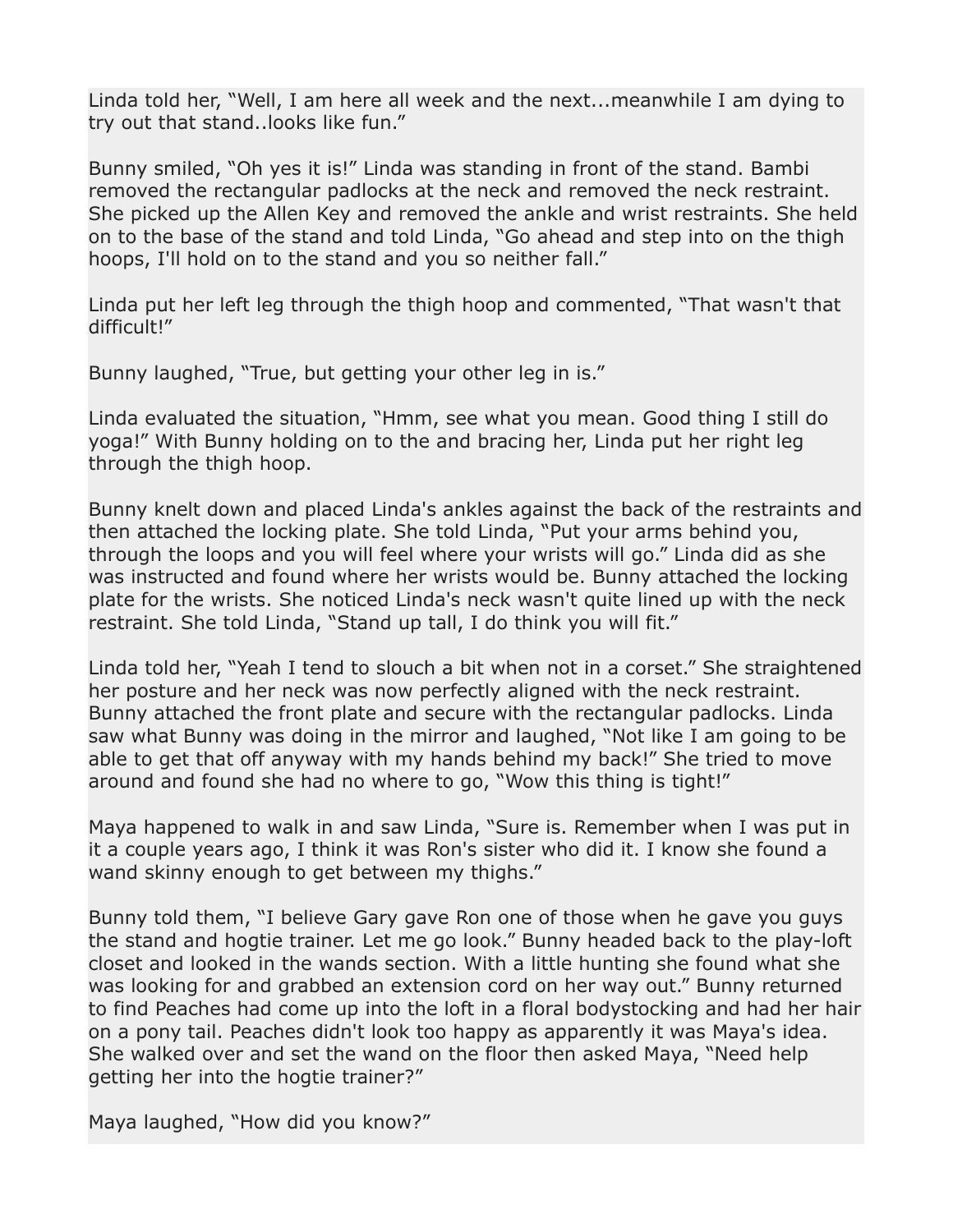Bunny explained, "Floral bodystocking, hair in pony tail..."

Maya told her, "Yeah guess that would be a give away. Please, it will make it quicker and easier for me."

Bunny told Linda, "Just as soon as I am done with Peaches I'll get the wand setup."

Linda laughed, "The anticipation is killing me, you don't know how horny am I right now. Especially seeing the Hungarian girl over there in the bodystocking about to fold herself up like a pretzel."

Bunny blushed at Linda's comments and turned her attention to Maya and Peaches.

Peaches suggested, "We can switch!"

Maya smacked Peaches' on the ass and told her, "You are not getting out this punishment that easy...unless you want to spend a week in the armor."

Peaches pouted and protested, "NO!"

Maya laughed, "Didn't think so. Since we are going to stay another night, may be tomorrow Linda can try the hogtie trainer and you do the stand."

Bunny help guide Peaches on to the dildo and tied her ponytail to the trainer. Maya attached the wrist and ankle restraints securing Peaches into the hogtie trainer. With Peaches done Bunny found an outlet to plug the extension cord into. She attached the other end with the plug for the wand. With a little work Bunny was able to squeeze the wand in between Linda's pantyhosed thighs and wedged it up against her pussy. Maya commented, "We should probably gag her!"

Bunny looked over at Linda who told her, "Sure, I am game!" Maya came over and stuffed a ball gag in Linda's mouth while Bunny turned on the wand. Linda let out a muffled yelp, but the look on her face said she was having a good time.

Bunny looked around and saw Lizzie and Bambi were in the chairs and asked Maya, "Where's everyone else?"

Maya told her, "Lindsay is out with Sara, Wynn and Martina on the Cabana."

Bunny never really played with Maya in the past as her sister typically did, "So you want to do something?"

Maya was also 'lost' as normally she played with Bambi, "I suppose what you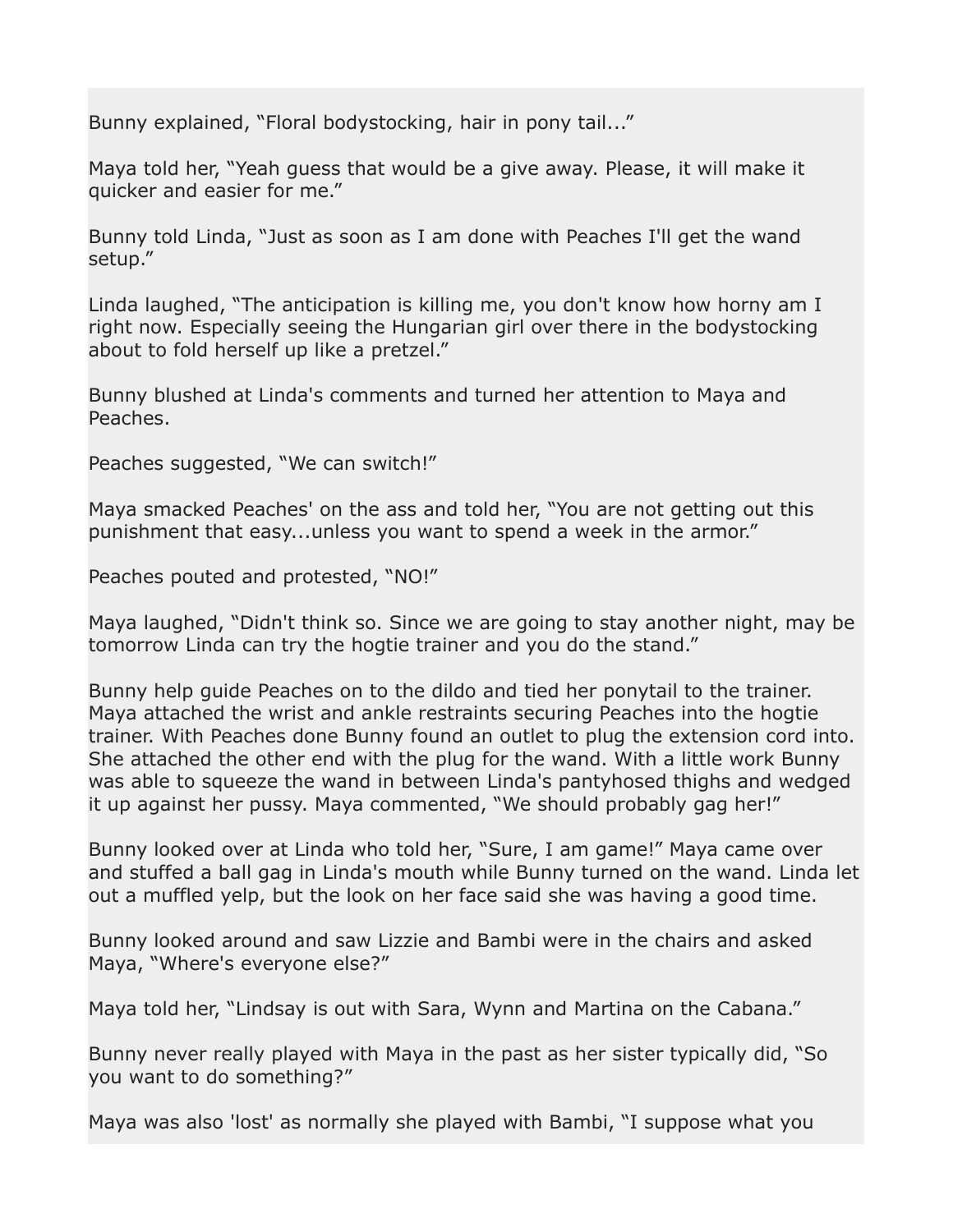have in mind?"

Bunny looked around the loft and saw the giant cage and while pointing at it asked, "Will both of us fit in there?"

Maya laughed, "Oh yeah, I've been in there same time as Peaches and Lindsay so both of us would fit with no problems."

Bunny recalled seeing some transport restraints in the closet and asked Maya, "Could you help me into those transport restraints Ron has?"

Maya giggled, "Sure. In fact I think I'll slip into some as well. Come."

They walked in the closet and Bunny saw the transport restraints and removed two sets. The high security cuffs were already in the box all they needed to do was secure the box with the belly chain and padlock. Maya put the belly chain around Bunny's waist. She then attached the dangling excess of chain to the leg irons. Maya advised Bunny, "Wait until we are in the cage before you cuffs your hands as it will be hard for you to get in otherwise. Okay now you do me." Bunny repeated what Maya had done on her to Maya.

Bunny asked, "What else?"

Maya had an idea, "Well, I can run a double headed extension cord and get us a couple wands in there."

Bunny was getting turned on, "Wow, you're so good at this!"

Maya laughed, "Yet your husband owns a line of fetish toy shops."

Bunny told her, "I know. See, I can picture and design any kind of bondage harness that is described to me. But, I can't think on my feet like Bambi or even Wynn when it comes to these elaborate bondage setups, like how we 'relaxed' last night."

Maya understood, "Yeah I know what you mean. Oh...we should also be wearing gags!"

Bunny giggled, "But of course!"

Maya grabbed a couple gags along with keys for the belly chain padlocks and all the transport cuffs. They walked back into the play-loft and Maya opened the cage door and told Bunny, "Go ahead and get in, you will have room to turn around so you can face me. Take these wands too and thread the cords through the bars I'll get them setup." While Bunny made her way into the cage Maya plugged in the extension cord and attached the plugs for both wands to the head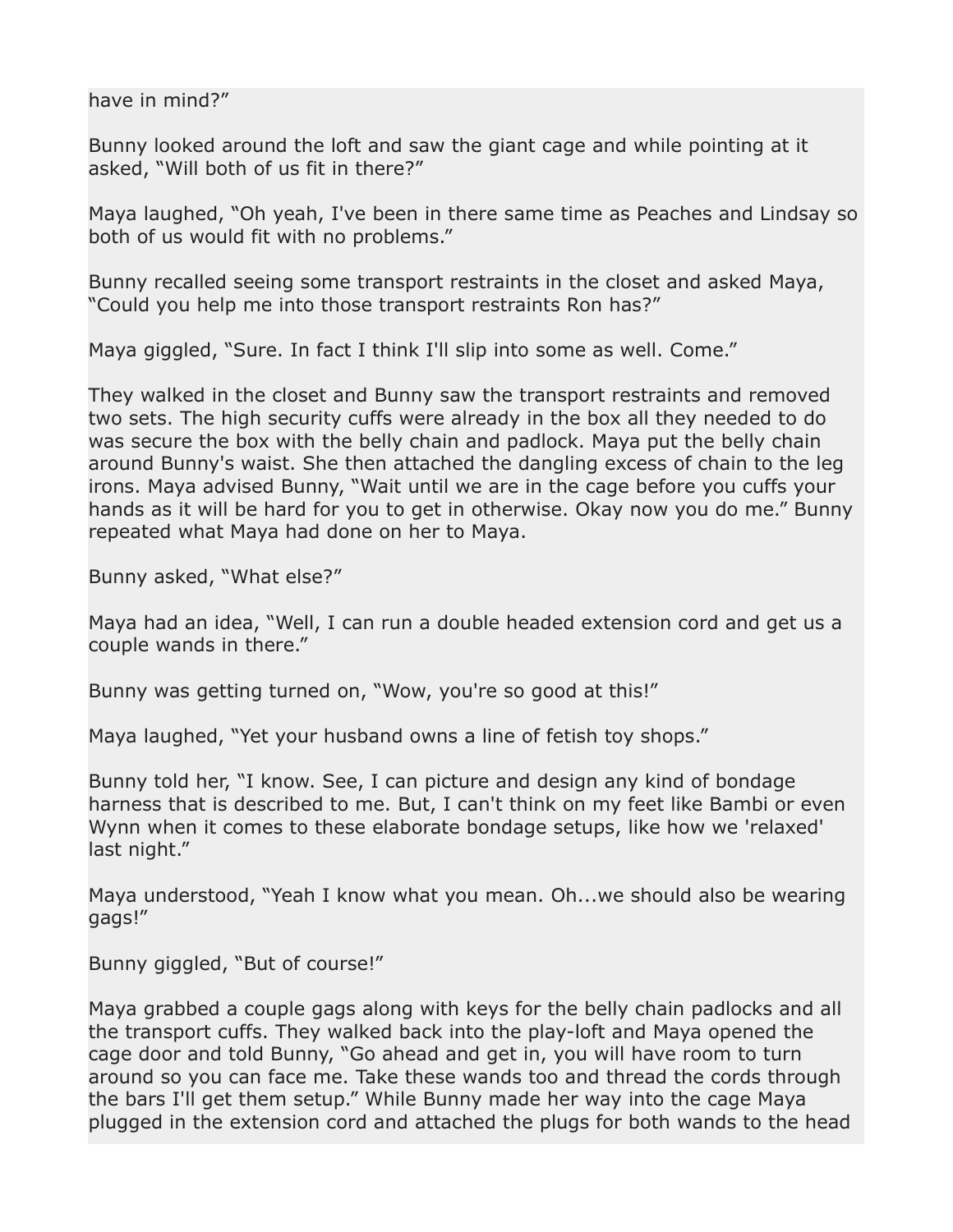of the extension cord. Bunny turned around and put on her muzzle gag then cuffed her hands. Maya got into the cage, closing and locking the latch on the door behind her. She realized that the only other people in the loft were Bambi, Peaches, Lizzie and Linda all whom were restrained. Oh well, someone would be coming up later. She told Bunny, "The wand is hot!". Bunny turned on her wand and applied it to her pussy. Maya put on her muzzle gag and cuffed her hands then took her wand and put on her pussy. She was surprised she was getting so turned on so quickly, but then recalled she had 'relaxed' the night before.

A couple hours later Lindsay went back into the house and saw Wynn was setting up the bar for dinner. She saw Lindsay, "Hey! Pizzas should be coming shortly, would you be a dear and take care of those when they arrive. Money is on the table next to the door. I need to head up to the play-loft and see who needs to be released."

Lindsay really didn't want to have yet another awkward encounter with Drew but Wynn had already left the kitchen. Sure enough the doorbell rang and Lindsay opened to door to see Drew. He looked at Lindsay who didn't say a word and laughed, "You know, this is just keeps getting more awkward!"

Lindsay really didn't know what to say and she handed Drew more 'hush money', "Yeah, should be used to it by now. I swear we are going to be back at that other house soon."

Drew took the money while handing Lindsay the pizzas and laughed, "Yeah sure...anyway thanks for the tip!" Drew left and Lindsay closed the front door taking the pizzas to the kitchen counter.

The next morning I headed over the Desert Oasis house to see what had been going over the past few days. Upon arrival I noticed the gates to the rear were open and coming into the rear I saw Dundee's and a couple other pickup trucks. There was also a small Desert Waste Services dumpster sitting upon plywood. I headed into the main house then down in to the playroom. As I came down the stairs I noticed the entire space had been gutted. Dundee saw me enter, "Hey Ron, good timing I was going to call you soon anyway."

I told him, "Had a chance to get away from the house. Been in Vegas the past couple days dealing with a mess with Gary's step-daughter shop. Wow, it is sure empty down here."

Dundee explained, "Yeah, we got our demo permit on Friday so we had it down here. We had already done upstairs as that was small enough that we really didn't need to wait for a permit. So we did notice a couple minor code issues with plumbing, electrical and HVAC, mostly related to the old system we are removing anyway."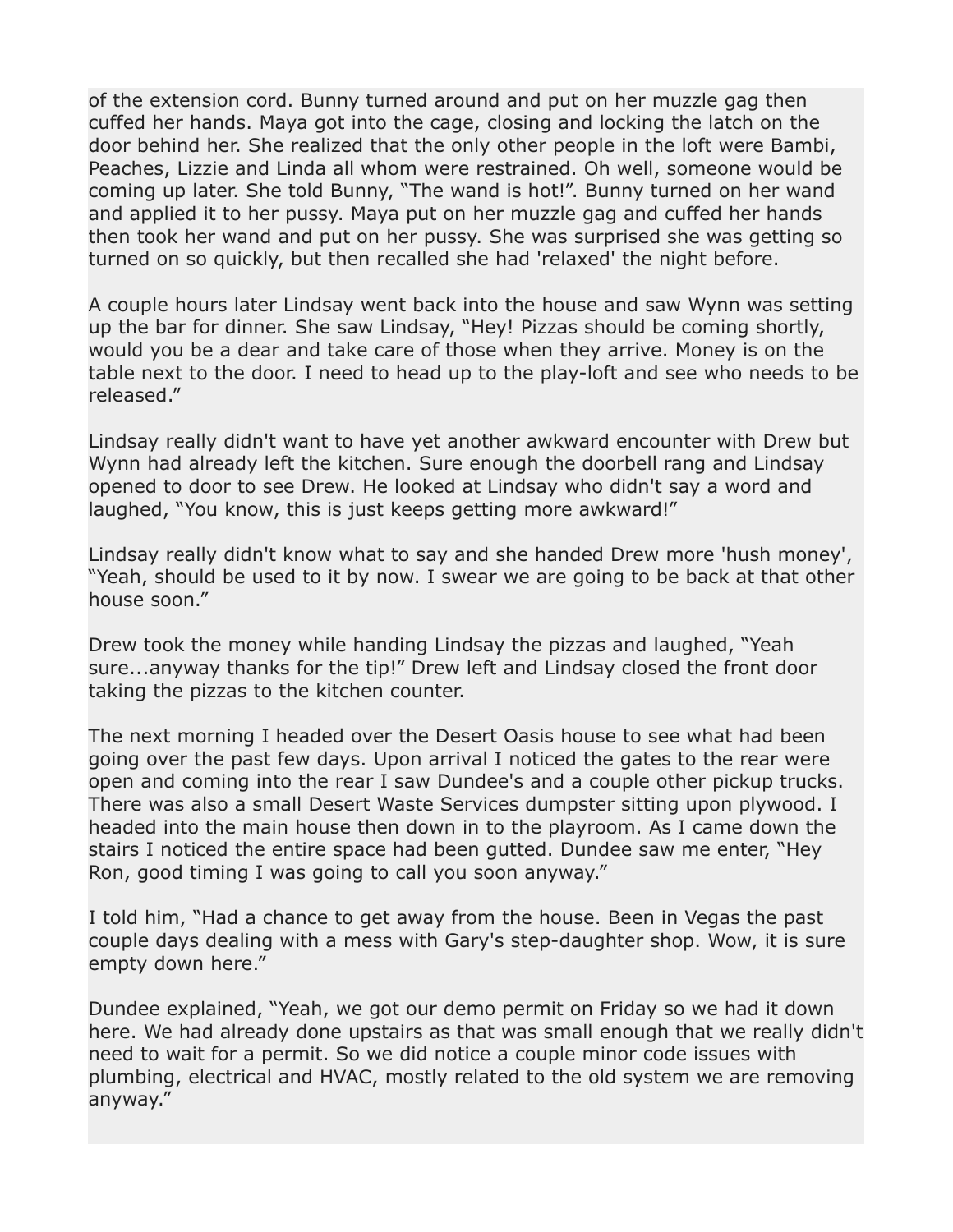I was concerned, "Is this going to cause delays?"

Dundee assured me, "Not really, as I said most of it is related to the old system and the other items we are going to addressing anyway when we redo the sections. Come with me and I'll show you what we are getting ready to start." We headed over towards my old shop and I saw they had already started framing the new dividing walls and the entrance to my shop. Dundee pointed out, "So you have lost a little bit of space in your shop, but it was mostly storage. We are already working on relocating the plumbing for the new powder rooms and new electrical for the lights and fans. Oh yeah, fans...so the existing ceiling fans besides not being in the right place were the wrong size for this area. I would recommend we put in a couple bigger diameter fan say an 84" which DC motors. We have a framing inspection on Tuesday and plumbing, electrical and HVAC on Wednesday. If that all goes well, we will patch and stain the concrete on Thursday and should be done with everything else down here by the weekend."

I asked, "What about the McGrawl's office?"

Dundee explained, "Were almost done with that let's head on up and take a look." We headed up the stairs as Dundee explained, "Again, their office is a minor project compared to your basement."

We made it up to the top level of the house and noticed plywood floors, "Oh forgot about removing the carpeting."

Dundee laughed, "Yeah, that stuff was in horrible shape. Just as soon as we finish up their office likely tomorrow, I'll get my floor guy in here and start laying the laminate. That'll take a couple days." We walked towards the McGrawl's office and noticed the doors had already been relocated. "Okay, so as you can see the doors now face the doors to their bedroom. Now as you can see we have already gotten the cabinetry built and their desk should be arriving tomorrow. The furniture came in on Friday and we are storing in the other garage for the time being."

I looked around and told Dundee, "Okay, great. Keep me posted as you progress. I *should* be in-town most of this week. Might be out in Gold Canyon later in the week for Linda's Superstition Mountain store."

Dundee informed me, "Yeah, she wants me out there next Friday she said you would be there."

I laughed, "Yeah, well she hasn't said anything to me...yet, which is not the unusual for her."

Back at the house, after breakfast Bunny and Linda discussed about carrying the body harnesses at The Budget Holstein. Linda informed her, "We can try at the new store first in Gold Canyon and see how it goes. Don't really have the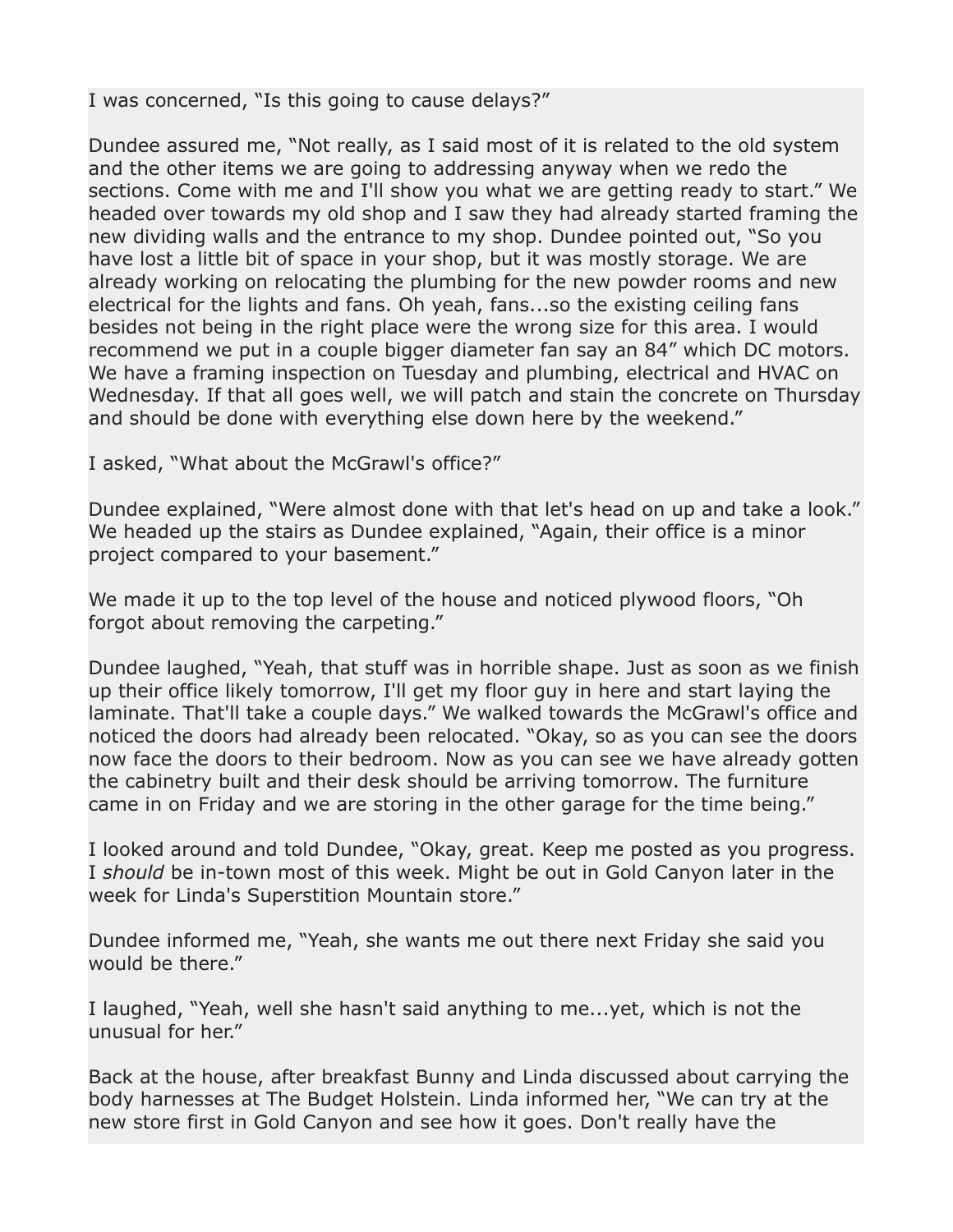## availability yet at Scottsdale."

Bunny asked, "What about Oro Valley?"

Linda informed her, "Prohibited since I don't have a 'mature products' permit."

Bunny thought she as joking, "Seriously the harnesses would be considered a 'mature product'?"

Linda laughed, "I don't get Pima County either. Yet I am allowed to sell corsets." She shifted to the topic, "Would you be able to help me into that hogtie trainer?"

Bunny laughed, "You were serious about trying that. Okay, well you will need to go change into a bodystocking and put your hair in a ponytail. There are plenty of bodystockings in the playroom closet."

Linda told her, "Okay, meet you up there then."

Maya, Peaches and Lizzie ended up staying another night. Maya happened to come into the Great Room and Bunny asked her, "Linda is going to do the hogtie trainer, you want to put Peaches in the stand?"

Maya giggled, "You know, she thinks she'd get off easy in the stand compared to the hogtie trainer. Yeah, we'll change and be over there shortly."

Bunny headed up to the play-loft to get the hogtie trainer prepped for Linda. Meanwhile Maya walked in wearing a black dominatrix dress and back fishnets. Bunny was shocked, "Wait, who died?"

Maya laughed, "I borrowed this from the closet, for whatever reason Ron doesn't seem to have any red dominatrix dresses. I'll need to have a word with him about that!" Peaches walked in wearing 4-inch ballet boots, black stockings with black short shorts and black strapless top. Wynn hadn't bothered to reassemble to bondage stand when she release Linda the night before so it was ready to go for Maya to get Peaches into it. She told Peaches, "Put your left leg through the hoop then I will help you get your right leg in."

Peaches had no issues with her left leg but had some difficulties with getting her right leg into the hoop, "You sure will work?" Maya held on to the stand and then pushed Peaches leg into through hoop. Maya then attached the ankle restraint.

Since Bunny was still waiting on Linda she instructed Peaches, "Put your hands behind you through the loops." Peaches did as she was told and Bunny positioned them against the restraints attaching the plate securing Peaches' wrists. She turned to Maya, "Since there are two locks, how about we each do one side of her neck!" Maya nodded and picked up the neck collar from the floor along with the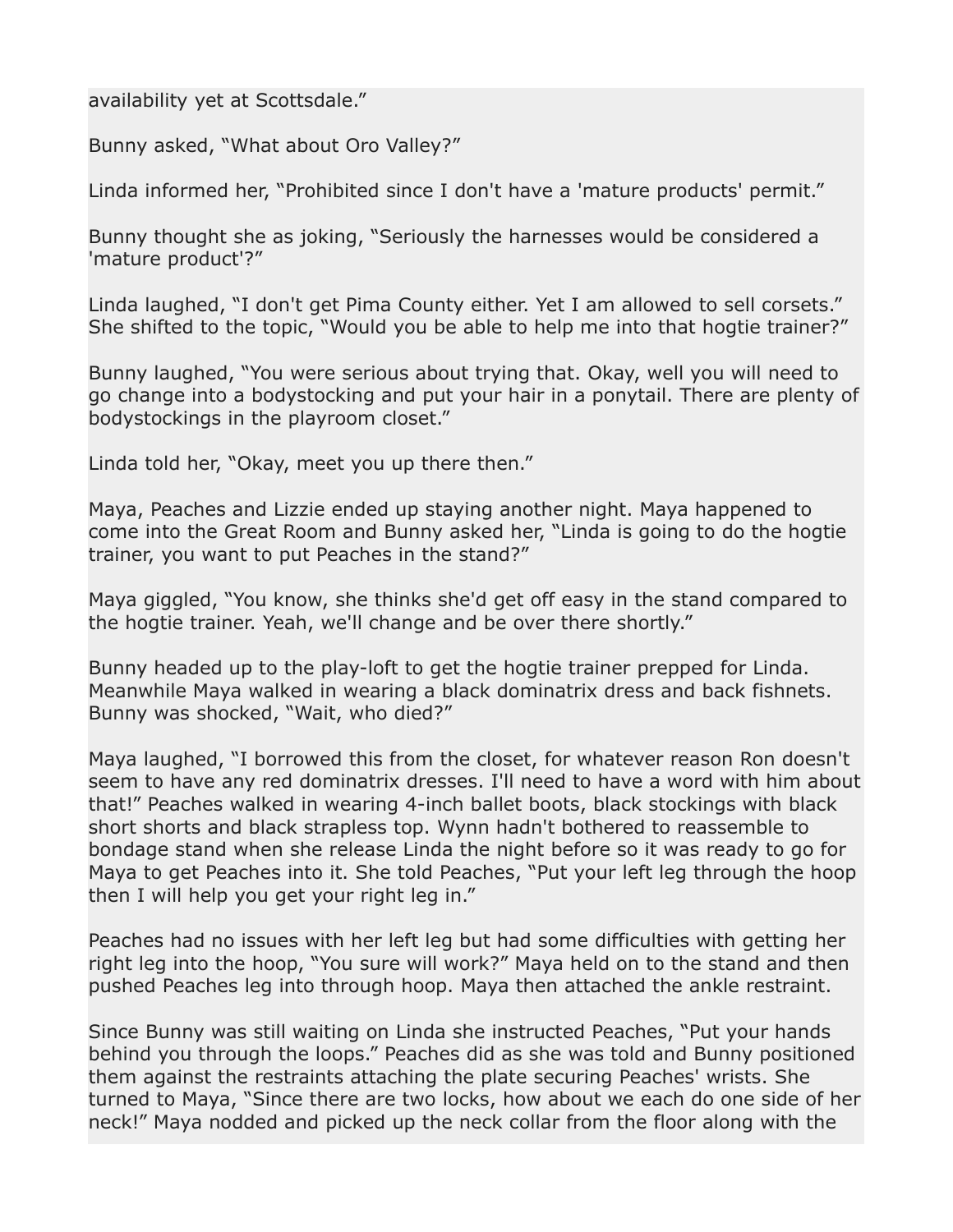padlocks. She handed one of the locks to Bunny who told Peaches, "Stand up tall!" Peaches adjusted herself so her neck was now at the right height so the girls' could attach the collar plate.

Peaches was fully secured into the bondage stand and tried to move, "Shit this tight!"

Bunny laughed, "You'll get used to it, especially once Maya gets the wand setup."

Linda walked in wearing one the black floral bodystockings. She saw Maya in the black dress and commented, "What happened to our 'lady in red'?

Bunny giggled, "Apparently, Ron doesn't have a red dominatrix dresses in his vendor stock."

Linda pointed to Maya and said, "Hmm, well I do have red dominatrix dresses at the shop, perhaps I can donate one to Ron for here. However, you can be a Long Cool Woman in a Black Dress! Oh I see Peaches is already in the stand, how you liking it dear?"

Peaches tried to move and grumbled, "Too tight!"

Linda laughed and teased her, "Yet yesterday you were so wanting to switch with me! Okay Bunny let's get me into that hogtie trainer."

Maya went to get the wand to place on the stand. Bunny assisted Linda getting into the hogtie trainer. Maya had returned with the wand and commented, "Oh, forgot to get a gag."

Bunny told her, "Grab one for Linda as well as a blindfold." Bunny had Linda secured into the hogtie trainer and asked, "So how you like it?"

Linda commented, "You know I haven't stretched this much in my yoga classes. Of course, don't normally have dildo in my pussy during yoga. Not that bad!"

Maya returned with the gags and blindfolds handing a set to Bunny. Both Linda and Peaches were gagged and blindfolded. Bunny asked Maya, "What to spend some time in the cage again?"

Maya smiled, "Sure. I think the transport restraints and wands are still on top of the cage. Let me grab some fresh gags for us."

Bunny walked over and saw the transport restraints were indeed still on top of the cage. She put herself into the restraints, but waited to do her wrist cuffs until she was inside the cage. Maya came over and noticed Bunny was already inside and passed her a gag through the bars. She then noticed Bunny had already cuffed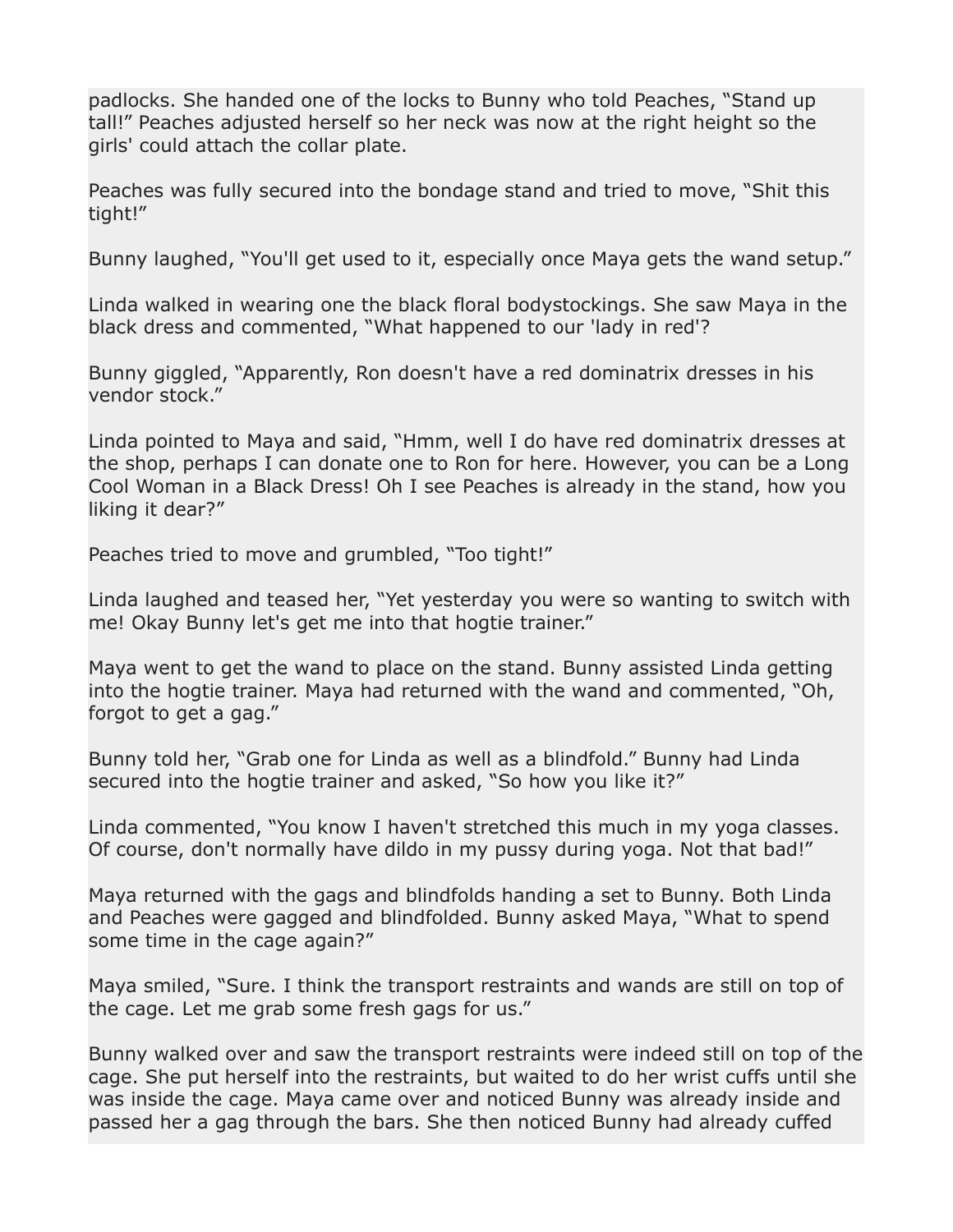her wrists, "Oh, well you cain't very well put this on yourself. When I get in there I'll put the gag on you." Maya grabbed the other transport restraint set and attaching everything except the wrist cuffs. She crawled inside the cage and moved over to Bunny, "Lean forward a bit so I can get this gag on you." Bunny leaned over and Maya put the gag in her mount and secured the strap behind Bunny's head. She exited the cage to get the wands setup, tossing both inside and then went over and found the doubled headed extension cord. Maya returned to the cage, crawling back inside and once again closing the door and locking it behind her. Before she put her gag on she told Bunny, "Wands are hot!" She placed put her gag on then cuffed her wrists. She reached around and grabbed a hold of her wand and turned it on placing it against her pussy.

## **Chapter 14: An Unlikely Change in Plans.**

Later in the week Linda came into my office with a box, "Ron, I have something here for Maya and can we talk?"

I was assuming it was about her Superstition Mountain store, "Yeah. You do know she doesn't live here anymore?"

Linda explained, "Yeah, but this a dress for Maya when she is playing here. She complained last weekend she had to wear a b*lack* dress instead of red when she was dominating. I knew I had a couple red dresses in her size I could 'donate'."

I told her, "Oh lordy! Okay, that makes sense. Give it to the House Mistress, Wynn. So, did what you wanted to discus have to do with your Superstition Mountain store?"

Linda replied, "No. It has to with North Scottsdale...well more precisely Kayré and Kacie. So Kacie is leaving the '*Budget Holstein Family'*."

I was rather surprised and confused, "Um...okay so her and Kayré splitting up?"

Linda laughed, "No. Um Kacie is going to go back to Walmart. She has been offered a regional manager position. From what I gather given her tenure and experience it had always been an option, including when they came out here a couple years ago. However, they didn't have a regional manager position available for Phoenix."

I thought I understood, "Oh so now they have a regional manager position for Phoenix."

Linda replied, "No. She will be regional manager back in her home region in Tucson."

I was rather confused, "So if they are not splitting, they're going to have a 'long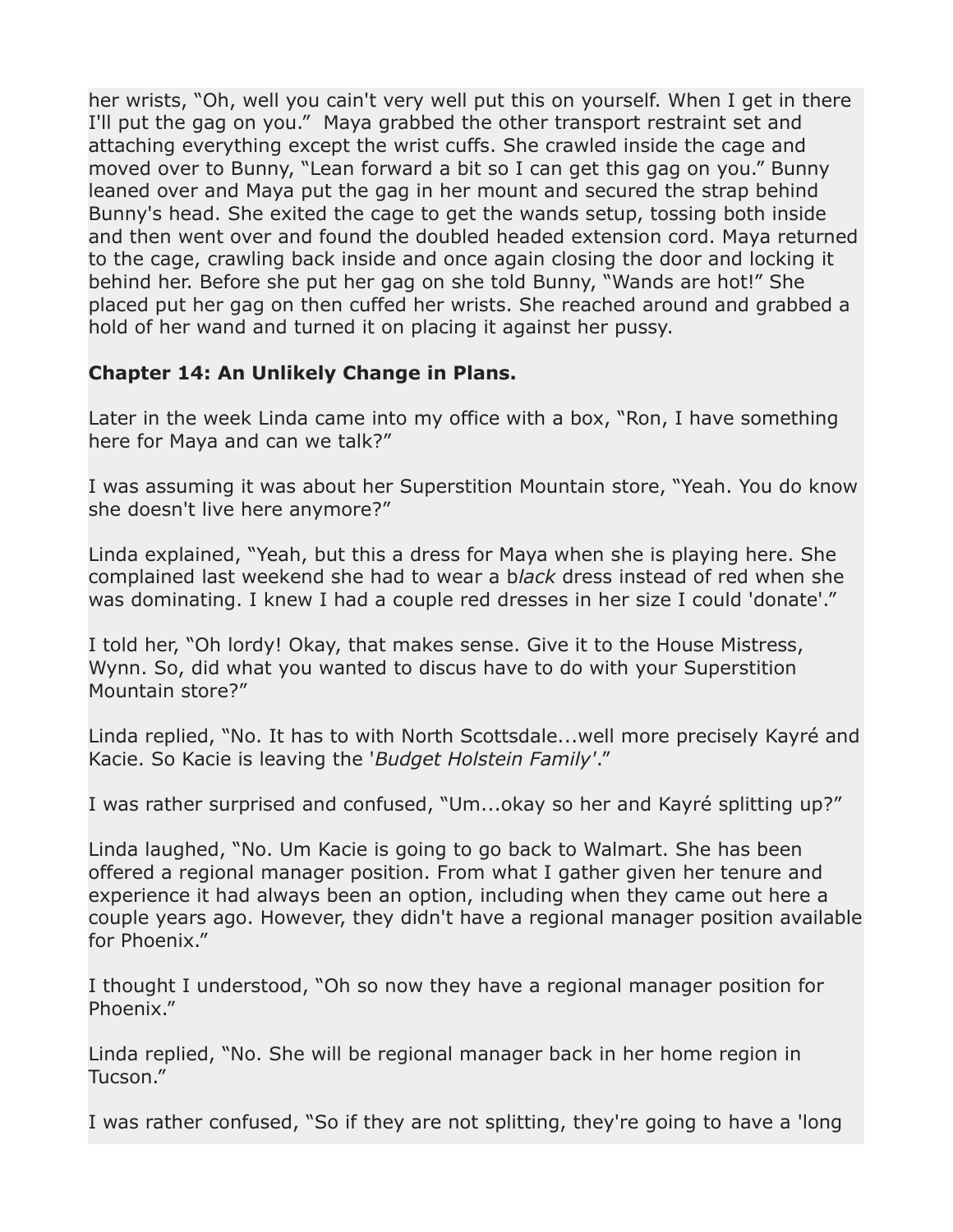distance' relationship?"

Linda explained, "No. Kayré will work with your sister's partner...Madam Cat or something like that?"

I laughed and explained, "Miss Kitty; as in the character from Gunsmoke; Miss Kitty Rusell. Not sure why she picked that as her stage name, I think it was more the persona than the name. Also known legally as Lynette Meyers. Madam Cat makes her sound like an English dominatrix...which oddly enough, she had been known to do when we were younger. That, however is for another story. Okay, so then let me see if I understand this Kayré and Kacie are going to be staying in Tuscon, still living together, but not working together?"

Linda agreed, "Yes. Kacie was getting frustrated with The Budget Holstein and being with Kayré almost 24/7."

I commented, "It is a wonder Sara and Lindsay haven't gone crazy being together all the time."

Linda explained, "They really don't see much of each other at The Budget Holstein. Sara is out a lot getting orders and negotiating with vendors. Even when they both are at the store, they're usually busy with their regular customers. Oh and that reminds me, I need to talk to both of them about some of their regular customers doing like we did with Miss Bordeaux having Sara as her personal shopper."

I concluded, "True and even when they come home, they usually do their own things."

Linda went on to explain, "Kayré and Kacie are selling the condo here and will get one down there. So, I won't be taking over the mortgage or living there. However, since they won't be living in the residence above the Budget Holstein, I'll move in over there once it is completed. When were you supposed to move to the other house?"

I told her, "Likely next week if Dundee is able to get everything done this week. Guess I'll find out when I see him on Friday..."

Linda suddenly remembered, "Oh that reminds me, I am meeting Dundee on Friday at the Superstition Mountain store. I would like you and Andy to be there."

I laughed, "I already knew that. Dundee told me when I saw him on Sunday."

Linda changed the subject, "So if it is not too much trouble I am going to be needing to stay here off-and-on for the next...um...well until I get the Thirsty Cactus location done."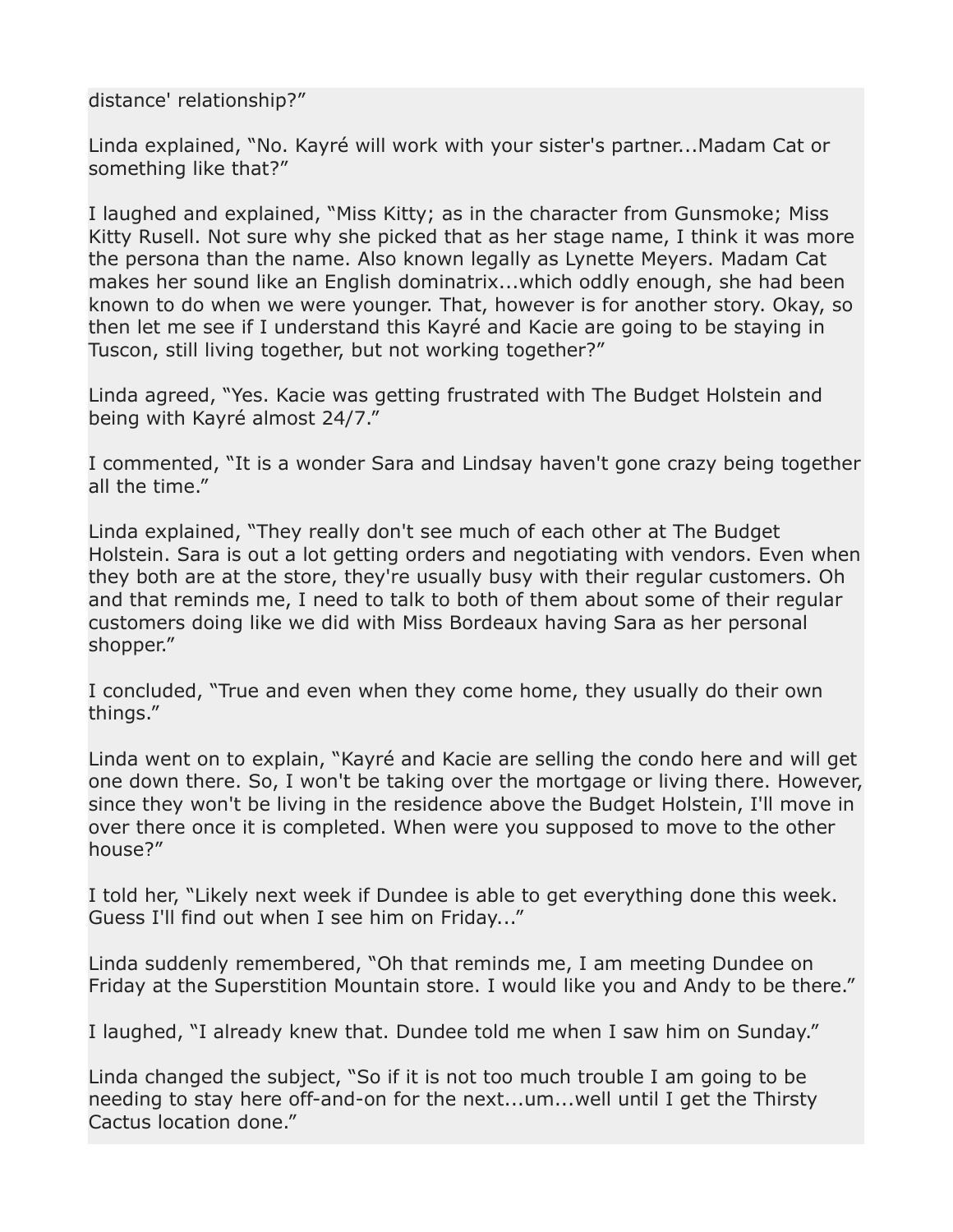I replied, "Year?"

Linda defended herself, "Well not, all the time. Just when I need to be up this way for dealing with the new Thirsty Cactus location. If it is not too much trouble?"

I laughed, "Linda you're living out of a suitcase and really have nothing else other than your phone, tablet and laptop. So you really don't have that much you need to move when we go to the other house. What about The Superstition Mountain store?"

Linda explained, "Not really going to be that involved with that store."

I seemed to recall hearing this before, "Hmm...didn't you say the same thing about the Scottsdale location? Something to the effect this would Kayré's store to run."

Linda laughed, "Yeah..oh well shit happens. In regards to Superstition Mountain, I have a couple ladies whom I've know for years who are going to be running it. We first met in 1989 when the Reinsurance Festival first started in Arizona."

I laughed, "I some how can't picture you attending that...but then again I couldn't with Martina, so who am I to judge."

Linda asked, "Martina?"

I told her, "Yeah take look behind you at the picture in the wooden frame on the shelf. It was taken about 15-years ago."

Linda laughed when she saw the picture of Martina in her period correct clothing eating a giant turkey leg, "Wow. She looked so much different back then with the short blonde hair."

I found the picture of Martina and Laura from their Unlikely Affair many years ago, "And not wearing Pink. So do you remember a few years ago when we first started. Laura was supposed to come out and get things setup for you at the Oro Valley store?"

Linda recalled, "Yeah...didn't she eat something that didn't agree with her?"

I told Linda, "I suppose you could say that...Anyway, come over here I want to show you this."

Linda came over and saw the picture, "Okay that is Martina, but who is that fucking her?"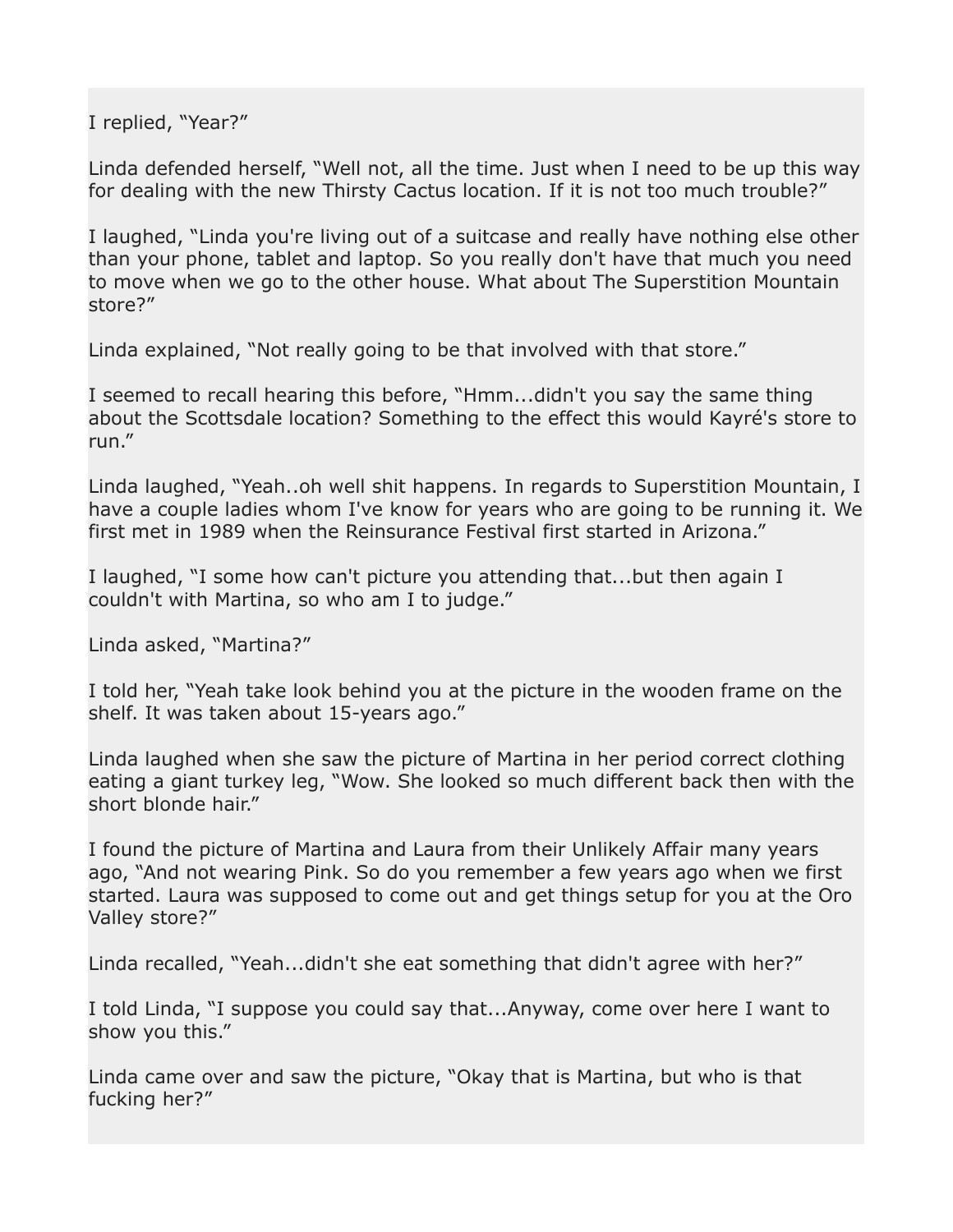I explained, "Laura or as she was calling herself then 'Ann Marie'."

Linda looked closer, "Oh that *is* Laura, when we was this taken."

I told her, "The night that Laura was supposed to be at your Oro Valley store. I was on my way out to Gary's office when he was still in Vegas. This was the night we had the massive dust storm out near Tonapah that shut down I-10 in both directions for hours. I ended up turning around and came home to find a Gold rental Cadillac in the courtyard. No one else was at the house as apparently Martina had sent Sara to have dinner with Marc that night. So I came into the house from the garage and I could hear Martina from downstairs. I knew she had been up to something prior from what Sara had told me. So, I had grabbed my digital camera to have some evidence of her affair and was shocked to see it was Laura she was screwing around with. That is how Martina ended up in a chastity belt. I think it was Laura and Miss Kitty that added the chastity bra when she stayed with them before the divorce was final."

Linda was confused, "Why would she have stayed with them?"

I reminded her, "That was when Valley Shadows had closed and her and Marc were transferred to their 'Motel 6' property as Norah called it. Marc had his own place and she was staying with my sister and Miss Kitty."

Linda laughed, "Martina was always a wild one. Heck everyone in our group seems to have a wild and crazy side, well except Lindsay. She always seems so stressed out."

I explained, "I know, she keeps thinking she needs to be involved with the computer stores as much as she hates it now. Leaving Tucson was not easy on her, neither was the constant drama with the Fountain Hills store. I guess from what others have told me she had to assume some management responsibility the other day in regards to the Scottsdale and Rio Verde/Fort McDowell stores. Hopefully, now that they are down to just Fountain Hills and Scottsdale stores she can focus herself with just The Budget Holstein."

Linda assured me, "With Kayré and Kacie gone, I need her more than ever."

Getting back to the topic at hand, I asked, "So have you talked to Sara, Lindsay and/or Wynn yet about what is going on with those two?"

Linda told me, "Not yet. I am still trying to piece together information from Kayré. Not even sure what their time line is going to be or if this is for certain."

I advised Linda, "Whilst it is your choice as to when you choose to tell them, I would strongly recommend talking to them as soon as possible."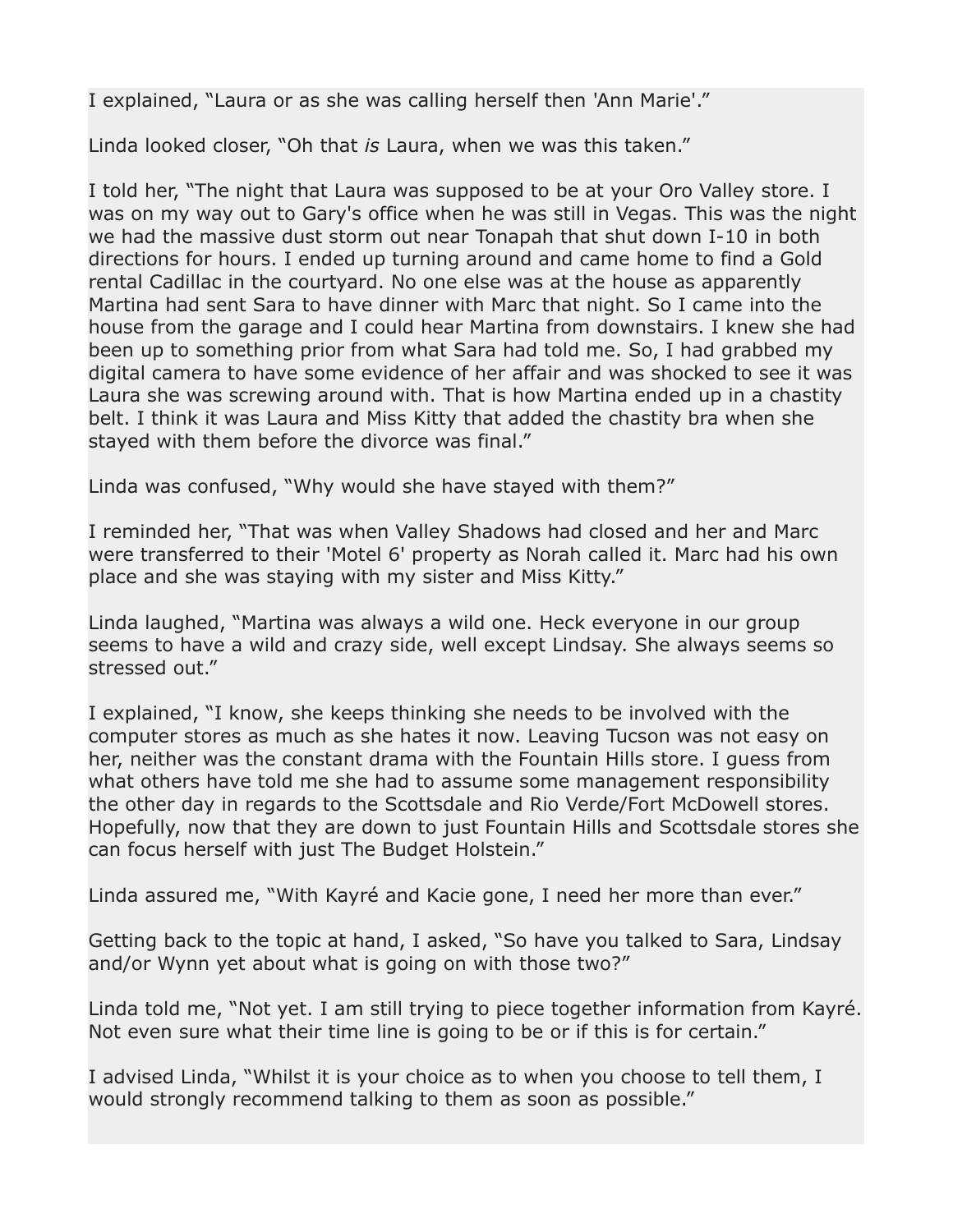Linda agreed, "Yeah, I know. Likely tomorrow night as I usually talk to Kayré in the early afternoon. Hopefully she can give me a more definitive timeline."

She left my office and I got to thinking with her staying in the Queen Suite offand-on during the next year and the McGrawl's taking the King Suite as well my old office; I would only have the old presentation room as a guest room. However, there are many times Sara and Lindsay would want to spend some time together as they do now in the High Infidelity Suite. There really wasn't any other rooms or areas that we could convert to provide them their own playroom. Since I had Thunderbird opened, I looked at the plans Dundee had drawn up for expanding and redoing the playroom. So the plan was to keep the 2-car garage on the west side and the 3 ½ on the east side. Since we only had three cars now; The Jeep, Cruiser and Sara's Roadrunner, we didn't need to have that much garage space. Wynn's Vespa and our bikes would still fit in the ½ car potion of the eastern garage. Of course, I forgot about the McGrawl's Mini Cooper. However, over the past few months with us constantly taking the Jeep out it was usually parked in the driveway. Figured this could just do that as well at the Desert Oasis House. I gave Dundee a ring, "So, I have an unlikely change in plans and hope this isn't going to be too much trouble."

Dundee asked, "What now?!"

I explained, "So, how about we convert the remainder of that western garage into a large guest bedroom and bathroom. It can double as an additional guest suite or a place for Sara and Lindsay to play and spend the night together."

Dundee told me, "It is going to cost you...to get expedited permits. However, since it is within the same area is as the existing it might not be a big deal. So you want a bedroom, bathroom and closet."

I told him, "Yeah. Don't worry about sending me plans. Surprise me, I trust you and impressed with what you have come up with before."

Dundee explained, "Shouldn't take very long, just some new plumbing and electrical along with another ductless HVAC system. Okay let me ask you this, do you ever plan on using that garage as a garage again?"

I replied, "Not really, there is still a 3 ½ car on the other side which has plenty of storage. Why?"

Dundee asked, "Well in that case why don't we remove the existing overhead garage doors and frame it all in. Add a couple windows in the playroom to allow natural light, one in the hall and some in the new bedroom. What do you think about doing plantation shutters like the rest of the house?"

I told Dundee, "Sounds good to me. Like I said, just do what you think works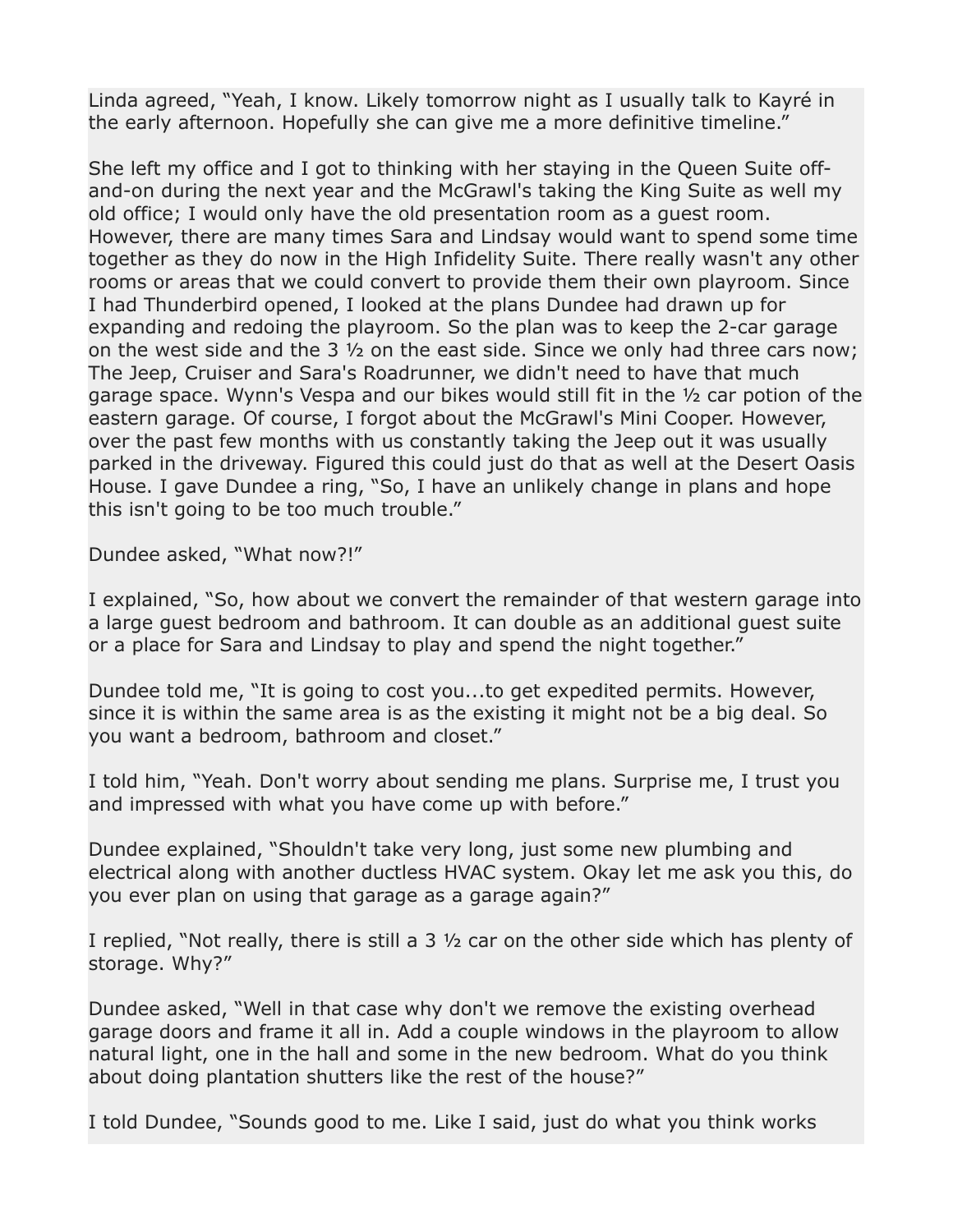best." I finished up with Dundee and was just starting to get back to what I was doing when the Bat Phone rang. My immediate response was, "Oh crap, now what broke?" I answered the phone, "AZOutback, Ron."

Gary asked, "Quick question, do y'all still use that bondage wheel you got in exchange for the caning platform?"

I told him, "I thought it was the cage we got in exchange and she threw in the bondage wheel? Anyway to answer your question, not really...why?"

Gary started his pitch, "Well a dear friend reached out to me and told me she was in need of one. She'd be willing to trade."

I asked, "What would we she have to trade that we don't?"

Gary explained, "How about a wood and leather spanking bench? Check your email."

I switched back to Mozilla Thunderbird and saw an email from Gary, but not with his ACME domain, "GZFEITSHES.COM? When did you get that domain?"

Gary told me, "Zac has had it for years, we decided to put it to use it as we are doing business together, more of a consignment service. Anyway you see the picture?"

I replied, "No, actually was distracted by the fact that somehow you managed to successfully register and setup your own email account."

While I was looking at the pictures Gary admitted, "Well, Lulu took care of that. So what do you think?"

I reviewed the pictures in more details, "Looks like it is in good condition."

Gary told me, "Pretty much like new, think it was another one of those cases where they just didn't realize how much space it would take up."

I laughed, "Sort like that bondage cross for the fucking machine you gave me when we first moved into the Desert Oasis house? Well with the expansion Dundee is doing at the Desert Oasis House we would have no problem fitting it. Is she local?"

Gary explained, "No, she's over in New Mexico. She will arrange for shipping and asks you pay the difference as the bench is a lot heavier than the wheel."

I told Gary, "Yeah, I would think so. Sounds more than fair to me. So I assume you will take care of all of this for me?"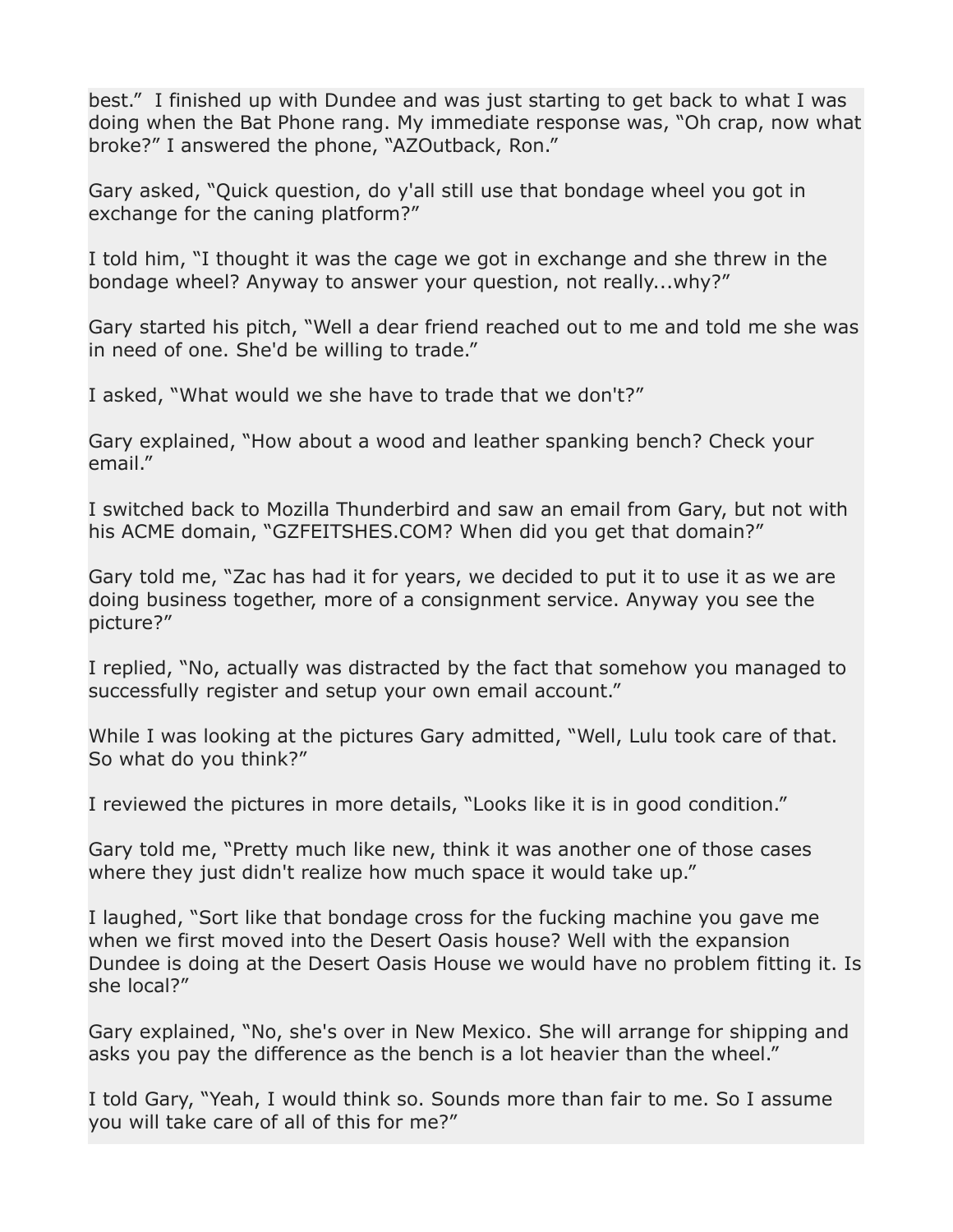Gary replied, "Yeah, I'll drop by later this week to breakdown the wheel then take it over to my shop. I have shipping crates it should fit in plus I can have UPS pick it up directly. When y'all moving?"

I advised him, "Just as soon as Dundee has finished all his work on the Desert Oasis house. May be in a week or so."

Gary offered, "So may be I should have her ship the bench to my office and then come and bring it and setup once you get moved in."

I confirmed, "Yeah, I think that would work better."

The next afternoon Linda appear at my office, "May I come in Ron?"

I was working on getting a site setup for a new client who had insisted we use their current hosting provider. I was having a hard time getting everything configured, "Yeah. I need to take a break from this. Still cain't understand why WordPress won't talk to the database. I have all the information correct in the wp-config file....oh well what did you need Linda?"

Linda explained, "Um, so I talked to Kayré today and she has informed me Kacie doesn't want them coming back to Scottsdale. Apparently, she never wanted to come up there in the first place, but didn't want to disappoint Kayré. So I hired a moving company to pack their condo and ship the contents down to Tucson just as soon as they find a place out there. Think for now they are going to just rent an apartment as would take too long to purchase a condo."

I asked, "So I suppose you will be telling Sara and Lindsay tonight?"

Linda sighed, "Yeah, best we do. It does explain so much though with Kacie. Oh well, not like I ever pulled shit like this. I was the reason Hal and I came to Arizona. Anyway when will they be home?"

I paged Wynn, "Wynn, my office please."

Wynn appeared, "You called?" She noticed Linda, "Hello Miss Holstein."

Linda laughed, "Afternoon Miss Lee."

I told her, "Yeah um...when are Sara and Lindsay due home?"

Wynn looked at the clock and told us, "About 30-minutes or so."

I asked Linda, "Want to talk to them before or after dinner?"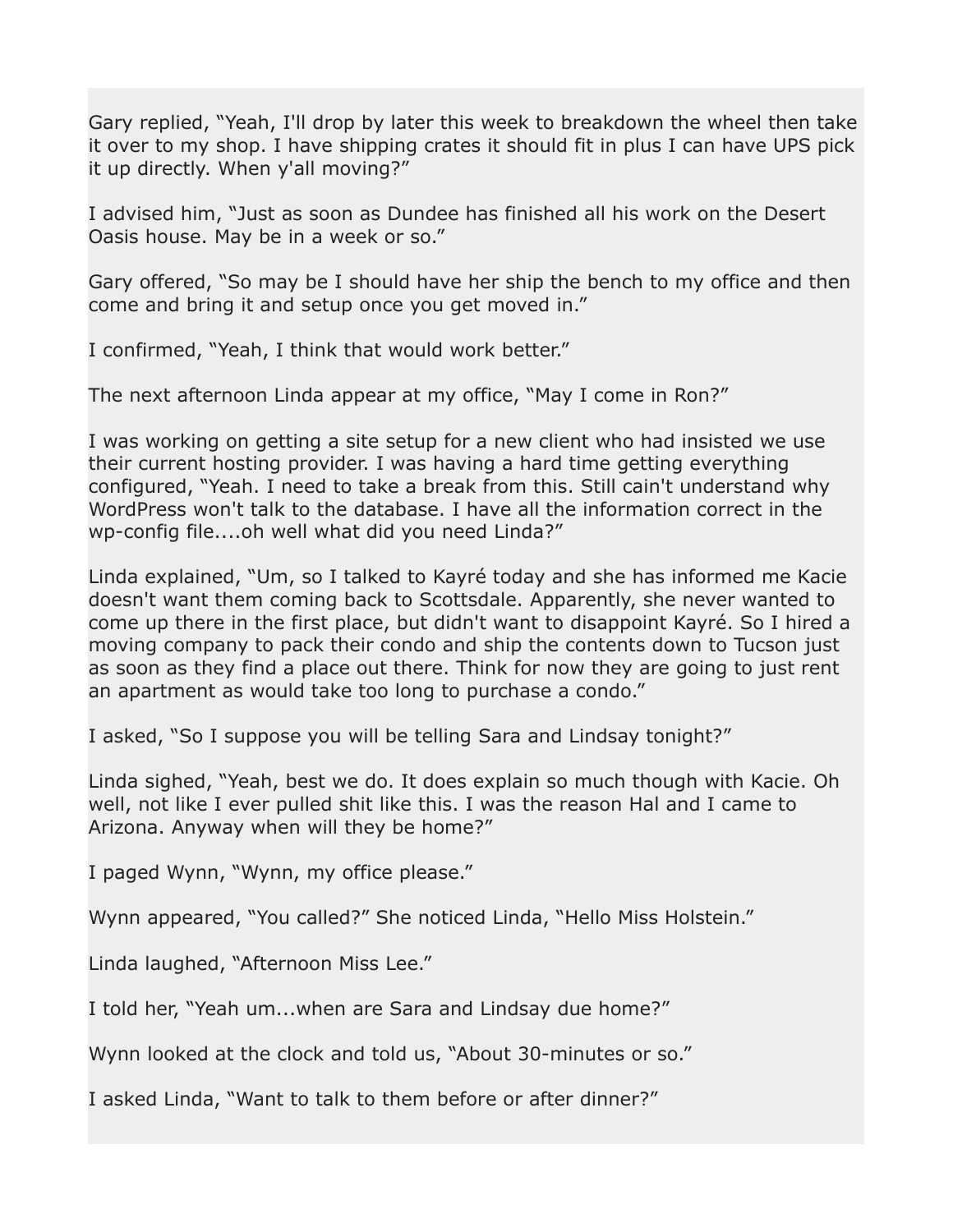Linda told me, "Seeing as I need to go out to Gold Canyon this evening to sign the paperwork for my new store, as soon as they get home please."

I told Wynn, "Okay, so when they get home bring them on over and this concerns you as well."

Wynn acknowledged and asked, "Anything else you need?"

I decided to bounce my issue off of her as she had done WordPress sites as well, "Yeah...so I know you done your fair share of WordPress sites in the past; I am getting the dreaded 'Error Establishing a Database Connection'. I have tripled checked the configuration strings in the wp-config and everything looks good. Any ideas?"

Wynn ran through everything with me, "So created a database with the new provider, created a user, connected the user to the database..."

That was new to me, "Whoa...wait, what? Isn't that automatic when you create the user under said database?"

Wynn told me, "If you are using cPanel it should, but some of these providers have their own control panels and it requires an extra step.."

I took a look and noticed there were no users associated with the database. I added the user to the database, refreshed the site and it came up, "Damn. Been pulling my hair out all afternoon. Yeah, they are using some obscure hosting provider that I haven't used before. The provider has their own control panel for their hosting. Will have to make a note about that for future reference." Linda got up and left my office with Wynn. I was making some minor adjustments to the client's new site when she returned along with Wynn, Lindsay and Sara. I explained, "So Linda has some news regarding Kayré and Kacie."

Linda explained, "Okay, so I had mentioned Kacie and Kayré were on a leave of absence. Um...well Kacie is no longer working for us. She will be going back to working for Walmart in regional management...in Tucson. Kayré is going to work with Madam Cat..."

I corrected her, "...Miss Kitty."

Linda laughed, "...yeah whatever the fuck her name is and Ron's sister at the original Budget Holstein store. They are not coming back up this way, at least not for a while. Kayré will likely come up once in a while, but not Kacie. So that means Lindsay and Sara, I will need you two full time. Wynn, still more as needed as I do know you take care of things here as well."

I told them, "This is good for you Lindsay there will be plenty for you to do at The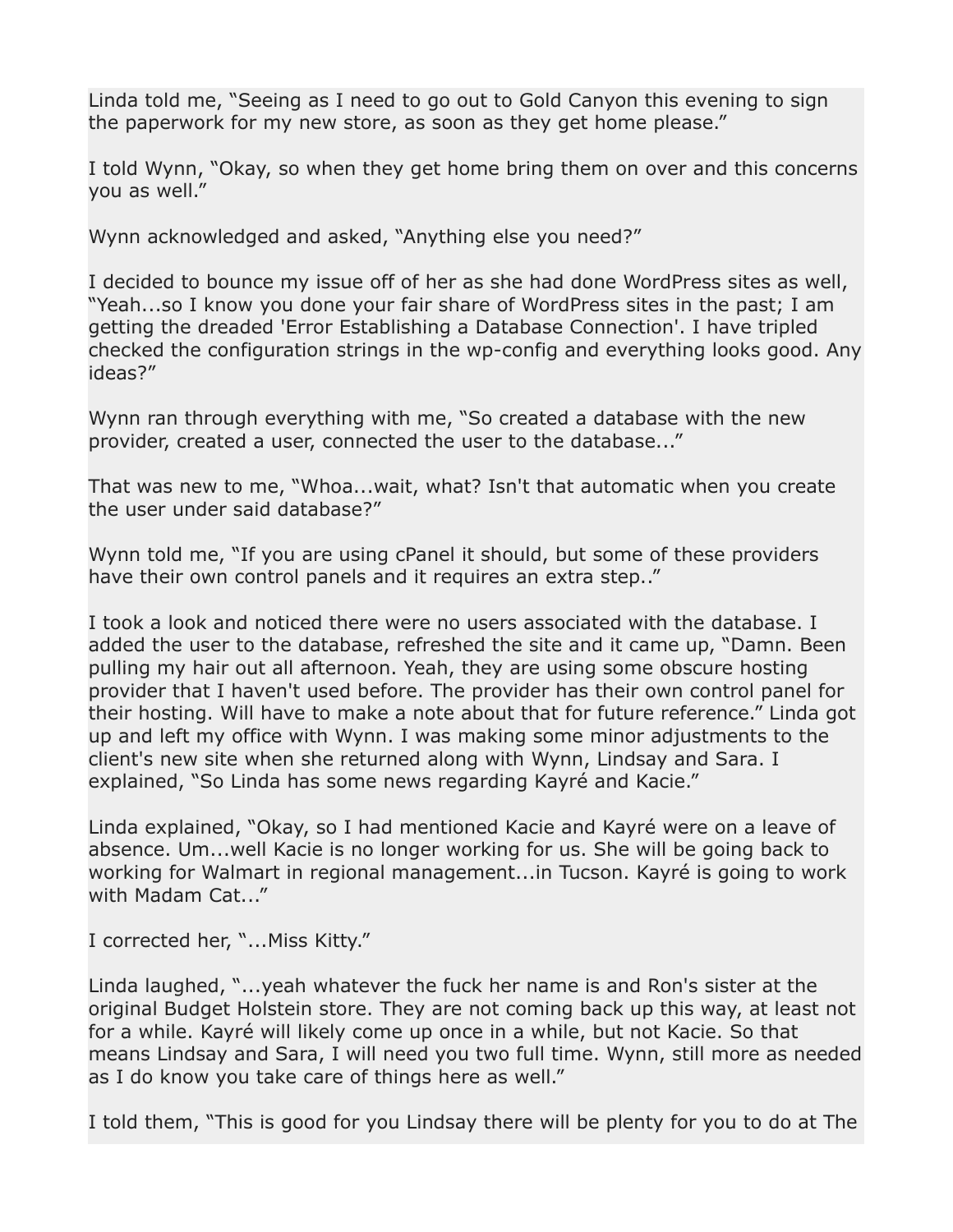Budget Holstein. Besides which..." I noticed Andy had walked in, "...now that you and Andy just have the Fountain Hills and Scottsdale stores you can devote yourself to the Budget Holstein. Right Andy?"

No one else was aware Andy had come in, "Yeah Ron that is correct. Now that we are down to two stores Lindsay is free to spend as much time as she wants or needs at The Budget Holstein."

I joked, "Did you need something or just being nosy?"

Andy laughed, "Yes! Actually I was just coming in here to let you know Dundee is here to see you."

I laughed, "Of course he is. While I am attending to Dundee, Linda can explain in further detail what is going to happen."

As we walked out Andy asked, "So what's going on?"

I gave him an executive summary, "Kacie never wanted to come to Scottsdale. She accept a regional manager position with Walmart in Tucson. Kayré is going to be working out of the original store with Miss Kitty and my sister. So that means Sara and Lindsay would be full time at the Scottsdale Budget Holstein. As I was telling them, more so Lindsay gives her a reason to be away from the computer stores."

Andy agreed, "Good. I know she enjoys working at The Budget Holstein and she absolutely hates doing anything management related with the computer stores. Though, she did save the day on Friday with the Scottsdale store by convincing Max to stay."

We walked into the Great Room and saw Dundee, "Good afternoon Dundee, what's going on?"

Dundee explained, "Just coming to drop off an updated invoice. The new permits were pulled this morning and we already started work on your 'newest project'. I am thinking you should be able to take a look at the nearly finished product on Sunday."

I reminded him, "Okay sounds good. So, tomorrow night were suppose to meet with Linda in Gold Canyon."

Dundee laughed, "Oh she finally told you."

I laughed, "Not directly. It was mentioned in passing. But, yeah I think Sunday should work and I'll go ahead and submit a payment tomorrow, just need to move some money out an offshore bank account..."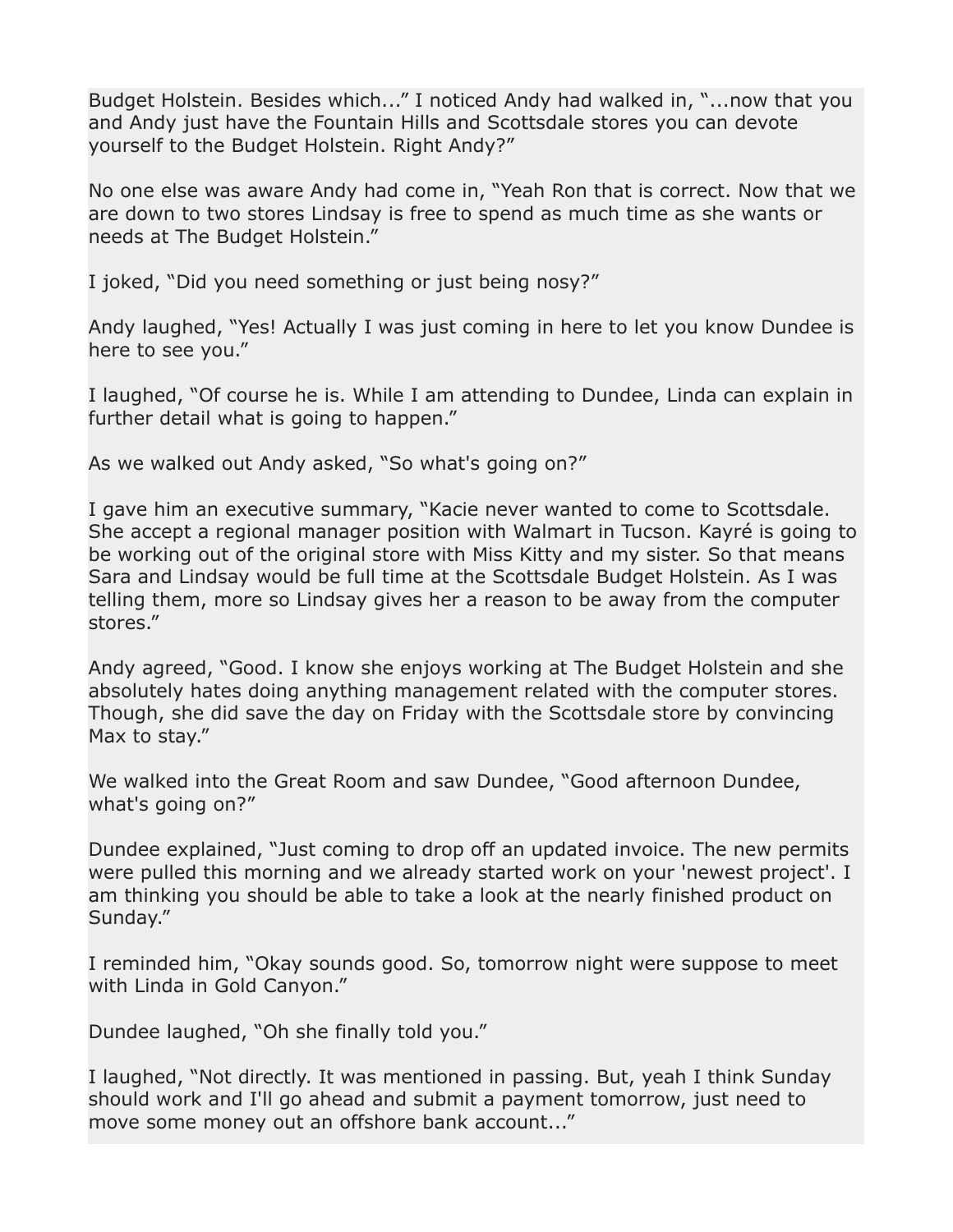Dundee joked, "As long as it is valid US currency, I don't care where it come from! Okay, see you tomorrow evening."

After Dundee left Andy asked, "What did Dundee mean by your 'next project'?

As we returned to my office and I explained, "With Linda staying here off and on over the next year and with you guys taking two rooms, I realized I would only have the old presentation room as guest room. But, too there are times Lindsay and Sara like to spend time together in a room separate from your suite or my suite."

Once again Andy asked, "So we are getting in the way here?"

I laughed, "Nonsense. No, I decided to put some unused space to good use."

Andy wondered, "I didn't think there was any other unused space."

I explained, "I didn't either until I started looking at Dundee's plans for the redesigned playroom. I am going to have him convert the remainder of that garage into a living area. Specifically, a bedroom. bathroom and closet. It will double as another guest suite, but also a private area for Sara and Lindsay to play/spend the night together. I leaving everything up to Dundee on this, he is not going to forward me plans. So we shall see what he comes up with when we get out their on Sunday. No one else knows about this and prefer to keep it that way. We best be heading back to my office and find out what is going on." We returned to my office and I advised, "So Linda is heading out to Gold Canyon after dinner to sign the lease documents on the new Superstition Mountain store. Speaking of dinner when and what?"

Wynn laughed, "You are getting as bad as Andy. Spicy Meatloaf and should be done shortly, just need to finish smashing the potatoes."

Linda told Wynn, "I'll go ahead and help you out, I should do more around here besides take up space."

Wynn and Linda left just leaving Andy and Lindsay along with Sara and I. I remarked, "Well that was interesting."

Sara commented, "I am surprised Linda is not more upset with them."

I told them, "She is. But then she told me she was the reason her and Hal ended up in Arizona...have no idea what the meant other than she must have pulled something similar. Anyway, Lindsay and Andy you are both okay with this arrangement?"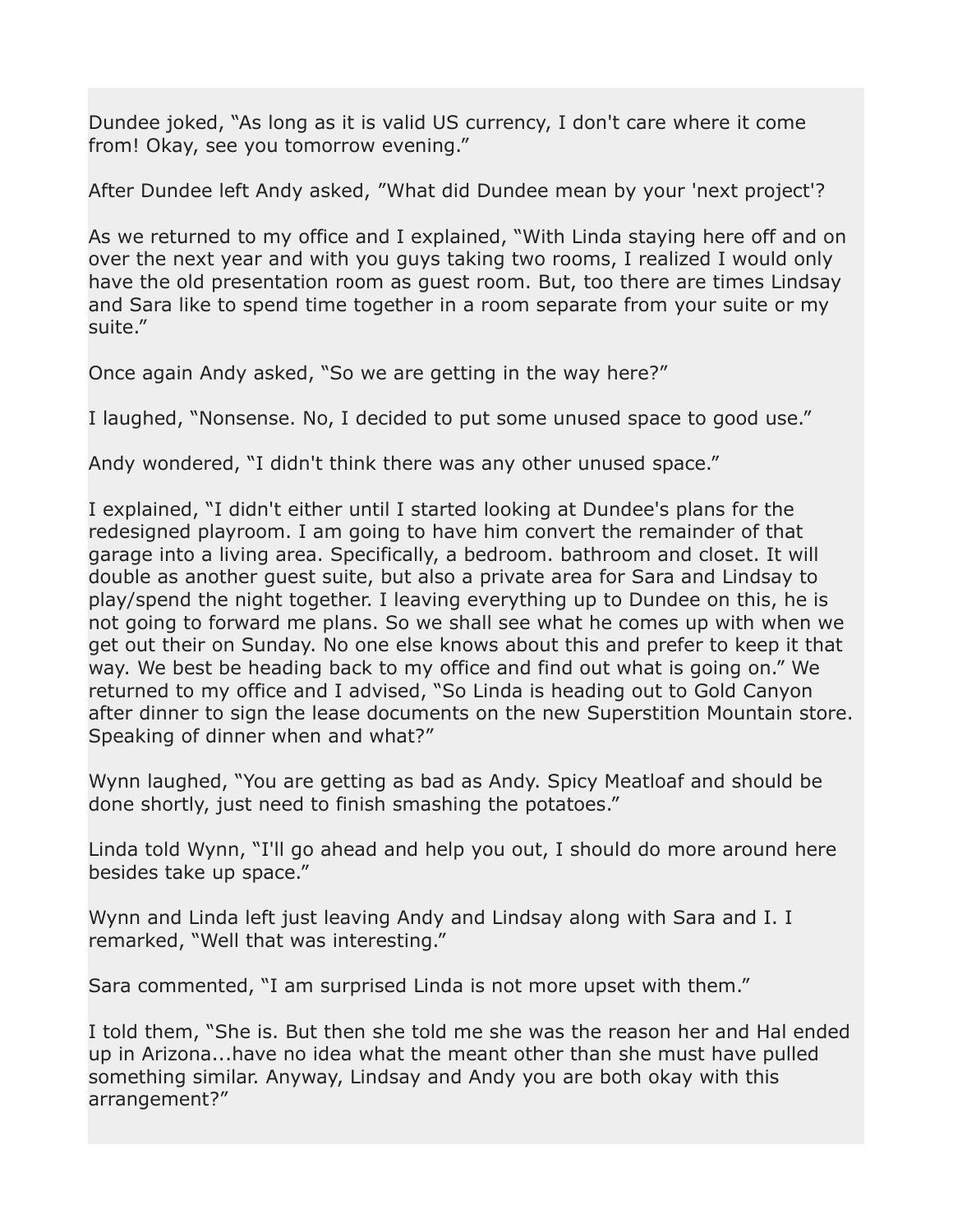Lindsay was confused by my question, "Not sure what you are asking Ron."

Andy explained, "He is asking if we are okay with you being at The Budget Holstein full time. The answer is yes, this has been the plan for the last few years since Linda opened the Scottsdale location. With Dunn and Zina along with only two stores now I am fine with this."

Sara told Lindsay, "Linda has plans for us involving having our own dedicated customers such as Miss Bordeaux for myself and a couple other of your regulars. This will be good and it sounds like we will be back at the other house very soon."

Linda announced, "Hey everyone, dinner is done!"

After dinner, Linda helped Wynn with the dishes before she left for Gold Canyon. As she was heading out she advised me, "I might be back late tonight, no need to wait up for me."

I told her, "I had no plans on waiting up for you."

Lindsay, Sara and Wynn went to the movies and Andy had headed over to Target to do some shopping for him and Lindsay. While everyone was away Gary dropped by with the Acme Truck to get the wheel. He asked, "Anything else you need moved while I am here?"

I told him, "Not that am I...oh wait...yeah, actually. Um, lets get the Alaskan King and the furniture out of Peaches and Maya's old room. That all will go down into the new guest suite that Dundee is building. For now we will just stick it in the eastern garage with the rest of the furniture." It took us a few trips but we managed to get everything loaded into the Acme Truck and then into the eastern garage.

## **Chapter 15: The Grand Tour**

Friday after dinner Andy, Linda and I headed out to Linda's new Gold Canyon store. The store was located right off the highway in the eastern edge of the Gold Canyon business district. We walked in and I commented, "Gee, Linda it looked so much bigger on paper!"

Linda was confused, "Odd, I don't recall giving you a floor plan..."

I told her, "Never mind, this just smaller than I expected."

Linda explained, "We will carry the same variety of products as Scottsdale and Oro Valley, just not as much. If we don't have what a customer wants, we can either have it sent here from Scottsdale within a couple days or shipped up from Oro Valley."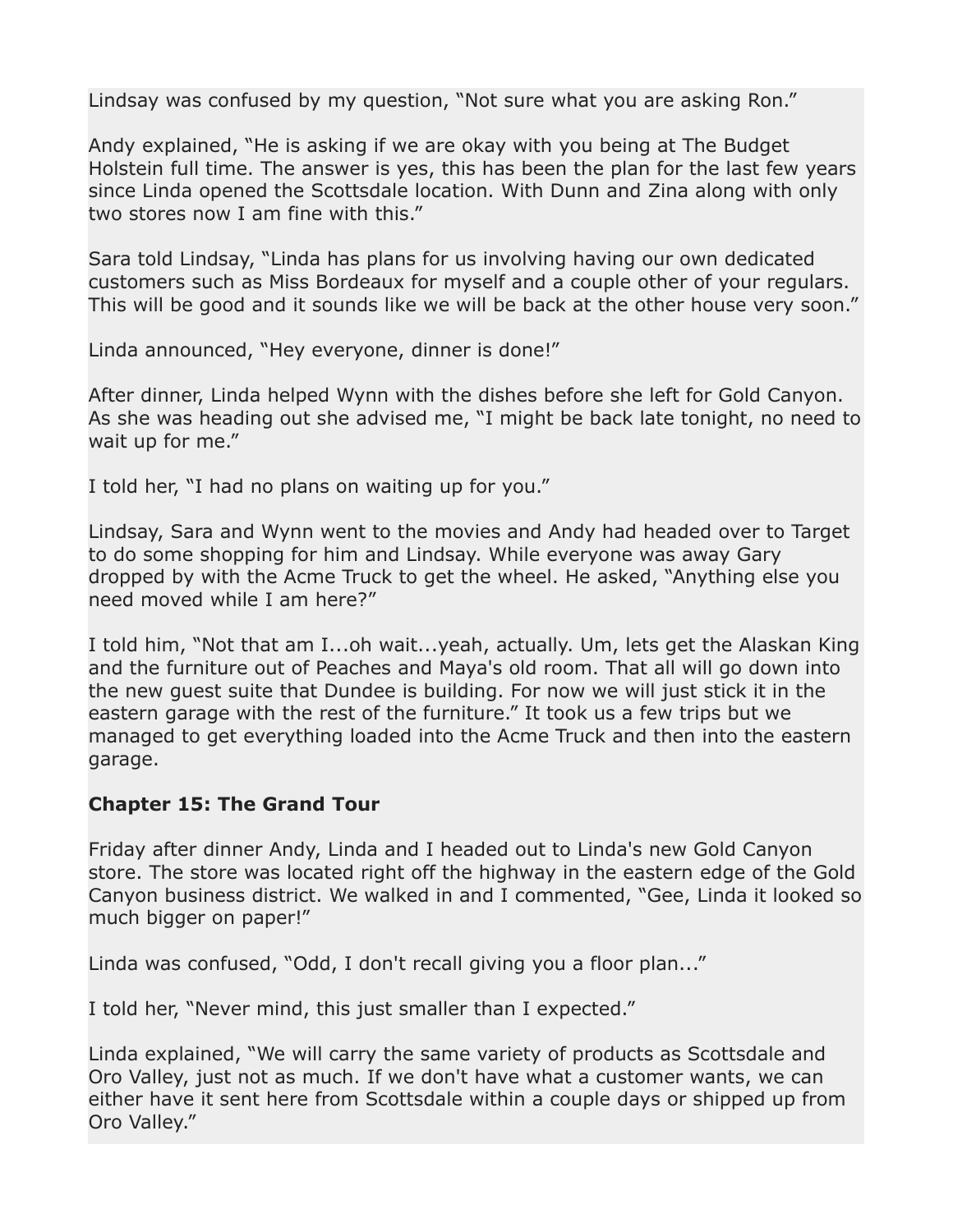Andy asked, "Is your wheel in the Jeep?"

I replied, "Yeah should be. I am going to try to locate the D-Point." I headed towards the back store room area and started looking around.

I found a small closet and Linda asked, "What is it you are looking for?"

I told her, "The demarcation or D-Point, where your Fiber Internet connection comes into the building. It is the point where responsibility is determined. 'Inside' this point the responsibility of maintenance/repair is on you. Where as 'outside' it is your provider's." I found what I was looking for in the closet, "Here we go. We have an incoming line that is not connected to anything yet. Once you get your service established they'll lease you a fiber-optic modem which we will then connect to a firewall then to gateway router. Now, let's see if Andy found his way back."

Neither of us were aware Andy had come back in until he replied, "I left a trail of bread crumbs. So this our network closet?"

I replied, "'Closet' pretty much sums it up well. Should work fine as all we need is to put in a UPS, server, firewall, router and switch in here."

Andy asked Linda, "So how are the tablets working out for you?"

Linda laughed, "You know when you guys first did the stores, moving us to tablets I hated it. But, now I wonder how I ever got along without it. It is so handy to be able to view stock, inventory and everything else. They seem to work well in the stores too as the sales people can do everything right from the tablet. We hardly ever use the check out counters anymore."

I asked, "Any issues with Square?"

Linda replied, "No it has been fabulous, much better than the old leasing a credit card machine and paying an arm and leg for a merchant services account. Kacie was so glad when you guys switched us as she said it has been saving us money every since."

I told her, "Yeah, the processing fees tend to be less and you don't have the monthly lease on the card readers."

Andy noted, "Okay, good so we will stick to tablets with square here. Printers?"

Linda told us, "Kayré loves the wireless printer you installed in the Scottsdale store."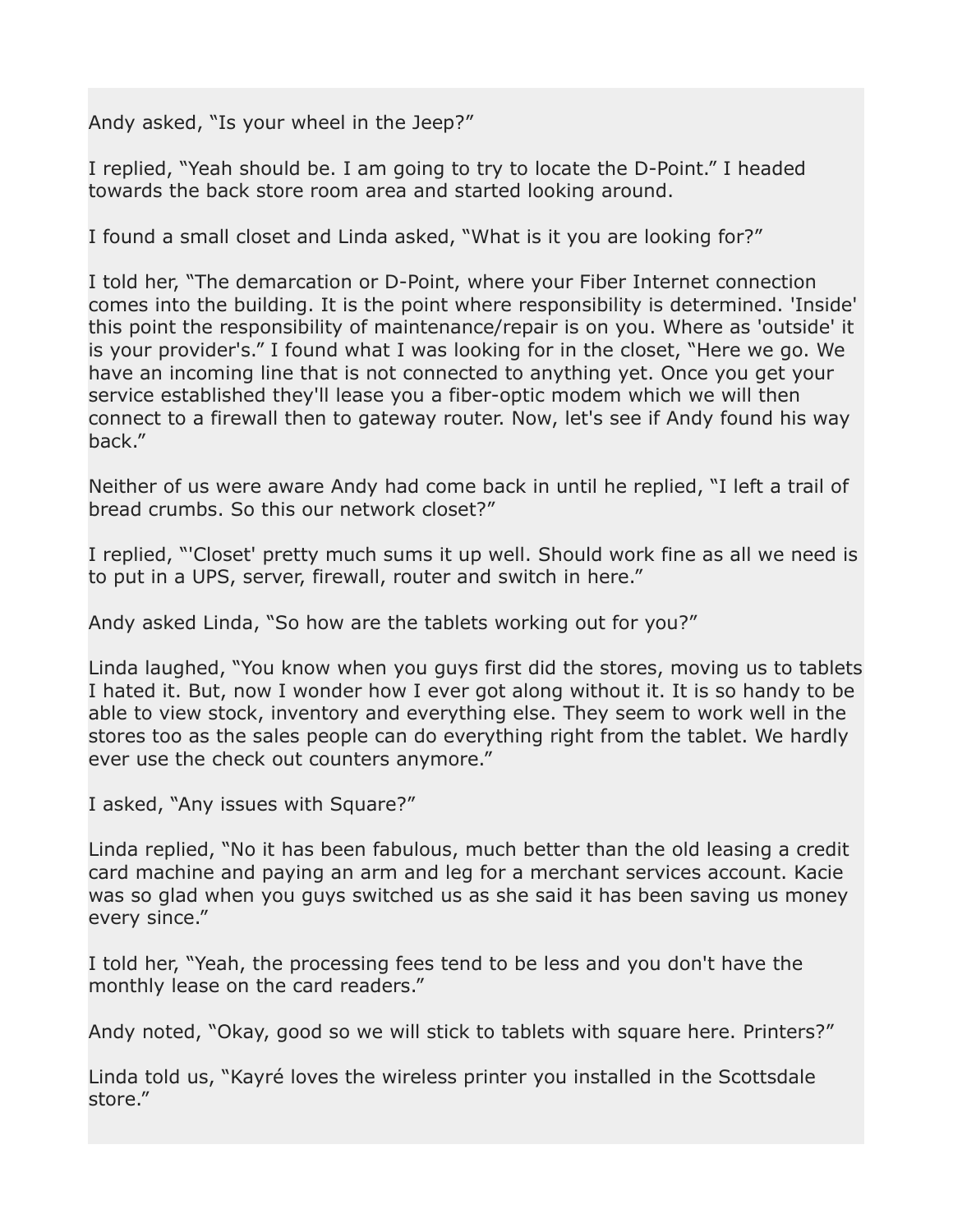I asked, "So what about the administrative stuff, I assume they are still using some type of a PC?"

Linda replied, "Yeah they are using a laptop with base station to connect to big monitor..."

I explained, "Ah, so using a docking station. Gives you the flexibility with having a portable laptop, but being able to connect to a larger display and use a full size keyboard when you need it. So, we'll do a Lenovo likely x270 laptop with docking station. I'll see what we can get for 27" monitors either HP or LG."

Andy told us, "I am going to get some measurements."

Linda confessed, "I really don't know how I am going to layout out this store. In fact, I really planned on leaving that up to the ladies who will be running this location."

I assured her, "Not really that big of a deal. It doesn't sound like you are going to be using anything hardwired to the LAN. Everything is going to be over WiFi, including the printer or printers so we really don't need to worry about layout. We'll setup a mesh system of Access Points mounted from the ceiling so no matter where in the store you are you will have WiFi access. The technology improvements in WiFi have been incredible over the past couple years and makes things a lot easier for doing installs. None of this having to run CAT5 cable all over and building outlets. VLAN configuration gets a little more complicated, but then that's why Laura charges the big money!"

Andy came back and asked, "So we got everything we need?"

I told him, "I believe so. Linda?"

Linda replied, "Still waiting on Dundee."

Dundee happened to walk in at that moment, "You know Linda, a suite number would have been really nice. Luckily I saw Ron's Jeep."

Linda laughed, "Oh yeah, I knew there was something else I meant to tell you."

Andy headed out to put the wheel and his tablet in the Jeep. I told Dundee, "So, we'll see you Sunday then? Oh, Gary and I brought the bed and furniture for the new suite last night."

Dundee replied, "Yeah, saw that earlier when we went to put the furniture up in the McGrawl's new office. Yeah, I'll drop by sometime Sunday."

I told Linda, "Andy and I are going over to Starbucks, call me when you are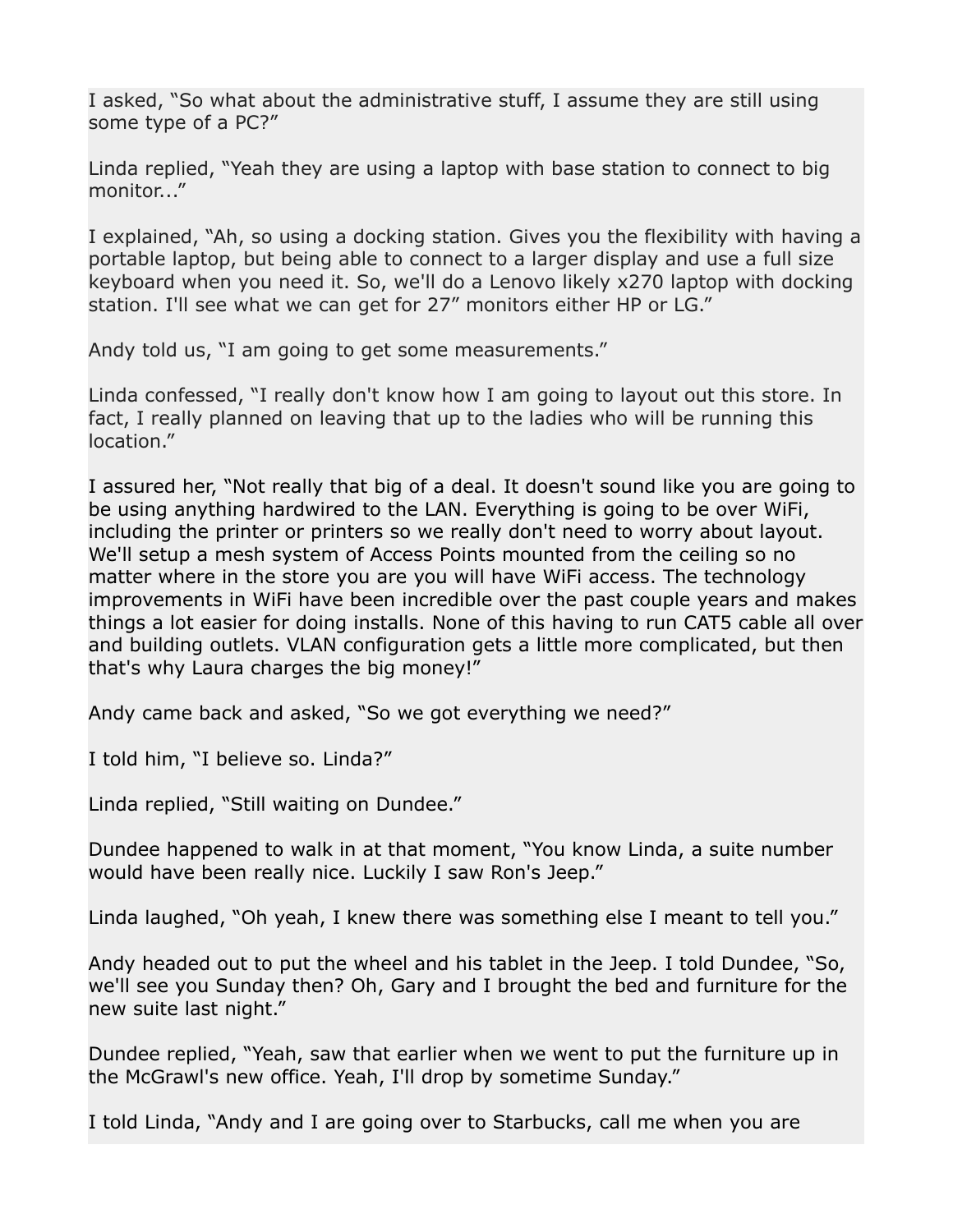done."

Saturday was fairly quiet and I had a chance to wrap up a couple more projects. Gary called to inform me he had gotten the spanking bench at his office, "When do you guys plan on moving?"

I explained, "Have a walk through with Dundee tomorrow, so may be next week sometime. I'll let you know when I know more."

Sunday afternoon Dundee came by, "So, we are at a point where it would be good for y'all to do a walk through."

I found Andy, "Andy are you and Lindsay free after dinner? I know Linda still is going to be at the Gold Canyon store tonight, so don't need to worry about her."

Andy told me, "I suppose we could."

I added, "Might as well bring Sara and Wynn with us too. Yeah so in a couple hours if that works for you Dundee?"

Dundee confirmed, "Yeah, gives my guys a little time to get things somewhat cleaned up."

After dinner, the five of us headed over to the Desert Oasis house to see what Dundee and his crew had gotten done. When we came up the driveway I noticed the gates were closed so we parked under the Porte Cochere. We came in through the front door and were met by Dundee, "Evening all. Let's start in the kitchen, shall we?"

We headed into the kitchen and Wynn commented, "Still not use to seeing the fireplace gone or the flipped dinning and living rooms."

Andy commented, "Yeah, but it seems to flow a lot better now."

Lindsay giggled as she admired her reflection in the floor, "I can almost see myself in the floor."

Sara was wearing short skirt and looked down, "Yeah, I can see the reflection of my steel covered crotch..."

Dundee explained, "We had the travertine deep cleaned and polished. What else? Oh yeah, the laundry room. We replaced the door and the failed exhaust fan. By the way, were you planning on bringing the machines from the other house?"

I told him, "Not that I was aware of, but I see Zac took those and the fridge too. Not a big deal, Wynn can go over to the local appliance store and pickup out new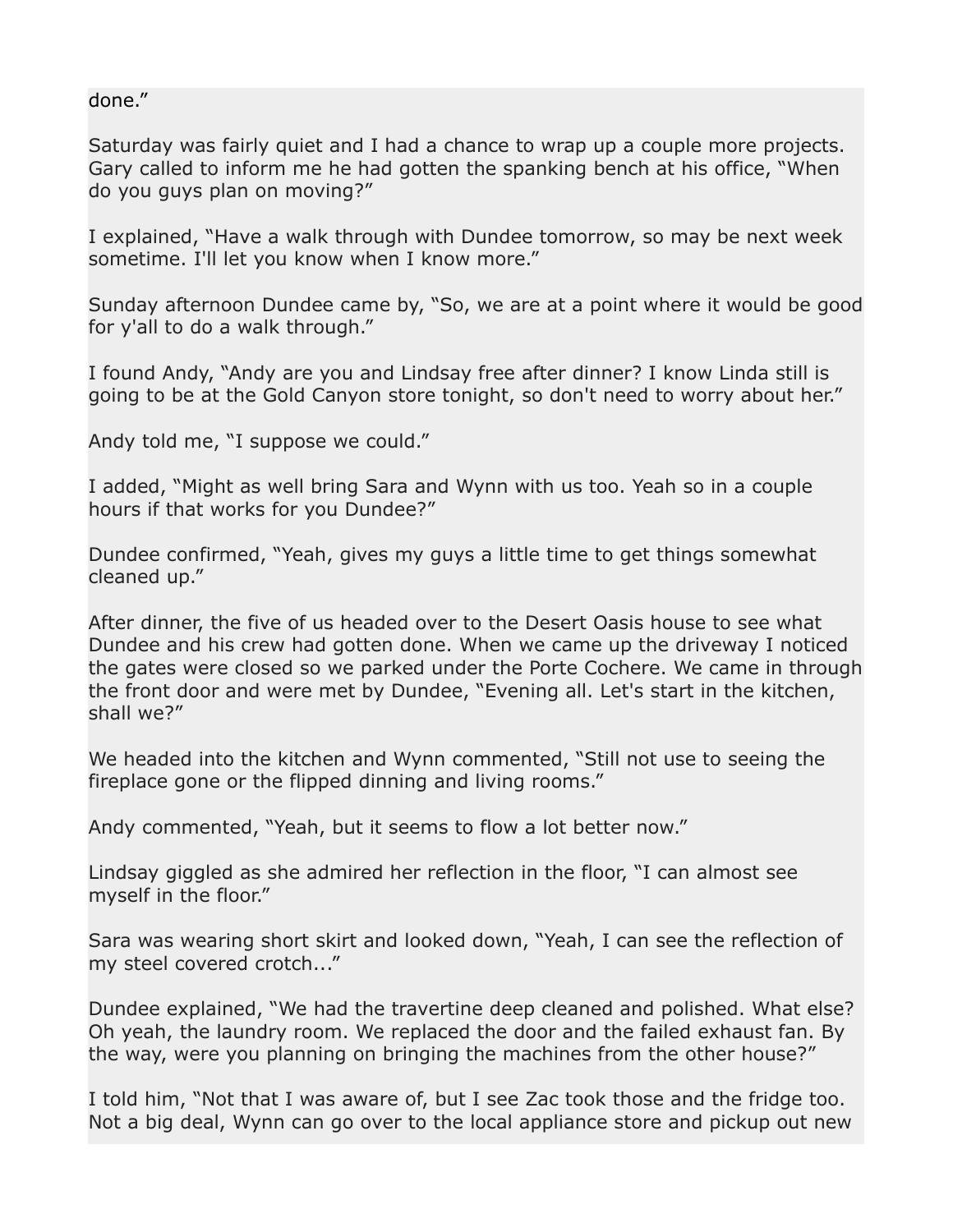fridge along with washer and dryer. They will usually have them delivered and installed the next day."

Zac also informed me, "The bowed shelves and warped cabinet doors in your office and library have all been replaced. Okay upstairs."

We went up to the top level of the house and this time I saw there was actually flooring, "Oh, we have flooring up here now other than plywood!"

Dundee laughed, "Yeah, that's right when you were last here we had ripped out all the carpeting...something that should've been done years ago. Anyway, we have the wood-plank laminate throughout the entire top level. We also repainted throughout up here as well as downstairs. Okay, the moment of truth...The McGrawl's Office. Go ahead Lindsay and Andy."

Lindsay and Andy each opened a double French Door and looked in awe. Lindsay commented first, "Wow! This is a lot better than I had pictured."

Andy saw the desk, "That is one huge desk, but it does fill the space nicely without being overpowering."

Dundee showed Andy, "So these shelves can easily be adjusted as needed. Again, the center shelf is fixed but the rest can be moved. You have plenty of storage underneath, plus the closet for larger storage needs. We added a couple swivel recliners and a chaise lounge."

I looked around the room and was impressed, "Once again, you've exceed my expectations on this project, just as you did many years ago with the library and my office. So, what was the verdict on the master bath?"

Dundee laughed, "Oh yeah....the master bath. That was a riddle wrapped up in an enigma. So, when we pulled tile flooring in there we did discover some water damage. Still not quite sure what it was from as the tub was not leaking. Our theory is the tub was overfilled and they allowed the overflow water to sit there. The tile backing was rotted out on a couple of the tiles. We removed the tub but didn't find any signs of leaks or much more extension. The floor may not have been correctly leveled too when the house was built so any water that escaped from the tub may have gotten between the tub and tile and eventually to the sub floor. Still not sure, would have expected to see a stain on the ceiling below. Unless there was a leak and they had it fixed and also repainted the ceiling downstairs, though why they didn't fix the flooring while they were there?"

I told him, "Well, we know it is not leaking. No use trying to understand the logic of what was or was not done."

Dundee announced, "Yeah, it is just going to give you a headache. So, lets head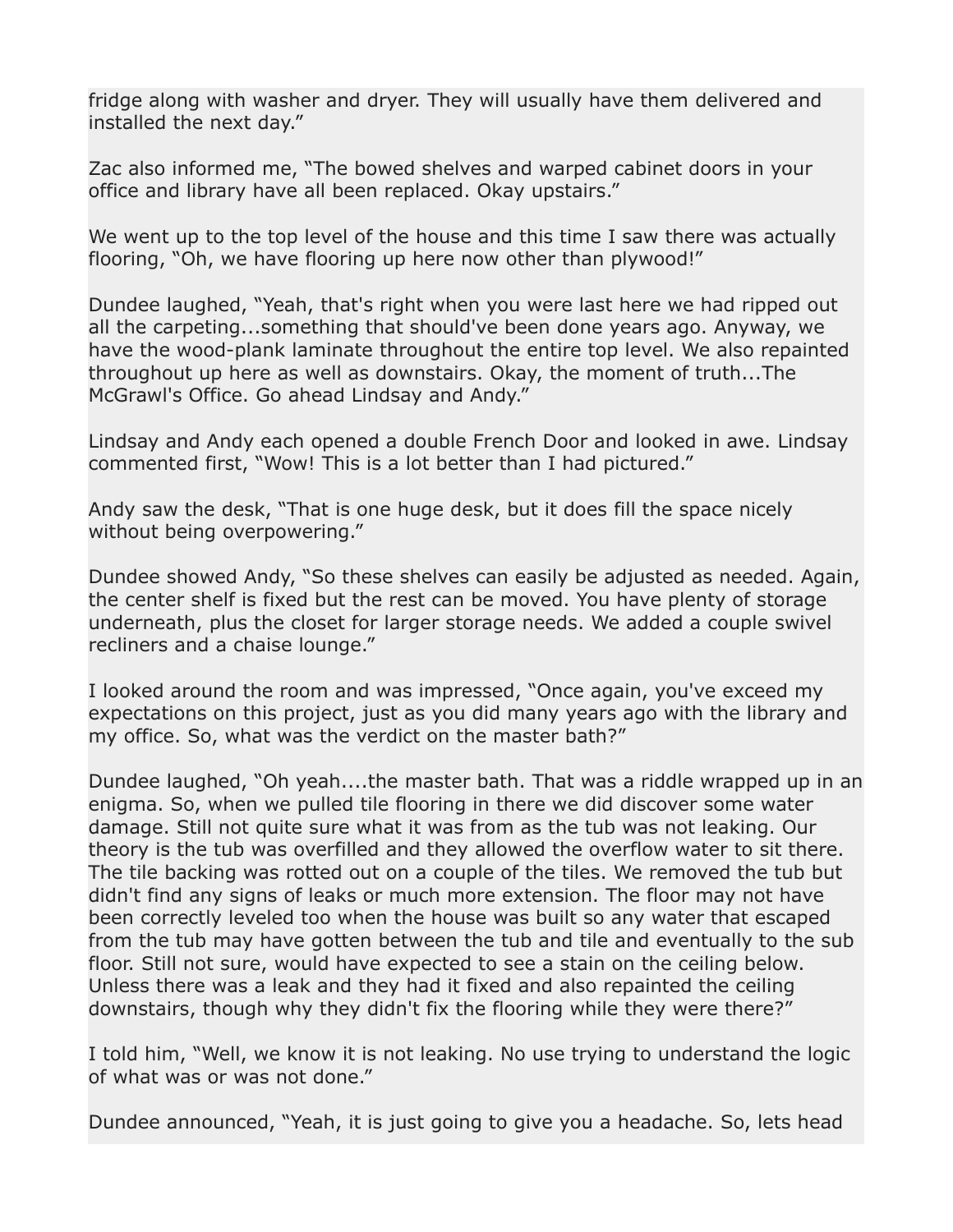down and I'll show you what we did with the playroom and shop space." We headed downstairs and were met with a pair of frosted glass doors at the foot of the stairs. "As I mentioned during the consult, now that the main playroom is as soon as you come down the stairs we wanted some separation. Okay come on in."

We walked in and Lindsay commented, "Wow, this is huge!"

I reminded her, "Well it will look big while it is empty. I think the play area here is slightly larger than at the current house."

Wynn noticed the floors, "What kind of tile is this?"

Dundee told her, "That's not tile, it is stained concrete. It has been given a clear epoxy so it will stand up fairly well to the abuse your ballet heels would cause. You will also noticed a new ductless HVAC split system and soon we will install all new ceiling fans. Now which door should we choose, the left or the right?"

Sara asked, "Is this a trick question?"

Dundee was pleased, "Ah so you were paying attention. So yes, either barn door will take you into the hallway to the powder rooms, dressing rooms and storage closet. We did change things around a little from the original plan as we had some issues trying to relocate utilities. So we were going to have the closet in the center with two dressing rooms on either side and a powder room at the ends. We ended up putting the closet towards the front of the house and then found it would be simpler to put the two powder rooms on each end of the dressing rooms. The double doors next to the closet goes out to your shop and new area."

Sara asked, "New area?"

I told them, "Yeah, why don't you and Lindsay open these doors." They each opened a door and walked out to a long hallway.

Dundee explained, "Okay, we continued the stained concrete out here as well. We are in what would have been the remaining 2-car portion of the garage Due to the utility locations this would have ended up being a little narrower than your standard 2-car garage at roughly 19-feet wide. So the door to the right is to Ron's shop and his storage area and to left is a door outside. In front of you is a door which leads into the new area. Ron, you want to give them the background on this?"

I explained, "So, I got to thinking the other night: Linda is staying in the Queen Suite off-and-on for the next year until Thirsty Cactus is done; The McGrawl's are occupying the King Suite along with Maya's old room; all I would have for a guest room is the tiny old Presentation room. I know Sara and Lindsay do on occasion want to spend time to together, so I had Dundee convert the rest of this garage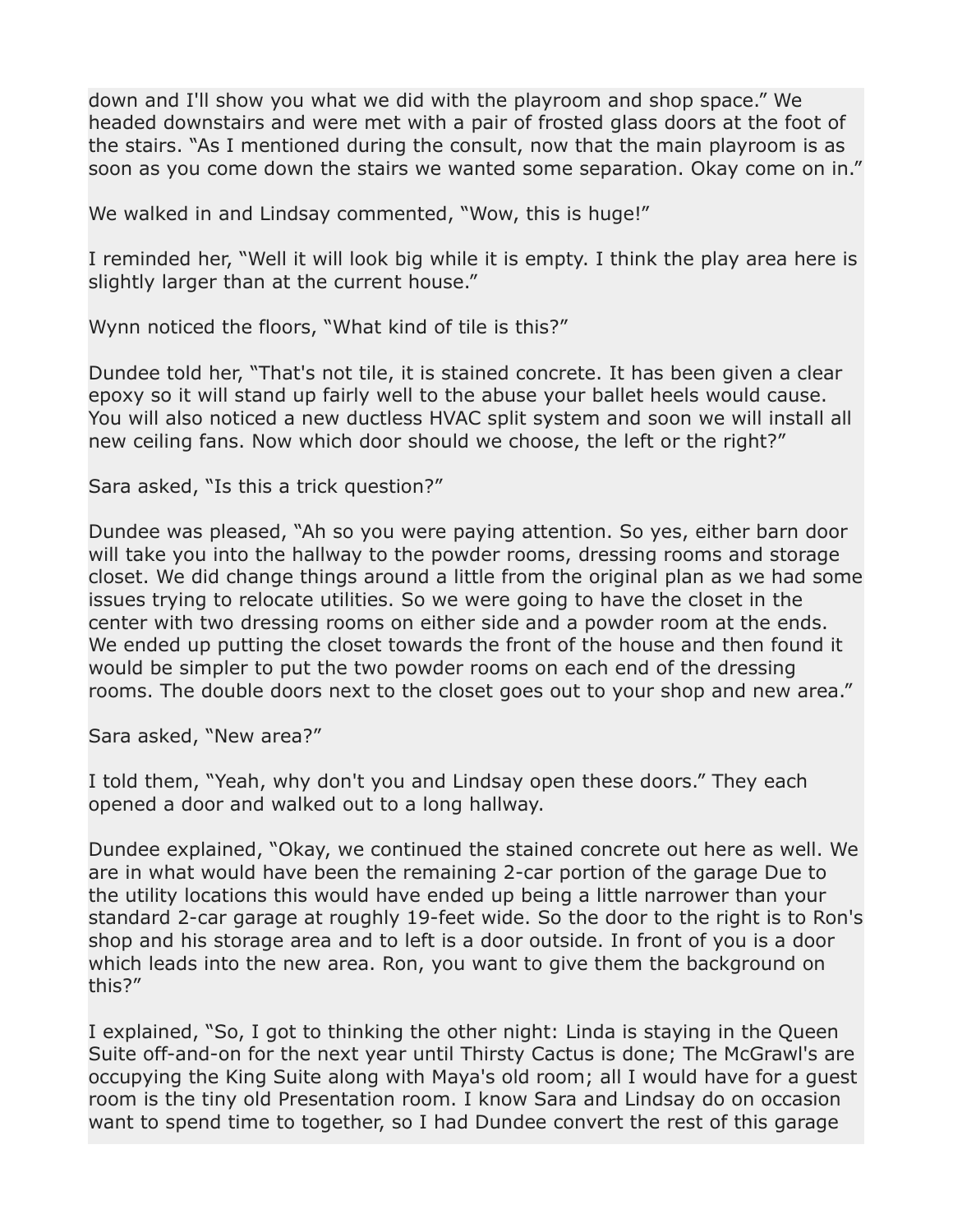into a new suite. This will also be useful too when my mother and Blanche, or my sister and Miss Kitty comes out or even Maya and Peaches. We are left with the 3½ car garage on the eastern side. So we can still park The Cruiser, McGrawl's Mini Cooper and Sara's Roadrunner in the garage along with Wynn's Vespa. The Jeep, we use so much everyday we haven't been parking it in the garage anyway. Now, I have no idea what lies beyond this door. Against my better judgment, I gave Dundee free reign on the design and build of this new section. I never saw any plans and what you are seeing now is what I am seeing for the first time as well. So, this will be The Quail Suite or in honor of Sara and Lindsay High Infidelity Suite 2.0! Dundee open that door!"

Dundee opened the door and told us, "Okay come on in. Again we continued the stained concrete in here as well. So, on the right behind this barn door we have decent sized closet. Let's head around the corner here. So on the left we have a small, but modest bathroom with plenty of storage for linens and toiletries. We have a walk-in shower and a water-closet with some more storage above the commode. Now, the door straight ahead goes outside and is a private entrance to this suite. Come on in."

I walked in with everyone else and looked in amazement at the size of the space, "Holly crap this is huge. Here I was worried that the Alaskan King wold make this room look small."

Wynn asked, "Wait, was that the bed from Maya and Peaches' old room at the current house?"

Dundee confirmed, "Yeah it is. Ron had said this would likely would be the only room it would fit in. Nonetheless, you still have plenty of space even with doing the shelves and window bench up front."

Andy noticed the smaller windows along the east wall, "What's with the half windows here? I kind of like it, but not sure why you did this."

Dundee explained, "On the other side of that wall is the driveway, so you can some natural light and still have privacy. Okay, let's outside so you can see the exterior changes we made."

We exited the suite and headed out to the courtyard. Wynn noticed, "Wow the garage doors are gone."

Noticing the windows in place of the garage doors, Lindsay commented, "I don't recall seeing those windows inside."

Dundee explained, "Well, we didn't go up to the front portion of the playroom, so you likely wouldn't have noticed. So there are three windows on this side of the door; two in the playroom and one in the hallway where the dressing and powder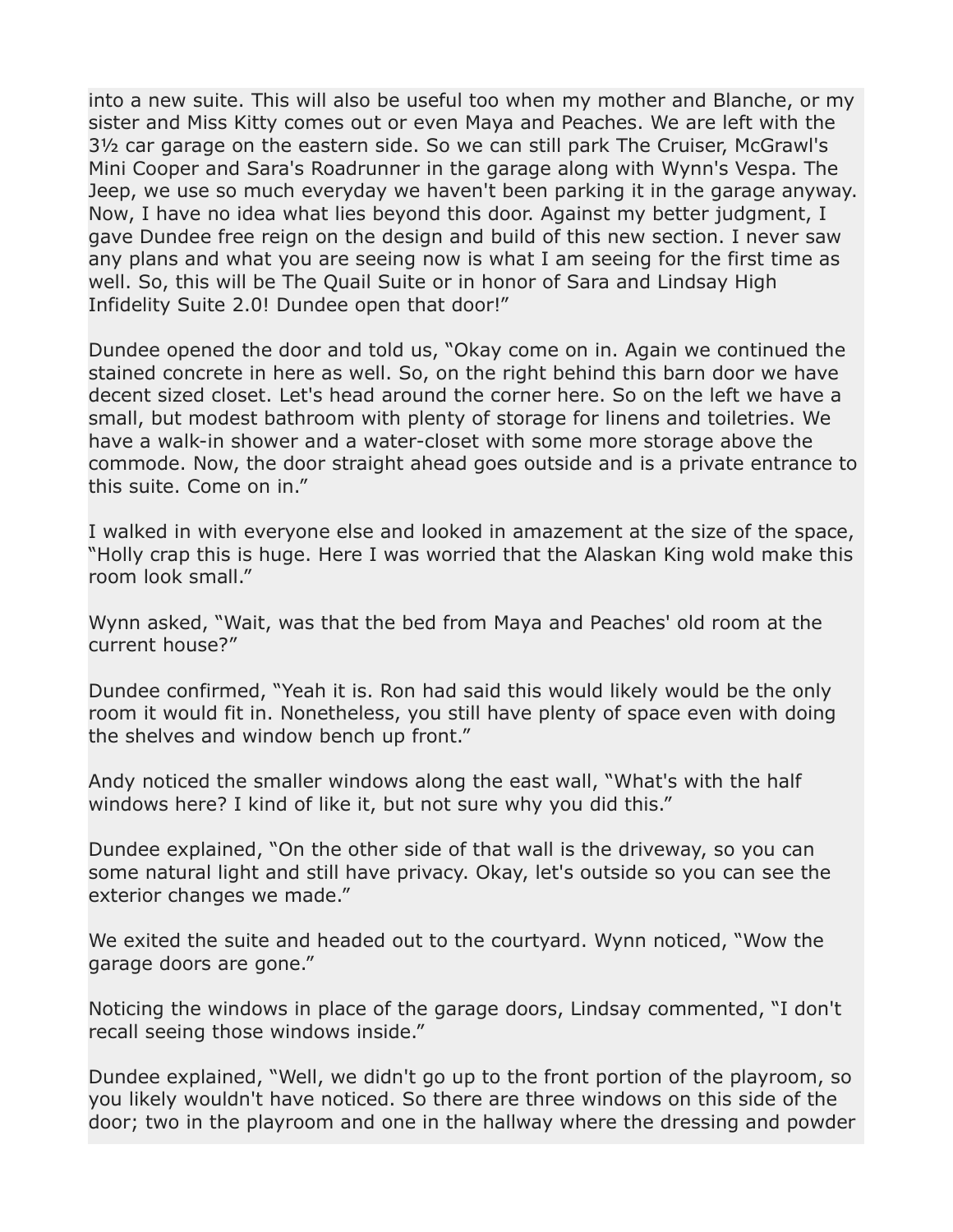rooms are. Of course we have the big window for the suite. Okay, Ron and all what do you think?"

Andy replied, "Impressive. Really like what you did with our office and old bedroom."

Dundee reminded him, "Actually, Zac was the one who reconfigured the bedroom."

I told him, "You know, you never cease to amaze me. I mean everything turned out better than I had expected. So what's still left?"

Dundee explained, "Still need to get the fans for the playroom, should be coming in sometime next week. Other than that, just a few minor details and touch-ups. You should be ready for move-in by next weekend." Later the following week Wynn went to the local appliance store and ordered a new French Door Refrigerator along with a washer and dryer. A couple days later the store delivered and installed the new appliances. The fans for the playroom came in and Dundee was able to get those installed. That Friday Dundee called me, "Hey Ron, when you have a chance can you come over to the house and do a final walk through?"

I looked at my schedule and noticed Andy and I had another consult that evening with Linda for the Budget Holstein Superstition Mountain store, apparently they had figured out how they wanted the store arranged. We had told Linda the arrangement didn't matter as they wold be almost entirely WiFi, but Linda, being Linda she was insistent we meet with the operators. I told Dundee, "Not until this weekend, Andy and I have yet another consult with Linda tonight."

Dundee laughed, "You too! Well, I'll see you there tonight and you can let me know then what works."

That evening Andy and I headed out to Gold Canyon. As we came on to US-60 in Tempe Andy joked, "Didn't we just do this last Friday?"

I commented, "Yep, but this time we don't have to wait up for her as she is already out there. The only saving grace is at least when she changes her mind a half dozen times about the new Scottsdale store we will be very close." Half hour later we made it to the store and saw the Roadrunner in the parking lot along with Dundee's truck."

We walked in and found Linda and Dundee and a couple ladies slightly younger than Linda huddled around a center display case. Linda saw us, "Good Ron and Andy are here. So, Ronnie has some questions for you in regards to POS."

Ronnie explained, "So I know you plan on using Square like you have at the other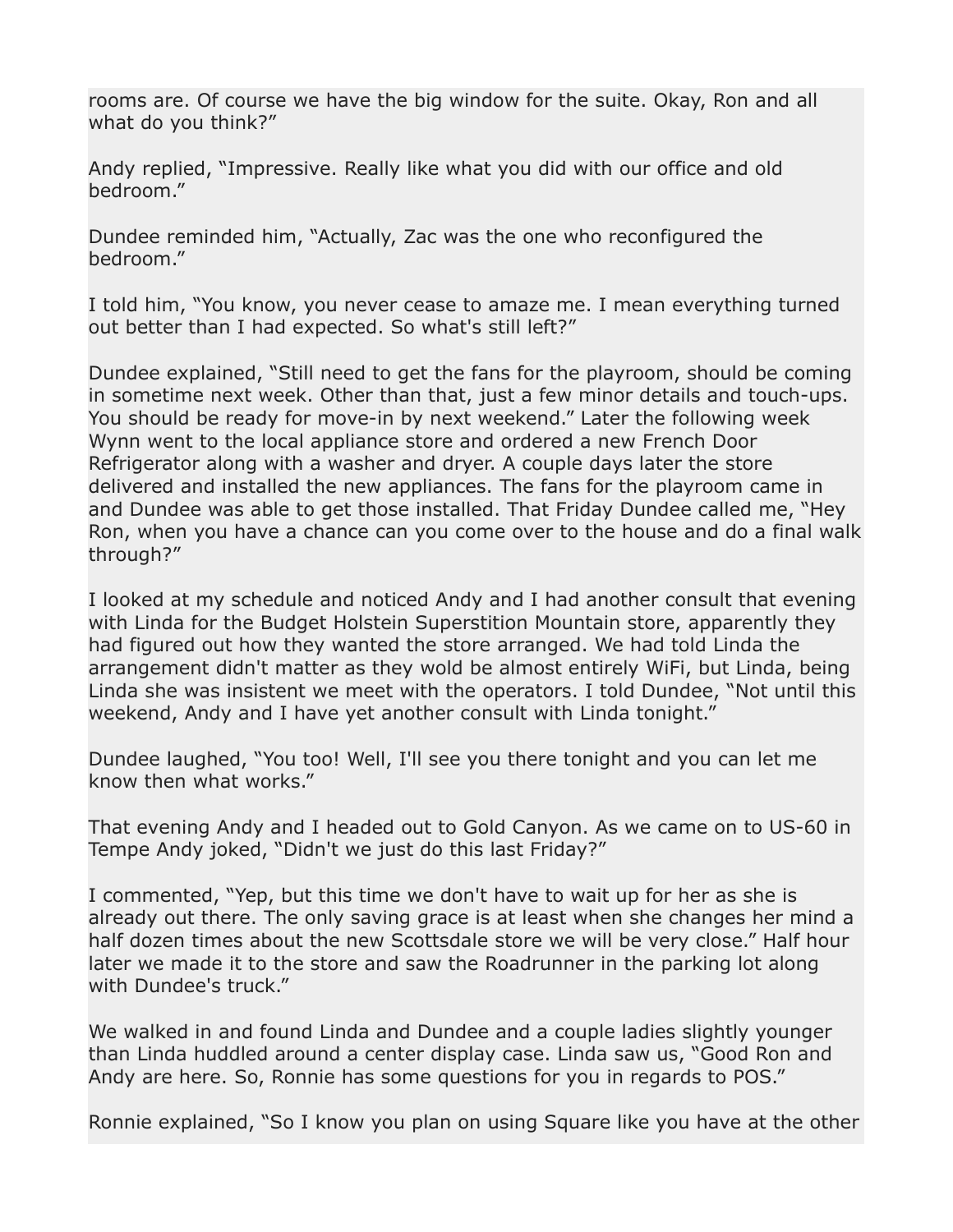locations. We are wondering if we can use Square's POS terminals?"

I looked at Andy as this was news to me. Andy explained all excited, "Yeah, those are fairly new. But we can for certain use those. How many terminals did you want?"

Ronnie told us, "Thinking two should be fine. Some customers still prefer to have a traditional terminal so to say that they can see their order in detail. The tablets are great, but sometimes awkward for some of the clientele out here."

Andy advised me, "Make note then we will need to drop a line or two to where ever they plan on having the terminals."

I laughed, "So much for 100% WiFi. Did you plan on adding more in the future?"

Ronnie replied, "No. We really only need one, but if something happens we have backup."

I told Andy, "Yeah then we'll just drop two lines. Dundee can enclose them in something pretty."

Andy replied, "Can't we just do one and put a switch under the counter?"

I explained, "If they were going to do more or use non-wireless printers than I would say yes. But, for two terminals it is overkill and more work for Laura...." I got to thinking, I had not yet consulted with Laura about this job, mainly because of Linda's uncertainty and not giving me a date she wanted to open by, "...while on the subject of Laura, I really need an expected completion date from you Linda so I can be sure we can get her out here. Very likely it is going to have to be over a weekend."

Linda asked confused, "Why can't she just do it after work like she has in the past?"

I reminded her, "Linda we're not in Oro Valley anymore!"

Linda remembered, "Oh yeah, guess it would be a bit of a trip from Marana. Jodi and Ronnie, what is your timeline?"

Jodi told us, "Ideally we like to be going within the next two or three weeks. Dundee needs a couple weeks to get everything built and installed. We are looking about that long as well to get the merchandise."

I told her, "Thank you Jodi! Been trying to get a date out Miss Holstein here for the past month. Alright, let me step out and give my sister a call. Meanwhile Andy you can geek-out with them about the Square Terminals."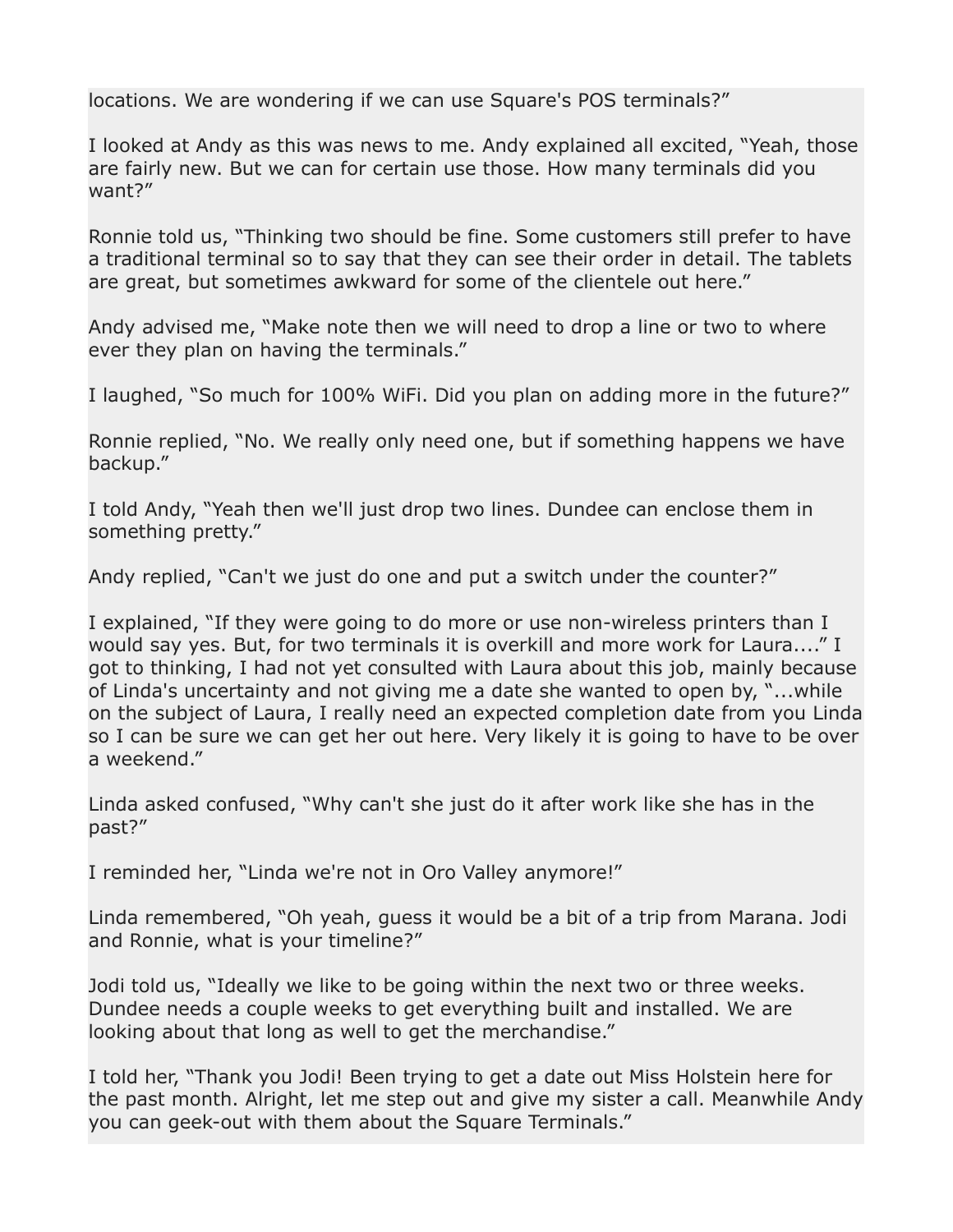I stepped outside and rang Laura's cell. Just before it went to voicemail she answered, "Evening Ron. What's going on?"

I explained, "So we are on our second consult for Linda's Superstition Mountain store. What is your availability in the next couple weeks?"

Laura asked me, "She does know that it would have to wait until a weekend?"

I told her, "Yes, I reminded her earlier of the fact this was not Oro Valley."

Laura was relieved, "Good. So what all is involved?"

I explained, "It should be about 99% WiFi. Once Linda and her team get everything finalized Andy and I will install a mesh WiFi, along with a fresh server, firewall, gateway router and switch. Her team is requesting two Square terminals and those will be hardwired. A couple wireless printers, tablets and laptops."

Laura replied, "Seems fairly simple...but..."

I replied, "...this is Linda we're talking about!"

Laura laughed, "Yep. I trust you can keep her in line!"

I laughed, "Well, considering she is staying with us until off and on until the Thirsty Cactus location is done."

Laura recalled, "Oh yeah. Keep forgetting about the drama with Kacie. Let me look at my schedule real quick...well next weekend is out as I am working. Hmm, but I do have a four-day weekend the following week, Saturday through Tuesday. If it works for her perhaps that Sunday."

I told Laura, "Okay. That should work for Andy and I as well. We should be moving back to the Desert Oasis house this coming weekend. You and Miss Kitty going to be staying with us during that time?"

Laura told me, "Not sure, suppose so. Miss Kitty has been wanting to come up to Scottsdale."

I explained, "Okay, I'll run it by Linda and her team and get back to you later with arrangements." I headed back in and found Linda, "Okay I talked to Laura. She is working next weekend and also that is the weekend I planned on moving us back to the Desert Oasis house. However, she is free the following weekend and would be open to getting everything setup two weeks from tomorrow."

Linda asked Ronnie and Jodi, "Will that work for you two?"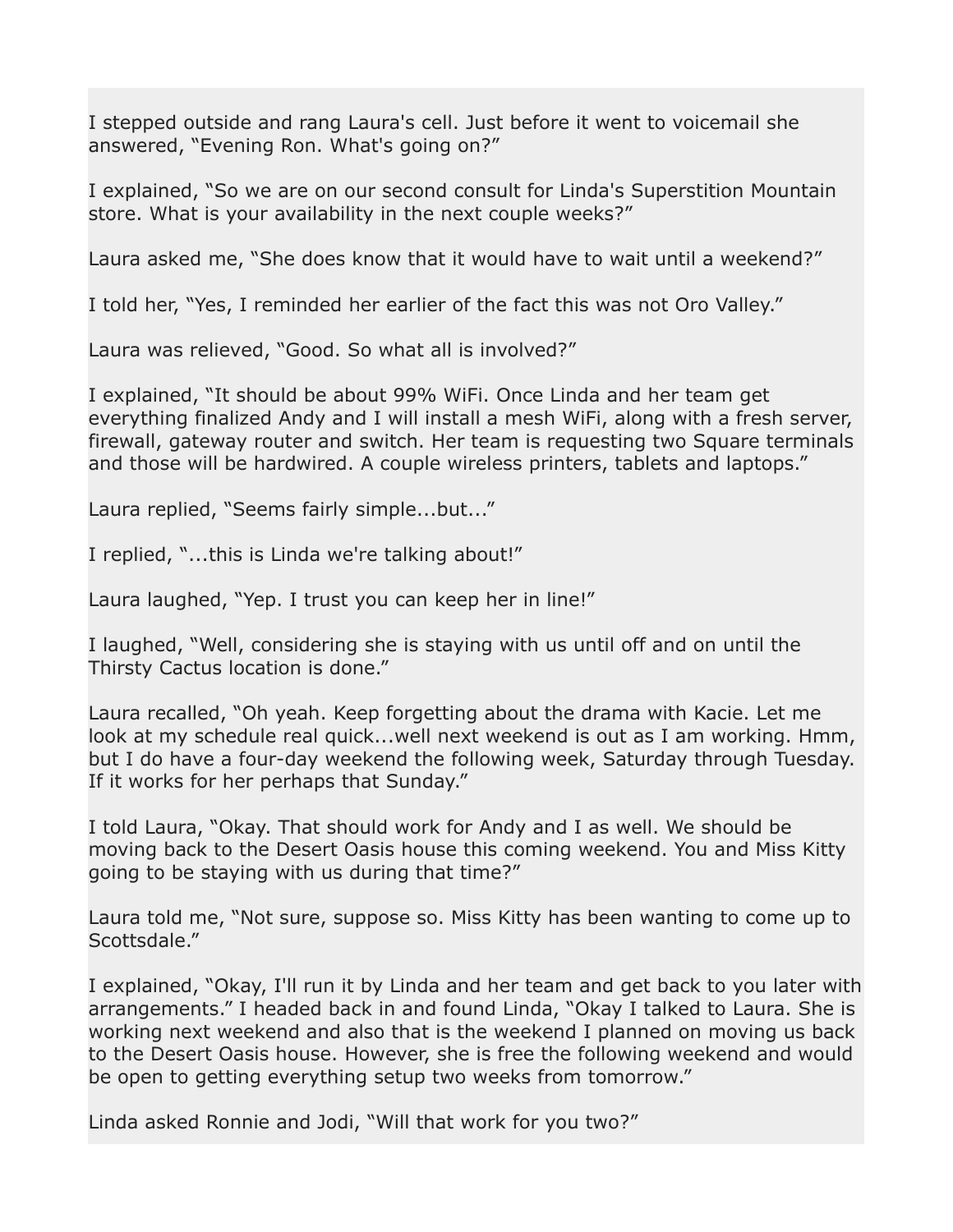Jodi told us, "Yes that would be okay. Gives us some time to get the merchandise and for Dundee do what he needs to do."

I asked Andy, "Okay, did Linda make any other changes while I was on the phone with Laura?"

Andy replied, "Not yet. I do have a runny list of everything we will need."

I wasn't sure if I heard him correctly, "*Runny* list?"

Andy laughed, "*Running*...of course with the way things are on this list it could be very well be runny. Anyway, I'll get with Zina on Monday and see what we have in stock and what we need to order."

I told Linda, "Due to the small size of this project I am thinking we will do everything at once instead of doing pre-stage install then having Laura come out."

Andy agreed, "Yeah since we are going to be very close to 100% WiFi there won't be as much cabling to do other than to the Square terminals and what we will need run through the attic to setup the WiFi mesh."

I asked Linda, "Anything else you guys needed?"

Jodi advised, "We made a list, but unlike Andy's it is not runny...let me look....oh I have this on here from Linda not sure what it means. 'Shuttle'?"

Andy asked, "As in shuttle server? I don't recall her having one?"

I thought for a moment, "Yeah, Oro Valley has a couple for the TVs. We stopped doing that as it was more cost effective to put an HP Mini PC behind the TV and have the slide show locally. That is what we did when we redid Scottsdale. So, I take it Linda you want to have a slideshow TV here as well."

Linda replied, "Yeah likely behind the POS counter. Will that work?"

I asked Dundee, "If we provide you the TV and the bracket can you get it mounted for us?"

Dundee confirmed, "Yeah that simple to do. Anything else you need there?"

I told him, "Other than a standard AC outlet, not really. We'll attach a vesa mount bracket to the wall. The mini-PC will slide into that, just need an AC outlet to plug in the TV and PC."

Dundee inquired, "Will the PC use a normal power plug?"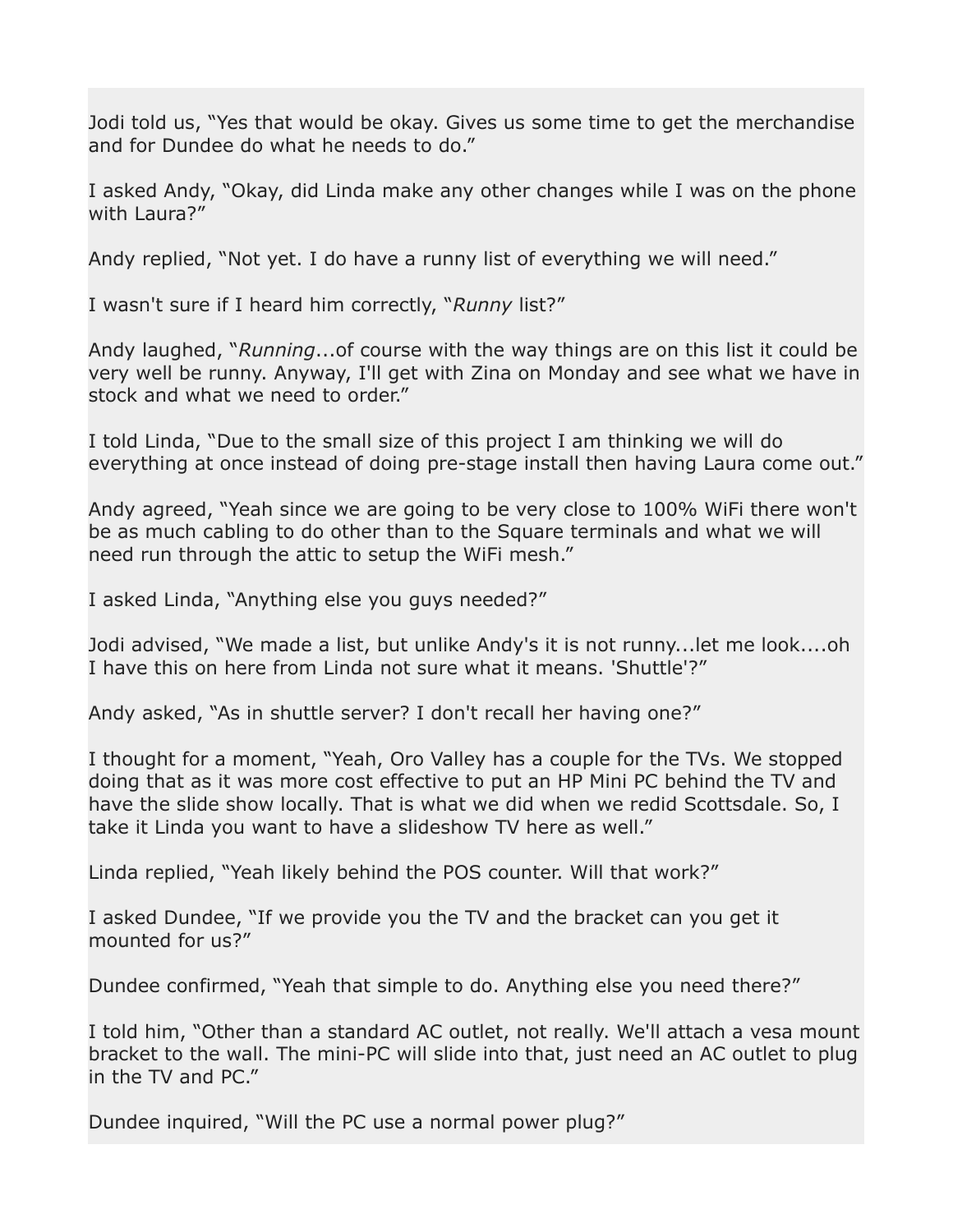Andy told him, "It uses and external power supply/inverter like laptops so it would be a normal 3-prong plug. I guess I should add those to my runny list!"

I reminded him, "Yeah, but also we need to get the TV sooner...actually we don't need to get the TV. Linda or Jodi or Ronnie, y'all just pick out what type of TV you want and make sure you get a wall mount to go with it. The only requirement is the TV needs an HDMI input, but that is pretty much standard now."

Jodi confirmed, "Yeah, we have a TV and Appliance store close to here and I'll find something that works. What about USB?"

Andy and I just looked at each other...how did we not think of this. I told her, "Yeah actually that would work fine. If all we are going to do is a slide show for the products, we just put the images on a USB stick. Most of these Smart TV's have slideshow software built-in. Heck we wouldn't even need the PC."

Andy did advise, "The only downside is have to remove the USB stick every time you want to make updates. Where as the PC would just pull the file from a network folder that you can update anywhere. I suppose if you are not making that many changes it wouldn't be that big of a deal. Not sure why we did it that way at Scottsdale?"

I informed him, "I think it was because they have like three TV's over there running the slideshow. In that instance it would make more sense just to have all the slides on the network drive than on separate USB flash drives."

Jodi asked, "What do you think would be better?"

I told her, "Really up to you guys, it is not a big deal for us to install a mini PC as again it can connect via WiFi. Guess it depends on if Linda is wanting to spend the extra \$750 for the PC..."

Andy told me, "If all were are going to do is a slideshow we can set her up with a refurb G2 mini for about \$250. I came across a bunch of those when I went to clean out the Fort McDowell store. I am guessing someone traded them for something else. I would just swap out the RAM and install fresh hard drive."

I was thinking, "G2 mini...they use DDR3 SODIMM RAM and either a 7 mm or 9 mm hard drive right?"

Andy told me, "Yeah why?"

I reminded him, "I've got a bunch of 4 GB DDR3 SODIMM sticks from when we used the older Lenovo T440 laptops. Plus I still have a bunch of those drives too that never have been used. Everything is moving to DDR4 and SSD drives now,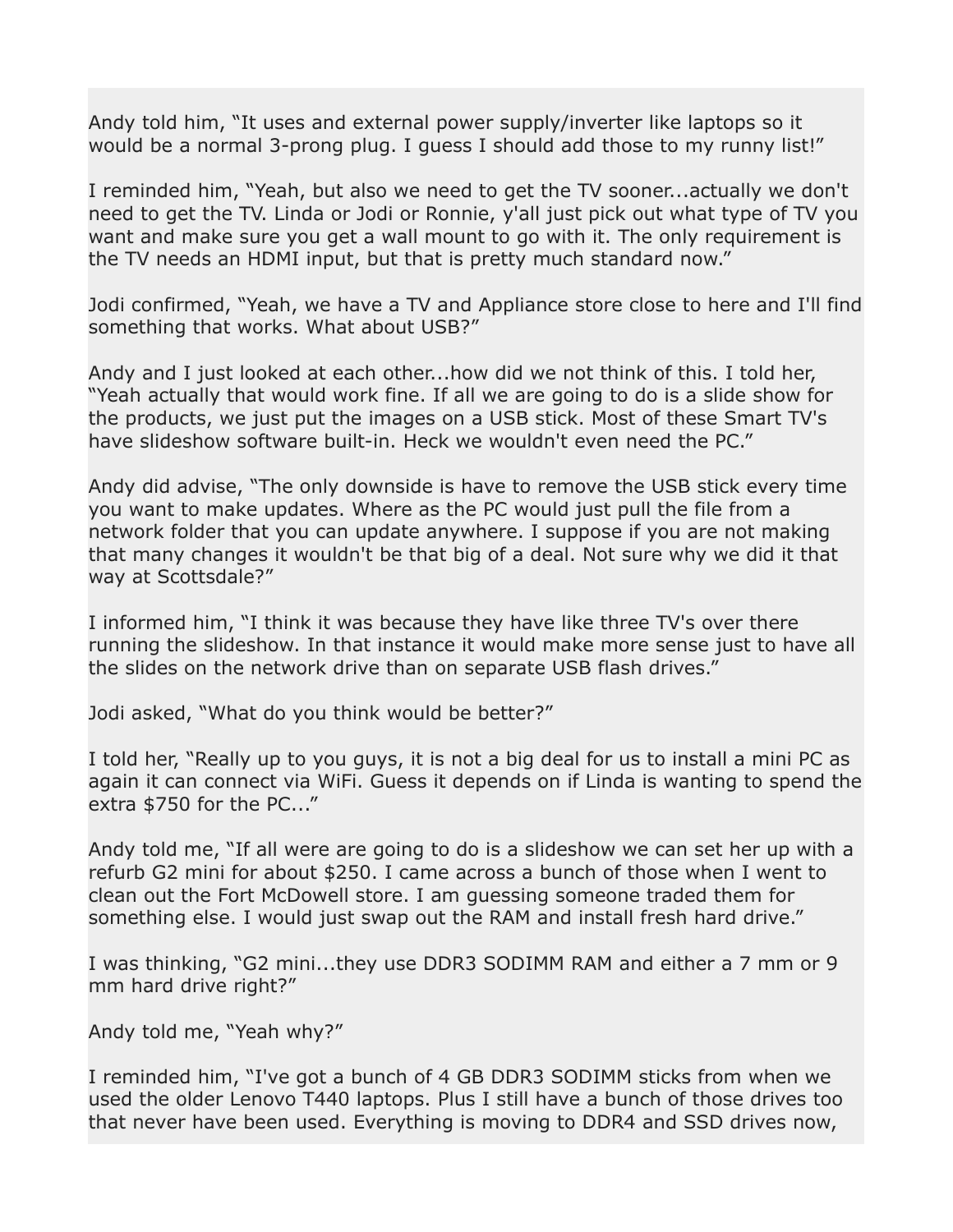so not really going to be using those parts for anything else. We can bill them \$100 for the Windows license key and give them the PC. Okay to clarify, you need to get the TV and wall mount before Dundee does his part. We will provide a mini PC for the slideshow when we do our part of the installation in two weeks."

Linda told us, "Sounds good. I'll be back home later tonight no need to wait up for me."

I joked, "You and Dundee going to have a wild night out on the town?!"

Dundee wasn't too sure what to make of my joke and Linda smiled, "May be..."

I laughed and told Dundee, "We should be able to do the Desert Oasis walk through tomorrow sometime or Sunday. You two kids have fun and don't get into too much trouble!"

Dundee agreed, "Yeah that works. I'll call you and consult with you later."

I asked Andy, "You know your way home from here? Need to call Laura back."

Andy assured me, "Yeah, we've gone this way many times when coming up from Tucson."

We headed back to the house and I called Laura back, "Evening Laura. So, Linda and her team are fine with us doing the install two weeks from Sunday. Just so you are aware we are not going to do a pre-install, everything will be done that day. We really don't have the much cabling to do, so there is no need for us to make a special trip."

Laura agreed, "Yeah, that makes sense. Okay, so I'll have Sophie bring us up that Saturday. You said y'all are going to be back at the old house?"

I joked, "Yep, the house where you and Martina had your little affair many years ago. I suppose we can put Sophie in the Presentation Room while you and Miss Kitty get to christen the new Quail Suite."

Laura told me, "Okay sounds good and I'll give you a cal the night before to let you know. Was there anything Linda added since we had talked?"

I informed her, "She wanted us to install Shuttle Server for a slideshow TV upfront by the POS counter. But, we are not doing those anymore. Andy has an HP G2 Mini we are going to refurbish and just charge them for the Windows Licensing Key. We'll just the stick the PC behind the TV and it can connect to the network via WiFi like 99% of everything in the store."

Laura asked, "Are they going to want to have guest WiFi access?"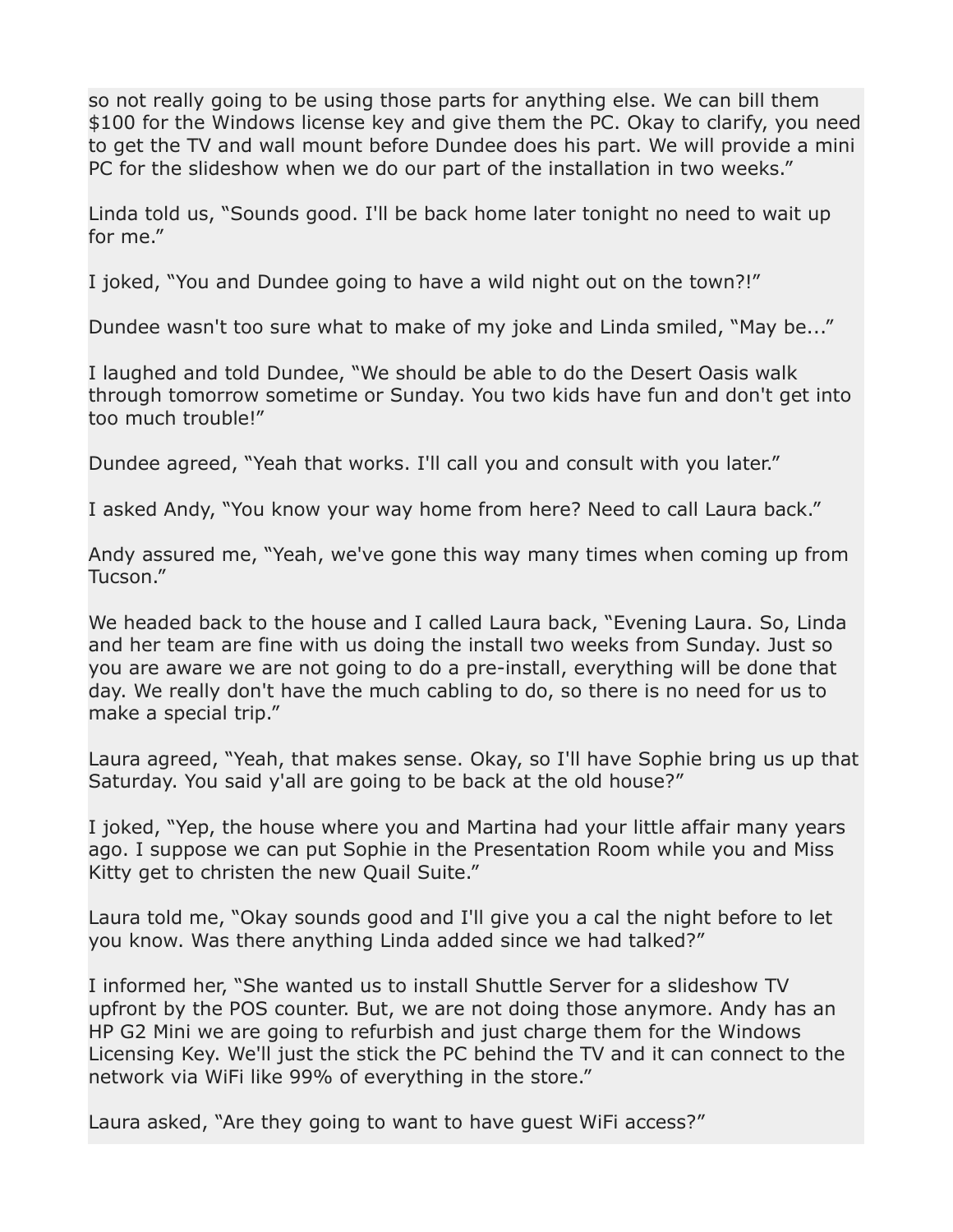I thought for a moment, "That subject never came up and frankly I don't see a need. It is boutique retail store, not a restaurant."

Laura told me, "Yeah well knowing Linda...anyway I'll set aside a VLAN should she decide she wants to have a guest WiFi."

I laughed, "So true. Okay, we'll talk next week once Andy has had opportunity to see what equipment we can get."

## **Chapter 16: The Unlikely Return and Lindsay versus...The Volkswagen?**

On Sunday Andy and I meet Dundee at the Desert Oasis House for a final walk through. Dundee greeted us, "Morning Ron and Andy! Okay, so we are done! Let's head on in and see what we did."

We walked down the stairs to the entrance of the playroom and I noticed the French doors had been painted a light grey, "Hmm...interesting color."

Andy commented, "Yeah, wouldn't have chosen it myself, but it does look good."

Dundee explained, "With the way the lighting is over here white would have been too reflective and blinding. Okay come on in. So we have two Big Ass Fans with DC motors. These give you six speed settings and plenty of air circulation."

I noticed the 'Grey Door' theme continued with the dressing rooms and powder rooms too. Also noticed the trim around the door was a natural pine, "I like the trim around these doors, adds to the rustic feel and provides a nice contrast with the Grey."

Andy commented, "Gives it that 'barn' feeling, especially with the barn doors."

Dundee informed me, "Yeah, all the regular passage doors and casing throughout are in this style."

I told him, "I like it. Too often everything is just off white on white. I really dislike white kitchen cabinets it just looks so 'sterile'."

Andy added, "We had the white kitchen cabinets in our place down in Tucson because Lindsay wanted the 'farm house kitchen' feel. I think within a couple months she started regretting it as she was constantly having to clean them."

Dundee laughed, "Yeah, I tell that to clients all the time. It looks great in a magazine, but in real life they are not doing to stay pretty very long without a lot of upkeep. I am glad you guys like the look as we ended up redoing the entire house this way."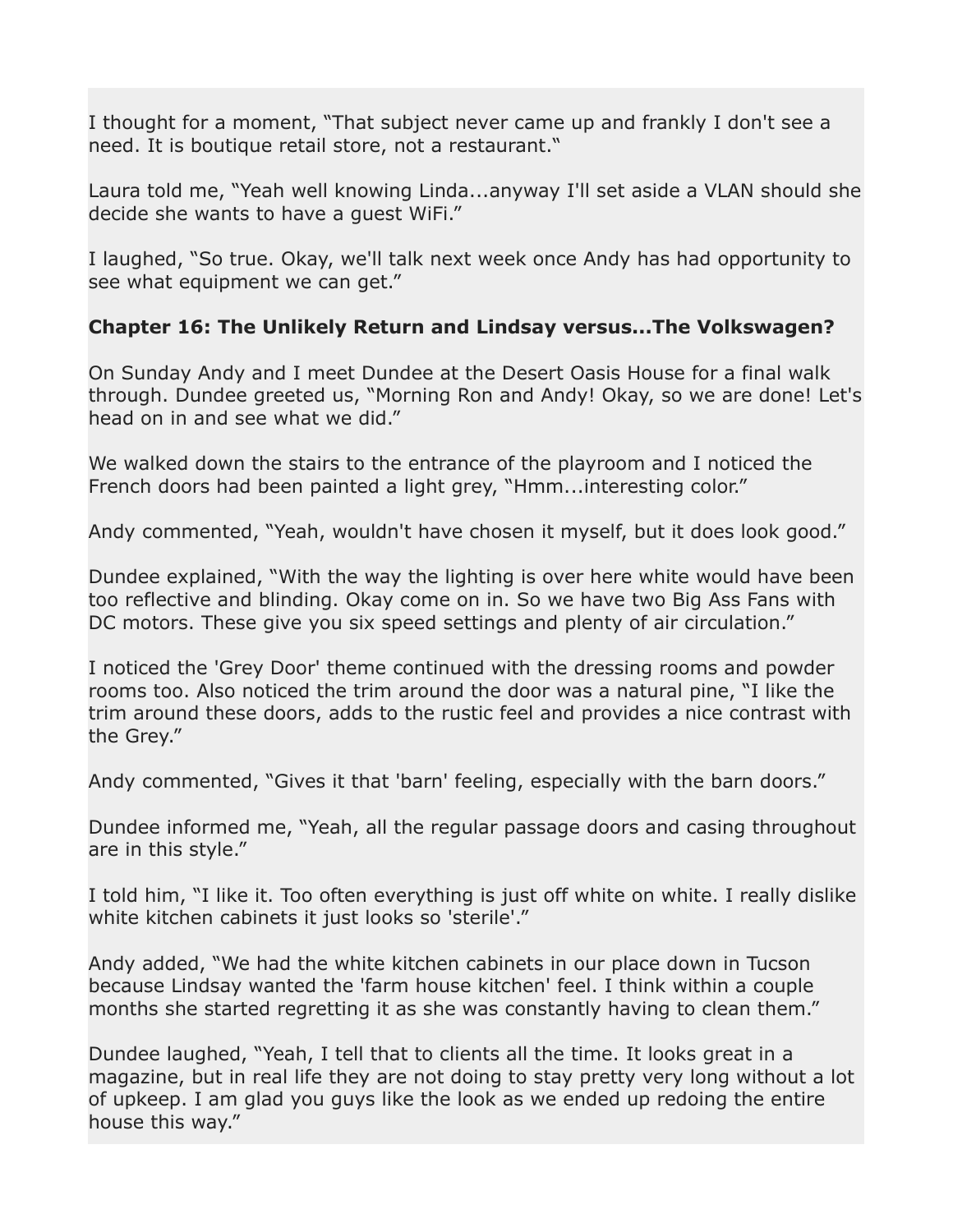I told Dundee, "Had not even noticed when we walked in. Shows you how much attention I was paying. When we head back up I'll look."

Dundee told us, "We changed out the door hardware on the outside entrance to the suite as well as your shop. We installed a keyless deadbolt so you can program a code for those locks. Figured since it would be a guest suite it would be easier than giving them a key."

I replied, "Yeah, that actually is something I would have never thought of doing."

We headed back upstairs into the kitchen and sure enough I noticed the door to the laundry room was grey as well. I asked, "What else have you done since we were last here?"

Dundee replied, "Well we pressure washed the entire back area including the pool deck and also did all the balconies. Oh and I had a pool inspector check the system out and he said the sand in the pool filter needed to be changed and also the pump motor should be replaced. I talked to Zac about it and he covered those costs, so you have a new pump motor and fresh sand in the filter. Let see what else? Oh yes, the eastern garage we adjusted and lubed the garage doors. The opener are still in great shape given their age. Did replaced the tension spring on both door though. Also replaced all the ceiling fans throughout with the newer DC motor with remotes models."

We headed upstairs to the King Suite and noticed the new fan. It was rustic look that matched the rest of the house. I asked Dundee, 'Are all the fans the same style?"

He replied, "Yeah. Size they are all the same except that small non-suite which has a smaller sized fan. Well, that is everything. If y'all notice anything let me know."

I told Dundee, "Shall do. I assume you will email me a final invoice?"

Dundee replied, "Yeah, I will. So are you two going to be back at Linda's Superstition Mountain Store next week?"

We informed him, "No, we won't be back over there until we do are install..."

Andy added, "...or Linda calls us back there!"

I cringed, "Yeah or that. She can be pain in the...at times."

Andy joked, "But she is a 'premier client'!"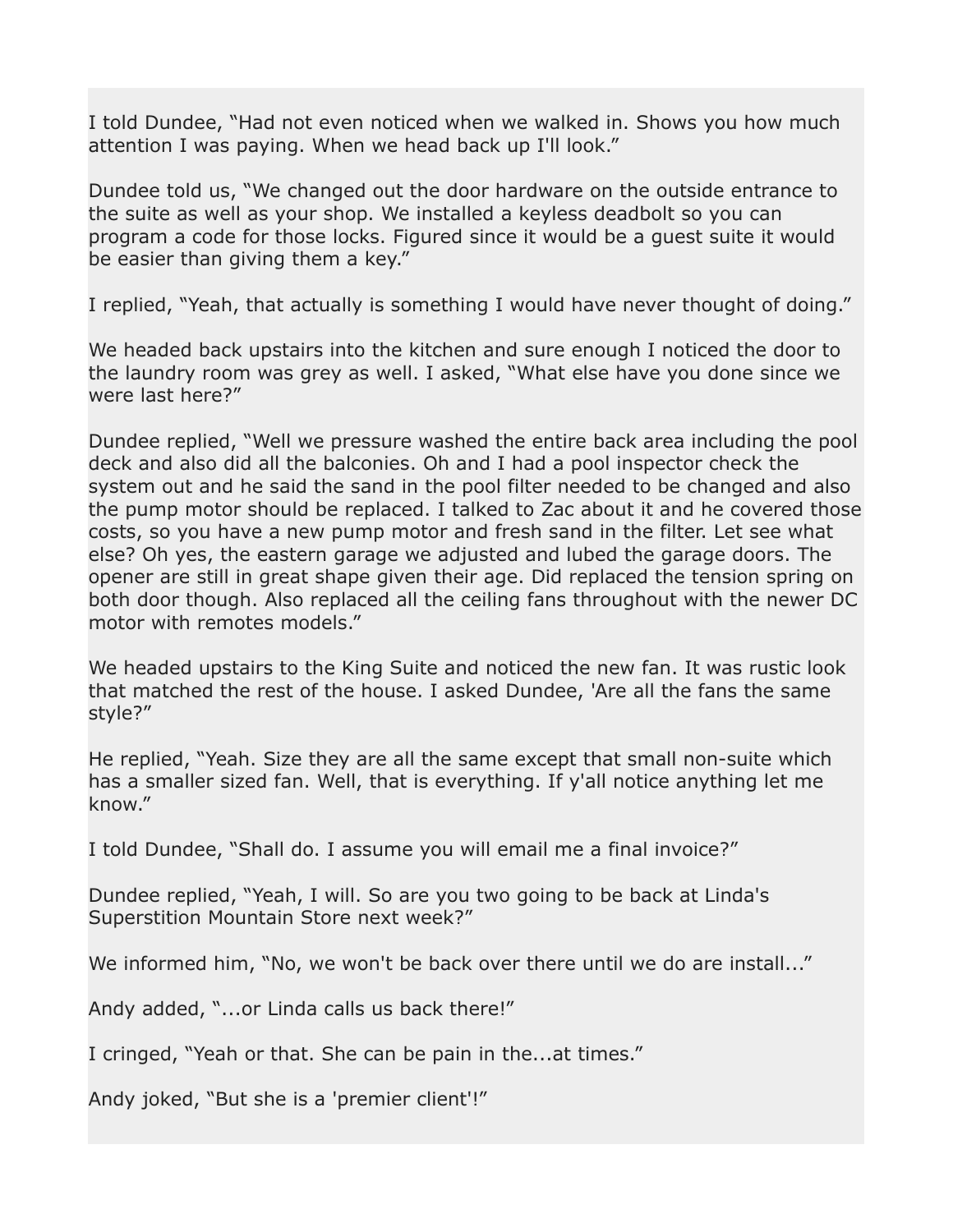I laughed, "Yeah. Oh well, as I told Andy last night at least for us when she changes her mind about the new Scottsdale store next year it won't be that bad for us as it is just across the highway."

Dundee laughed, "Yeah lucky for you guys. I am out in Peoria so it is a bit of drive for me. Though closer than Gold Canyon for sure. She asked me to do work at the Oro Valley store and I flat out told her I could not do that given it was just too far away. She'd seem to understand."

I asked, "Where in Peoria are you?"

Dundee replied, "Vistancia, off the Loop 303 and Lone Mountain."

I hadn't realized he was so far out, "Basically way west of here."

Dundee laughed, "Yeah since you are Pima and Lone Mountain. Okay then, well unless otherwise...guess I'll see you guys in few months when we start the Thirsty Cactus projects."

Dundee let himself out while Andy and I chatted on the balcony. Andy asked, "So, when we moving?"

I told him, "Well seeing as we will need to get stuff packed, but the Anzoira crew will take care of that as they did when we moved out of here. I plan on us being in the house next weekend. Should be easier this time around as won't have Maya and Peaches of us. Linda is really doesn't have a lot so it won't be much for her. Reminds me, need to call Gary and have him start getting stuff moved out of the play-loft over the playroom here."

Andy told me, "Yeah, we really cleaned up after you announced we would be back here. I donated about half of my clothes...."

I joked, "and yet still have more than Lindsay!"

Andy laughed, "You make it sound like that is a bad thing."

I told him, "Suppose not. As if I should talk, got more boots than Sara does shoes! Oh well, let's head back and let everyone else know what we are doing."

We headed out to the courtyard and got back in the Jeep. As we were exiting saw Gary coming up the circle on his Harley. I honked and motioned form him to pull up next to us. He pulled up next to us, "Well hey there soon to be again neighbor!"

I informed him, "Dundee has wrapped up so you can start bringing the 'toys' over. Wynn will be around during the week so she can let you in at the current house. I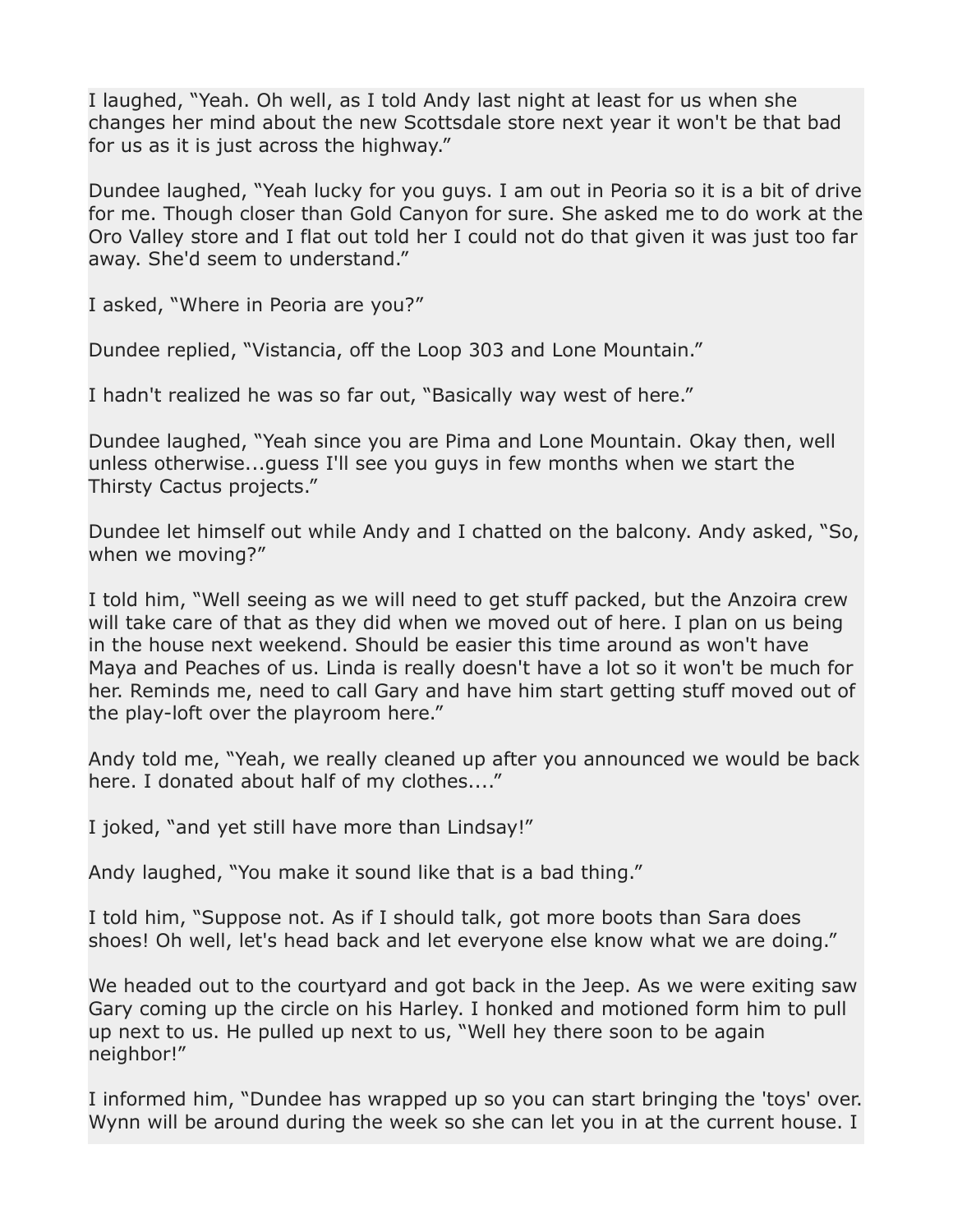still have a lockbox on the backdoor to the kitchen here, I'll text you the code. I believe Dundee had the locks keyed the same so the key should work on that outside door."

Gary asked, "Can't I just do like before with the garage door?"

I figured it would be easier to 'show and tell', "No, Dundee changed things down there, follow us."

Gary hadn't seen the changes since he was last there, "Oh wow, you can't even tell that used to be a garage!"

I opened the outside door to the 'great hall', "Come on in and take a look at Dundee's handy work." We walked in and I explained, "On the left here is the new Quail suite, straight ahead is the entrance to my shop and then the right side is the new play area."

Gary noticed the double French Doors into the play area, "Ah good that will make things easier to bring the 'toys' in."

I told him, "See I was paying attention. There are barn doors separating the play room from the dressing area."

Gary saw the barn doors, "I really like these, they've become popular recently. Okay, this works well. Mind if I take some pictures in here so I can figure out how to layout the new room?"

I replied, "No go ahead. I think the layout we have currently works well. Of course we don't have the wheel anymore."

Gary told us, "Yeah and too stuff and can be moved around as well. The bench is bigger footprint than the wheel too, but there is plenty of space here."

I asked, "Did you have a chance to inspect the bench?"

Gary replied, "Yeah, believe me Ron you got a really good deal on that. It is a lot nicer than she had lead me to believe. It has a leather wrap headrest and the head can be strapped down as well. Let me take a couple pictures here and I'll show you the pictures I took. Lulu and I uncrated and assembled it when it arrived. We figured we need to make sure it wasn't damaged and was all there." Gary took a couple pictures of the room. He opened us his photo gallery and showed up, "Here we go. So this is how was it was shipped; This one is it uncrated; assembled; and Lulu just had to try it out!"

Andy saw the photos and commented, "Oh wow, Lindsay is going to love that!"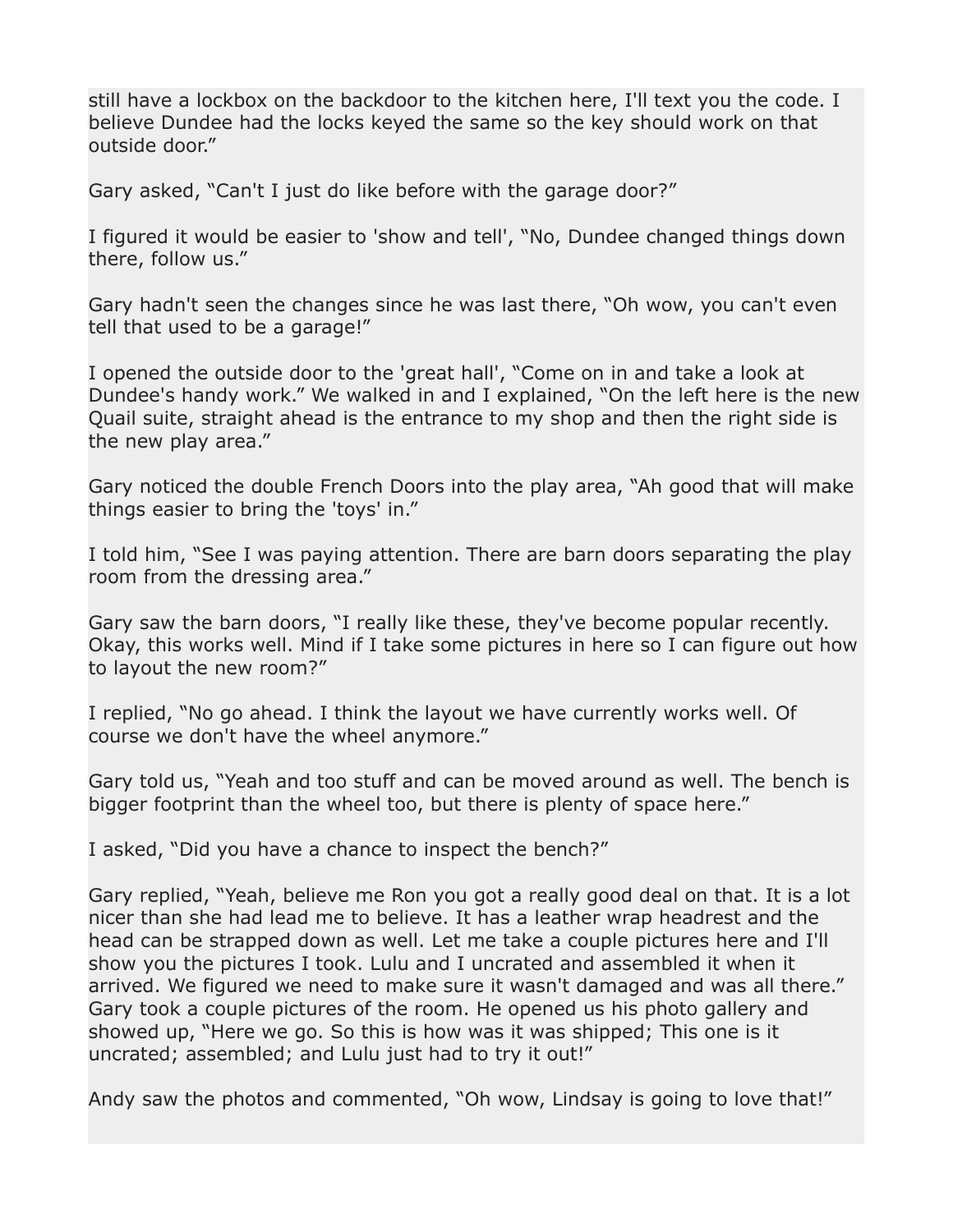I told him, "Yeah when Gary told me about it that was the first thing I thought of. You don't think she will have any problems with this?"

Andy assured me, "No she won't. I understand with the caning platform and that was more corporal, this is something she's used to. We had one similar to this at the club, but not as nice."

I asked Gary, "Is that the same finish as the cage?"

Gary looked at the photos, "Fairly close. That's another toy you got a hell of deal on!"

I told him, "Yeah and everyone loves it." I turned to Andy, "I want to surprise Lindsay with the bench, no one other than us three know about it."

Andy understood, "Okay. Yeah that's good."

Gary asked, "So I can see this new suite Dundee built for y'all?"

I joked, "Sure, seeing as Bunny and Bambi will likely been in it whenever we have to go back out to Henderson due to a crisis!"

Gary laughed, "Hey, that was the first time in how many years?" We headed into the suite and Gary noticed the barn door at the closet, "Cool another barn door. Oh wow, good size closet." We rounded the corner and he saw the bathroom, "funny, it seems small but it doesn't." We then moved into the main room, "Wow! Is that a California King?"

I told him, "Alaskan which is 9 feet by 9 feet. Peaches and Maya had it up in their room at the other house. It was too big for their condo so they just left it. Dundee jokes the reason I had this suite built was to accommodate this bed!"

Gary looked around, "Nice. This is a really big room then." He saw the windows bench and shelves and commented, "Now there is a Dundee signature piece."

Andy told him, "He did quite a bit in our office."

I told them, "Might as well get the grand tour, Dundee did a lot of work in the entire house."

We headed through the play room and up the stairs into the kitchen. Gary saw the floors, "Those cleaned up nice. So, what do you think of Zac's changes down here?"

I told him, "I wasn't sure at first, but the more I go through here the better it seems to flow. We rarely used that fireplace so deleting it really opened up the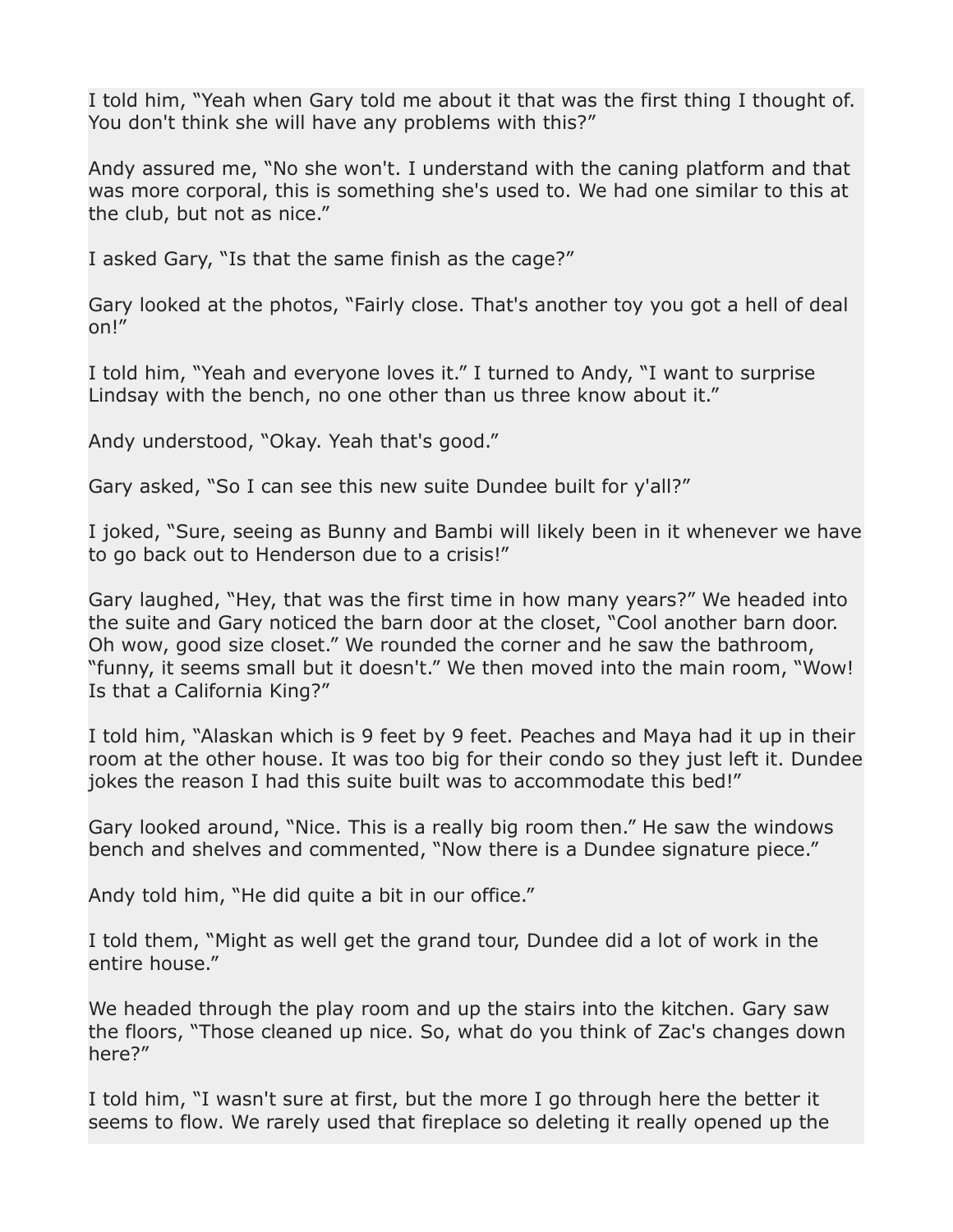area. Let's head on up to the top floor."

As we came to the top Gary saw the plank flooring, "Oh wow, that is nice. Been thinking about doing that at my place. Bunny is so into carpet as much as both Bambi and I dislike it."

I told him, "Yeah there is no carpeting in the house now. It will be a lot less upkeep for Wynn too."

Gary noticed the reconfiguration to the entrance to the McGrawl's office, "So, redid the entrance on this room too."

Andy replied, "Dundee's idea, makes the layout of the room a little better and to accommodate the desk. So over on the far wall you can see what he did."

Gary whistled, "Yeah, that Dundee is quite the craftsman. He blew me away with my office and then to see what he did with your library and office. Well, glad to have you guys back, not that Zac was bad neighbor. So, yeah I think I am free mid-week and will be able to start moving stuff over. You know, I have an oversized black drop cloth I can put over the bench once we get it in here. That way you can get it as a surprise."

Andy laughed, "He's always one step ahead of us."

I replied, "You make it sound like it is a bad thing. Well, we better be heading back to the other house before Wynn sends a search party for us."

Andy and I returned to the house and found Sara and Lindsay along with Wynn in the kitchen. Wynn saw us enter, "Was wondering what happened to you two. Everything go okay?"

I explained, "Yeah, everything went fine with Dundee. Ran into Gary as we were leaving so had to show him everything that Dundee did. He says he will be around mid-week to start moving the toys back over to the other house. I still have the lock box on the kitchen door at the Desert Oasis house, so he will be able to let himself in over there. So, with that said we should be moving this weekend. Anozira crew should be here later in the week to pack up everything as they did when we moved here. Should be a lot quicker this time as we don't have Maya and Peaches and also everyone did a major declutter."

Thursday night Gary called from the Desert Oasis House, "Heya Ron, are you able to get over to this house and inspect the layout of the playroom?"

I had just finished dinner and really wasn't working on anything important at the moment, "Yeah, it is a good time. Should be over there in a few minutes."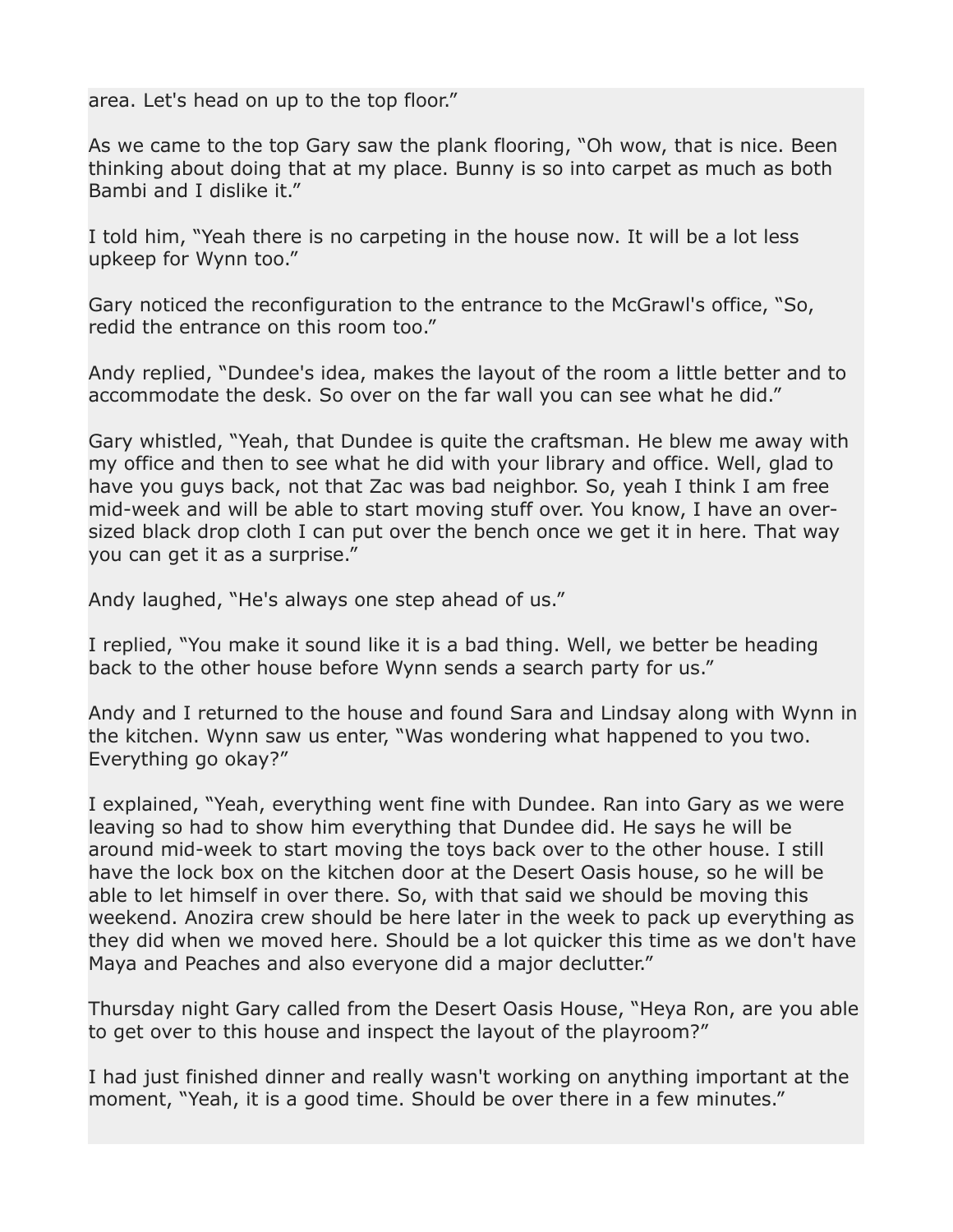As I headed downstairs and passed through the kitchen Wynn informed me, "Oh Ron, Anozira Moving will be starting around seven tomorrow morning with the move scheduled for nine on Saturday."

I told her, "Okay, that works. I'll have to pack my office and move that over tomorrow night. The McGrawl's should do the same as well. Anyway, I've got go meet Gary at the house. He wants to get my approval of the layout of the playroom."

I arrived at the Desert Oasis House and saw the Acme Truck on the western side of the courtyard. I head inside and found Gary along with Lulu in the playroom closet, "Hey Gray...Lulu, didn't know you would be here."

Lulu explained, "Well, had to help Gary get the spanking bench loaded on the to the truck. Guess Wynn helped him with the other equipment at the other house. Plus, I can help Gary 'demonstrate'!"

I laughed, "I do know how a spanking bench works, but I get it!"

Gary laughed, "Told you he wouldn't buy it. Anyway, we're almost done in here. Go ahead and take a look around and we'll meet you shortly."

I went into the main playroom and for the most part the layout was pretty much similar to the way we had it at the other house. I did notice the covered spanking bench sitting in the corner, or at least I think that was what in the corner...could've been a Volkswagen for all I knew, it was rather large.

Gary and Lulu came in and Gary explained, "So the only difference was moved the oral chairs along the bondage stand and hogtie trainer. Seemed a little crowed having the chairs over here. As I am guessing you figured out, the spanking bench is over in the corner under the cover."

I joked, "Oh and here I thought it was a Volkswagen!"

Lulu laughed, "It is big, which I guess is why the client ended up having to donate it."

I told her, "You want big...the cage."

Lulu groaned, "I know, we carried it in. I'll be reminded of that in the morning."

Gary shifted gears, "Well, I can help you with that and give you something else you will be reminded of in the morning!"

Lulu giggled, "Oh boy. Does it involve this?" She held up a wooden spanking paddle.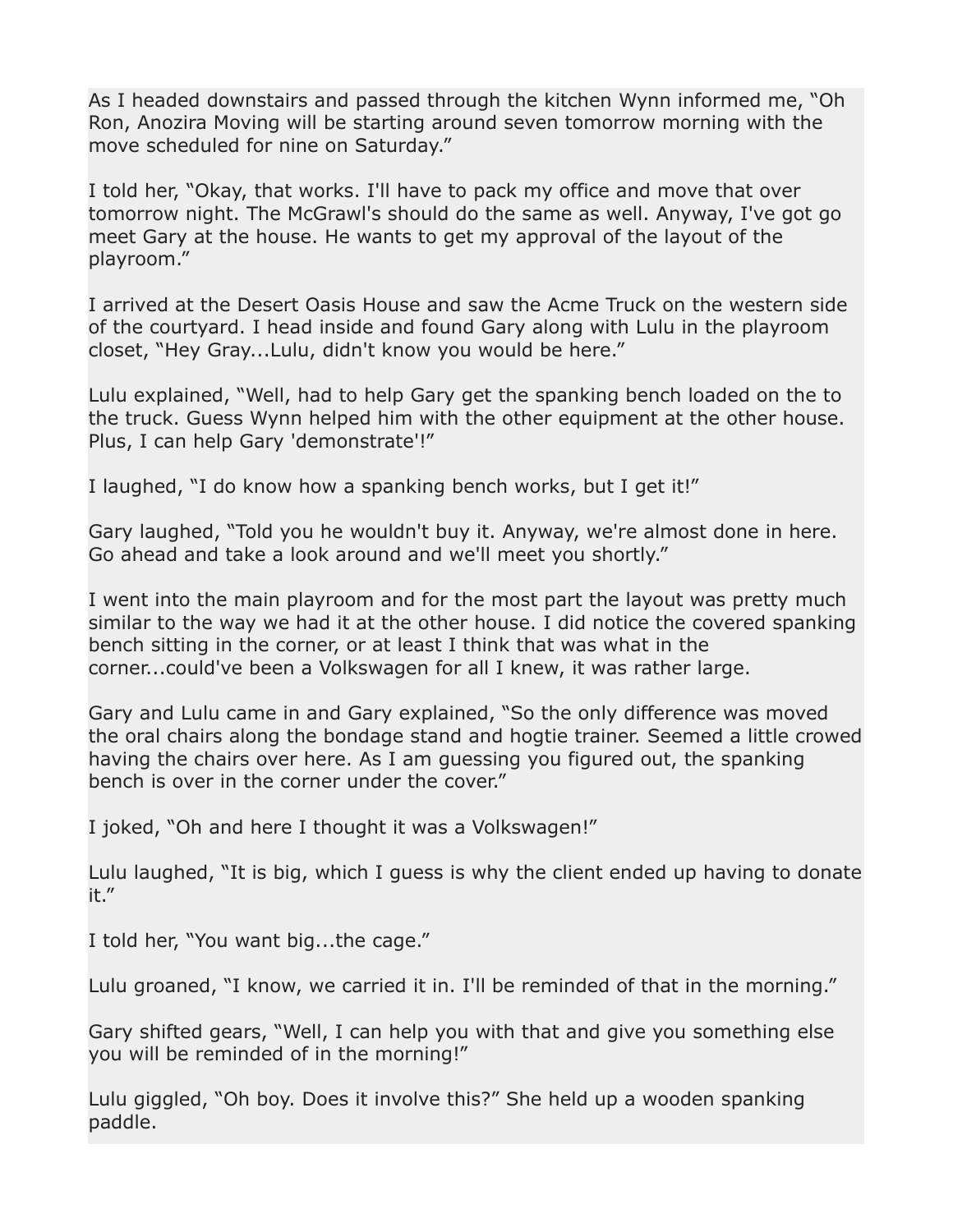Gary took the paddle, 'Why yes it does, now remove your skirt."

I laughed at there little presentation, "Did you two rehearse this?"

While Lulu removed her skirt Gary removed the cover from the spanking bench, "Well here it is! I must say this puppy is very solid and has Lulu will demonstrate shortly will hold your victim...er subject...'participant'...yeah that's it in place securely! Lulu will now demonstrate."

Lulu hopped on the bench I noticed she was wearing a high security belt with thong cable back. I laughed and asked, "Geez Gary do you have all your office staff in chastity belts?"

Gary replied, "Well it is part of their uniform...well may be not."

Lulu explained, "Actually was modeling this earlier and forgot I had it on."

I shook my head, "Okay sure...why not."

Lulu giggled, "What can I say, I'm strange and unusual!"

I added pointing to Gary, "You have to be to work for him!"

Gary complained, "Hey, I resemble that remark! Okay, let me get her strapped in and I'll give you a 'full demo'!" Gary explained, "Three straps for each leg; one at the ankles, one before the knee and one at thighs. Two for midsection and then three on the arms; one for upper arms, one before elbows and one at wrists. The headrest also has two straps to keep the head down. Notice these are all double prong buckle straps, very high quality and more secure and durable than those cheap plastic and nylon quick release." Gary fastened all the straps, "Okay Lulu, try to move around." Lulu struggled and really couldn't move around much, "Yeah, she ain't going anywhere. Let me give her a couple whacks and then I'll release her." Gary gave Lulu's bare bottom a couple firm, but gentle whacks before he released her. He asked, "So what do you think?"

I looked over the bench. I lifted one side in an attempt to move it and was surprised by the weight, "Wow, this is solid! Very impressive. Once again you managed to get my some nice equipment."

Gary gloated, "Have I ever done you wrong?"

I teased him, "Well, the wheel...but that was a 'free gift'. Everything has been great from all the toys to the girl's belts and armor."

Lulu commented, "You mean they actually wear those?"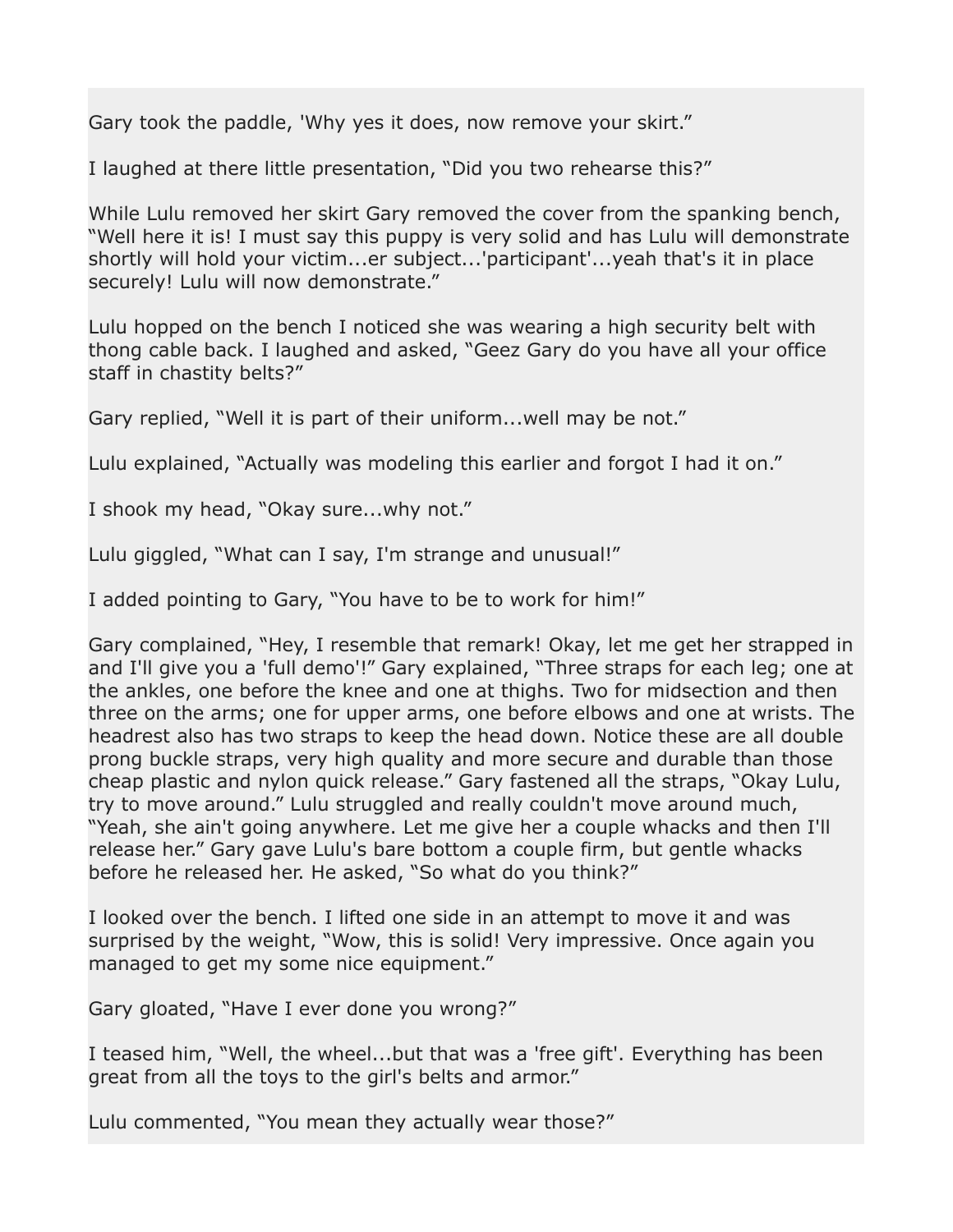I told her, "Yeah, Wynn and Sara do full time. Lindsay occasionally...though I think that was because Peaches was staying with us. Yeah, Lindsay had not worn it in so long she had no idea where the keys were which she realized after she had locked herself into it. Andy found the keys in his safe. Now Peaches on the other hand, I don't think she has worn it since the initial fitting. Maya has threatened numerous times to put her it it when she acts out, but I don't see that happening as that would be more of a punishment for Maya!"

Gary told me, "We just need to finish restocking the playroom closet and then we will be on our way."

I reminded him, "We should be moving in sometime Saturday."

The next morning the Anozira Moving packing crew and got to work packing the downstairs. Due to the current staffing shortages at The Budget Holstein Lindsay and Sara were both at work. Andy and I assisted each other with getting our offices packed. Andy met me in my office and asked, "What do you need help with Ron?"

I told him, "Mainly just getting all these components to Cruiser in the garage. Everything else the Anozira crew will take care of. They won't get to y'alls cottage until after lunch so we have some time still." After a couple trips to and from my office and the garage we had all my computer components loaded.

We headed across the Cabana to the McGrawl's cottage. As we walked in Andy commented, "You know we never really used this as much as we thought we would. I kinda realized that a couple weeks ago when Lindsay and I were trying to locate the keys for her armor. Seems all we really did was use it as a hotel room if you would."

I laughed, "Funny, you two were all excited about this when I bought this house."

Andy agreed, "Yeah true. Of course too, I think we thought we'd be working from home more often. Lindsay was able to for the first couple years. Now it sounds like she won't be that much now. I might be as there really isn't a need for me to be at the stores all the time. Oh well, let's get this stuff loaded up." Several trips later we had all of the McGrawl's computer components loaded into the cruiser as well.

Before we headed out I checked on Wynn who was packing the kitchen. I told her, "Andy and I are going to head over the Desert Oasis house. Everything going okay?"

Wynn replied, "So far. They seem to be moving fairy quickly, guess the 'summer cleaning' really helped."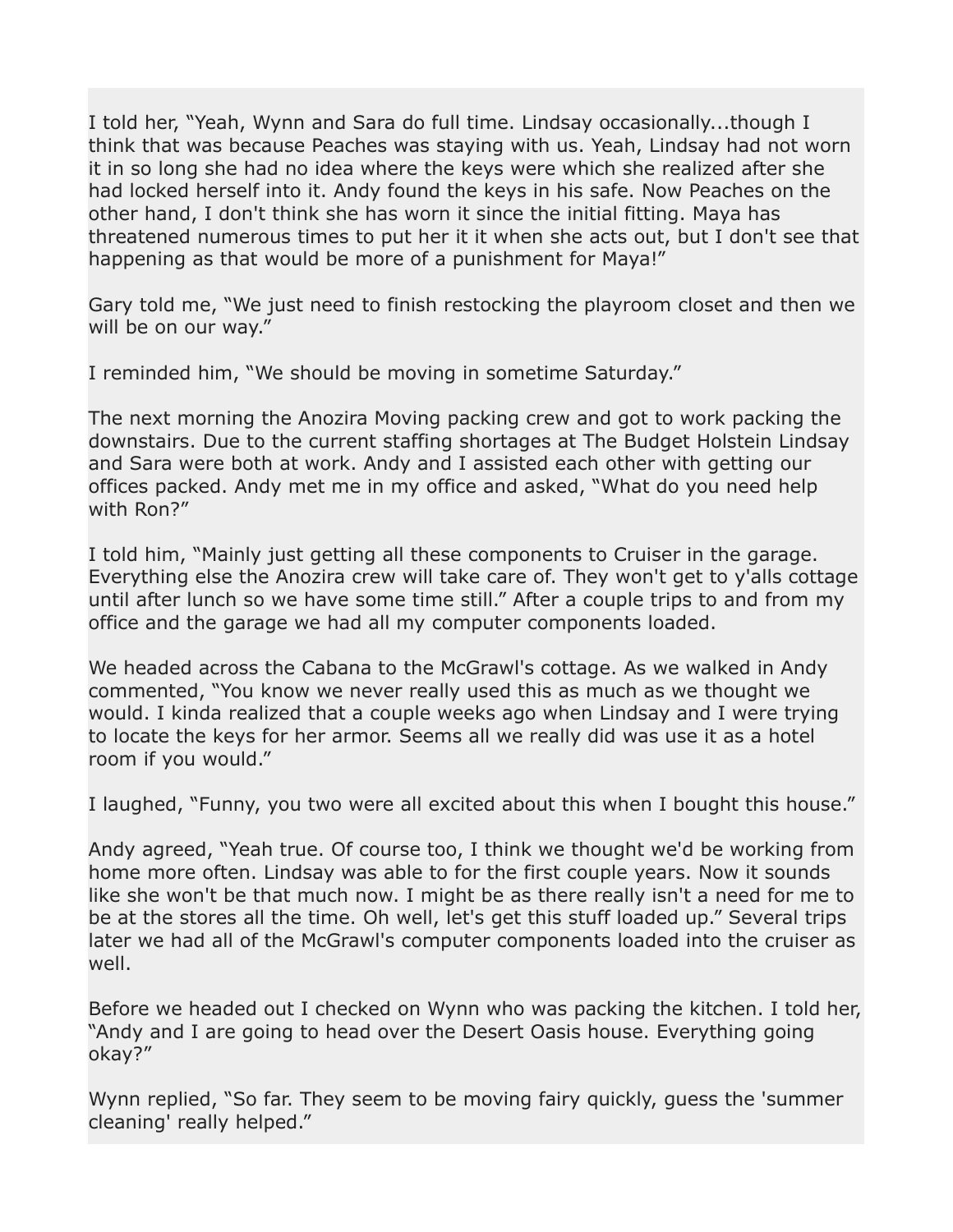I laughed, "Or late spring cleaning. But, yeah we had a lot stuff that we didn't need. Which reminds me, I still need to do the closet in the High Infidelity suite. I know there is a lot of stuff in there we can do without."

Wynn informed me, "Be sure to keep the Hello Kitty bodysuit!"

I was confused, "What? For that matter why?"

Wynn explained, "There is an adult-sized pink Hello Kitty bodysuit that Martina wears when we would relax."

I laughed, "Okay. I had no idea we had that. Had to have come from Gary. If you get a chance, go ahead and set that aside along with anything else you think we should keep. Gary and Lulu already did the play-loft closet yesterday so everything in there has already moved to new playroom closet at the Desert Oasis house. Andy is waiting for me so, I should be going."

Since neither one of us really needed to be at the house we spent most of the morning getting our computers setup and reconnected. We returned that afternoon just as the Anozira crew was leaving. We walked into the house and Wynn informed us, "Nearly everything is packed. I have just enough of the kitchen still unpacked to cook dinner tonight and breakfast tomorrow."

The next morning the Anozira crew returned and within in a couple hours had everything loaded. By early afternoon, they had everything unloaded back at the Desert Oasis house. After I paid the crew and left, I met everyone in the Great Room. "Well, here we are back 'home' again! So I know y'all are anxious to get unpacked and settled in. A bit of advise though, get your beds setup first that way when you hit that point that you can not do anymore, your beds will be ready for you."

Linda asked, "and just where is my bed?"

I told Wynn, "She will be staying the Queen Suite, kindly show her the way and help her get the room setup as she likes. She'll be the only one using it for the next year."

Linda objected, "I really hate to impose seeing as you don't have much space here."

I told her, "I still have the old Presentation Room and the new Quail Suite downstairs."

Linda asked, "Downstairs?"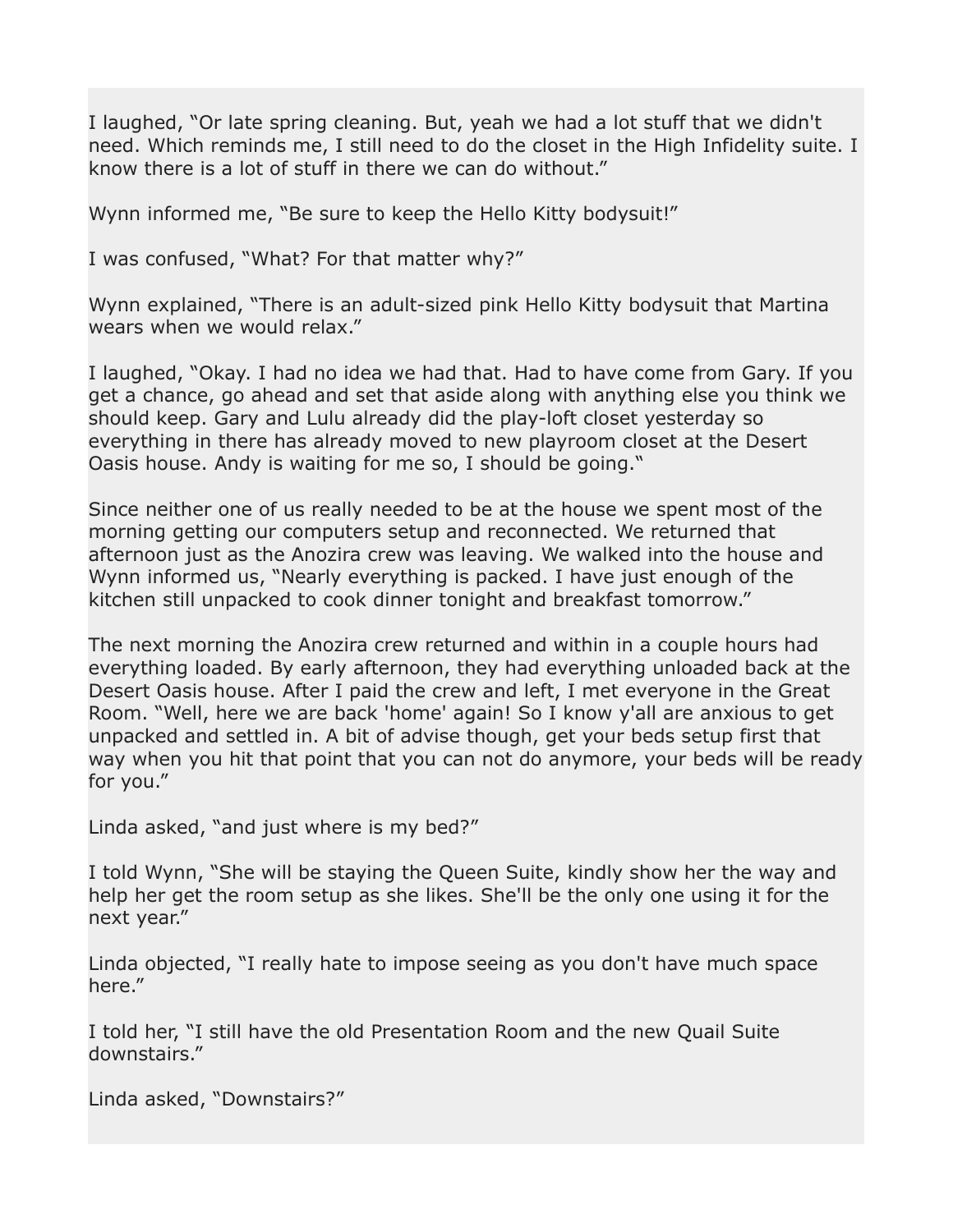I explained, "Yeah, the western garage was converted by your boyfriend into the expanded playroom and also had him build a new suite down there."

Now either Linda didn't catch that I referenced Dundee has her 'boyfriend' or she was going to avoid the subject as she simply replied, "Ah okay."

I replied, "I'll show it to you when we use the new playroom tomorrow. The suite I think is going to be used a lot by Sara and Lindsay as why it is also be known as The High Infidelity Suite 2.0!"

Wynn and Linda headed upstairs and I went back to my office to get a few more things unpacked. I grabbed a box I had brought with me and headed into the secret room. Upon opening the wall safe I noticed this one was slightly bigger than the previous one Dundee had installed the first time around. I placed the contents from the box into the safe which was mostly vehicle titles and the spare keys for the girls' belts/armor. I came across the flash drive that Wynn had created with a backup of the evidence against Jed. I placed it in the safe as well, but made note to take a look at the contents one day. I closed up the safe and the secret room heading into my office and took a seat at my desk. The sun was just starting to set, my favorite part of the day and I looked out the windows facing the Cabana and wash. It felt good to be "back home". I worked on a couple small projects and had lost track of time when Wynn walked in, "Evening Ron. I am going to be retiring for the night, anything you needed."

I asked as I looked at clock on my computer, "What time is it?...Oh geez almost 11:00 PM, didn't realize it was so late. No, I'm good. Glad to be 'back home'!"

Wynn agreed, "Yeah to be honest, I like this house better...I think everyone does."

I breathed a sigh of relief, "That's good to know, as wasn't too sure about coming back here with everything that had happened."

Wynn knew what I was talking about and laughed, "Oh you mean like Lindsay tackling me! Yeah, we had some interesting drama here, but hey you can't have all good with out some bad!"

I laughed, "I suppose so. As The Nitty Gritty Dirt Band said 'If we're ever gone see a rainbow, We'll have to stand a little rain.' I suppose I should be going to bed as well."

I shutdown my system for the evening and headed into Library closing the doors to my office behind me. I headed upstairs to the master suite and found Sara was still up reading an eBook on her Nook. She saw me enter and joked, "I thought you were going to spend the night down in your office!"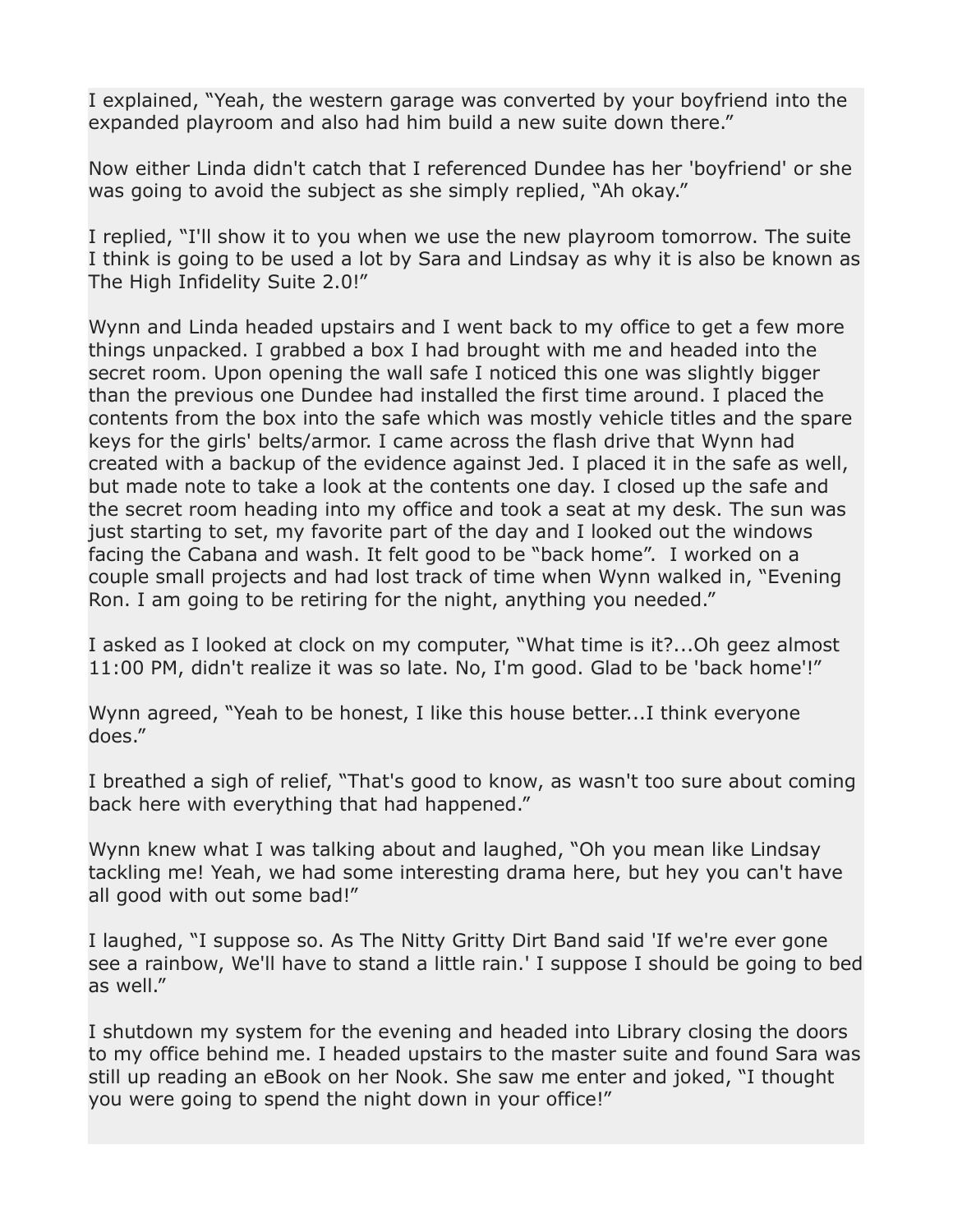I told her, "Nah, just lost track of time working on projects. It is insane right now how much I have going on. Should be able to get caught up in a couple weeks, provided Linda's Superstition Mountain store project doesn't snowball! Oh well, at least it keep money coming in."

Sara laughed, "Like we are broke!"

I reminded her, "I still have the balloon loan for this house which is due in about 5-months, but that shouldn't be an issue as I can sell the other house now and then use the proceeds to pay it off and what I owe you as well."

Sara joked, "I don't want to have send Bunny over to break your kneecaps! So, I got an email earlier from the modeling agency and they are asking if I want to a 2-week gig in Vegas next month. Anything going on?"

I thought for a moment, "Other than Linda's store, not really. You considering doing it?"

Sara told me, "Not sure. I've never worked with their Vegas branch, I'll have to ask some of co-models if they have had any experience with them. Well, I am rather tired and you look like you are about to fall asleep..." I headed to the bathroom and got ready for bed I changed into my bed shorts and headed into bed. Sara rolled over and tried to grab my crotch, but instead of my cock she felt my CB-6000, "Geez, do you ever take that thing off!?"

I reached over and tried to rub her pussy but was met with cold hard steel and laughed, "Says the lady who is wearing her chastity belt in belt!"

Sara laughed, "Touché!"

Sunday morning was the first breakfast back at The Desert Oasis house, but it was not home cooked. I had made a quick trip to the market next Vinnie's to get breakfast for everyone. As I was handing out the sandwiches to everyone Wynn explained, "Once I get the kitchen unpacked later today we should be able to resume normal meals starting tomorrow with breakfast. I suppose we can do Vinnie's tonight."

Lindsay cheered, "Yay! This won't be awkward anymore."

Wynn wondered, "What?"

Lindsay explained, "So the last couple times Drew delivered when we were at other house Drew found it odd. Especially the last time, as both Drew and I were not expecting for Wynn to order another pizza before we moved."

Wynn asked, "When was this?"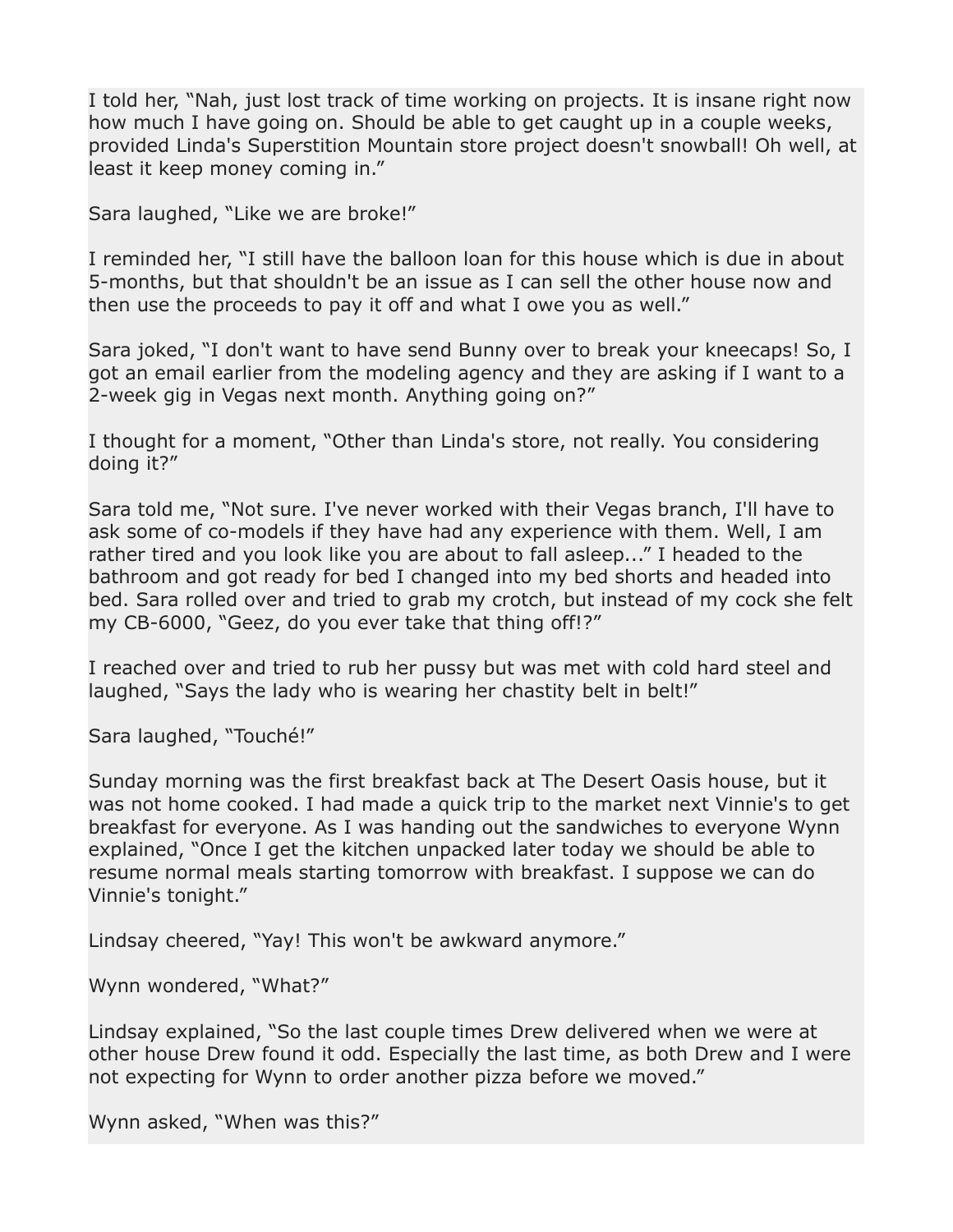Lindsay told her, "Couple weeks ago when Ron and Andy got back from Vegas. Bunny and Bambi were here along with Peaches and Maya. You went upstairs to gather everyone for dinner when Drew came. Anyway, I kept telling him we would be back here again soon."

I looked around and noticed we had made quite a bit of progress getting unpacked yesterday as the move itself did not take very long. I commented, "After lunch we will take a break and spend sometime down in our newly remodeled playroom."

After breakfast Andy and Lindsay worked up in their office while Sara and I worked on getting the Library restocked back to its former glory. Linda was trying to make herself useful by helping Wynn get the kitchen unpacked. Sara and I walked into the Library and noticed the pile of mismatched boxes across the room. Sara asked, "Why are there two different types of boxes."

I looked around and found one of the older boxes and explained, "Well these boxes are from when we moved out of here the first time. They've been sitting in the garage since we had moved. I didn't have the space at the other house like I do here."

Sara understood, "Ah okay that makes sense. So all this stuff has been sitting in boxes for the past few years?"

I confined, "Yeah. So, let me see if I can remember how I had this setup. I believe on this side I had all the computer related stuff and then over here was all my vintage adult materials. Then I had some of the fetish related catalogs and magazines in the center." I looked out the windows and recalled, "Wow, forgotten what a great view we have here of the wash as well as Martina's pool."

Sara commented, "Seems weird you calling it that."

I told her, "Well it is. She paid for it, the Cabana and heck even the grill with her Google stock money."

Sara sighed, "Yeah I suppose so. It is odd being back here, so much happened. Well, there is no use dwelling on the past let's get unpacked here."

Later that morning Lindsay came down into the library wearing denim shorts, a tshirt along with nude fishnets and flat sandals. She noticed Sara and I had gotten a lot unpacked, "Wow, it is not so empty in here anymore! Anything I can do to help?"

Sara told her, "If you don't mind you can break down these boxes."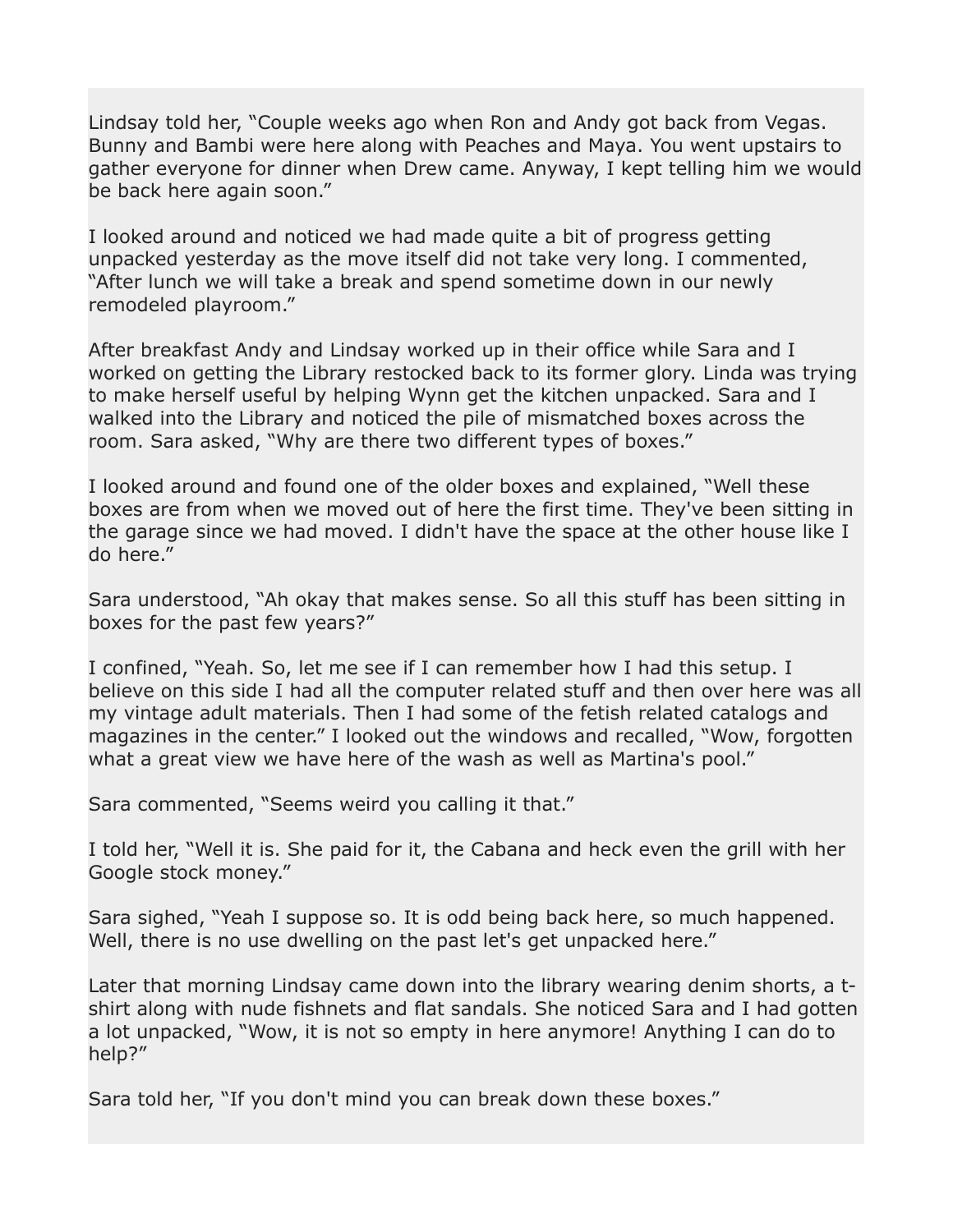Lindsay giggled, "I can do that!" She turned one of the boxes upside down and with a karate chop split open the bottom.

I laughed and handed her a box cutter, "This should be easier on your hand."

Lindsay took the box cutter from me and replied, "Yeah, you're right. What should I do with all the wrap?"

I told her, "For now just stuff it in the larger boxes until we get some bags to put it all in. You guys wrapped up with your office already?"

As Lindsay was breaking down boxes she explained, "I'm got all my shit unpacked, but Andy is working on his 'collection'."

Sara laughed, "Well I am working with Ron on his, which hasn't seen the light of day since we left this house."

Lindsay paused for a moment and told us, "You know you two have really helped us out over the last few years and I know sometimes I can be a bitch..."

Sara interrupted, "Sometimes?"

Lindsay joked, "Hey, why I ought...be glad I am only wearing flats! Anyway we really appreciate everything you two have done for us."

I reminded her, "Well, with you two staying it gives me reason to keep Wynn around."

Lindsay was on a roll, "You saying we're messy? No, I understand. But wasn't Sara working for you prior when it was just you and Martina?"

Sara reminded Lindsay, "Martina was like a little kid, had to constantly pickup and cleanup after her. Was even worse when she would bring Ann Marie over...those two...aye yi yi!"

I also added, "It was also Martina's condition for Sara living here, including her uniform. Of course that didn't last very long as Martina ended up running off with Marc. But yeah get Ann Marie and Martina together it was like a tornado hit..."

Seems Lindsay wasn't aware of Laura's alias, "Who was Anne Marie."

I explained, "A long, long time ago when Laura and I were still in Vegas and after she left the house, that was her stage name."

Sara added, "Also the name she would have Martina call her around me. Of course even if Martina had introduced her as 'Laura', I would have had no idea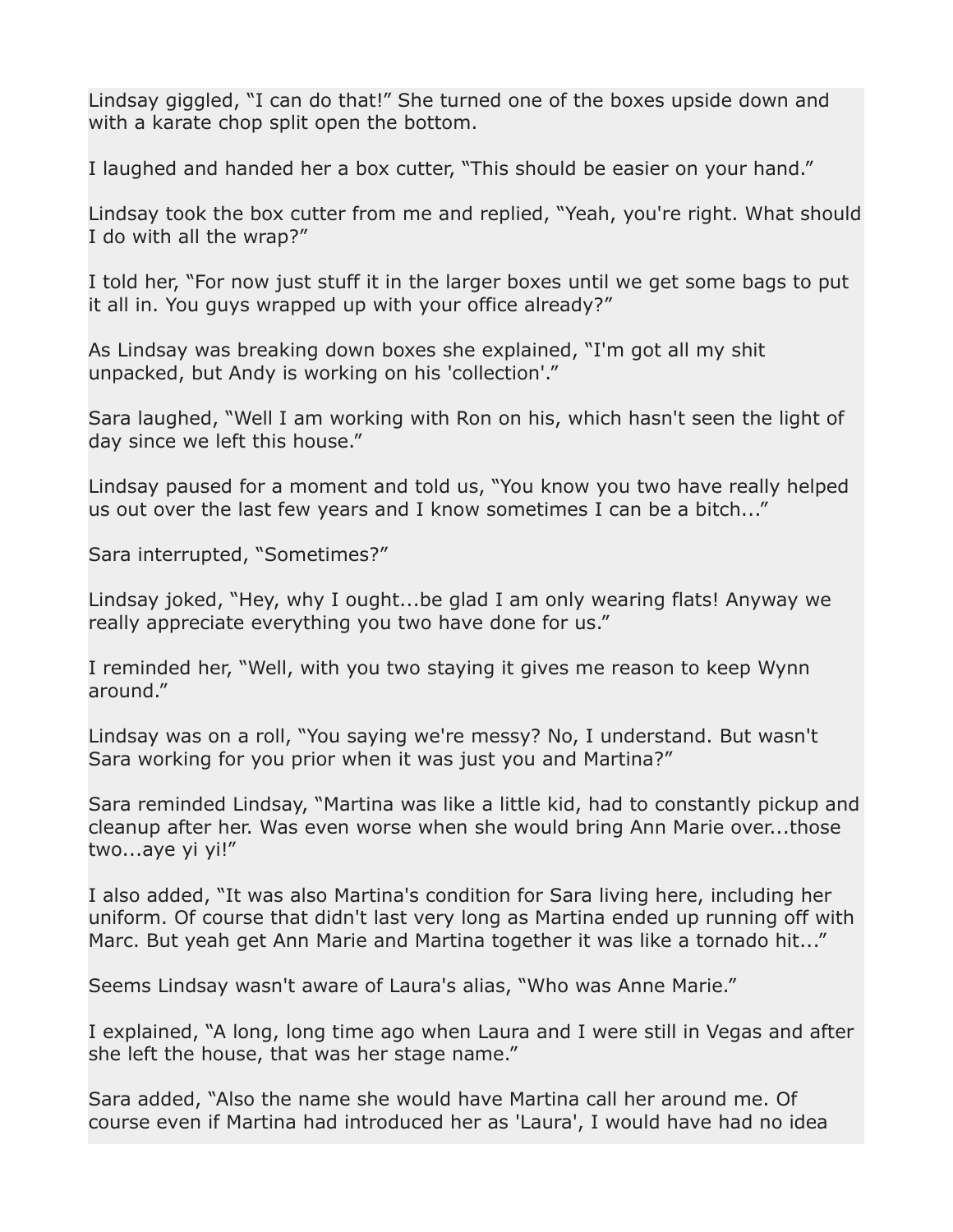who she was."

I thought, "Yeah, you two never crossed paths prior. Come to think of it, you never met me at the fucking Cheerleader condo Laura and I had. That was part of the reason I was so glad to get this house as I didn't have to stay with Laura and her dozen cheerleader friends. But, yes Martina was extremely messy. At least when she stayed with Laura and Miss Kitty those couple months after Valley Shadows shutdown they trained her to clean up after herself."

After a couple more hours we had most of the library unpacked. Sara looked around and asked, "So is that everything, seems like you had more before?"

I explained, "I think we had it more spread out before. That is something I can work on later. I suppose I'll go out get some KFC for lunch."

I headed over to the kitchen to see Wynn and Linda were still working on getting the kitchen unpacked. Wynn saw me and commented, "Seems I bought more stuff once we got to the other house. I'll need to thin it out a little."

I told her, "Check with Maya and Peaches to see if they could use it."

Linda commented, "If none of them need it and y'all don't mind storing it for the next year I'll take whatever is leftover for me new place."

I laughed, "Well that was easy. Anyway I am going over to KFC to grab some lunch." I returned about a half hour later and we had lunch. I asked Andy, "So how's the unpacking of your collection coming?"

Andy replied, "Slower than I thought as I am coming across stuff I have forgotten about. Such as Linda's server hard drive from many years ago."

Linda laughed, "Oh yeah, I do remember you asking if you could keep it."

Lindsay giggled, "and he complains about my shot-glass collection that occupies a single shelf.."

After lunch once everyone had a chance to thoroughly degreased their hands I announced, "Let's take a break for a while and come down to the playroom. Gary and Lulu moved everything late last week." We came down the stairs and opened the doors into the playroom.

Sara looked around, "Wow, very different from what it used to be. Seems like the same layout as we had at the other house. Couple things are in different places. Something's missing though..." She noticed the covered spanking bench next to the cage, "What's under the sheet?"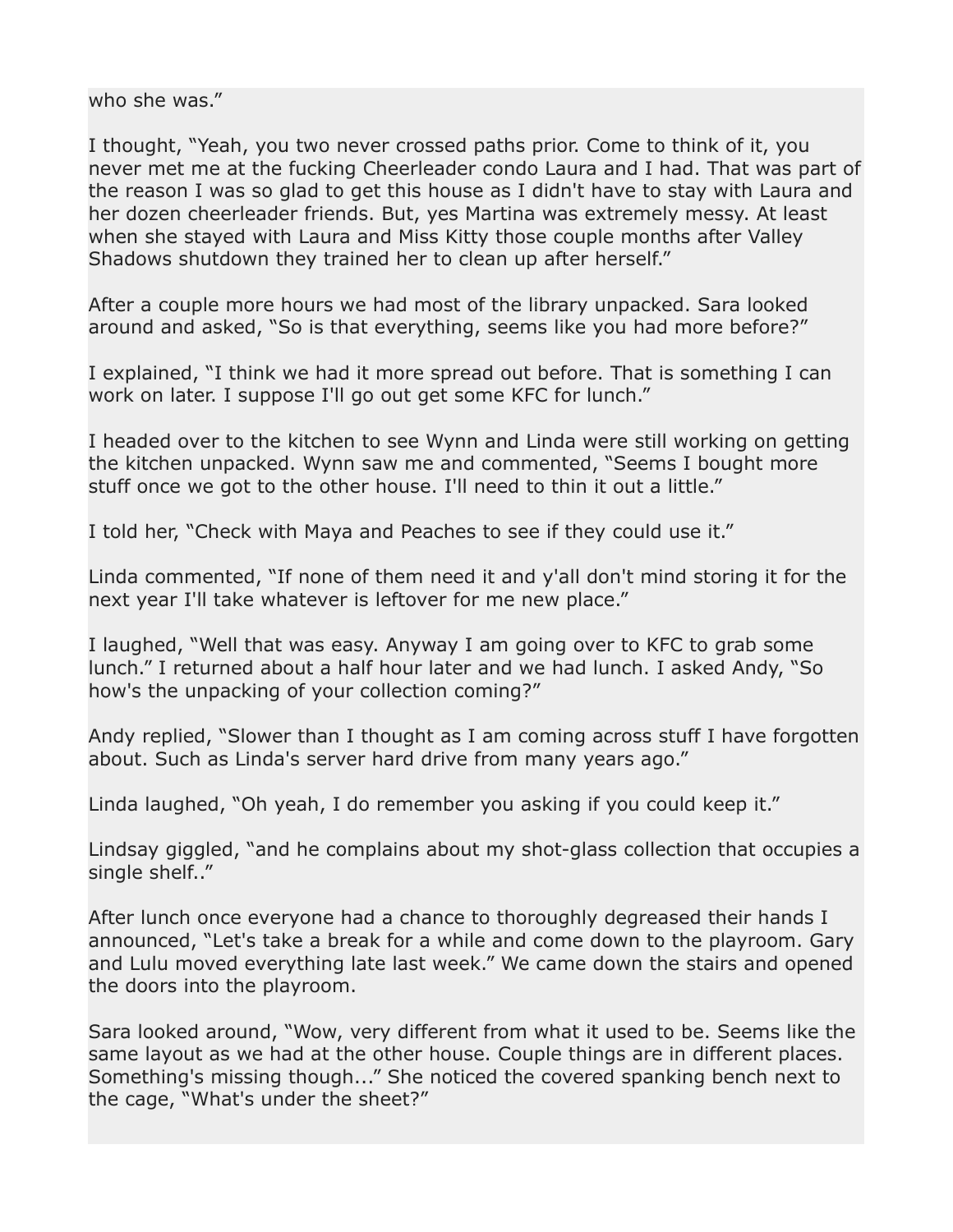Lindsay joked, "From here it looks like a Volkswagen."

Sara laughed, "Okay...somehow I don't think Ron would have VW bug in the playroom...hmm the wheel is gone, not that we really used it anyway." Sara turned to me and asked, "So what's under the cloth?"

I explained, "A new toy that Gary hooked me up with. Another one of those GZ-Fetishes barter deals. Kinda like how we ended up with the cage. I do believe Lindsay is going to have fun with this one tough." I turned to Andy, "We're going to need a gag too."

Andy went off to the playroom closet to get a gag for Lindsay along with a paddle.

Lindsay was getting excited, "What is it?"

As Andy was returning with the gag and paddle, I told her, "You and Sara can remove the cover."

As they removed the cover Lindsay's eyes light-up and she stood there staring at the bench, "Oh...wow!"

I laughed, "You like?" Lindsay was still speechless, but managed to mutter a 'yes'. "Sara, why don't get Lindsay strapped on to the bench. Andy has a gag for her and a paddle for you to use as well."

Sara giggle, "She did admit this morning, she has been a bitch lately. Will need to do something about that." She took the gag and paddle from Andy. Sara handed the gag to Lindsay and told her, "Remove your shorts and put this on." Lindsay took the gag, stuffed it into her mouth and fastened the straps behind her head and under her chin. Lindsay removed her shorts revealing she was wearing lowprofile belt under the fishnets. This particular belt had a rear thong cable which had an anal plug attached. Sara told her, "Get up on to the bench." Lindsay climbed up on the bench and Sara started strapping her in, "Geez, there are a lot of straps!"

Andy commented, "Good thing too, she might try to escape!"

Wynn walked over and started fasten the straps for Lindsay's arms, "Here, let me help out. Besides gives me a chance to get familiar with this toy for when I spank you."

Sara laughed, "Here I thought Ron would."

I joked, "I'm a busy man with my own business to run. That is why I hired a Wynn as our housekeeper, she cooks, she cleans and dominates my wives!"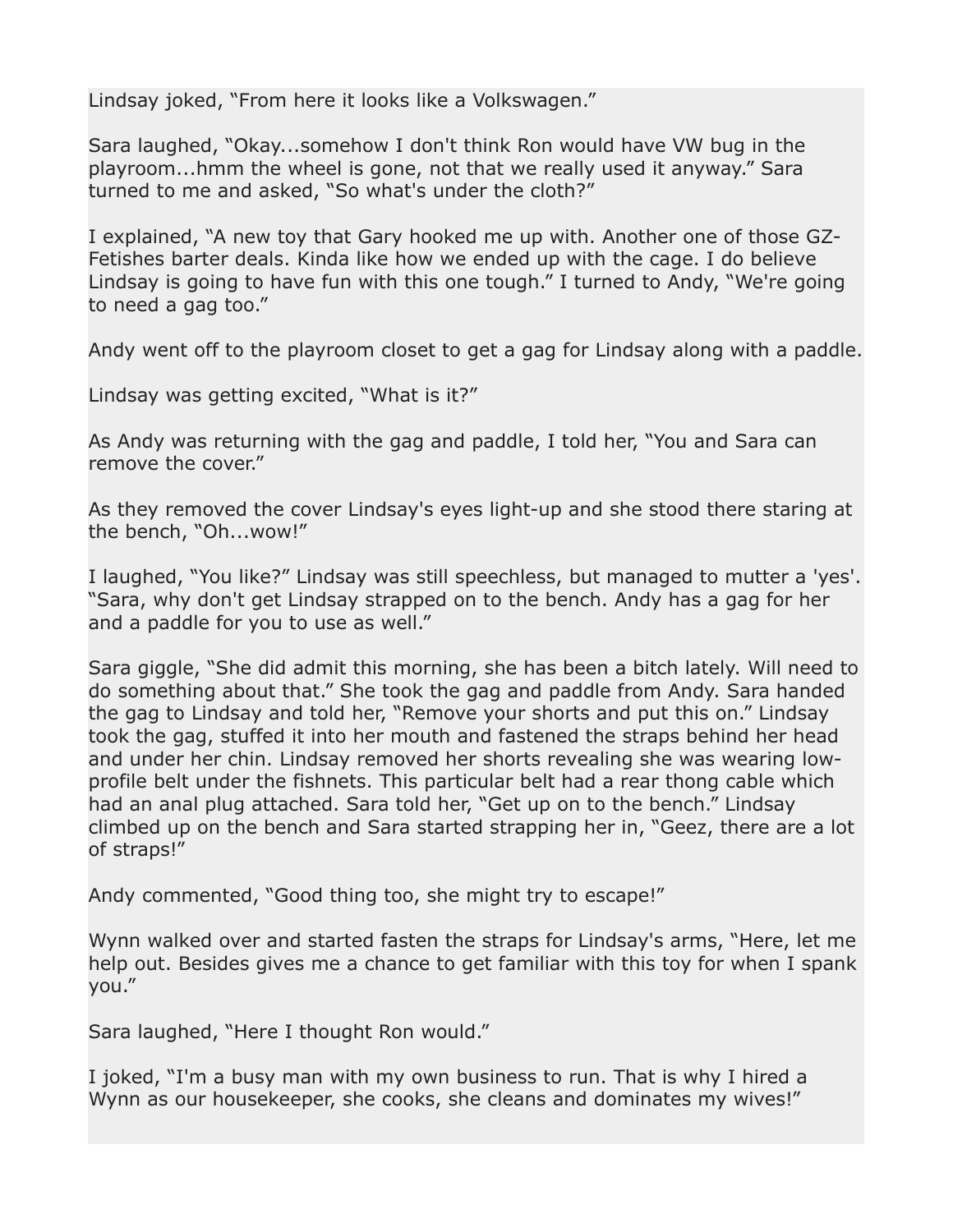Andy joked, "While in bondage herself...at least during the cleaning part. Think it would be a bit difficult to cook while gagged and wearing a fiddle!"

Wynn was confused, "Wives?"

I reminded her, "Martina, as in my first wife..."

Wynn saved herself, "Oh yeah, that's right." She noticed the straps on the headrest, "Oh wow, you can strap down the participants head too."

I told her, "Yeah, make sure you do those as well."

Lindsay was finally fully strapped in with no where she could go. Sara told her, "I'll start easy...get you 'warmed up'!" Sara did start off easy...for the first two or three whacks then she got more aggressive. After a few more minutes she stopped. Sara was going to rub Lindsay's pussy but realized she was belted, "How is it every time I try to play with you, you are in one of your belts? Oh well, another time." She gave Lindsay's behind a couple more hard whacks before handing the paddle back to Andy. Sara removed the gag from Lindsay and asked, "So, how did you like that?"

Lindsay proclaimed "That was fun! Man this bench keeps me in place tightly, can't move much of my body...I like it. Need to get you on this soon."

Sara told her, "Well, not right now. I would need to go upstairs and get out of my armor."

I told them, "Y'all can spend the rest of the afternoon down here. I have some work to do in my office." Before I left I asked Linda, "Can I borrow you for a moment?"

Linda replied, "Okay."

I told her, "Wanted to show you the rest of what Dundee did with old garage." We headed through the right barn door, "Here we have dressing rooms and a couple powder rooms. Behind this big barn door is our new toy closet." We headed out to 'The Great Hall', "This is all new, he created a new outside access from the cabana into here. To the right is my shop and straight ahead is the new suite. Go ahead and go on in." Linda opened the door and we walked in. "Closet over here and as we round the corner there is a full-size bathroom on the left."

Linda rounded the corner and saw the giant bed in the center of the room and asked, "Montana King?"

I told her, "Close, Alaskan. It belonged to Peaches and Maya at the other house. You know Dundee jokes the reason I had this suite built was so I'd have